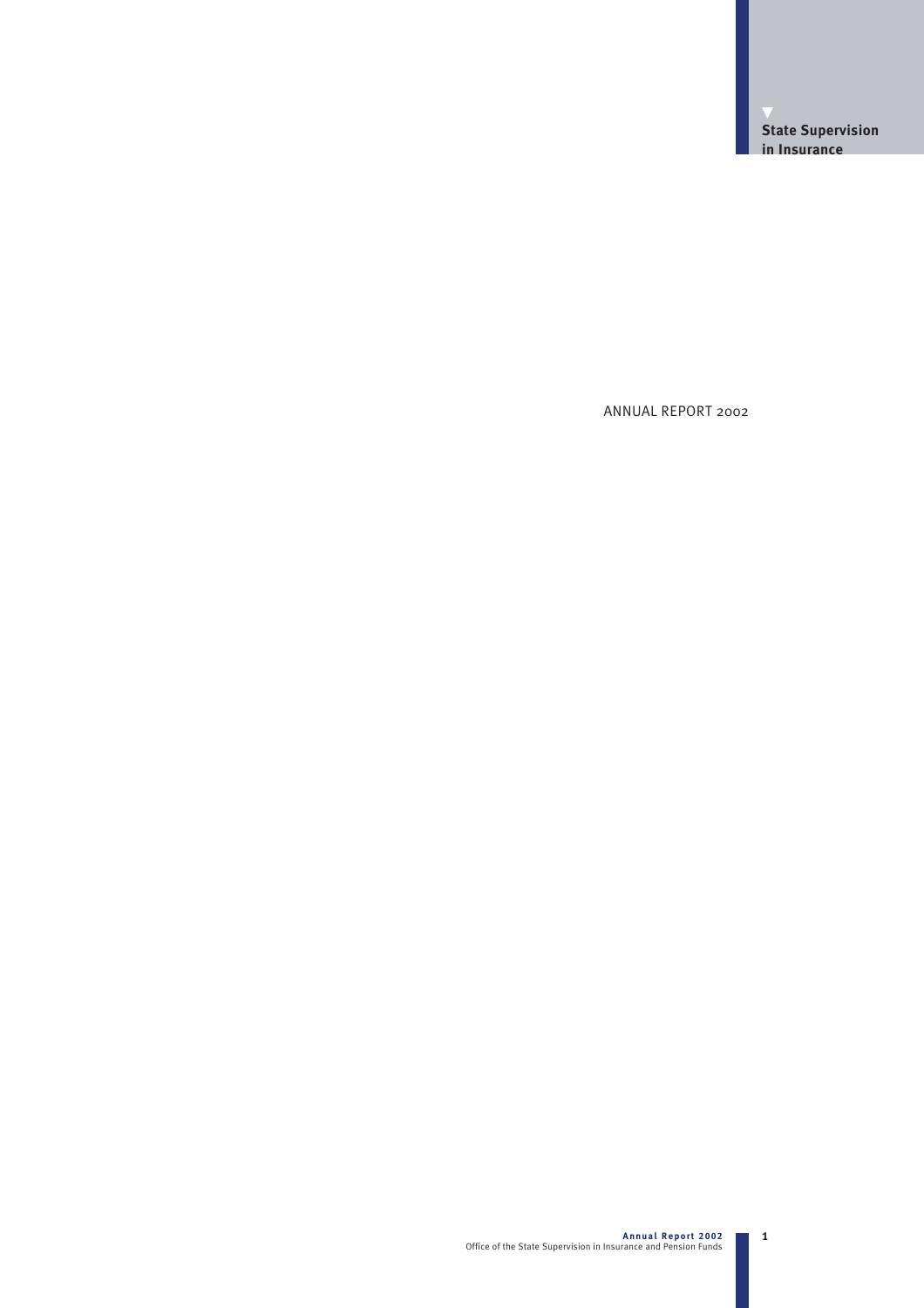## **State Supervision in Insurance**

| MINISTRY OF FINANCE | Letenská 15, CZ - 118 10 Prague 1 |
|---------------------|-----------------------------------|
| Office:             | Legerova 69, Prague 1             |
| Tel:                | +420 25704 2134                   |
| Fax:                | +420 25704 9227                   |
| $E$ mail:           | cisa@mfcr.cz                      |
| URL:                | http://www.mfcr.cz                |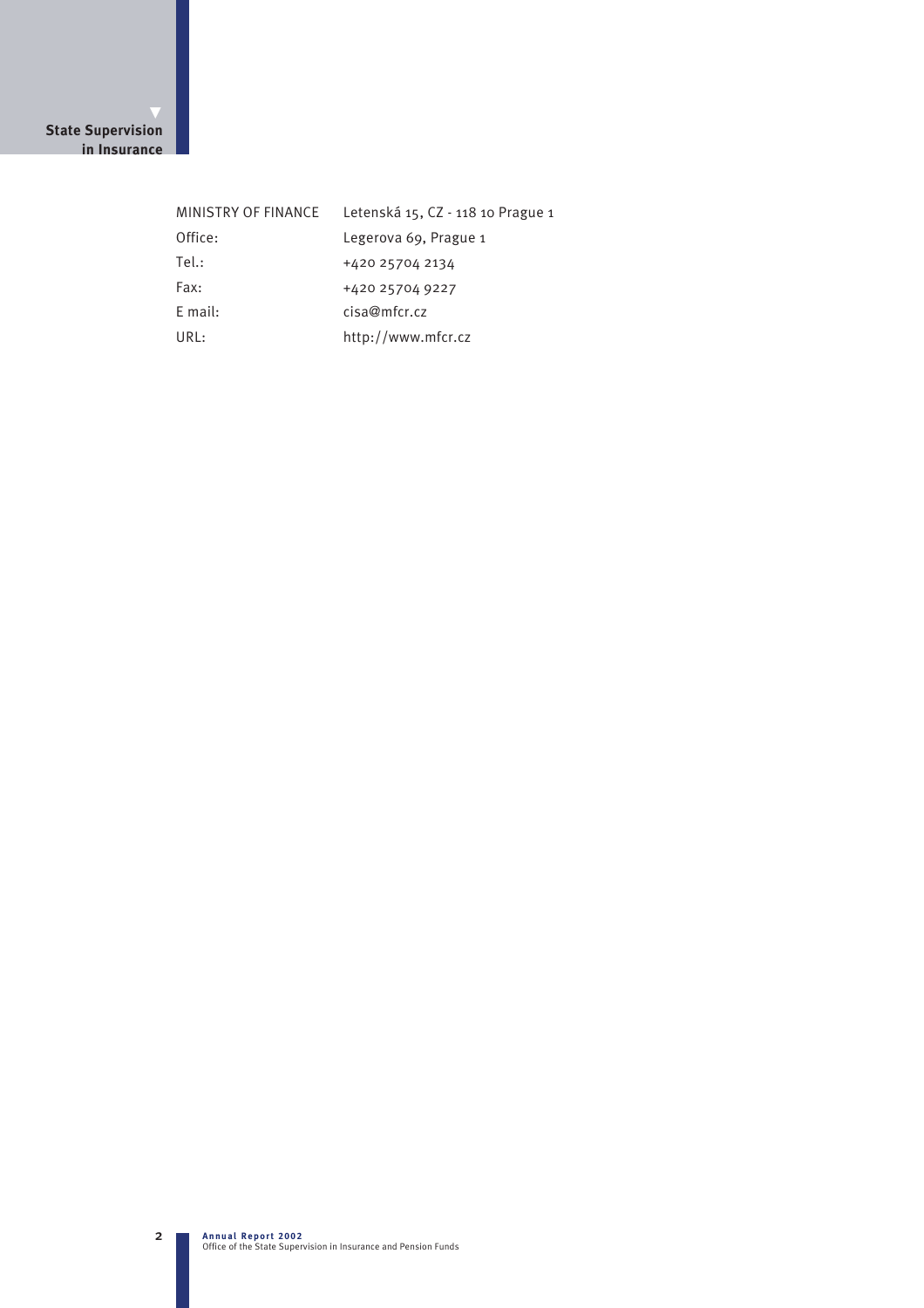**Contents**

| Introduction                                                                            | ′∕⊓                    |  |
|-----------------------------------------------------------------------------------------|------------------------|--|
|                                                                                         |                        |  |
| Office of the State Supervision in Insurance and Pension Funds                          | $\overline{O}$         |  |
| <b>I. STATE SUPERVISION IN INSURANCE</b>                                                | $\bullet$<br>$\bullet$ |  |
| Legislation<br>1.                                                                       | 8                      |  |
| <b>Licensing and Approvals</b><br>2.                                                    | 8                      |  |
| Inspection<br>3.                                                                        | 13                     |  |
| <b>Other Activities</b><br>4.                                                           | 18                     |  |
| <b>Analysis and Statistics</b><br>4.1                                                   | 18                     |  |
| Registration<br>4.2                                                                     | 19                     |  |
| <b>Methodology and Consulting</b><br>4.3                                                | 20                     |  |
| <b>Cooperation with Other Supervisory Bodies</b><br>4.4                                 | 20                     |  |
| <b>II. THE CZECH REPUBLIC INSURANCE MARKET</b>                                          | 223.                   |  |
| <b>Insurance Market Structure</b><br>1.                                                 | 23                     |  |
| <b>Premiums Written</b><br>2.                                                           | 26                     |  |
| <b>Assets</b><br>3.                                                                     | 28                     |  |
| <b>Technical Provisions and Composition of Financial Placements (Investments)</b><br>4. | 29                     |  |
| <b>Flood Losses</b><br>5.                                                               | 30                     |  |
| <b>Motor Third-Party Liability Insurance</b><br>6.                                      | 31                     |  |
| <b>Accounting and Audit</b><br>7.                                                       | 32                     |  |
| <b>List of Annexes</b>                                                                  |                        |  |
|                                                                                         |                        |  |
| List of Abbreviations Used and Useful Websites                                          | 79.                    |  |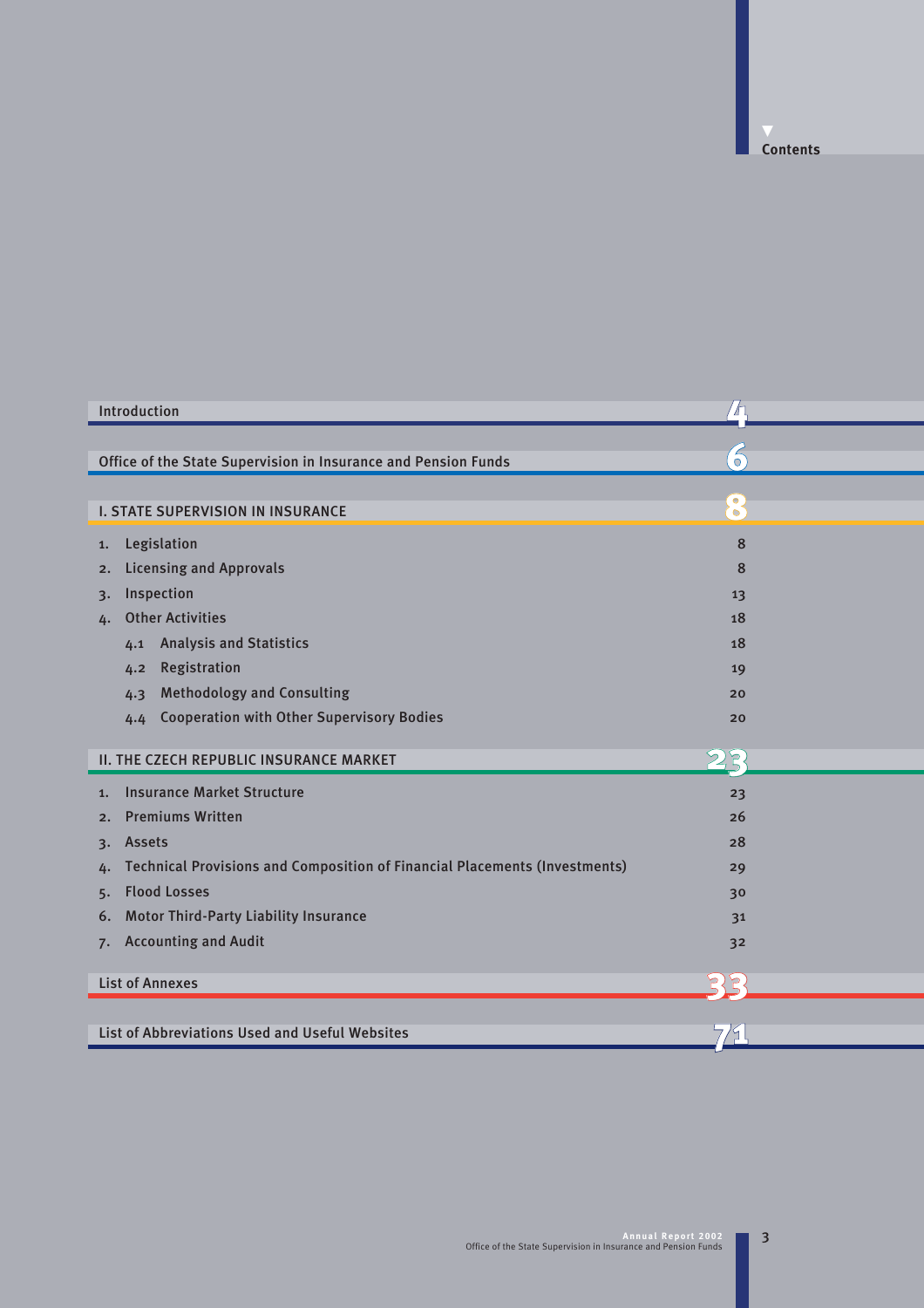#### **Introduction**

▼

Insurance, alongside banking (including credit unions, pension funds, and the capital market), is becoming an ever-more important part of the Czech financial market. The section of the Ministry that I run focuses on the legal framework of indi-

vidual sectors of the financial market and its players. Part of this section is Department 32 – Office of the State Supervision in Insurance and Pension Funds, one of whose responsibilities is the exercise of state supervision in insurance.



The year 2002 in the Czech insurance

industry was noteworthy for at least two reasons: first, it was a jubilee year, marking ten years of the State Supervision in Insurance's contemporary existence as a department of the Ministry of Finance; second, it was also the most significant period in the formation of the modern insurance industry, its State Supervision, and the financial market as a whole, mainly in respect of the period following the Czech Republic's accession to the European Union. This was the motivation that led the Office of the State Supervision in Insurance and Pension Funds to draft proposals of important laws harmonizing Czech Republic insurance law with European Union legislation in this area. Most importantly, these proposals created the basic conditions for free movement of services based on the "single European passport" for insurance, as well as for the exercise of State supervision in the new conditions. In addition, they are a major step towards effective State supervision over increasingly common and sophisticated operations of financial groups and financial conglomerates – a phenomenon associated with the trend towards globalization in the world of finance today.

One thing evident from the annual report in front of you is the financial strength and viability of the insurance companies. This is not merely to say that the sector was able to cover a heavy wave of losses – though it was not and still is not a simple

> matter, because the account is far from being closed. No less important is the fact that the insurance companies were able to react in an extraordinarily helpful manner to the tragedies of hundreds of thousands of people in dozens of villages, towns and cities that were flooded at the same time. Immediately after the flood

waters – the worst in the past 500 years – receded, thousands of insurance loss adjusters fanned out into the terrain – right up to clients' doors. Ways were found, for example through advance payments, to provide financial assistance to facilitate and accelerate as much as possible the return to normality in the areas hit by the disaster and to contribute to the rebuilding of devastated homes and businesses. Thanks to their helpful approach, insurance companies as a sector got into the public's hearts and minds in the best possible light – as someone who is nearby and who will help in times of need. Though slightly paradoxical, to me this very solidarity seems like the best possible public relations activity for the sector. Although the government did help those who were hit by the flood but were not insured, still only those who exhibited more foresight and responsibility earlier benefited from this and undoubtedly they will continue to insure their property in the future as well.

rM

Jaroslav Šulc, Deputy Minister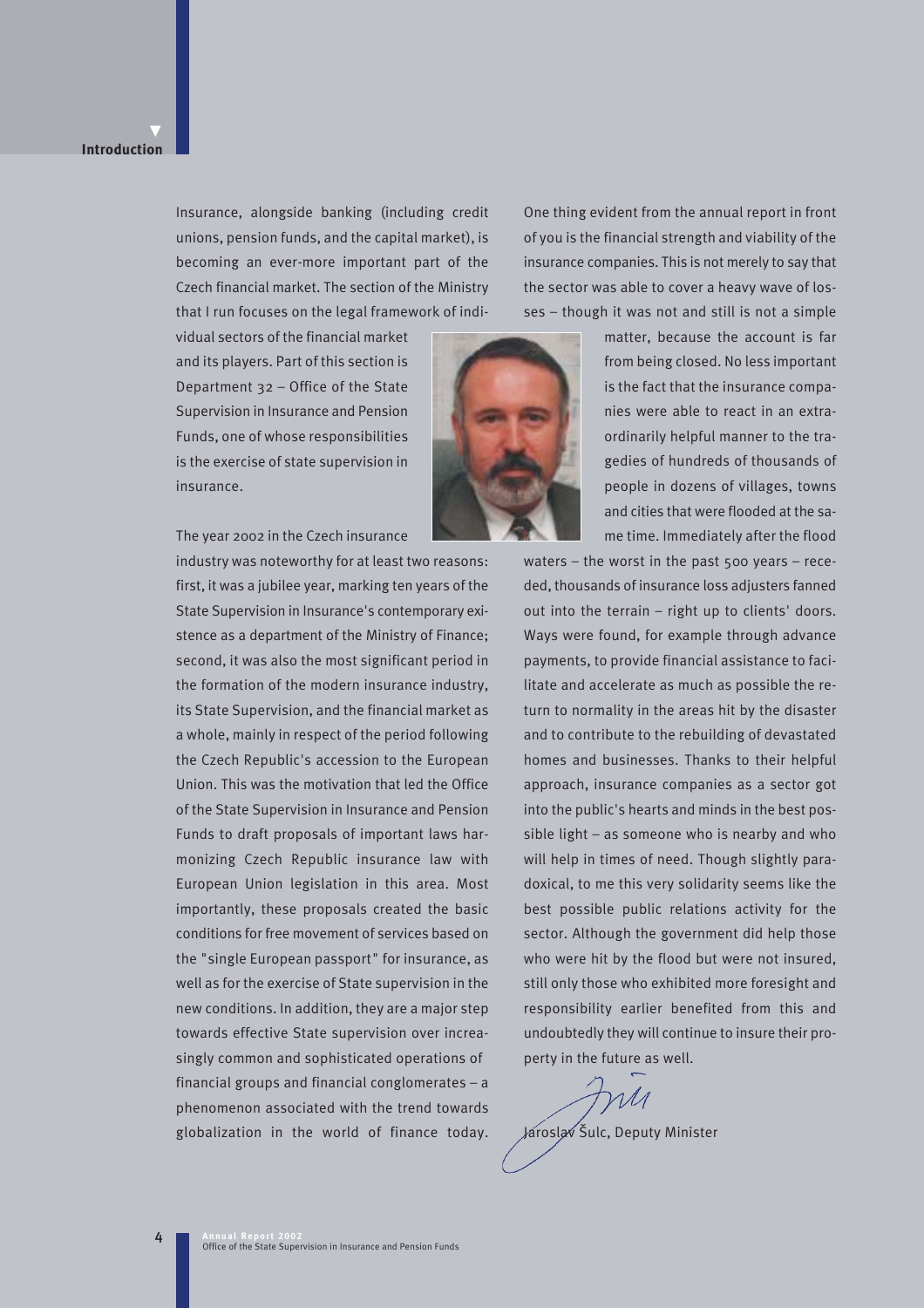## **Introduction**

▼

This, the third Annual Report of the State Supervision in Insurance, covering the year 2002, documents in particular the basic activities of the Supervision and the situation in the Czech Republic insurance market. 2002 was not an

easy year for the insurance industry. It was a year of harmonization activities in the legislation area, a year of the biggest flood ever to have hit the Czech Republic, and a year in which the State Supervision withdrew insurance licenses from three insurers. However, it was also a year in which the State Supervision gradually

became an active part of important international supervisory structures, in particular through its full membership in IAIS – the International Association of Insurance Supervisors – and as a country acceding to EU membership.

You are already accustomed, dear readers, to the structure of the Annual Report of the State Supervision in Insurance – it is divided into two basic parts: State Supervision in Insurance and the Czech Republic Insurance Market. The annexes contain further supplemental information in the form of tables and graphs. For the first time, the Annual Report also brings a basic comparison of several parameters of the Czech insurance market with the insurance industries of the other nine accession countries.

Allow me to call your attention to one chapter of



approximately CZK 70 billion, the estimated amount of insurance claims at year end 2002 was approximately CZK 37 billion. That means that over half of the flood damage was paid for (and is still being paid for in 2003) by insurance companies of the Czech insurance market. With major coverage of their obligations from reinsurers, of

course. All of this is taking place without any destabilization of the insurance market, without the liquidation of even a single insurer due to these losses. Here it is appropriate to express gratitude to all who took part in adjusting and covering flood losses – insurance company employees, the Czech Insurance Association, reinsurers and experts.

Though the year 2002 was a landmark and breakthrough year for the insurance industry in many respects, it also confirmed that insurance is a dynamic and developing sector. It is evident that the Czech Republic's insurance market is developing in the right direction. I am convinced, too, that the State Supervision in Insurance is playing an important role in this development.

Václav Kfiivohlávek, Director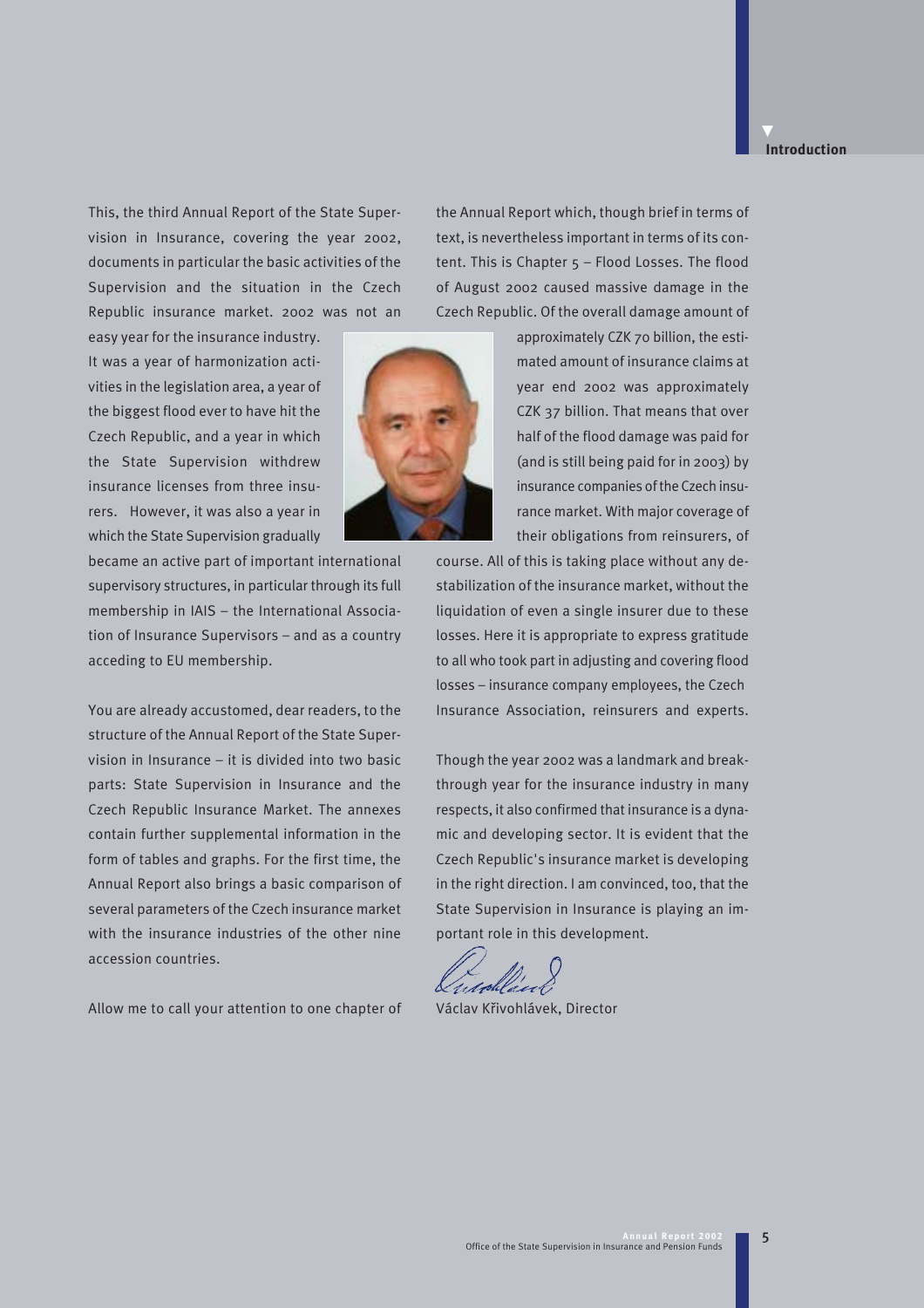**Office of the State Supervision in Insurance and Pension Funds** 



## **Office of the State Supervision in Insurance and Pension Funds**

The Ministry of Finance is charged with exercising the State supervision in insurance and pension funds. The particular powers and responsibilities of the Ministry of Finance in this area are set forth in Section 4 of the Competencies Act No. 2/1969 Coll.

The Ministry of Finance conducts the actual activity of supervising entities that do business in the areas of private insurance and pension funds ("supplementary pension insurance with state contribution") and, at the same time, as a central government

authority, it also prepares the Government's draft proposals of acts and regulations dealing with this area of the financial markets. In the case of pension funds, the legislative drafts are prepared in collaboration with the Ministry of Labor and Social Affairs.

A separate department was created within the Ministry for the exercise of State Supervision as well as for legislative activity in insurance and pension funds. As of September 2000, the department's official name is "Department 32 – Office of the State Supervision in Insurance and Pension Funds" (the "Office").

#### **The organization structure is as follows:**

| Department 321 | Legislation and Legal Matters in Insurance           |
|----------------|------------------------------------------------------|
| Department 322 | Licensing in Insurance                               |
| Department 323 | Supervisory Activity Methodology and Standardization |
| Department 324 | Insurance Inspections I                              |
| Department 325 | Insurance Inspections II                             |
| Department 326 | Legislation and Legal Matters in Pension Funds       |
| Department 327 | Inspections of Pension Funds and Depositaries        |
| Department 328 | <b>Analysis and Statistics</b>                       |
| Department 329 | External Relations in Insurance and Pension Funds    |

In 2002, the Office's organization structure was changed and adapted to address the growing importance of international relations. The agenda of external and internal relations in insurance and pension funds was spun off into a separate department with two additional employees. Currently, the Office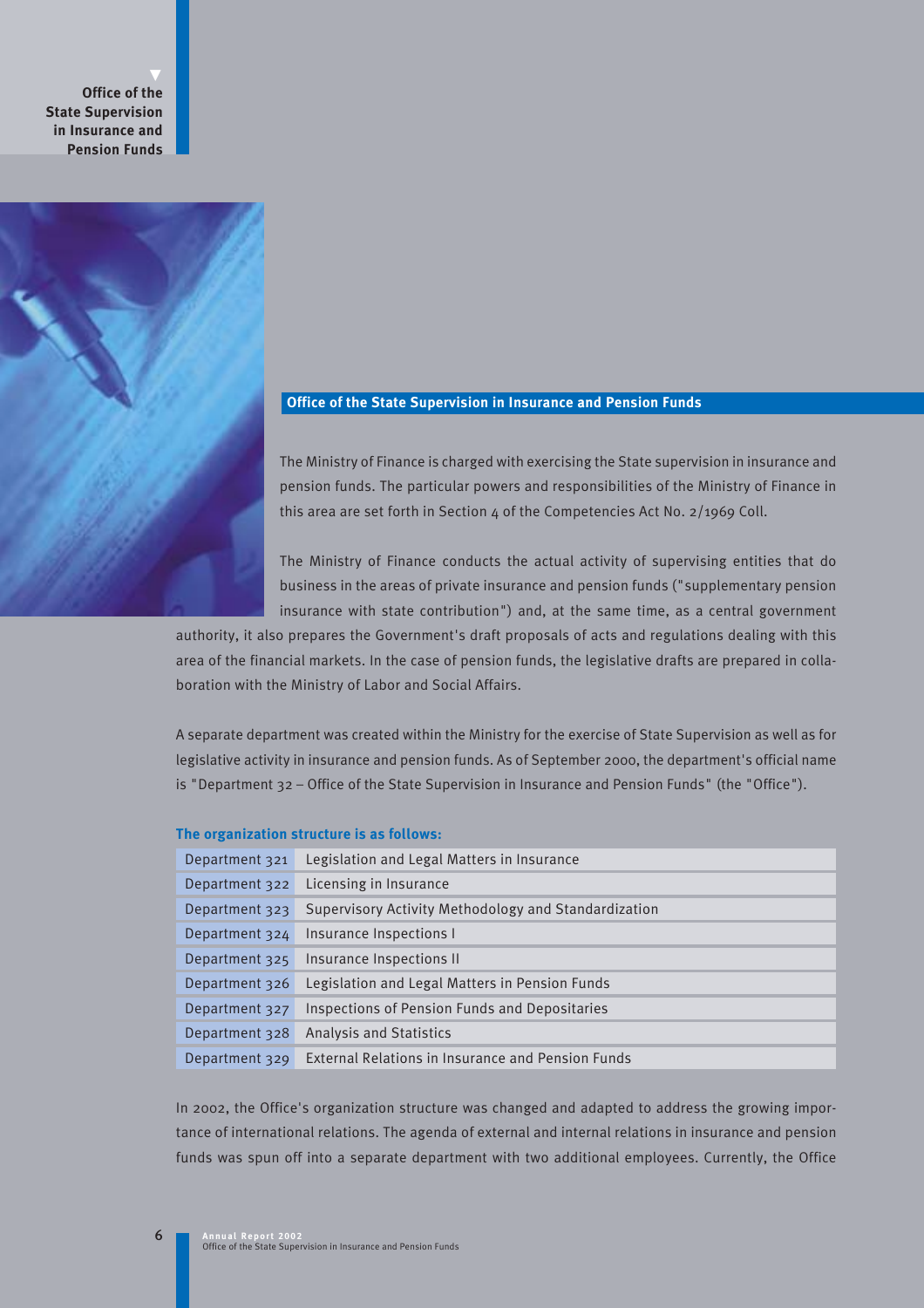consists of nine departments. Four departments are focused on insurance, two specialize in pension funds, and three departments are cross-sectional.

The Office's total number of employees was increased from 62 in 2001 to 67 at year-end 2002, in accordance with Government Resolution No. 555 dated 9 June 1999 on staffing and material support for the exercise of the state supervision in insurance. As the size of the work force changed, so did its the structure and qualifications. Employees of the Office regularly attend seminars and continuing education courses where the Office arranges for high-quality domestic and foreign lecturers.

Another method used to increase qualifications to the desired professional level was active and passive participation of employees in selected courses and specialized seminars abroad, arranged mainly by the International Association of Insurance Supervisors (IAIS), but also by several other institutions such as the Joint Vienna Institute (JVI), the Financial Stability Institute (FSI) and the Bank for International Settlements (BIS). The Office intends to continue implementing the current continuing education policy in the future as well.



Václav Křivohlávek - Czech Project Leader, Jaroslav Šulc - Vice-Minister, Peter Baier - Pre-Accession Adviser, interpreter, Peter Görs -German Project Leader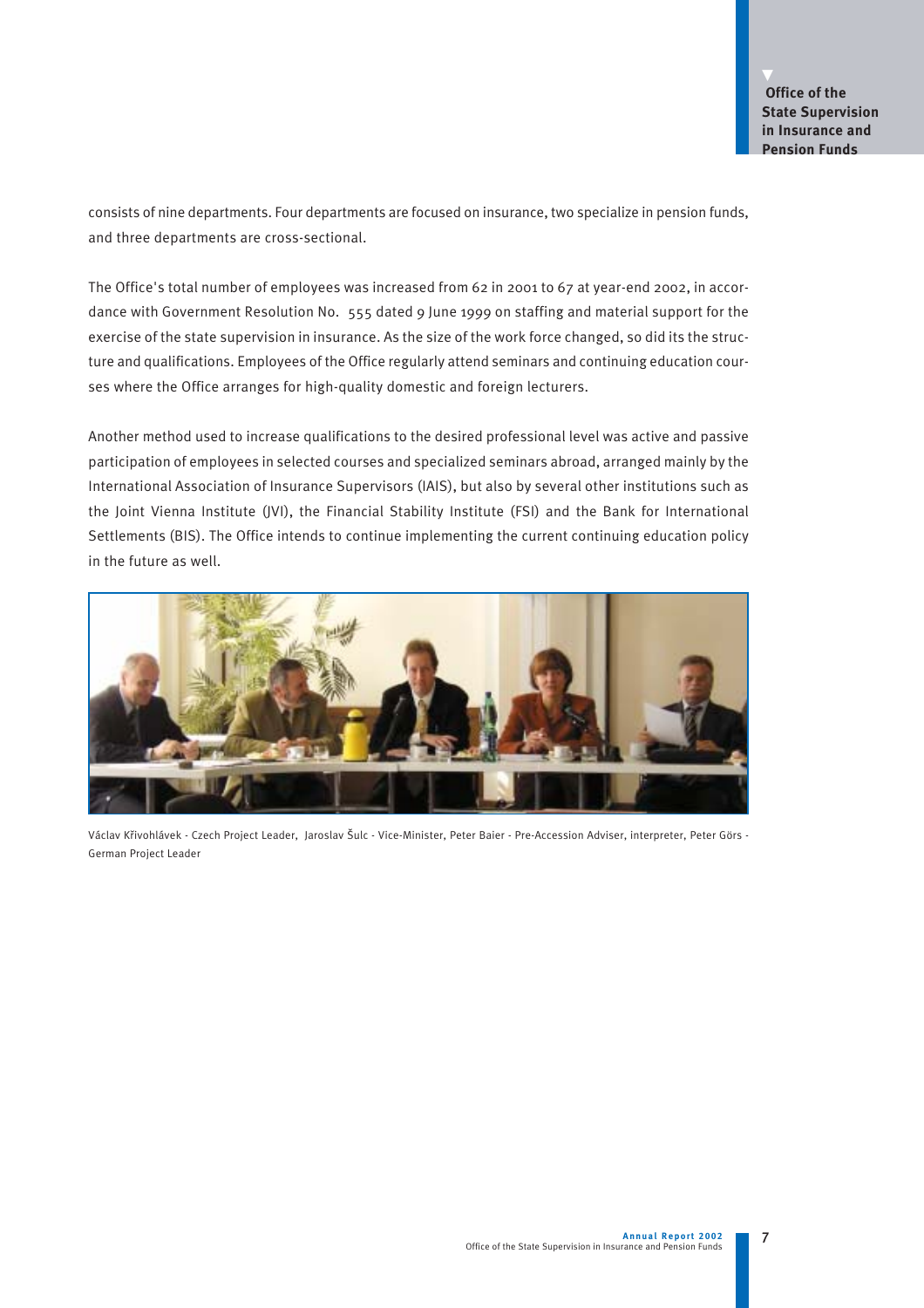#### **I. STATE SUPERVISION IN INSURANCE**

#### **1. Legislation**

The legislative process in the insurance area underwent considerable changes in 2002. New draft legislation proposals were prepared to ensure that laws related to the insurance industry are fully harmonized with European Community (EC) legislation before the Czech Republic joins the European Union (EU).

The Government's legislative work plan called for the following pieces of draft legislation to be prepared and submitted to the Government:

1. draft act on the insurance contract and amending certain related laws (Act on the Insurance Contract);

2. draft act which amends Act No. 363/1999 Coll., on insurance and amending certain other related acts (Act on Insurance), as amended;

3. draft act on insurance intermediaries and independent loss adjusters and amending related acts (Act on Insurance Intermediaries and Independent Loss Adjusters);

4. draft act which amends Act No. 168/1999 Coll., on Motor Third Party Liability Insurance and amending certain related acts (MTPL Insurance Act), as amended.

Over the past several years, the draft legislation on the insurance contract has gone through a long process, beginning with the submission of a draft in the form of a separate act, subsequently in the form of an amendment to the Commercial Code, later in the form of an amendment to the Civil Code and, finally, under a decision of the Government's Legislative Council in 2002, again in the form of a separate act. This process had a negative impact, in particular on the speed of the process of adapting the above mentioned legislation to EC law.

In the case of the amendment to the Act on Insurance, the draft embodies, especially in private insurance, a transition to the "single European passport", which in substance means that an insurance license granted in one EU member state is valid in all EU member states. Thus, an insurance company expanding its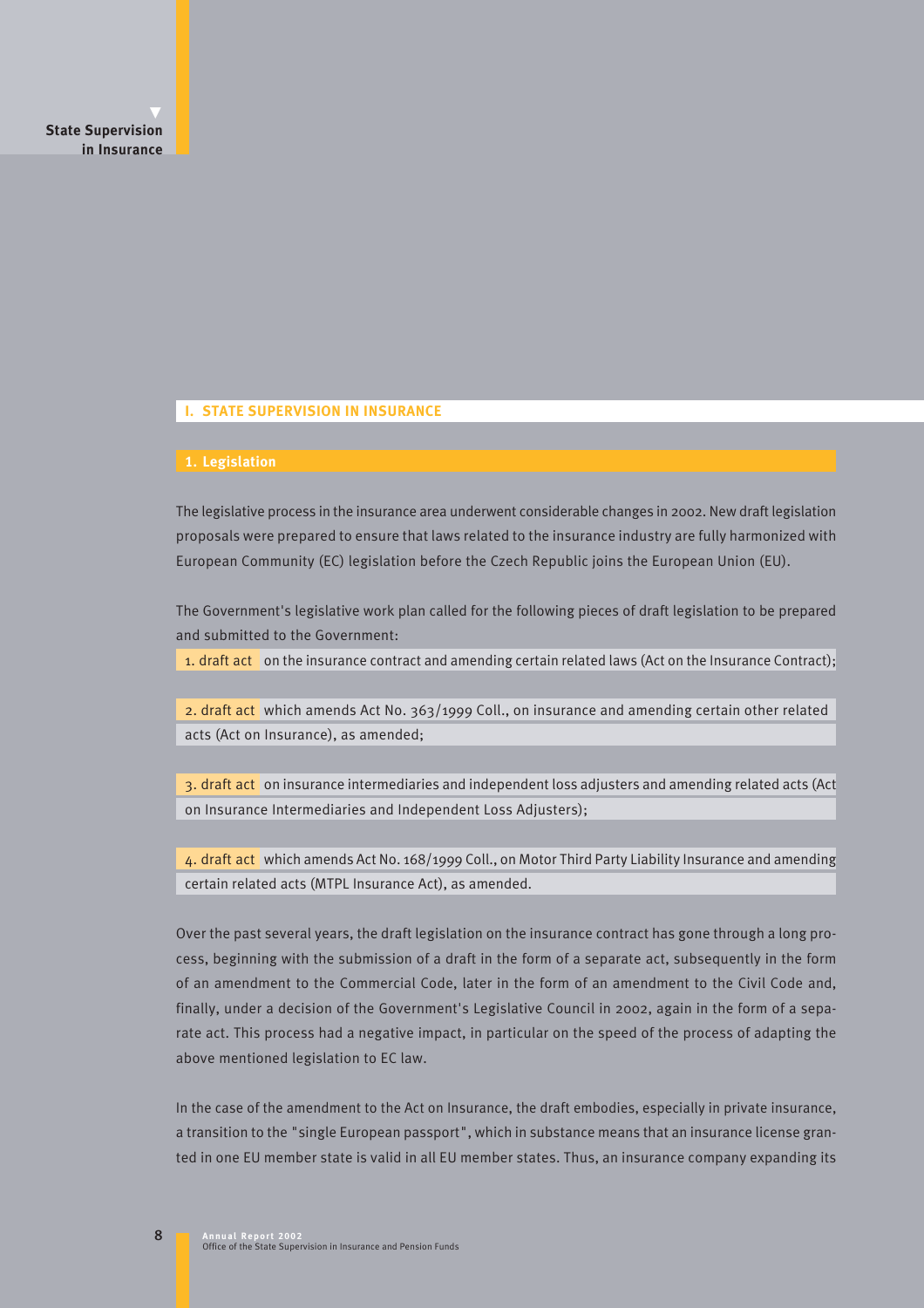#### **Annual Report 2002**  Office of the State Supervision in Insurance and Pension Funds

9

## **State Supervision in Insurance**

business within the EC will not be required to apply for a license in each member state. To start up business in another member state, the insurance company will only have to notify that state's regulators. With the passage of the new directive on intermediation on 9 December 2002, this principle is being extended to the area of insurance intermediation as well.

The goal of the draft implementing regulation on the amendment of the Act on Insurance (as is the case with the draft amendment itself) is compatibility with new directives of the European Parliament

and Council dated 5 March 2002. Compared to Regulation No. 75/2000 Coll., the changes relate in particular to how solvency is calculated and reported, how the maximum technical interest rate is determined and, further, an added requirement to determine the effectiveness of investment hedges. These directives require member states to put the directives' provisions into practice starting in the 2004 financial year. Logically, achievement of compatibility in the areas dealt with by the implementing regulation is dependent on the compatibility of the act itself and, in particular, on the act being in effect.

Another principle with the same basis is that of the single supervisory authority which is responsible for the financial stability of a particular insurance company throughout its entire business, everywhere within the EC. This single authority is the supervisory body of the member state in which the insurance company has its seat or registered office.

Supervision of financial groups is another fundamental change that the submitted draft amendment of the Act on Insurance brings, in accordance with EC law. Substantial growth

in financial groups in particular has been seen of late in the domestic financial market. The interconnection of financial corporations into chains creates a danger that a single source of capital will be used within the group to cover the capital needs of several companies and that certain commercial transactions between these companies can threaten the financial stability of individual companies and even of the chain as a whole. This requires ever closer and more effective cooperation between supervisory authorities in the financial markets.

A number of further changes were made in the area of the supervisory body's inspection activity, especially in relation to the Czech Republic's upcoming accession to the EU, in particular in the areas of reporting, interventions in cases when shortcomings are found, transfer of policy portfolios within the Community, and insurer/reinsurer liquidation.

The draft act on insurance intermediaries and independent loss adjusters and amending related acts (Act on Insurance Intermediaries and Independent Loss Adjusters) reflects the basic conditions for eligibility to act as an insurance intermediary and the basic conditions for acting as an independent loss adjuster, as these conditions are set forth in the relevant EC Directive passed on 9 December 2002. The fundamental condition is that a person engaged in such activity must be registered.

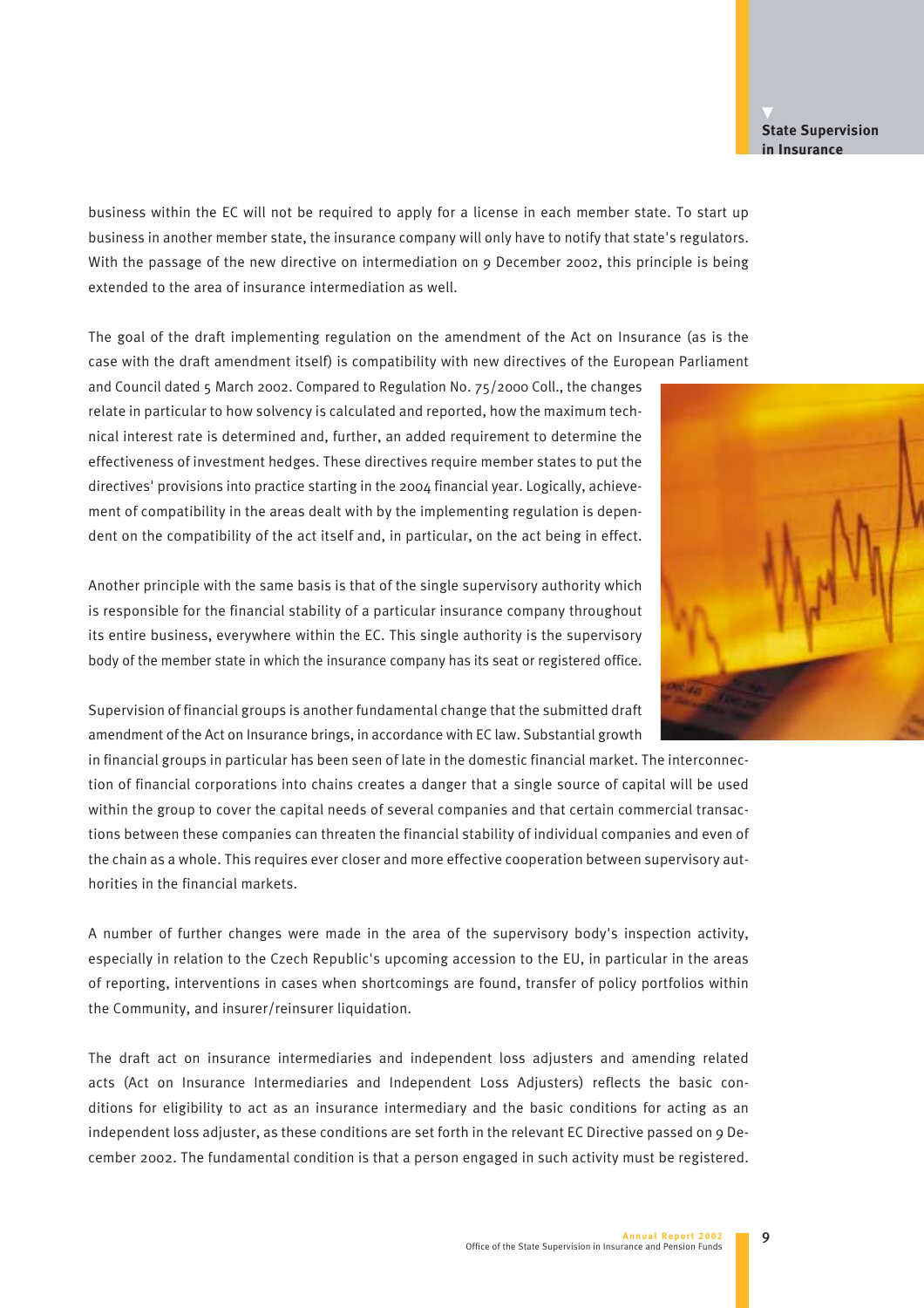The amendment to the act on MTPL Insurance Act is mainly in reaction to the passage of the Fourth Motor Directive of 16 May 2000. By passing this amendment into law, the Czech Republic is fully complying with all currently-valid EC motor directives. At the same time, practice to-date in applying the law was evaluated and revisions were made to take into account changes in our legal system in the area of road traffic. The draft was also prepared with a view ahead to the Fifth Motor Directive, particularly in relation to the envisioned increase in claim limits.

During the drafting process, the proposed legislative amendments were consulted with representatives of the insurance section of the European Commission's Directorate General Internal Market. At the same time, account was taken of comments that arose in conjunction with the "Peer Review" project in which European Commission specialists assessed the compatibility of Czech Republic insurance laws with EC legislation as well as of consultations Office employees held with insurance regulators in certain EU member states.

#### **Progress in Implementing European Community Legislation**

In the process of implementing the Peer Review project, which in the Czech Republic and other countries focused on approximation of legislation, there was also a "follow-up" process which assessed mainly drafts of new legislation, including the draft legislation described above and draft amendments of existing legislation that were submitted to the Government during the autumn of 2002. The EU experts had no fundamental comments either to the manner or the scope in which the relevant EC directives were integrated into Czech Republic insurance legislation.

At present, then, we can report that all the basic EC directives valid for the insurance area have been integrated into Czech Republic legislation. Specifically, this includes in particular the first three generations of directives for life and non-life insurance, following with the life directives were replaced by the consolidated directive, which revised and expanded their scope. Further, for example, the directives on coinsurance, on expanded supervision over insurance undertakings in groups, assistance, and other subjects. One positive element is that the Office, in preparing legislative changes, worked also with new EU directives, in particular those on intermediation in insurance, solvency, insurance company liquidation, remote commerce, and others. List of selected, most important directives is included in Annex No. 1.

## **2. Licensing and Approvals**

#### **Licensing**

In 2002, a license for carrying on insurance or reinsurance activities was issued one new insurance company. In the case of existing insurers whose license had been issued prior to the effective date of Act No. 363/1999 Coll., i.e. before 1 April 2000, the "re-licensing" procedure continued, the aim of which was to bring their legal standing into compliance with the provisions of said Act. In 2002, the Office issued a total of 35 decisions on the extent of licensed insurance and reinsurance activity and related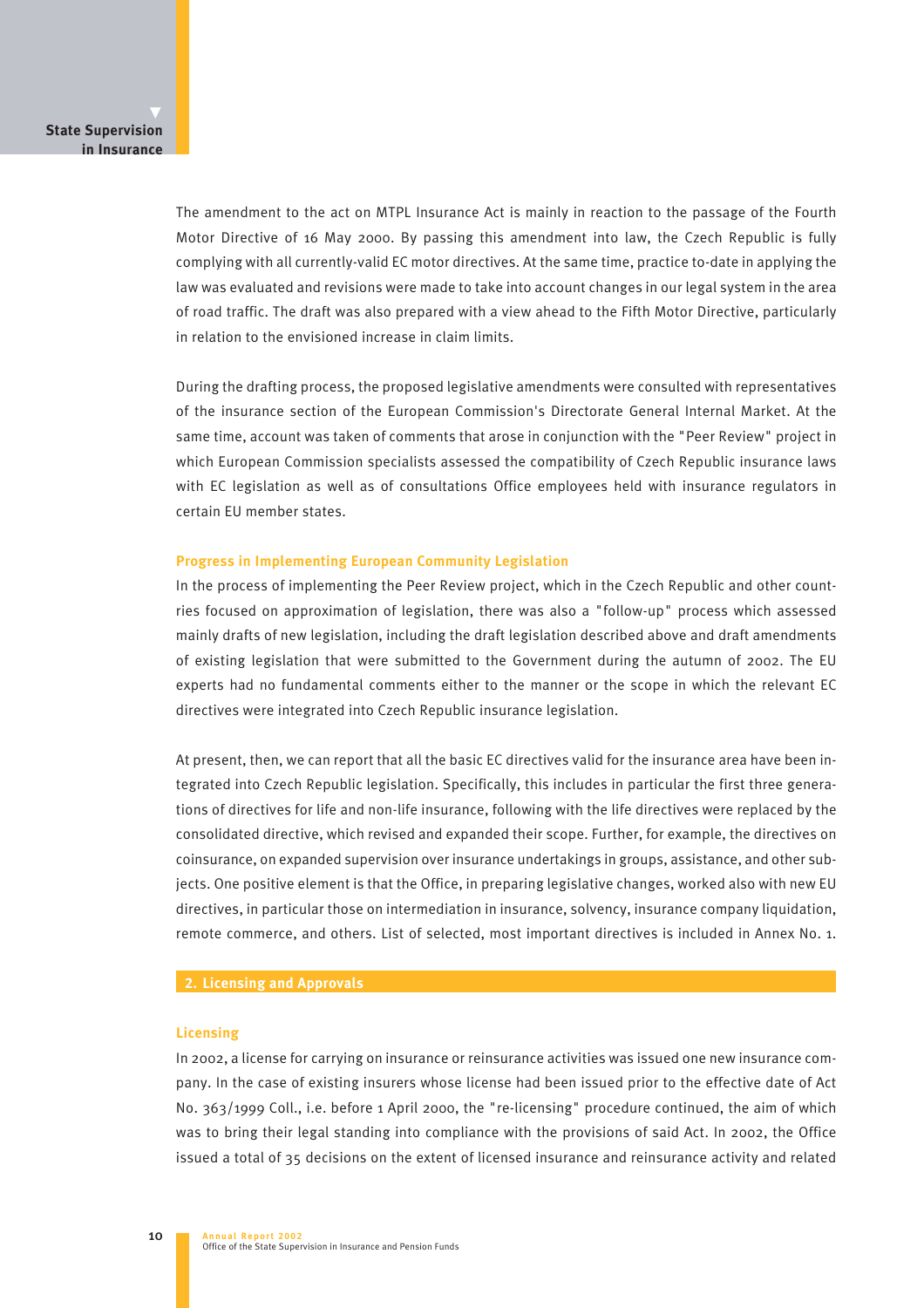## **State Supervision in Insurance**

activities thereby bring the "re-licensing" process to a conclusion. The insurance company KRAVAG-SACH, Pojišťovna německé silniční dopravy, vzájemný pojišťovací spolek – organizational unit for the Czech Republic was "re-licensed" in 2000 and Zürich Pojišťovna, organizational unit followed in 2001. The other insurance companies were established directly under Act No. 363/1999 Coll.

As of 1 January 2002, a total of 43 insurance companies were active in the Czech insurance market. During 2002 one new insurance license was issued, to Vitalitas pojišťovna, a.s., in the scope of insurance classes 2 and 18 in non-life insurance as set forth in Part B of the Schedule to the Act on Insurance (see Annex No. 8).

## Licenses to carry on insurance activity were partially or fully withdrawn from three insurance companies

at their own request: ČP DIRECT pojišťovna, a. s. filed a request for withdrawal of its insurance license based on a decision of its sole shareholder, Česká pojišťovna a. s. KRAVAG-SACH, Versicherung des Deutschen-Kraftverkehrs Versicherungs-verein auf Gegenseitigkeit, Germany, which carried on insurance activity in the Czech Republic through KRAVAG-SACH, Pojišťovna německé silniční dopravy, vzájemný pojišťovací spolek – organizational unit for the Czech Republic, asked for its license to be withdrawn due to planned termination of its business. In conjunction with its ongoing restructuring, Komerční pojišťovna, a. s. asked for part of its license to be withdrawn – the part licensing it to write motor third-party liability insurance. In all three cases, the valid and binding decision on full or partial withdrawal of insurance license was published in the Obchodní věstník (Commercial Bulletin) and the public was also notified via the media.

Among existing insurance companies, the Office permitted five insurers to expand their insurance activity to include additional insurance classes, thereby further enriching the range of insurance products available in the insurance market. These insurers were:

Allianz pojišťovna, a. s., IPB Pojišťovna, a. s. (now ČSOB Pojišťovna, a. s., Member of ČSOB Holding), ČSOB Pojišťovna a. s. (renamed to Pardubická Pojišťovna, a. s.), Union pojišťovna, a. s., Wüstenrot, životní pojišťovna, a. s. and their licenses were expanded to include the following additional insurance classes: Allianz pojišťovna, a. s., class A 4 life assurance, IPB Pojišťovna, a. s., class A 4 life assurance and classes B  $4, 6, 10(b)$ , 12 and 16 with the exception of letters (d) and (j), ČSOB Pojišťovna a. s., class A 4 life assurance, Union pojišťovna, a. s., class B 18 non-life insurance and Wüstenrot, životní pojišťovna, a. s., classes A 2, 3 and 4 life assurance (list of classes and groups is included in Annex No. 8).

#### **Approvals**

The Office approved the transfer of the entire policy portfolio of KRAVAG - SACH, Pojišťovna německé silniční dopravy, vzájemný pojišťovací spolek – organizational unit for the Czech Republic. The reason for the transfer of the entire policy portfolio was the winding up of this insurer's business. Two partial transfers of policy portfolios occurred in the insurance companies Komerční pojišťovna, a. s. and CREDIT

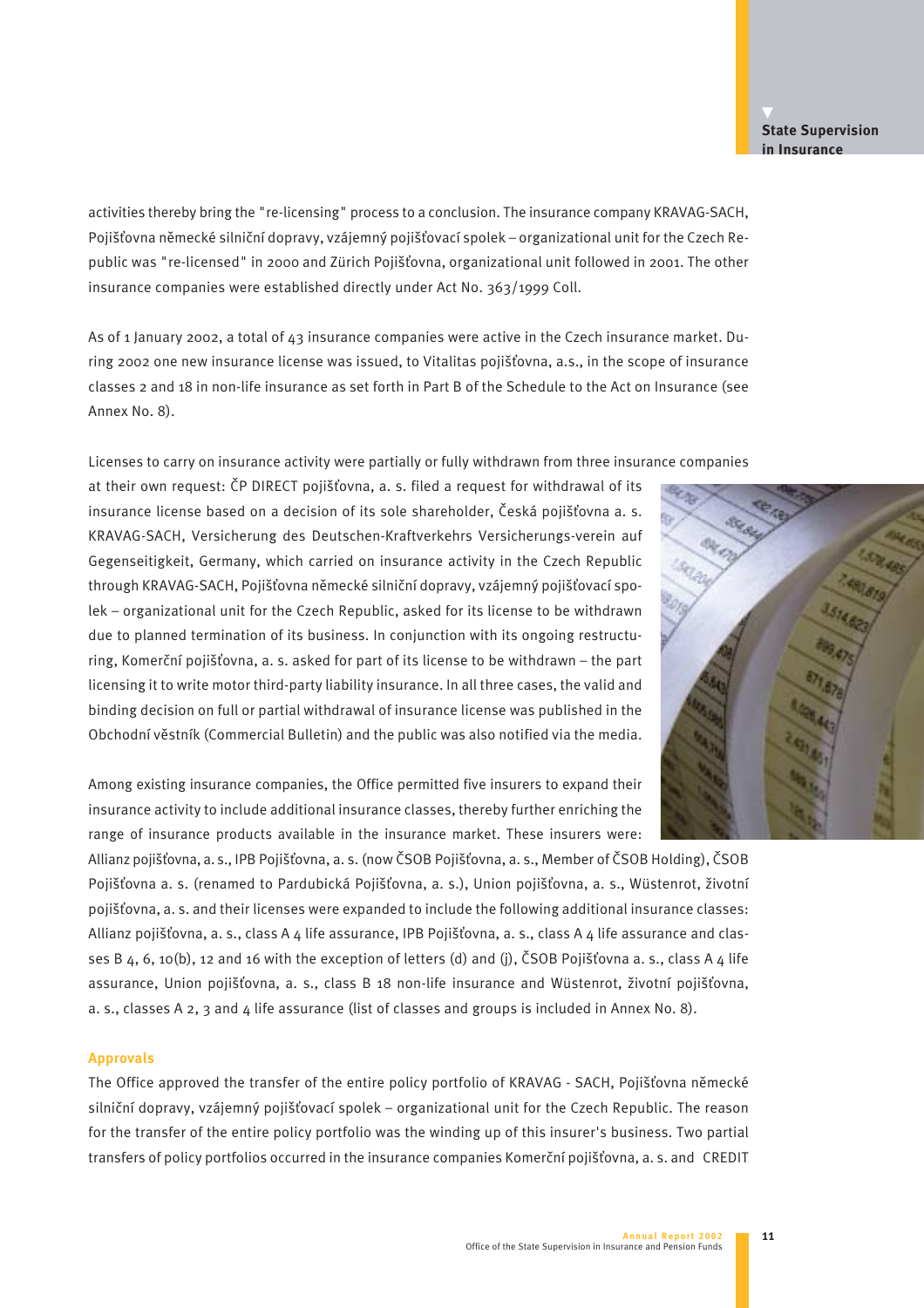SUISE LIFE & PENSIONS POJIŠŤOVNA A. S. (formerly Winterthur pojišťovna, a. s.), which were granted parallel insurance licenses for both life and non-life insurance classes. The aim of the two mentioned partial transfers was to meet the requirement not to engage in parallel insurance activity in both life and non-life insurance classes, as set forth in Section  $42(i)$  of the Act on Insurance. The portfolio transfers did not affect consumers, since the insurance contracts were transferred inclusive of funds designated for covering the relevant insurance obligations.

In four cases, the Office approved General Insurance Conditions ("GIC") submitted by insurers under a special law, as follows:

- AIG CZECH REPUBLIC pojišťovna, a. s., new GIC for insurance or reinsurance broker liability insurance,
- Kooperativa, pojišťovna, a. s., new GIC for MTPL insurance,
- **■** Union pojišťovna, a. s., new GIC for suretyship insurance in case of tour operator bankruptcy and GIC for MTPL insurance, which replaced the existing GIC as of 3 October 2002.

During 2002, the Office received, in accordance with Section 11 of the Act on Insurance, requests for consent to acquire or increase participating interests in an insurance or reinsurance company in such a manner that their share in voting rights would reach or exceed the limit stipulated by law.

Further, requests for consent for changes in statutory or supervisory board members, company proxies or chief executives of organizational units of foreign insurers were dealt with. The Office granted its consent to 74 candidates.

#### **Summary of Decisions Promulgated in 2002**

| Insurance/reinsurance licenses under Section 7 of Act No. 363/1999 Coll.,                     |                |
|-----------------------------------------------------------------------------------------------|----------------|
| (licenses for new insurance companies) $*$                                                    | $\mathbf{1}$   |
| Decisions expanding existing insurance/reinsurance licenses                                   |                |
| to include additional insurance classes *                                                     | 5              |
| Decisions withdrawing insurance/reinsurance licenses at insurer's request *                   | $\overline{2}$ |
| Decisions withdrawing insurance/reinsurance licenses at the Office's discretion               | $\Omega$       |
| Partial withdrawals of insurance/reinsurance licenses at insurer's request *                  | $\mathbf{1}$   |
| Approvals of policy portfolio transfers at insurer's request                                  | $\mathbf{1}$   |
| Approvals of partial policy portfolio transfers at insurer's request                          | $\overline{2}$ |
| Approvals of new or amended General Insurance Conditions required by special legal provisions | 4              |
| Decisions promulgated pursuant to Section $42(5)$ of Act No. 363/1999 Coll., concerning scope |                |
| of licensed insurance/reinsurance activity and related activities – "relicensing"             | 35             |
| Granting of consent to acquire a shareholding in an insurer or reinsurer                      | 4              |
| Granting of consent for change in statutory or supervisory board member, company proxy,       |                |
| or chief executive of an organizational unit of a foreign insurer                             | 74             |
|                                                                                               |                |

\* See Annex No. 7 of this Annual Report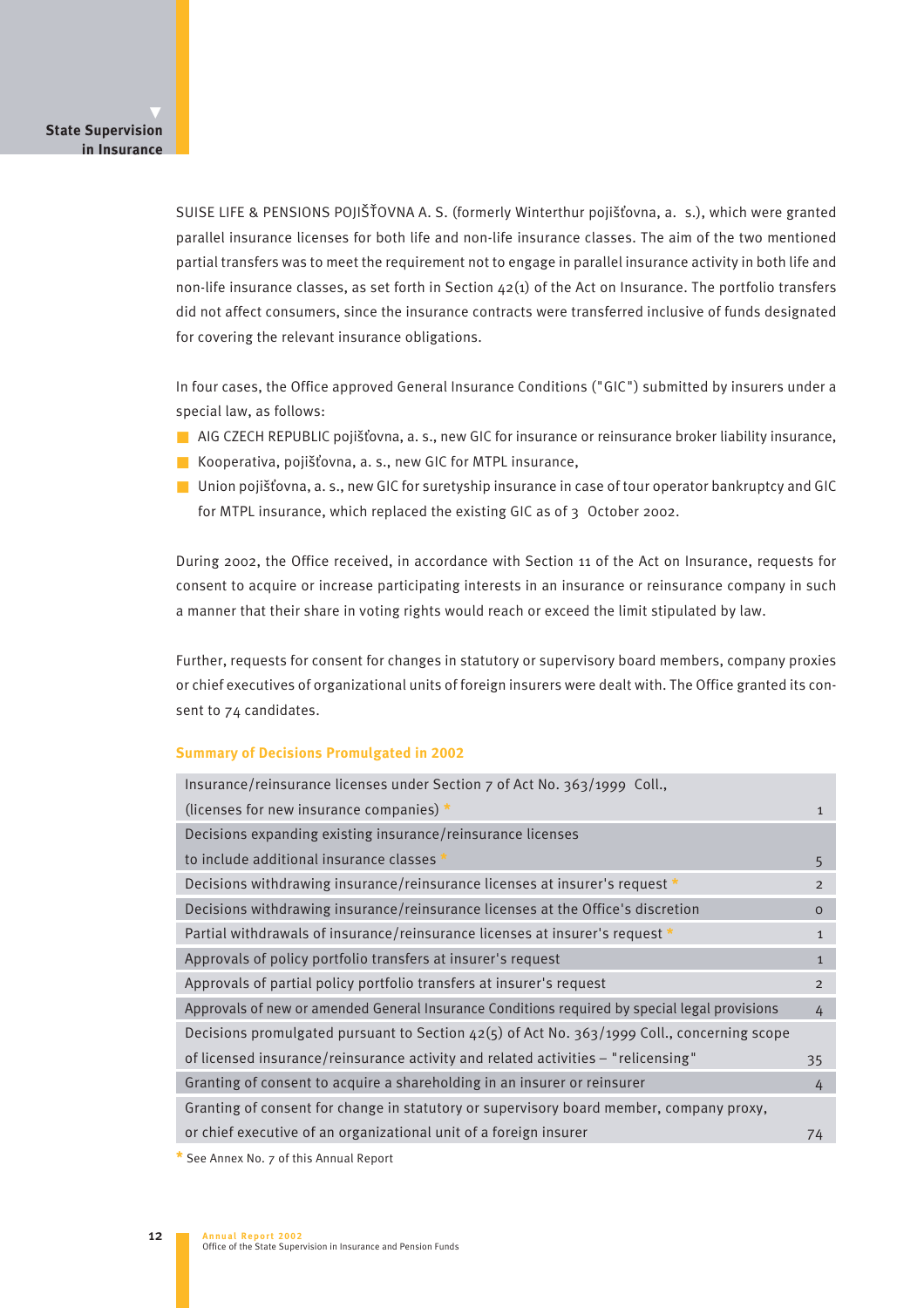#### **3. Inspection**

The principal mission of the Office of the State Supervision in Insurance's inspection activity is to protect consumers. Gradually, the means with which it endeavors to fulfill this mission are being focused primarily on prospective access, which means preventing unfavorable developments in supervised entities. The Office uncovers shortcomings in the activities of individual insurance companies, monitors probable future development inspects insurance company financial health and regularly follows the development of stipulated financial indicators and reported data.

The Office's inspection activity under Act No. 363/1999 Coll., on Insurance, regulations, directives and

other laws, can be summarized by the following basic subject categories:

- $\blacksquare$  inspection of creation and use of technical provisions and financial placements (investments) source of which are technical provisions;
- inspection of insurance company solvency;
- insurance company financial management to ensure capability to meet its obligations;
- compliance with decisions promulgated by the Ministry of Finance;
- compliance of actually conducted business activities with the valid license;
- $\blacksquare$  the manner in which the insurance company's administrative and accounting and internal audit procedures are conceived and followed.



The Office's inspection activity takes two basic forms: off-site and on-site.

#### **Off-site Inspections**

Off-site inspections most frequently are focused on:

- solvency reports;
- reporting on creation and amounts of technical provisions and composition of financial placements (investments) source of which are technical provisions ("reporting inspection");
- extraordinary reports ordered by the Office at its discretion;
- anti-money laundering and insurance fraud.

The aim of the inspections is to assess the basic insurance company financial indicators submitted within the time periods prescribed by law and, where applicable, in time periods set by a decision of the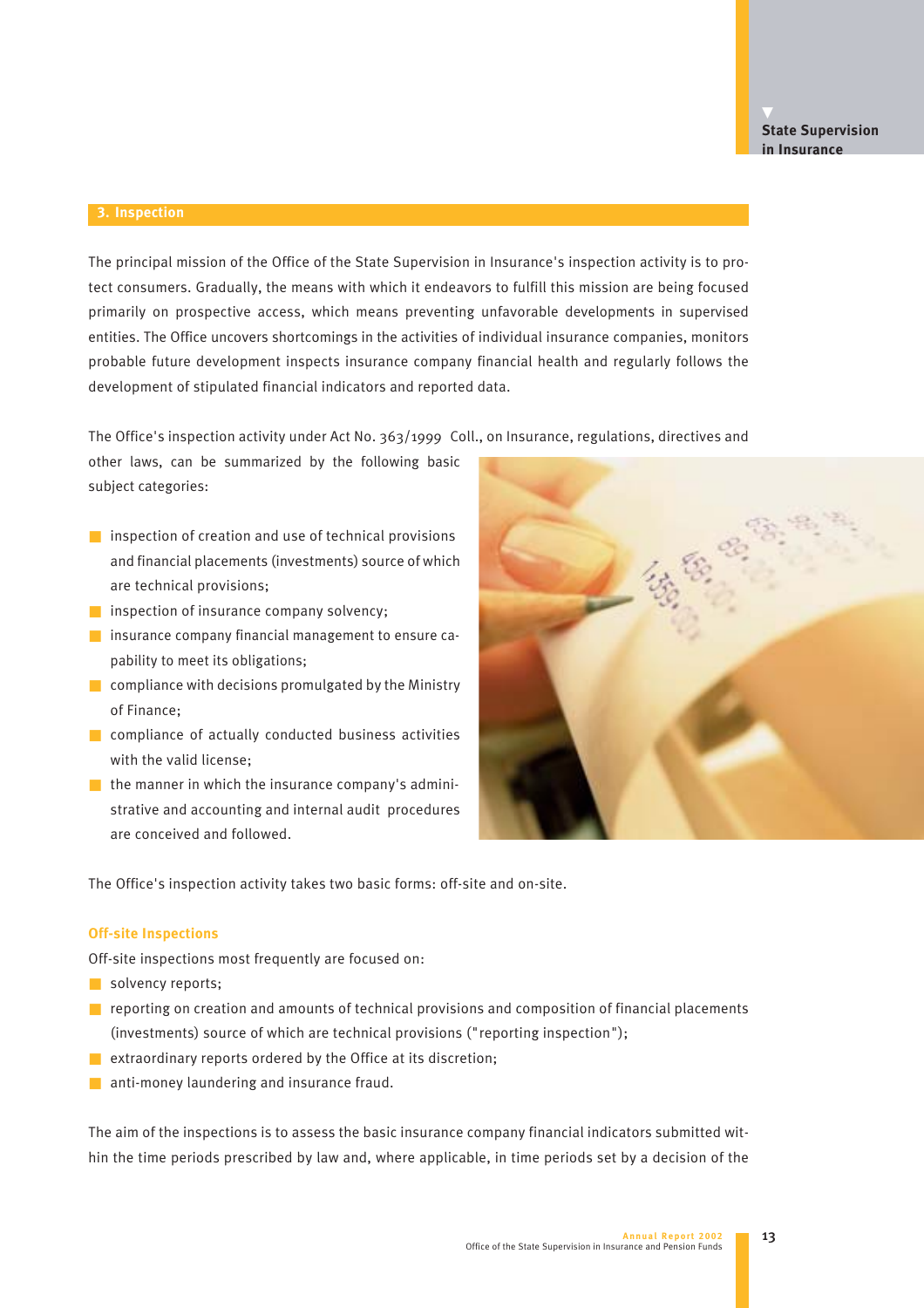Office. In 2002, the Office's employees conducted off-site inspections in which they examined reports on technical provisioning (new and overall) and on the composition of financial placements (investments) source of which are technical provisions, profit and loss accounts, balance sheets, solvency reports, and other materials submitted on the basis of measures imposed on insurance companies in administrative proceedings. All reports received were analyzed and assessed, and the inspections also focused on compliance with applicable laws. Insurance brokers were also subjected to regular inspections, which did not find any serious violations of the Act on Insurance. Minor shortcomings that were found were corrected promptly.

#### **List of reports submitted within extraordinary deadlines**

| Type of document                                                  | Number of cases |
|-------------------------------------------------------------------|-----------------|
| Balance sheet                                                     | 37              |
| Profit and loss account                                           | 37              |
| Report on provisioning (new and overall) and financial placements |                 |

The fundamental indicator monitored by the State Supervision is solvency. The Act on Insurance defines solvency as "capability of an insurance company to assure sustained payment, out of its own funds, of obligations related to its insurance operations at any moment".

Solvency, then, represents the generation and continual maintenance of a reasonable cash base for use in the event the insurance company should have to pay claims arising out of its insurance or reinsurance business which its technical reserves are not sufficient to cover. In such a case, the insurance company must release its own unencumbered assets (own funds) to cover the gap. While this cash base could be referred to as capital adequacy, the Act on Insurance calls it Actual Solvency Margin (ASM). The volume of potential insurance obligations is called the Minimum Solvency Margin (MSM). Pursuant to Section 22(1), insurance companies are obligated to maintain their ASM at higher than MSM throughout the entire duration of their business.

Off-site inspections also include examining solvency reports. As of the date this Annual Report went into print, solvency reports for the year 2002 had been submitted by 30 insurance companies (7 insurers operating in the Czech Republic through organizational units are not required to submit a solvency report in the Czech Republic). In the inspection of the reports as of 31 December 2002 it was determined that all of the insurance companies had their ASM in excess of MMS. Only minor shortcomings were found in two insurers with mixed activities, who compensated insufficient solvency in one class of insurance by greater-than-sufficient solvency in another.

The following two tables document the overall degree of solvency of insurance companies in the Czech Republic with separate data for non-life and life classes. For the purposes of these tables, mixed insurers are considered as two separate insurers.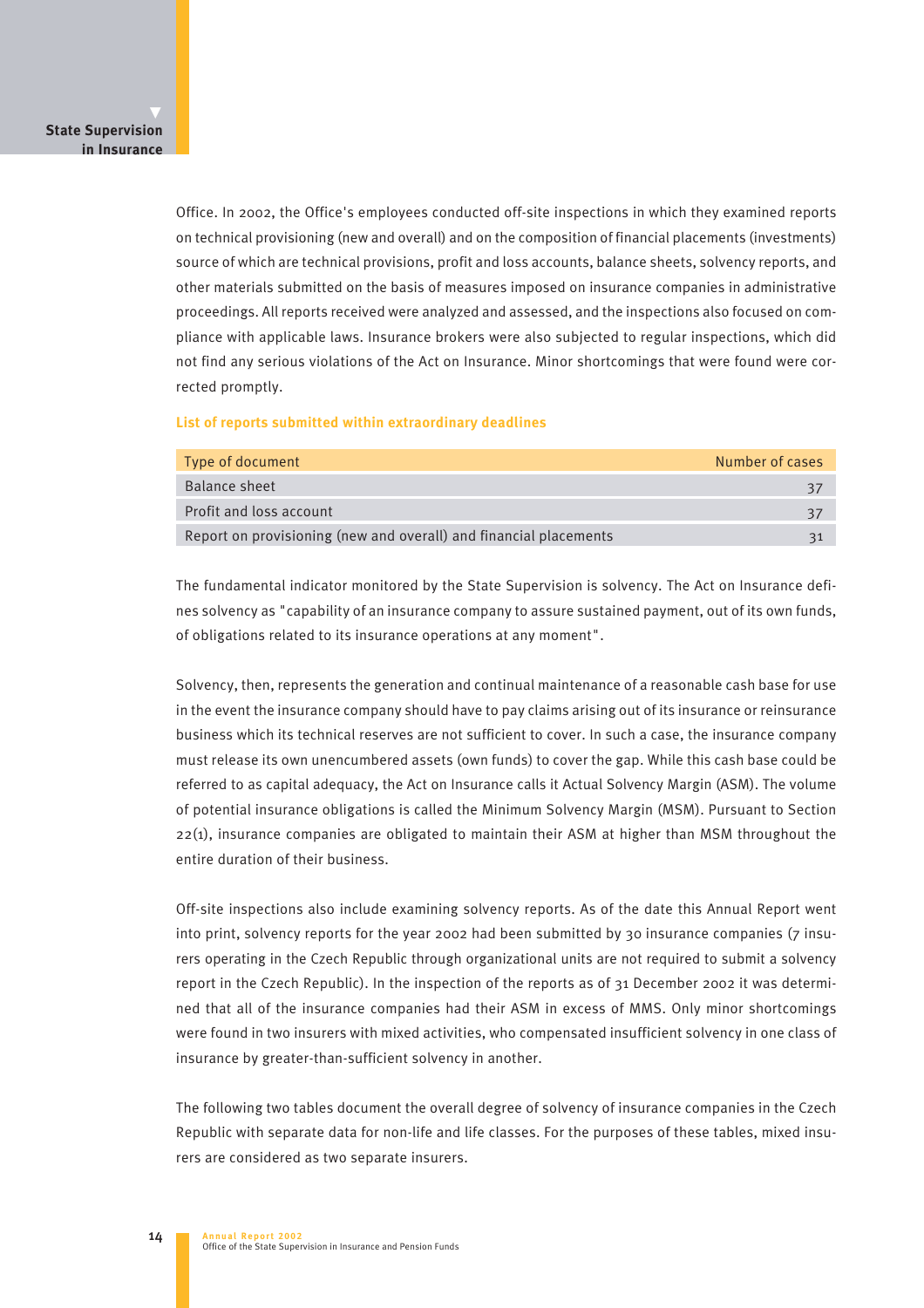## **Aggregate solvency**

| Non-life insurers  | 2000       | 2001       | 2002         |
|--------------------|------------|------------|--------------|
| ASM (thousand CZK) | 20,936,451 | 20,309,749 | 23, 187, 458 |
| MSM (thousand CZK) | 5,260,138  | 6,150,093  | 5,555,827    |
| ratio ASM / MSM    | 3.980      | 3.302      | 4.174        |
| Life insurers      |            |            |              |
| ASM (thousand CZK) | 16,606,490 | 20,570,204 | 18,251,461   |
| MSM (thousand CZK) | 4,240,199  | 4,871,209  | 5,496,538    |
| ratio ASM / MSM    | 3.916      | 4.223      | 3.321        |

The next pair of tables shows the percentage ratio of actual solvency to the required minimum solvency, again separately for non-life insurance and for life assurance.

## **Solvency summary - non-life**

| Number of insurers in year | 2000         | 2001         | 2002         |
|----------------------------|--------------|--------------|--------------|
| less than 100 $%$          | $\mathbf{1}$ | $\mathbf{1}$ | $\mathbf{1}$ |
| 100 % to 150 %             | 2            | 3            | 3            |
| 150 % to 200 %             | 2            | 3            | $\circ$      |
| 200 % to 250 %             | $\mathbf{1}$ | $\Omega$     | 3            |
| 250 % to 300 %             | 4            | $\mathbf{1}$ | $\mathbf{1}$ |
| 300 % to 400 %             | $\mathbf{1}$ | 3            | 2            |
| 400 % to 500 %             | $\mathbf{1}$ | 4            | 5            |
| over 500 %                 | 20           | 16           | 12           |
| <b>Total</b>               | 32           | 31           | 27           |

## **Solvency summary - life**

| Number of insurers in year | 2000           | 2001           | 2002          |
|----------------------------|----------------|----------------|---------------|
| less than 100 %            | $\overline{2}$ | $\overline{2}$ | $\mathbf{1}$  |
| 100 % to 150 %             | $\mathbf{1}$   | $\mathbf{1}$   | 2             |
| 150 % to 200 %             | $\overline{2}$ | $\overline{2}$ | 2             |
| 200 % to 250 %             | $\Omega$       | 2              | $\mathbf{1}$  |
| 250 % to 300 %             | $\overline{2}$ | $\Omega$       | $\mathbf{1}$  |
| 300 % to 400 %             | $\mathbf{1}$   | $\mathbf{1}$   | $\mathbf{1}$  |
| 400 % to 500 %             | $\overline{2}$ | $\mathcal{E}$  | $\mathcal{P}$ |
| over 500 %                 | 10             | 7              | 6             |
| Total                      | 20             | 18             | 16            |

## **"On-site" Inspections**

"On-site" inspections are carried out by Office employees on-site at the entities being inspected, under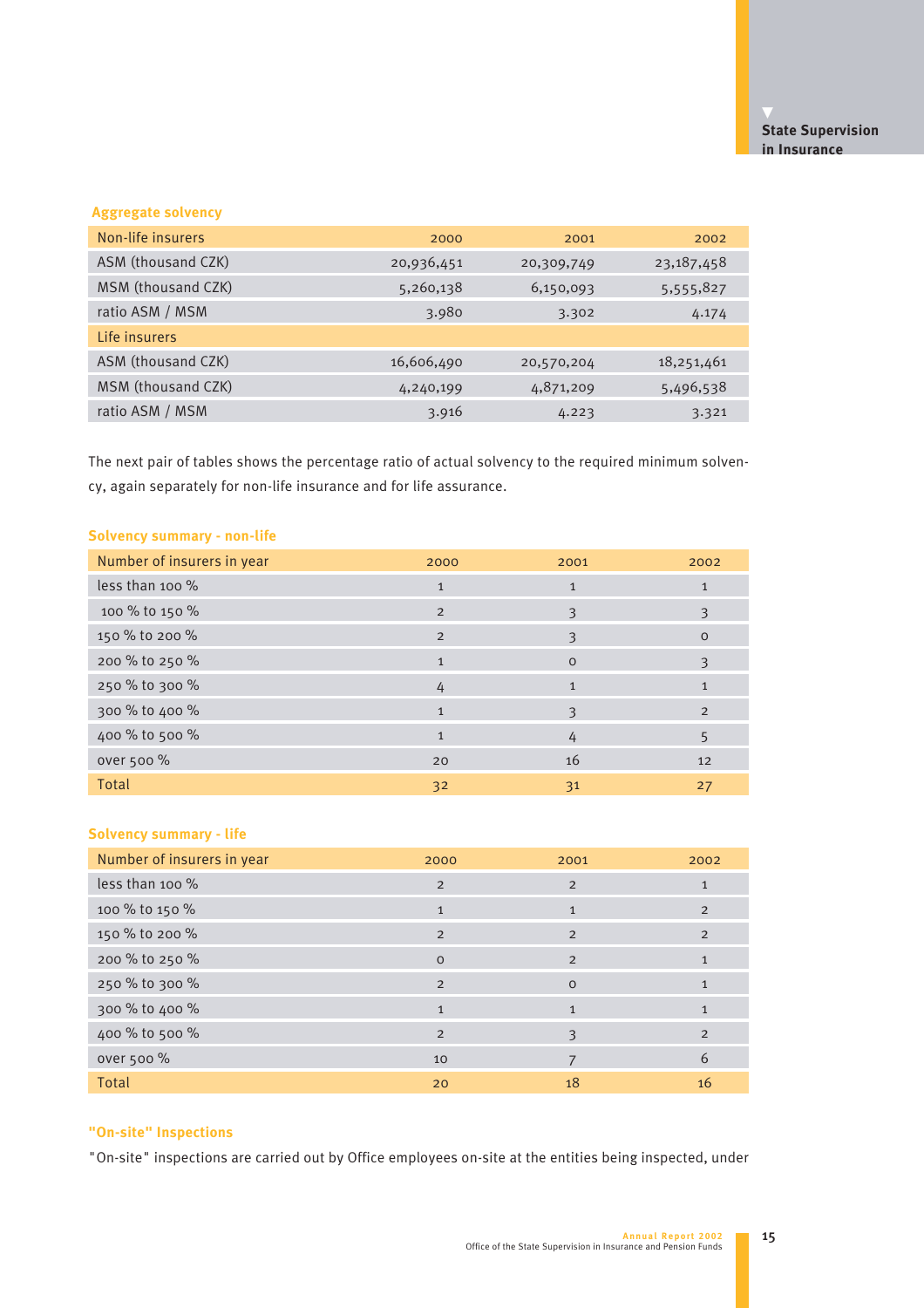a written authorization to carry out an inspection in accordance with Act No. 552/1991 Coll., on State Inspections. The schedule of on-site inspections is governed by the inspection activity plan which the Office drafts on an annual basis. This plan is developed with regard for the results of off-site inspections and to the gravity of shortcomings uncovered. Account is also taken of the time elapsed since the last on-site inspection of a particular insurer as well as of other material considerations reflecting the insurer's current or assumed state of affairs.

In 2002, 18 on-site inspections were commenced of insurance companies and 4 of insurance brokers. Of the overall number of inspections commenced in 2002, as of 31 December 2002 a total of 21 inspections had been completed by hand-over of an inspection protocol. In addition, a total of 2 inspections commenced in the previous year were completed with hand-over of inspection protocol. Depending on the scope and character of facts found, in most cases the duration of the inspections was in the 3-16 week range.

In "on-site" inspections, employees of the Office focus in particular on the following:

- compliance with the Act on Insurance and related laws;
- the insurer's overall financial management in terms of ensuring the ability to meet its obligations, which in this context is defined as the insurer's ability at any given time to pay all its obligations arising out of insurance or reinsurance activity;
- compliance with Act No. 563/1991 Coll., on accounting, as amended;

 $8,879.45$ 

- compliance with Regulation of the Federal Ministry of Finance setting forth the chart of accounts and bookkeeping procedures for insurance companies, ref. No. V/2-25 430/1992;
- policies governing establishment and use of technical provisions and those governing financial placements (investments) source of which are technical provisions in the light of Decree No. 75/2000 Coll.

"On-site" inspections carried out by the Office are either comprehensive or targeted in nature:

- comprehensive inspections are focused on fulfillment ofconditions laid down in licensing proceedings and on analyzing the insurance company's economic and financial activities to determine compliance with applicable laws and regulations;
- $\blacksquare$  targeted inspections are focused only on a particular specific area of activity.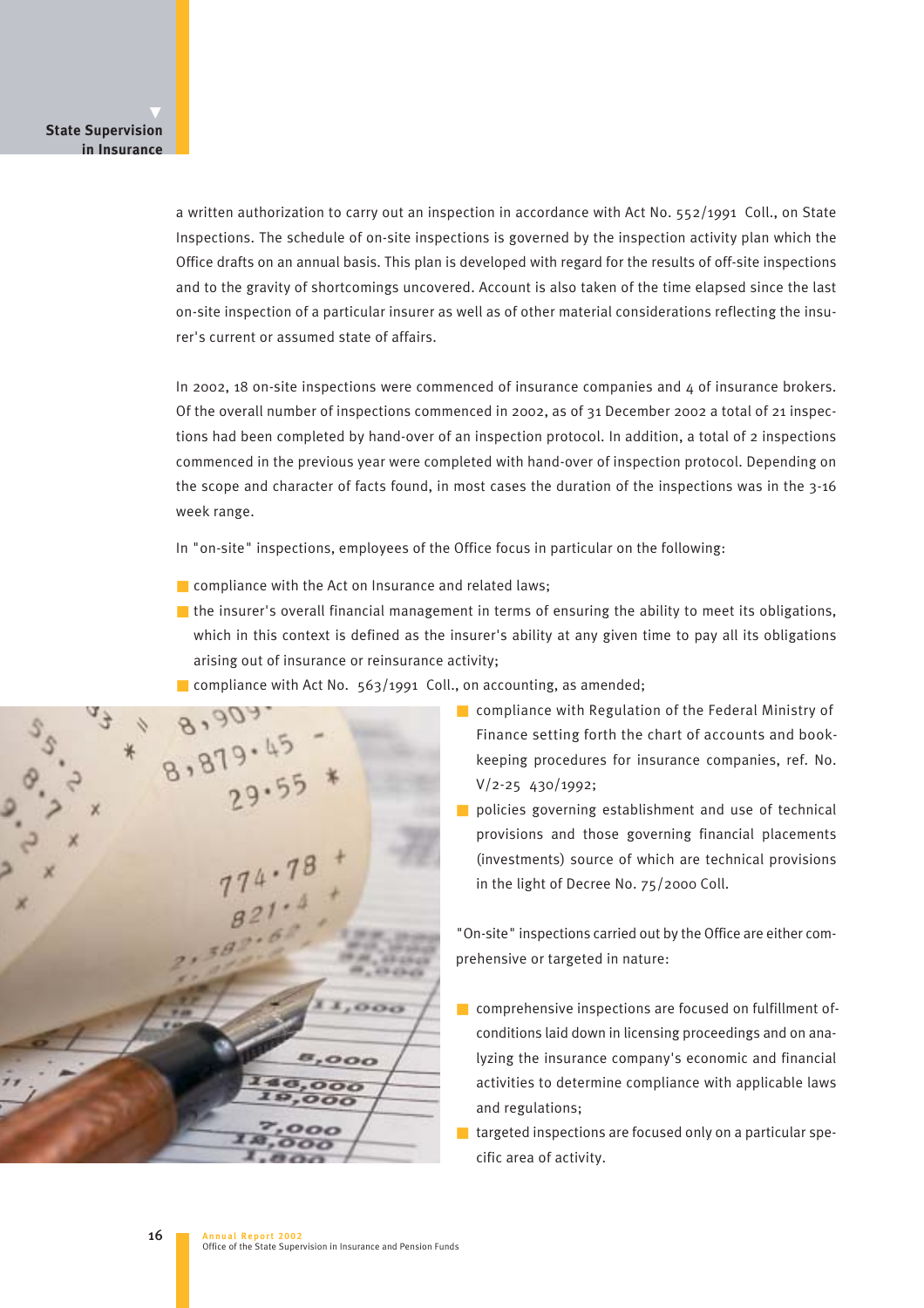## **Most Frequent Shortcomings Found in Inspections**

|                                                              | <b>Number</b>  |
|--------------------------------------------------------------|----------------|
| Insurer's cumulative loss is too high                        | $\mathbf{1}$   |
| Violation of Accounting Act                                  | 36             |
| <b>Violation of Commercial Code</b>                          | 34             |
| Insufficient solvency margin                                 | $\mathbf{1}$   |
| Violation of Act on Insurance                                | 20             |
| Improper procedure in provisioning                           | $\overline{2}$ |
| Failure to comply with binding bookkeeping procedures        | 13             |
| Failure to comply with insurance company internal directives | 10             |
| Distortion of earnings result                                | $\overline{2}$ |
| Improperly formulated internal directive                     | 3              |
| Violation of Civil Code                                      | 10             |
| Violation of company's Articles of Association               | 12             |

## **Grounds for commencing administrative proceedings**

|                                                | Number         |
|------------------------------------------------|----------------|
| Violation of Decree No. 75/2000 Coll.          | 3              |
| Violation of Accounting Act                    | 2              |
| Violation of Act on Insurance                  | 5              |
| <b>Violation of Commercial Code</b>            | 1              |
| Shortcomings in insurer's financial management |                |
| Non-fulfillment of business plan               | 1              |
| Transfer of policy portfolio                   | $\mathbf{1}$   |
| Violation of injunction                        | $\mathbf{1}$   |
| Unsettled cumulative loss is too high          | $\overline{2}$ |
| Revocation of license                          | $\mathbf{1}$   |

## **Sanctions and other measures imposed**

|                                                     | Number |
|-----------------------------------------------------|--------|
| Submit quarterly technical provisioning reports     |        |
| Submit financial statements for stipulated periods  | 8      |
| Submit solvency reports for stipulated periods      |        |
| Draft a new business plan                           |        |
| Draft a remedial plan for renewing financial health |        |
| Monetary sanctions                                  |        |

In 2002, the Office decided in two cases to order preparation of a remedial plan for renewing financial health. The Office approved the submitted remedial plans and regularly checked up on their implementation.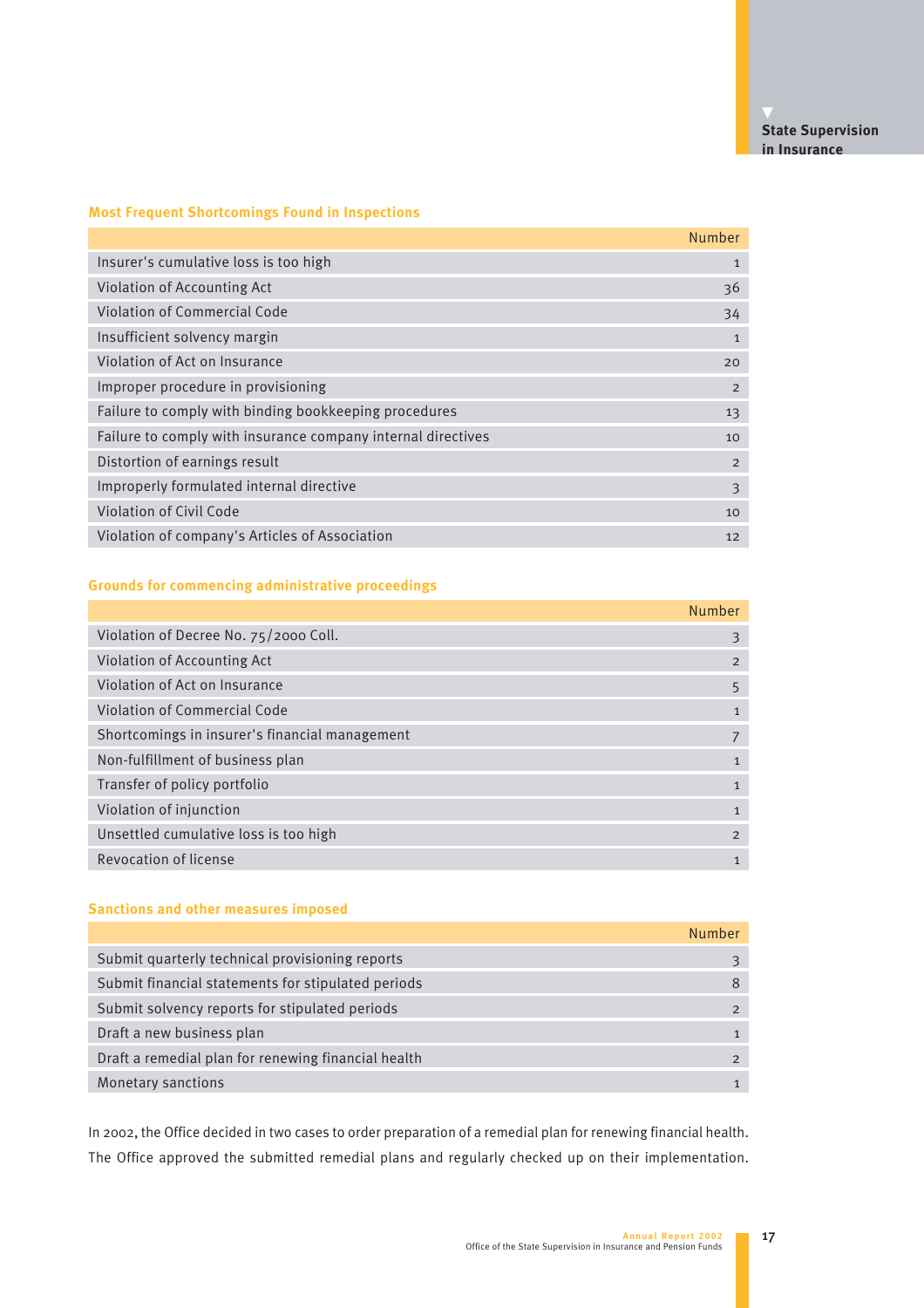In 2002, the Office further decided to terminate the conservatorship imposed in 2001 in Pojišťovna UNIVERSAL, a.s. In the case of CERTUSIA, pojišťovna a.s., where the conservatorship imposed in 2001 did not bring about renewed stability and liquidity, the forced administrator filed for bankruptcy. As of year end 2002 the bankruptcy proceedings were still pending. In order to ensure protection of consumers, in whose interests the Office conducts State supervision in the insurance industry, a request was submitted to the Municipal State Prosecutor's Office in Prague, under the Code of Civil Procedure, for entry into these proceedings. The Municipal State Prosecutor's Office in Prague granted the request.

During 2002, through both off- and on-site inspections, shortcomings in insurance company business activities were uncovered in timely fashion and consumers' interests were not threatened.

#### **4. Other Activities**

#### **4.1 Analysis and Statistics**

Analytical and statistical functions are an integral part of the State Supervision's work. During 2002, the Office prepared and subsequently processed reports and other materials concerning the business activities of insurance and reinsurance companies. Not only did it process materials necessary for its inspections, it also gathe-red statistical data concerning insurers and reinsurers, their products, and their financial performance. The result of these activities was the successful fulfillment of disclosure obligations both here in the Czech Republic (mainly towards the Czech Statistical Office and the Czech National Bank ) and towards international organizations – in particular the International Monetary Fund (IMF), the World Bank (WB), the Organization for Economic Cooperation and Development (OECD), the IAIS and various commissions and committees of the EU. The data were made public on the website of the Ministry of Finance and were also used in drafting this Annual Report.

#### **4.2 Registration**

#### **Responsible Actuaries**

As of year end 2002 the Office had registered 43 responsible actuaries, who satisfied the criteria for inclusion in the Ministry of Finance's List of Responsible Actuaries. Updates of the List are published in the Ministry of Finance's "Financial Bulletin". The full List of Responsible Actuaries is included in this Annual Report as Annex No. 28 and is also available to the public on the Ministry of Finance's website.

The important position and relative independence of the Responsible Actuary within the insurance company indirectly helps the Office's inspection and supervision activity as well. Among other duties, the actuary confirms the correctness of the calculations required by law, including premiums. No Responsible Actuaries were struck from the Ministry of Finance's list during the year due to failure to fulfill duties set forth by law.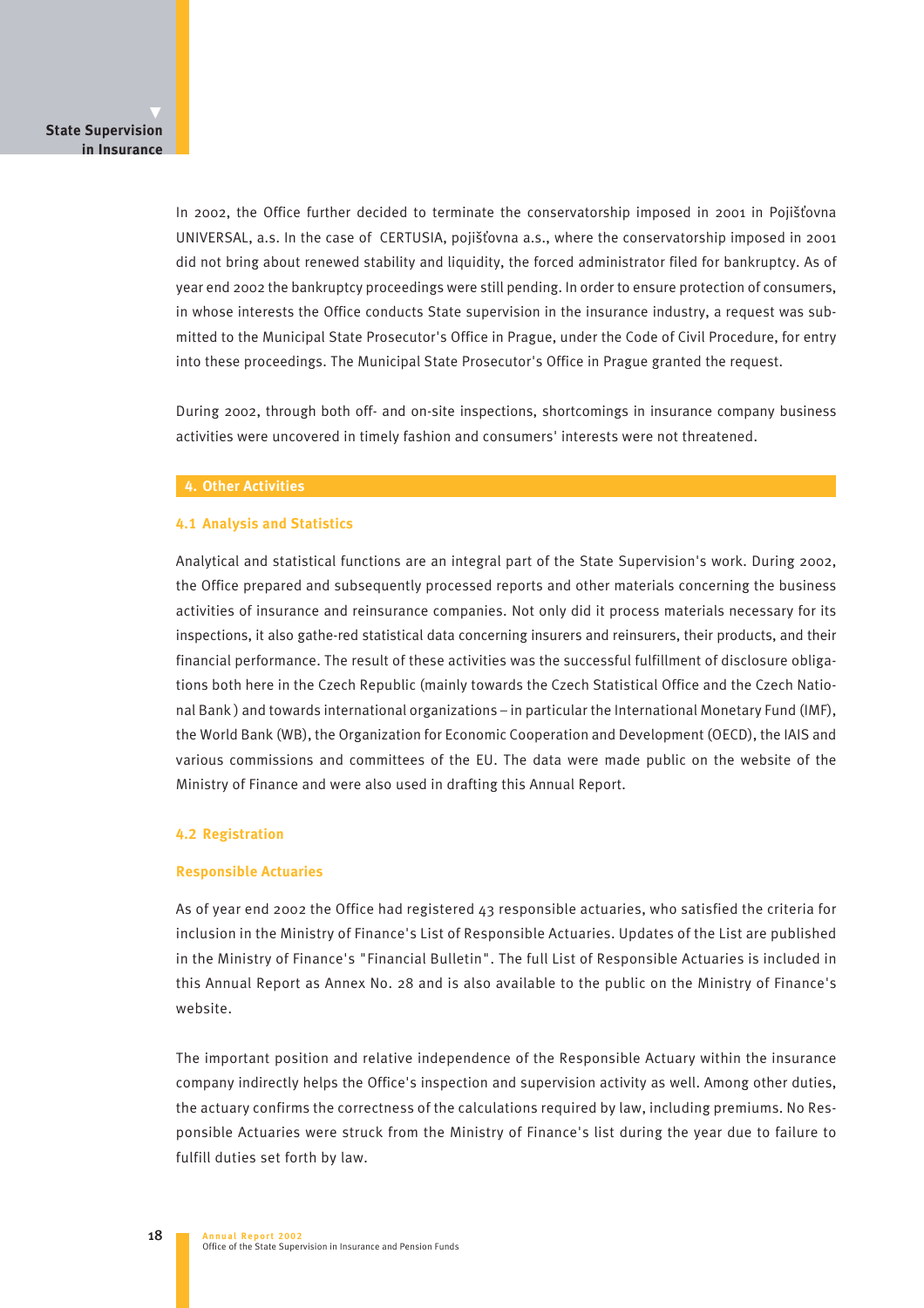Following an initial considerable excess of demand for over supply of this new profession in the insurance industry (Responsible Actuaries were not required before Act No. 363/1999 Coll., on Insurance entered into force), the situation stabilized. Currently, the number of registered Responsible Actuaries is slightly higher than the number of insurance companies active in the Czech Republic market.

#### **Intermediaries**

During 2002 there was an upsurge in interest in registration of insurance and reinsurance brokers. The conditions for registration are the same as in 2001 and are stipulated in Act No. 363/1999 Coll., on Insurance. The public can always access the latest information on broker registration on the website of the Ministry of Finance, which is regularly updated.

### **Statistics on the registration of insurance and reinsurance brokers**

| As of                                 | 31.12.2000     | 31.12.2001     | 31.12.2002    |
|---------------------------------------|----------------|----------------|---------------|
| Total registered                      | 236            | 337            | 430           |
| of which: individuals                 | 56             | 88             | 126           |
| legal entities                        | 180            | 249            | 304           |
| insurance brokers                     | 212            | 289            | 358           |
| reinsurance brokers                   | $\overline{2}$ | $\overline{2}$ | 5             |
| insurance and reinsurance brokers     | 22             | 46             | 67            |
| Total rejected                        | $\mathbf{1}$   | $\mathbf{1}$   | 4             |
| Administrative proceedings terminated | ٠              | -              | $\mathcal{P}$ |
| Cancelled registrations               | ٠              |                | 3             |

The List of Insurance and Reinsurance Brokers as of 31 December 2002 is presented in Annex No. 26 of the Annual Report.

#### **4.3. Methodology and Consulting**

Petitions, complaints, notices, inquiries and suggestions were dealt with in accordance with Government Decree No. 150/1958 Coll., on Dealing with Complaints, Notices and Suggestions from Workers and Ministry of Finance Directive No. 6 promulgated in 1995, as amended. During the year in question, the Office took in, recorded and processed a total of 100 such filings. 79 of them were complaints concerning insurance company operations, and 14 of these were recognized by the Office as justified and appropriate corrective action was taken. 13 of the complaints related to life assurance, while non-life insurance was the subject of 66 complaints.

## **Complaints**

| Type of complaint                                         | Number |
|-----------------------------------------------------------|--------|
| Non-life insurance                                        | 66     |
| Ex lege workers' compensation insurance – terms and rates |        |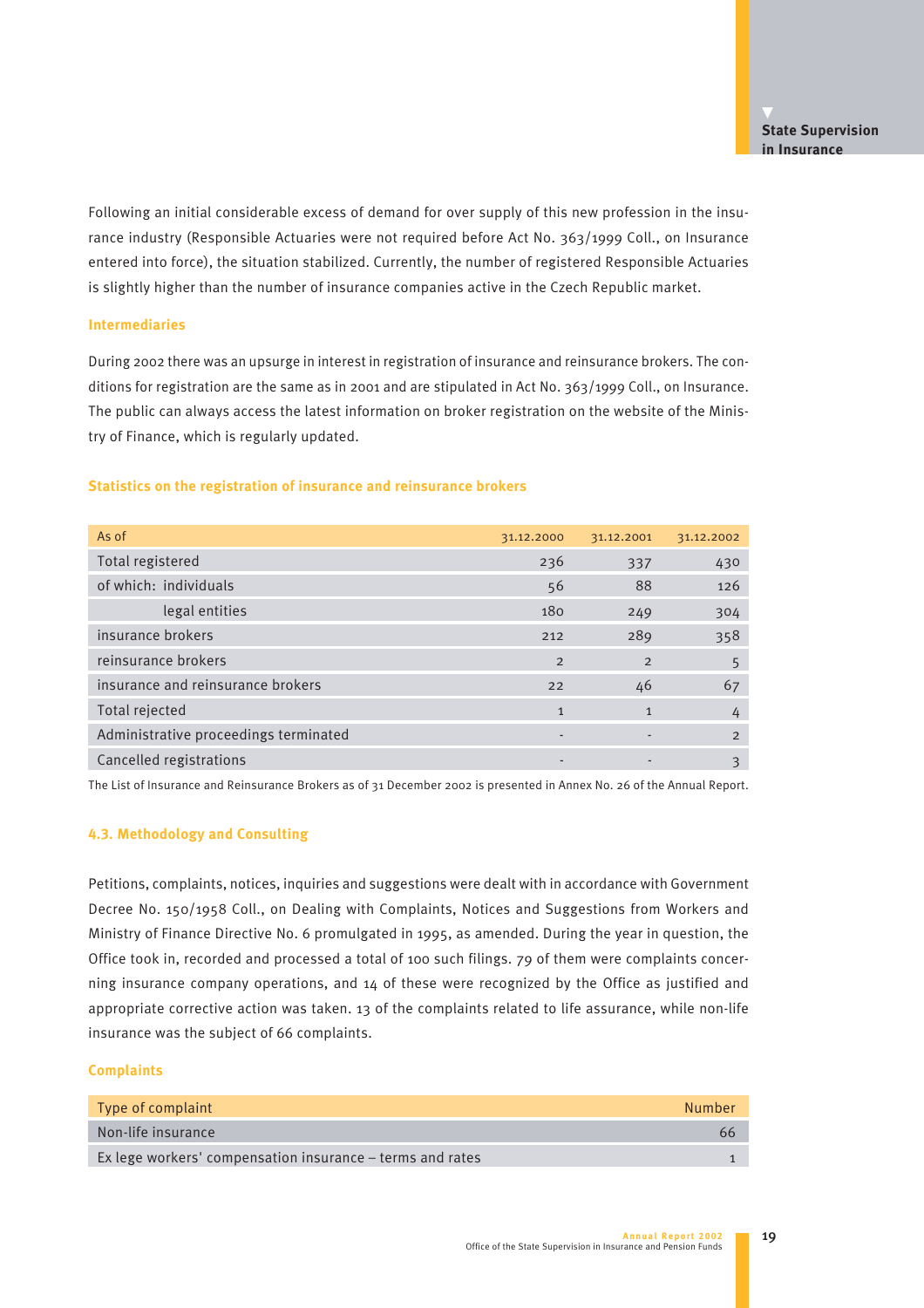## **State Supervision in Insurance**

| Type of complaint                                         | Number |
|-----------------------------------------------------------|--------|
| Protection of personal data                               |        |
| Criticism of provisions of the MTPL Act                   |        |
| Claim processing                                          | 46     |
| Claim processing - flood                                  | 2      |
| Claim processing - MTPL                                   | 14     |
| Life assurance (mainly amount offered for policy buy-out) | 13     |
| Total                                                     |        |

#### **4.4. Cooperation with Other Supervisory Bodies**

The Office actively cooperated with the Securities Commission (KCP) and the Czech National Bank (ČNB). Already in the past, this collaboration was confirmed by the signing of an Agreement on Mutual Cooperation. During 2002 an amendment of that agreement was drawn up and the new version was signed on 28 February 2003. Under the cooperation agreement, working groups were set up which dealt with current issues relating to supervisory practice with the priority aim of harmonizing supervisory approaches. One of the basic objectives of the above mentioned supervisory authorities was and is to exchange information and provide for effective supervision of financial groups and conglomerates.

Cooperation also continued with Czech professional associations – the Czech Insurance Association (âAP), the Czech Insurers' Bureau (âKP), the Czech Society of Actuaries, the Chamber of Insurance Brokers, the Czech Association of Insurance Brokers, and certain others whose activities have a direct impact on the Czech insurance market.

Over the entire period of its existence, the Office has maintained close contacts with a number of international institutions and partner supervisory authorities in other countries.



Václav Křivohlávek - Director of the Office, Yoshihiro Kawai IAIS - Secretary General and Jozef Makúch - Chairman of ÚFT

20

The Czech Republic's upcoming accession to the EU has been reflected in the Office's work, in particular in the area of active collaboration with expert groups of the Insurance Committee in conjunction with the harmonization of Czech insurance legislation with European insurance law and, most of all, with the relevant EC directives. The process of "peer review" continued, within which the state of legislative approximation was regularly monitored and evaluated. During the year, the Office took positions

on questions relating to the fulfillment of the pre-accession partnership and prepared materials for the regular report on the state of the insurance market prior to the Czech Republic's accession to the EU.

As of 2001, the Office is a full member of the International Association of Insurance Supervisors (IAIS) at the meeting of IAIS and utilizes the advantages ensuing from this membership in many areas. The Office is involved in IAIS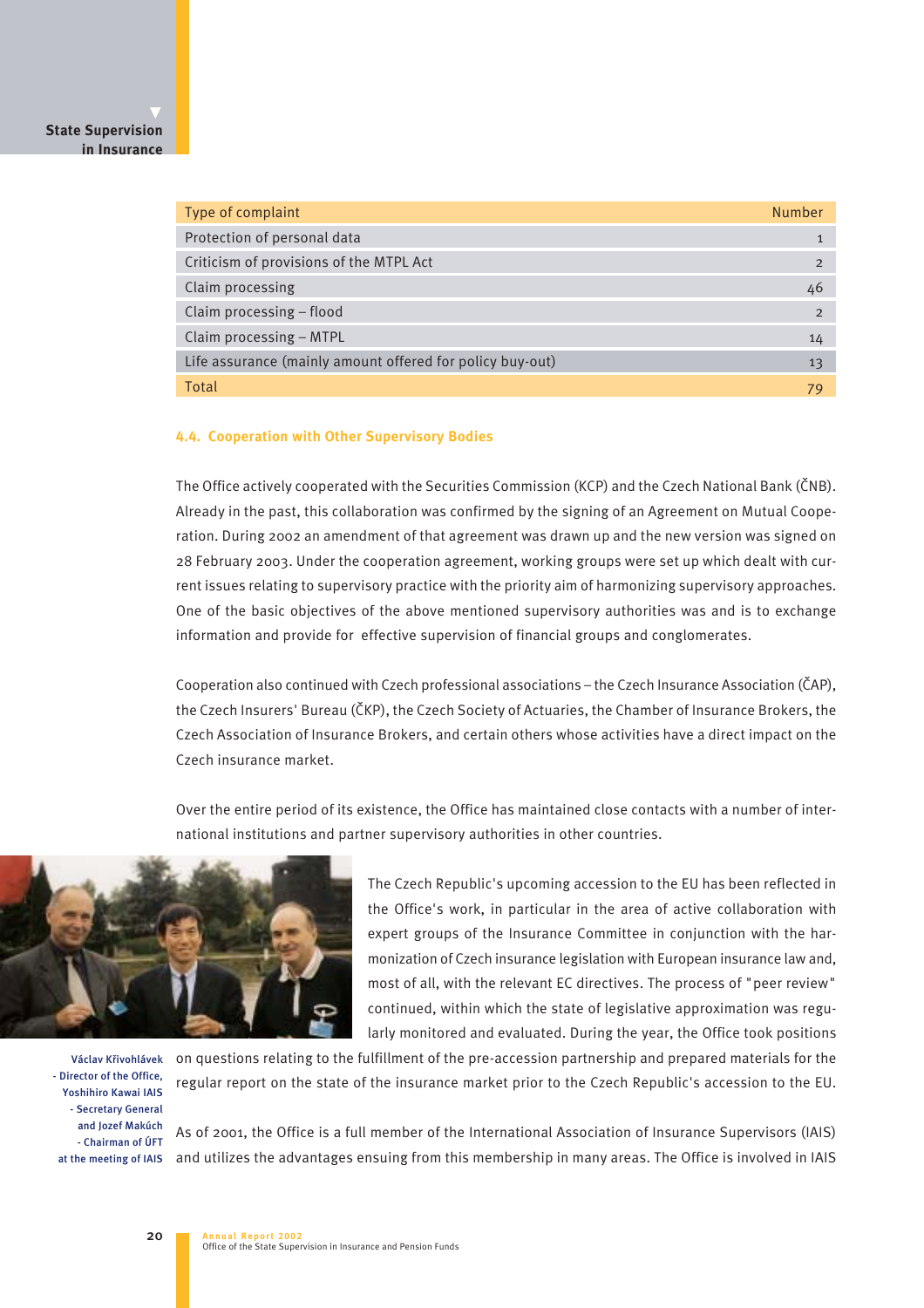structures through active work in selected working committees. During the year the Office nominated its representatives to the working committees focused on legislation, solvency, reinsurance, evaluation of assets, budgetary issues, investments and emerging markets. The work and mutual collaboration of the individual work teams covers practically the whole gamut of supervisory activity in insurance in terms of its gradual unification. Thus, the Office has the opportunity to take part in realizing one of the Association's principal tasks and goals – the creation of international standards of insurance supervision.

These standards relate to practically the entire spectrum of insurance and supervision issues. Though couched in the form of recommendations, they are presented and accepted as good practice. ICP, or Insurance Core Principles, are a common denominator shared by all the standards that have been finalized so far or are currently in discussion. Most IAIS members, including the Czech Supervision, have carried out a self-evaluation of the level of ICP implementation in their jurisdictions, so there is relatively good information on the qualities of the Supervisions in most countries of the world. The original 17 principles are currently being methodologically reviewed, expanded and made more precise. In future, there should be a total of 28 ICPs and the final material setting them out is expected to be passed by the end of 2003. Even today, though, the ICPs have attained international recognition. They act as a kind of yard-stick to measure the quality of insurance industries and insurance supervisions in Member States and other international institutions such as the World Bank, the IMF, the OECD, etc. work with them as well.

IAIS is not merely a framework for holding international conferences, consultations, and training seminars. It also brings people together for many informal meetings which are of key importance, especially in the area of international cooperation. In view of the current trend towards harmonization of conditions in the EU financial markets (including those of acceding states), the opportunity to take part in such meetings is very important.

Václav Křivohlávek -Director of the Office and Jochen Sanio - President of BAFin signing Memorandum of Understanding

As part of its efforts to deepen and intensify collaboration with partner supervisory authorities, the

Office entered into an Agreement on Cooperation and Information Exchange with the Slovak ÚFT (Financial Market Authority) and the Germany Financial Supervisory Authority BAFin (Bundesanstalt für Finanzdienstleistungsaufsicht). With both institutions, the Office has very good and close relations which it utilizes for its day-to-day work. In 2003, the Office expects to enter into similar agreements with other partner supervisory authorities.

The Office pays special attention to collaboration with the OECD, and Office employees regularly attend that body's meetings. As is the case with IAIS, OECD meetings offer the opportunity to consult various issues with foreign colleagues at regular work meetings and thereby exert an active influence on international trends in insurance.

Especially intensive was the Office's colaboration with the World Bank and the International

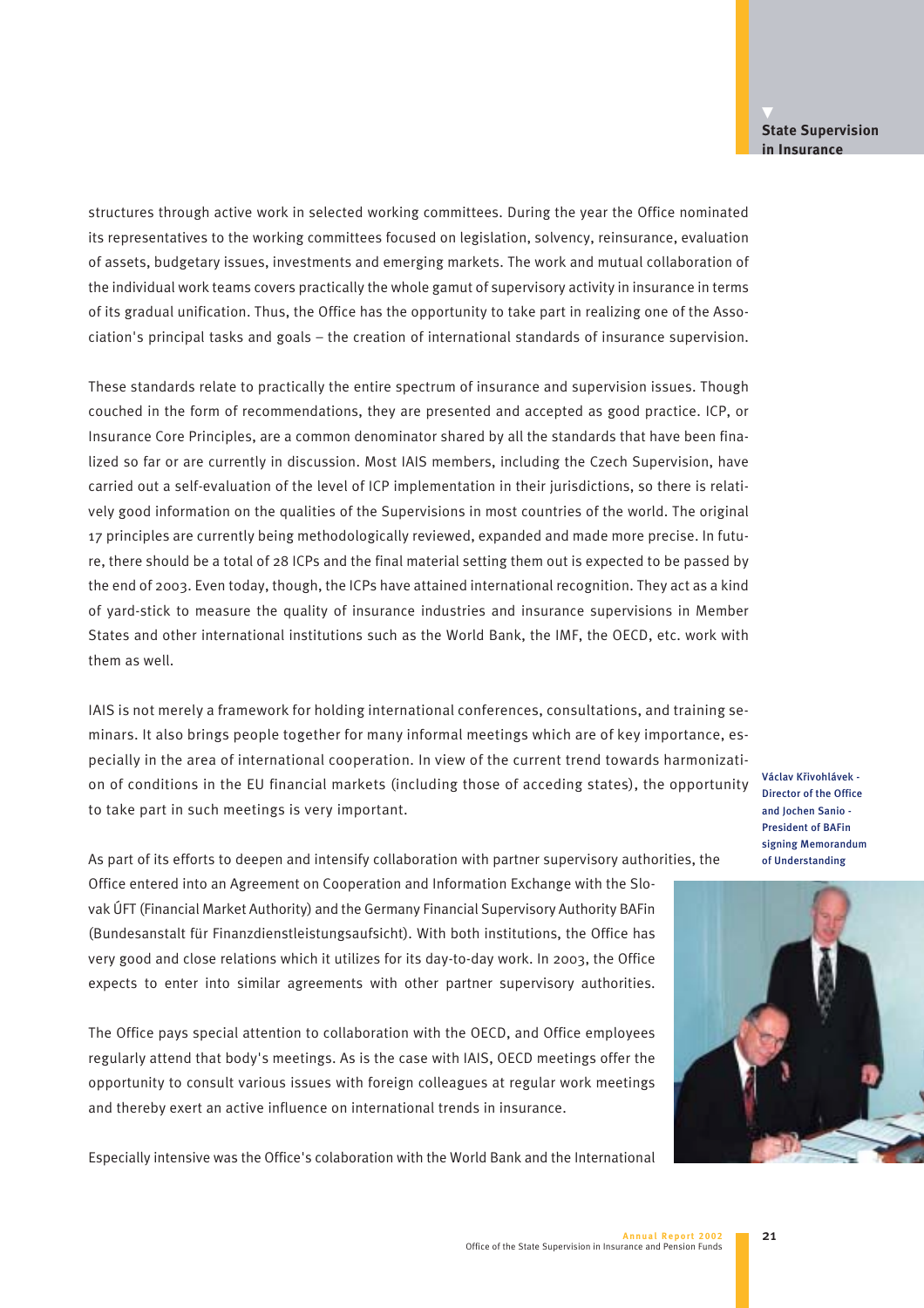Monetary Fund. As part of the ongoing FSAP (Financial Sector Assessment Program), employees of the Office met several times with an assessment team. The objective was to provide the latest information and monitor the ongoing changes in the Czech insurance industry, pension systems, accounting, financial criminality and the war against money-laundering.

In addition to the organizations mentioned above, the Office also regularly collaborates with other international institutions such as WTO, BIS, FSI, IASIE (International Association for the Study of Insurance Economics), etc.

The year 2002 saw preparations for the second twinning program financed from PHARE funds. Germany was chosen from among the candidates offered and the project was approved towards the end of the year. It will run for 18 months and its principal objectives include helping to build the institutional framework of the Czech insurance supervisory authority along European principles, further improving the effectiveness of the actual supervisory activity, and harmonization of Czech legislation in the given area with European directives.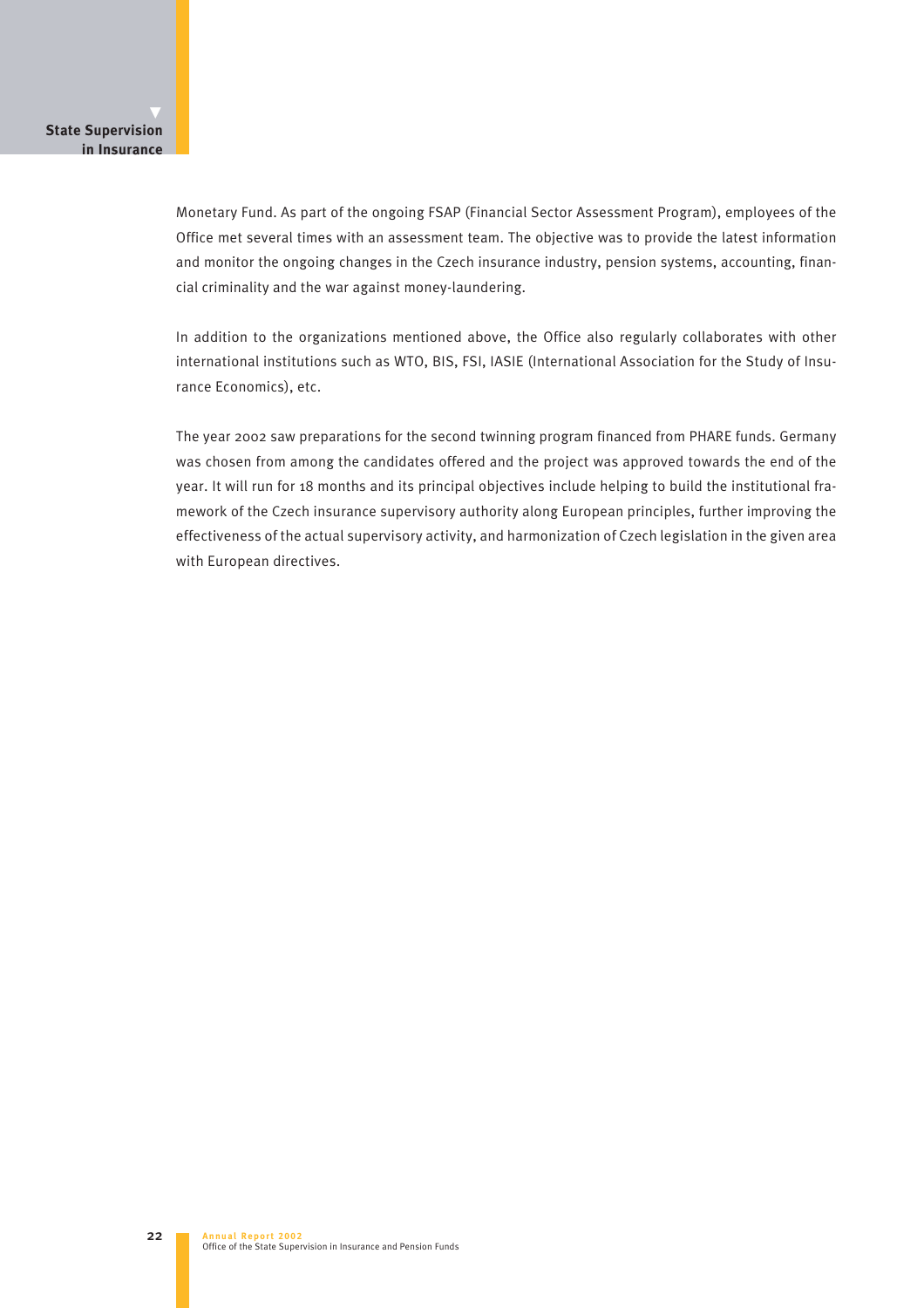## **II. THE CZECH REPUBLIC INSURANCE MARKET**

#### **1. Structure of the Insurance Market**

There was no significant change in the number of insurance companies licensed to engage in insurance activity in the Czech Republic during 2002. As of 31 December 2002, there were a total of 42 licensed insurers in the Czech market. During 2002, one new insurer obtained an insurance license (Vitalitas pojišťovna, a.s.) and two insurers had their licenses withdrawn (ČP DIRECT pojišťovna, a.s. and KRAVAG-SACH, Pojišťovna německé silniční dopravy, vzájemný pojišťovací spolek – organizational unit for the Czech Republic). Both of the withdrawn licenses belonged to insurers exclusively involved in non-life insurance and their licenses were also only for non-life insurance, so therefore in comparison with the previous year, there was one less non-life insurer active in the insurance market.

One insurance company was in bankruptcy as of 31 December 2002 (CERTUSIA, pojišťovna a.s.).

|                          | 2000 | 2001 | 2002 | 2001/2000 | 2002/2001 |
|--------------------------|------|------|------|-----------|-----------|
| Total number of insurers | 41   | 43   | 42   | 104.9%    | 97.7%     |
| non-life                 | 20   | 23   | 22   | 115.0%    | 95.7%     |
| life                     |      | 3    | R    | 100.0%    | 100.0%    |
| mixed                    | 18   | 17   | 17   | 94.4%     | $100.0\%$ |



## **Number and Classification of Insurers**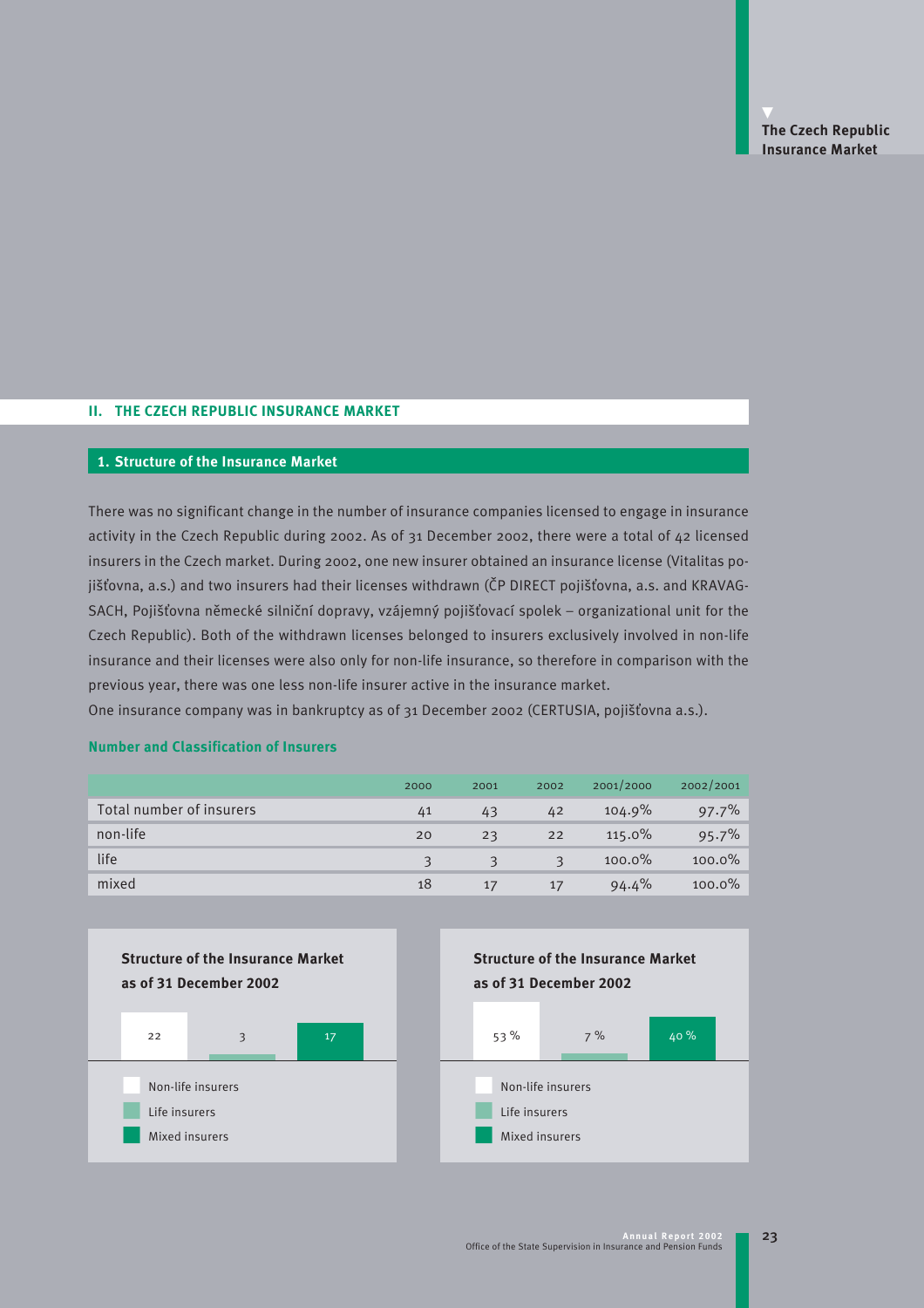For comparison, the following table shows the structure of the insurance markets of acceding countries, prepared by the IAIS for the 17th Conference of European Insurance Supervisory Services held 1 July 2003 in Ljubljana.

#### **Structure of the Insurance Markets of Accession Countries, 2002**

| <b>Insurers</b>    | Non-life     | Life           | Mixed          | Total |
|--------------------|--------------|----------------|----------------|-------|
| 1. Cyprus          | 31           | 16             | 3              | 50    |
| 2. Czech Republic  | 22           | 3              | 17             | 42    |
| 3. Estonia         | 8            | 5              | $\circ$        | 13    |
| 4. Hungary         | 11           | $\overline{7}$ | 13             | 31    |
| 5. Latvia          | 14           | 6              | $\circ$        | 20    |
| 6. Lithuania       | 22           | 9              | $\circ$        | 31    |
| 7. Malta           | 12           | $\mathbf{1}$   | $\overline{2}$ | 5     |
| 8. Poland          | 36           | 36             | $\circ$        | 72    |
| 9. Slovak Republic | 3            | 7              | 17             | 27    |
| 10. Slovenia       | $\mathbf{1}$ | $\mathbf{1}$   | 9              | 11    |

Of the total number of insurers active in the Czech market in 2002, one was organized as a cooperative, seven operated as organizational units of foreign insurance companies, and the remaining ones were joint stock companies.

#### **Insurance Companies by Origin of Capital**

|                                     | 2000 | 2001 | 2002 | 2001/2000          | 2002/2001 |
|-------------------------------------|------|------|------|--------------------|-----------|
| Number of insurance companies       |      | 43   | 42   | 104.9%             | 97.7%     |
| of which: organizational units      |      | 8    | 7    | 133.3%             | 87.5%     |
| domestic companies                  | 35   | 35   | 35   | $100.0\%$          | $100.0\%$ |
| of which: mostly foreign capital    | 16   | 19   | 19   | 118.8%             | $100.0\%$ |
| mostly domestic capital             | 19   | 16   | 16   | 84.2%              | $100.0\%$ |
| Total share capital in CZK billions |      | 13.3 | 14.2 | 100.0 <sup>%</sup> | $106.8\%$ |



Number of Insurance Companies with Majority Foreign Capital as of 31. 12. 2002

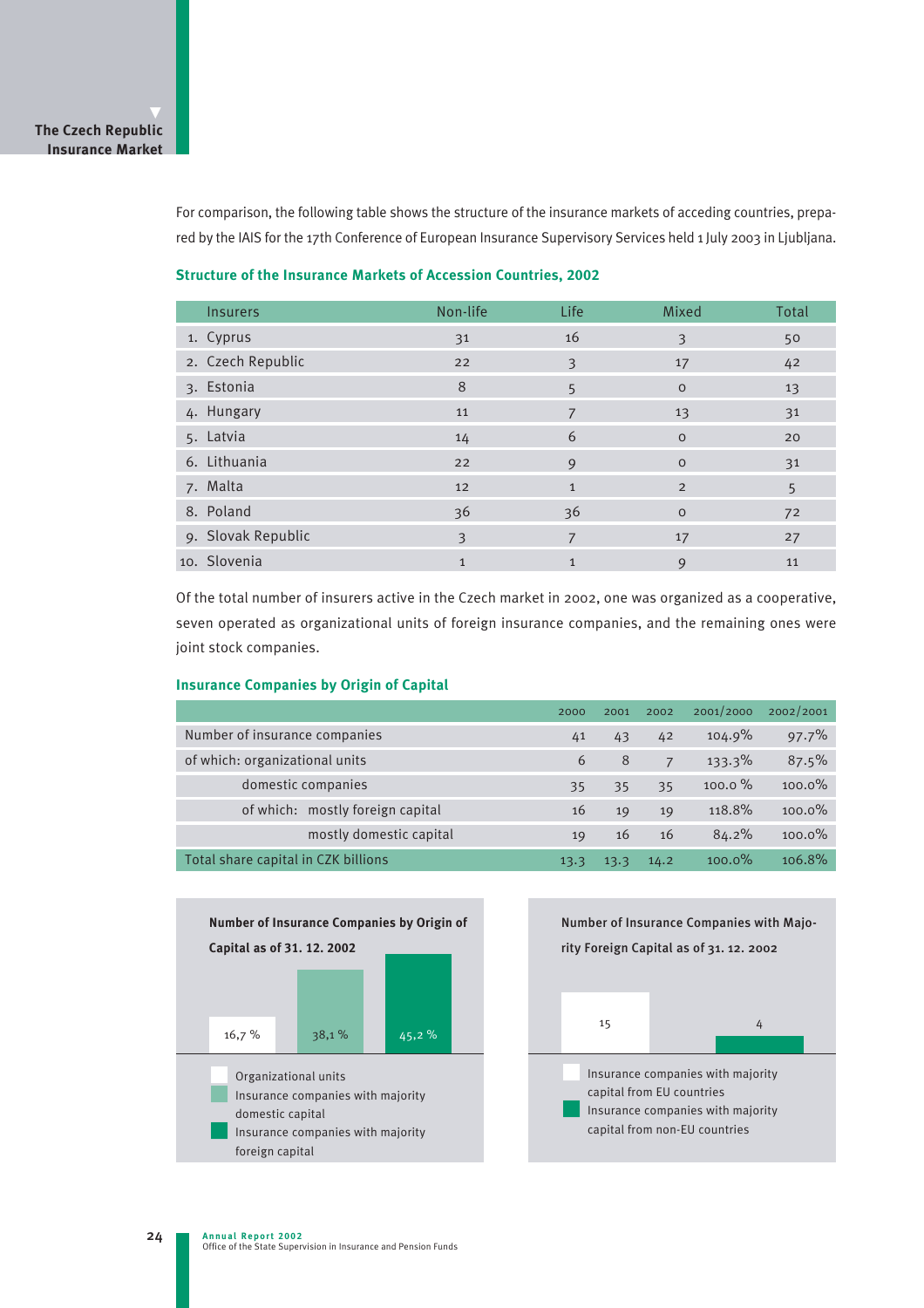Of the overall number of 42 insurance companies, 20 had foreign capital participation and for 19 of those foreign shareholders held either a majority or 100% (15 insurers) equity stake. On the other hand, 15 insurance companies were 100% Czech owned. Three insurance market players were insurance companies in which a majority is held by resident banks, i.e. banks with their seat in the Czech Republic -IPB Pojišťovna, a.s., Komerční pojišťovna, a.s. and Pojišťovna České spořitelny, a.s.

In comparison with 2001, the overall level of basic share capital increased by 6.8% to CZK 14.2 billion. The proportion of foreign capital in overall basic share capital declined by  $4$  percentage points compared to 2001, to 57%.

The decline was caused mainly by a change in the shareholding structure of CERTUSIA, pojišťovna a.s., in which a 100% equity stake was acquired by a Czech entity.

| Country              | Capital Participation (CZK '000) | Share in % | Share in Overall Share Capital (%) |
|----------------------|----------------------------------|------------|------------------------------------|
| <b>Netherlands</b>   | 3,183,230                        | 39.6       | 22.4                               |
| Austria              | 2,331,184                        | 29.0       | 16.4                               |
| Germany              | 881,100                          | 10.9       | 6.2                                |
| Belgium              | 501,004                          | 6.2        | 3.5                                |
| <b>USA</b>           | 370,000                          | 4.6        | 2.6                                |
| Switzerland          | 243,100                          | 3.0        | 1.7                                |
| <b>Great Britain</b> | 210,916                          | 2.6        | 1.5                                |
| Slovenia             | 168,000                          | 2.1        | 1.2                                |
| France               | 106,000                          | 1.3        | 0.7                                |
| Denmark              | 55,500                           | 0.7        | 0.4                                |
| Total                | 8,050,034                        | 100.0      | 56.6                               |

## **Structure of Foreign Capital Portion of Overall Basic Share Capital**

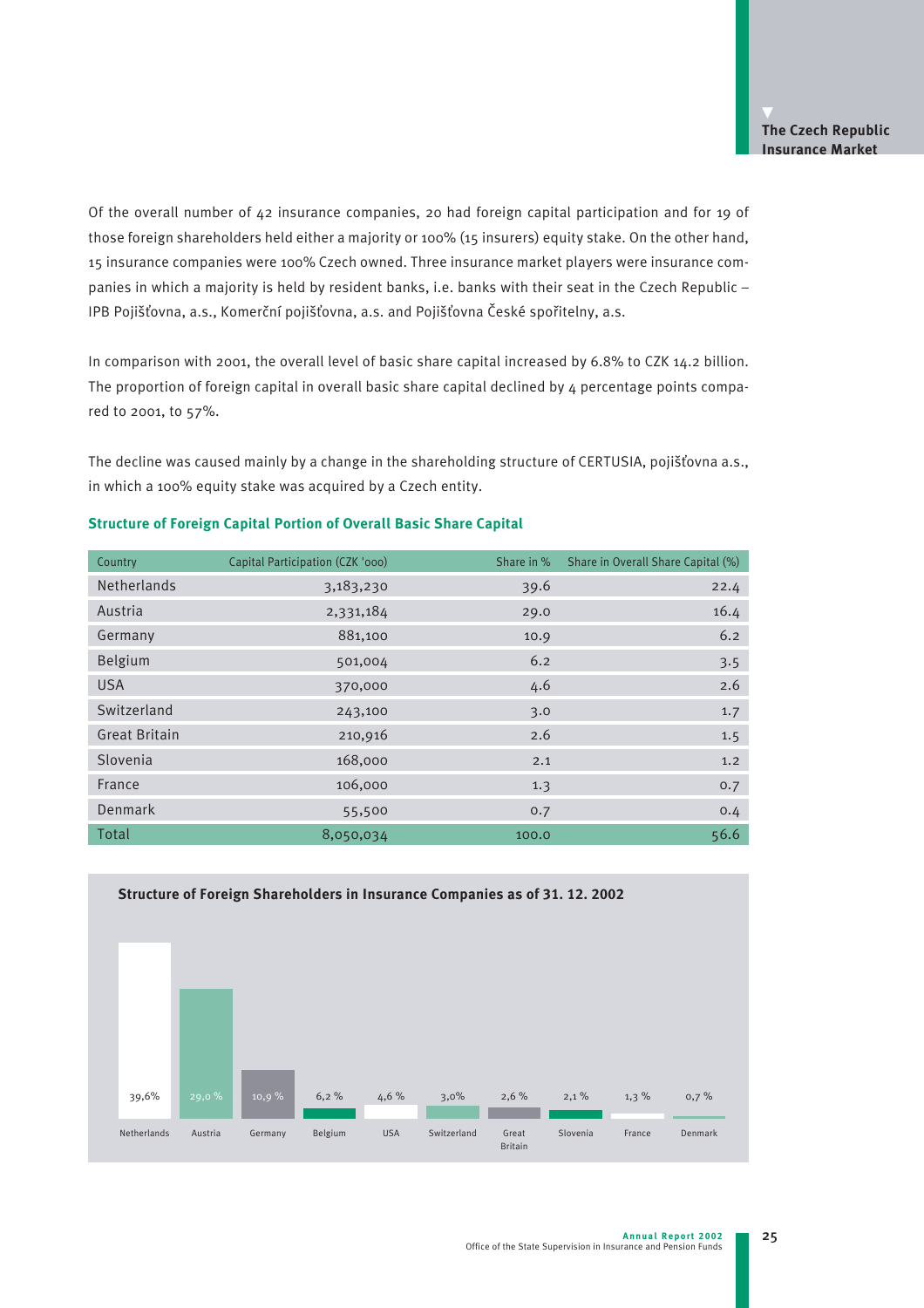## **2. Premiums Written**

The pace of the insurance market's development is expressed by growth in gross premiums written ("premiums written"). Compared to 2001, premiums written were up 12.5% overall. The growth was more pronounced in life assurance, where premiums written were up 20.3%. In non-life insurance, premiums written grew by 8.3%. The year-on-year growth trend remains stable at over 10%.

#### **Premiums Written**

|                              | 2000           | 2001           | 2002           | 2001/2000 | 2002/2001 |
|------------------------------|----------------|----------------|----------------|-----------|-----------|
|                              | (CZK millions) | (CZK millions) | (CZK millions) | (% )      | (% )      |
| Total premiums written       | 70,589         | 80,744         | 90,865         | 114.4     | 112.5     |
| of which: non-life insurance | 47,819         | 52,462         | 56,829         | 109.7     | 108.3     |
| life assurance               | 22,770         | 28,282         | 34,036         | 124.2     | 120.3     |
| Claims paid                  | 34,176         | 39,248         | 60,093         | 114.8     | 153.1     |

Worthy of mention is the steep rise in claims paid. This was caused in particular by last year's flood see separate chapter for commentary.

Premiums written by insurance companies with majority foreign capital participation grew by 17% over 2001, and the growth was more pronounced in life assurance. This is in line with the situation in the insurance market as a whole. The situation was different in 2001, when premiums written grew by 135%. That development was caused by a change in the shareholding structure of Česká pojišťovna a.s., when a foreign entity became the insurer's majority owner.

#### **Premiums Written by Insurance Companies with Majority Foreign Capital Participation**

|                                                       | 2000<br>(CZK millions) | 2001<br>(CZK millions) | 2002<br>(CZK millions) | 2001/2000 2002/2001<br>(% ) | $(\%)$ |
|-------------------------------------------------------|------------------------|------------------------|------------------------|-----------------------------|--------|
| Total gross premiums written                          | 70,589                 | 80,744                 | 90,865                 | 114.4                       | 112.5  |
| Insurance companies                                   |                        |                        |                        |                             |        |
| with majority foreign capital participation           | 24,329                 | 57,222                 | 66,781                 | 235.2                       | 116.7  |
| Insurance companies                                   |                        |                        |                        |                             |        |
| with majority capital participation from EU countries | 22,257                 | 54,808                 | 63,683                 | 246.3                       | 116.4  |
| Non-life insurance market – gross premiums written    | 47,819                 | 52,462                 | 56,829                 | 109.7                       | 108.3  |
| Insurance companies                                   |                        |                        |                        |                             |        |
| with majority foreign capital participation           | 19,464                 | 40,765                 | 46,202                 | 209.4                       | 113.4  |
| Insurance companies                                   |                        |                        |                        |                             |        |
| with majority capital participation from EU countries | 18,709                 | 40,129                 | 45,321                 | 214.4                       | 113.2  |
| Life assurance market – gross premiums written        | 22,770                 | 28,282                 | 34,036                 | 124.2                       | 120.3  |
| Insurance companies                                   |                        |                        |                        |                             |        |
| with majority foreign capital participation           | 4,865                  | 16,457                 | 20,579                 | 338.3                       | 125.0  |
| Insurance companies                                   |                        |                        |                        |                             |        |
| with majority capital participation from EU countries | 3,548                  | 14,679                 | 18,362                 | 413.7                       | 125.1  |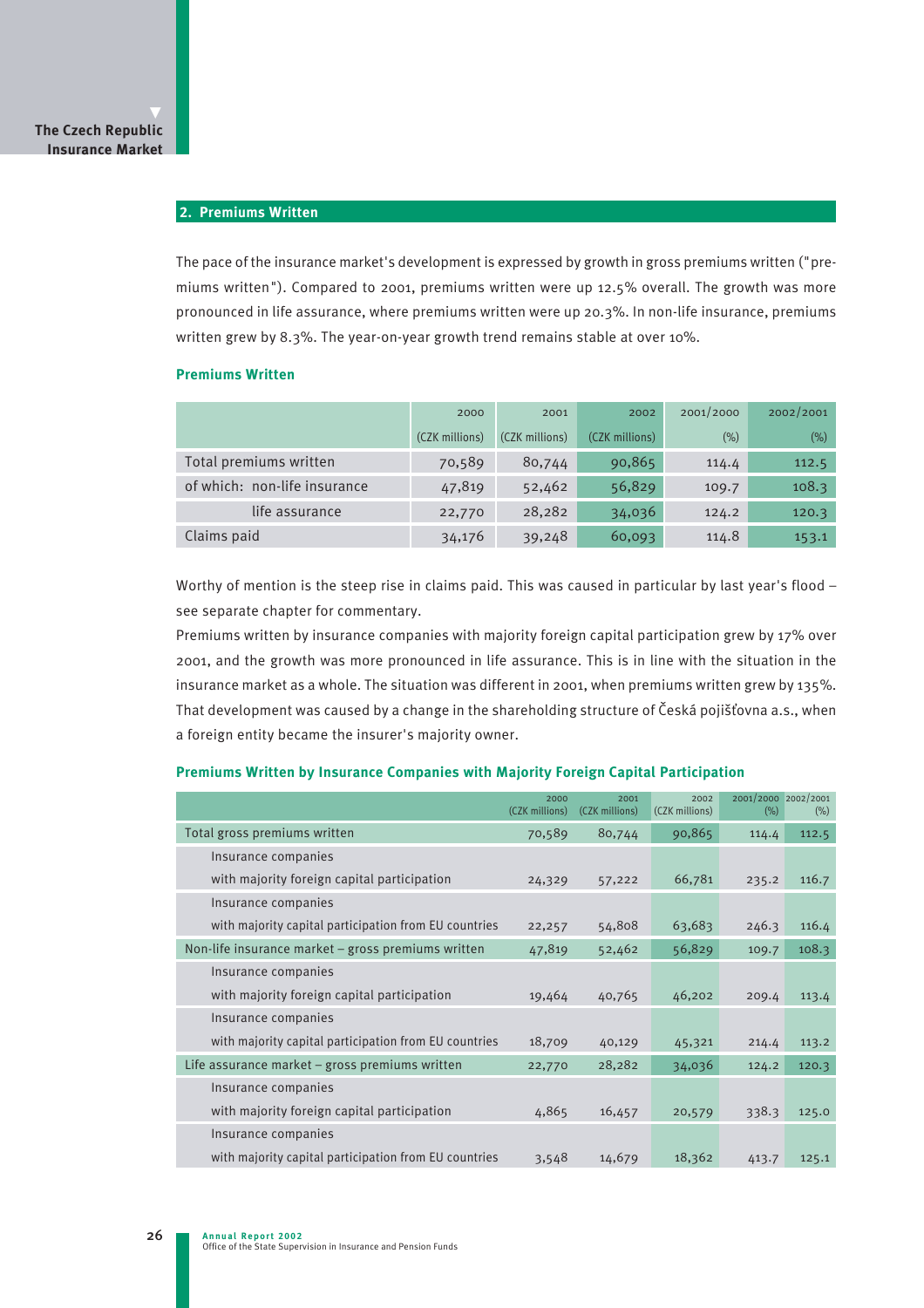The following table illustrates the development in the percentage share of premiums written in Gross Domestic Product (GDP), one of the fundamental economic indicators.

#### **Share of Premiums Written in Gross Domestic Product**

|                               | 2000  | 2001                                         | 2002  | 2001/2000 | 2002/2001 |
|-------------------------------|-------|----------------------------------------------|-------|-----------|-----------|
|                               |       | (CZK billions) (CZK billions) (CZK billions) |       | $(\% )$   | $(\% )$   |
| Premiums written              | 71    | 81                                           | 91    | 114.1     | 112.2     |
| <b>Gross Domestic Product</b> | 1,985 | 2,175                                        | 2,276 | 109.6     | 104.6     |
| Premiums written/GDP (%)      | 3.6   | 3.7                                          | 4.0   | 102.8     | 108.1     |

N.B.: GDP unadjusted for inflation – Source: Czech Statistical Office (âSÚ)

## **Comparison of share of premiums written in GDP in accession countries in 2002**

|                  | Percentage Share of Gross Premiums Written in GDP | Life | Non-life | Total |
|------------------|---------------------------------------------------|------|----------|-------|
| 1.               | Cyprus <sup>1</sup>                               | 2.46 | 2.00     | 4.46  |
| 2.               | Czech Republic <sup>2</sup>                       | 1.50 | 2.50     | 4.00  |
| $\overline{3}$ . | Estonia                                           | 0.40 | 1.60     | 2.00  |
| 4.               | Hungary                                           | 1.19 | 1.17     | 2.36  |
| 5.               | Latvia                                            | 0.10 | 1.90     | 2.00  |
| 6.               | Lithuania                                         | 0.28 | 1.25     | 1.53  |
| 7.               | Malta <sup>1</sup>                                | 2.24 | 2.51     | 4.75  |
| 8.               | Poland                                            | 1.29 | 1.72     | 3.01  |
| 9.               | Slovakia                                          | 1.47 | 1.94     | 3.41  |
| 10.              | Slovenia                                          | 1.13 | 4.45     | 5.58  |

<sup>1</sup> for 2001, <sup>2</sup> updated figures (Source: IAIS materials for 17th Conference in Ljubljana)

The overall picture of the size of the Czech insurance market in 2002, measured in terms of premiums written, is given by the overall summary of insurance companies' market shares (Annex No. 18), as well as by the summary showing insurance companies' representations in the insurance market according to the structure of their market shares.

#### **Insurance Market by Structure of Individual Insurer Market Shares**

|                             | Total                 | <b>Premiums</b>           | Market          |                              | Non-life insurance                 |                     |                         | Life assurance                            |                     |  |
|-----------------------------|-----------------------|---------------------------|-----------------|------------------------------|------------------------------------|---------------------|-------------------------|-------------------------------------------|---------------------|--|
| Insurers with market share: | number<br>of insurers | written<br>(CZK millions) | share<br>$(\%)$ | Number of<br><i>insurers</i> | Premiums written<br>(CZK millions) | Market<br>share (%) | Number of<br>insurers   | <b>Premiums written</b><br>(CZK millions) | Market<br>share (%) |  |
| above 10%                   |                       | 49,649                    | 54.6            | 3                            | 40,830                             | 71.8                | $\overline{3}$          | 20,726                                    | 60.9                |  |
| $5 - 10%$                   |                       | 49,649                    | 54.6            | 3                            | 40,830                             | 71.8                | $\overline{\mathbf{3}}$ | 20,726                                    | 60.9                |  |
| $1 - 5\%$                   |                       | 12,426                    | 13.7            | 8                            | 13,181                             | 23.2                | 8                       | 6,505                                     | 19.1                |  |
| $0 - 1\%$                   | 29                    | 4,463                     | 4.9             | 28                           | 2,815                              | 5.0                 |                         | 366                                       | 1.1                 |  |

N.B.: premiums written does not include Czech Insurers' Bureau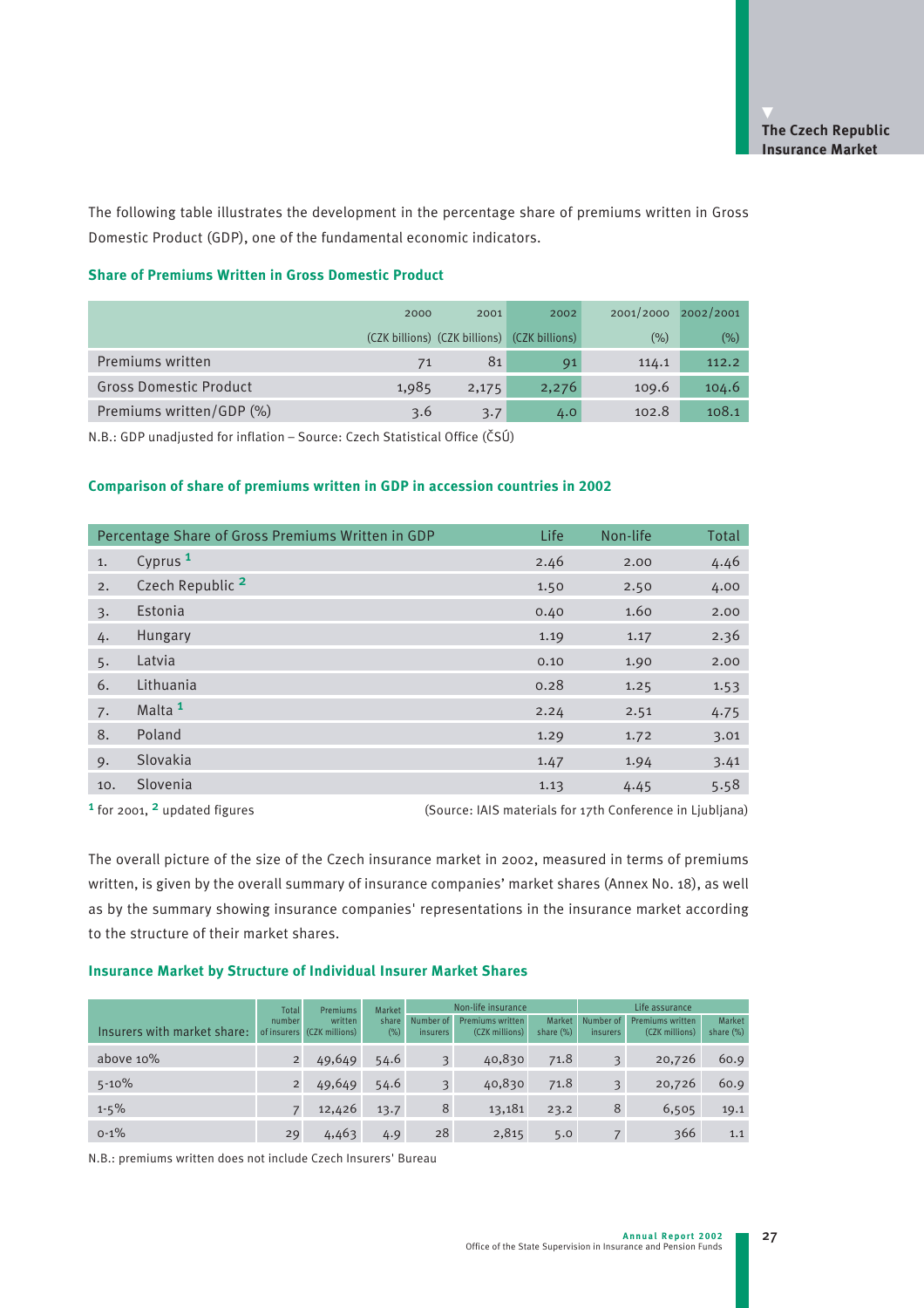The fact that the insurance market, as measured by premiums written, is concentrated is evident from the above data. Over half the market is controlled by 2 insurance companies, while the only 6 insurance companies whose market shares exceed 5% make up over 80% of the insurance market.



## **3. Insurance Company Assets**

Both increasing volume of premiums written and the increasing amount of technical provisions are linked to growth in insurance company overall assets. Compared to 2001, assets were up by 16%. The previous year's growth figure was 12%.

## **Structure of Insurance Company Assets**

Assets of insurance companies (similar to those of other Czech financial institutions) are composed in particular of liabilities (in the case of insurance companies these are technical provisions). The share of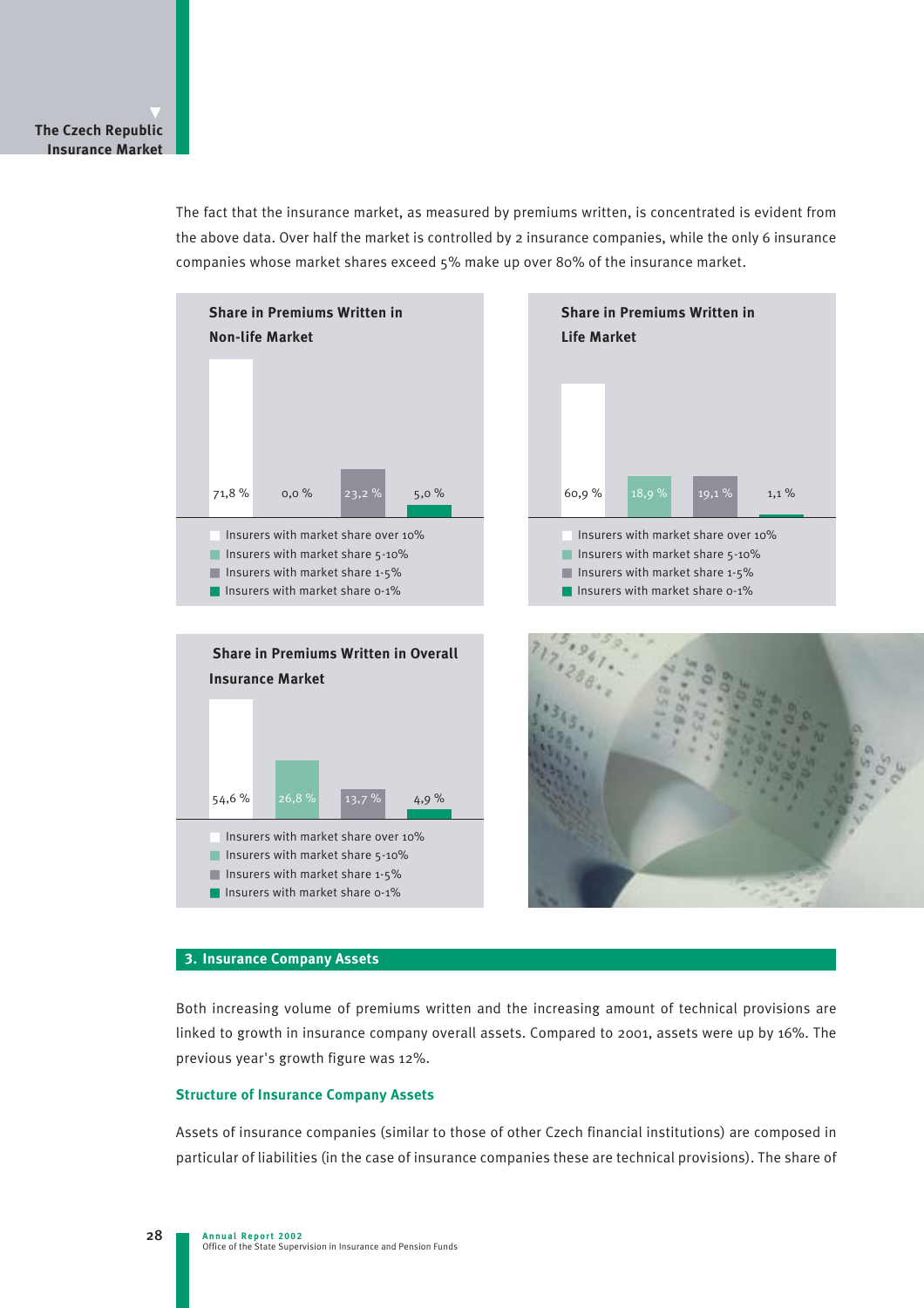assets source of which are technical provisions in overall assets exhibited a slight declining trend. As late as 1999 this share was 72.2%, while in 2002 it was 65.5%.

|                 | 2000                     |                                      | 2001                     |                                      | 2002                     |                                      |
|-----------------|--------------------------|--------------------------------------|--------------------------|--------------------------------------|--------------------------|--------------------------------------|
| Type of insurer | Assets<br>(CZK millions) | Share in<br>overall<br>assets $(\%)$ | Assets<br>(CZK millions) | Share in<br>overall<br>assets $(\%)$ | Assets<br>(CZK millions) | Share in<br>overall<br>assets $(\%)$ |
| Non-life        | 20,964                   | 11.7                                 | 17,634                   | 8.8                                  | 18,823                   | 7.4                                  |
| Life            | 13,820                   | 7.7                                  | 16,669                   | 8.3                                  | 21,298                   | 9.2                                  |
| Mixed           | 143,945                  | 80.6                                 | 166,233                  | 82.9                                 | 192,554                  | 83.4                                 |
| <b>TOTAL</b>    | 178,729                  | 100.0                                | 200,536                  | 100.0                                | 232,675                  | 100.0                                |

### **Insurance Company Assets by Life, Non-life and Mixed Insurers**

#### **4. Technical Provisions and Composition of Financial Placements (Investments)**

Whenever an insurance company is aware of an obligation under its insurance activity, it is required to set up a corresponding provision for that obligation. In cases when the obligation cannot be provisioned for using provisions listed in Section 13(2) and (3) letters (a) to (e) of the Act of Insurance, the insurer is entitled to set up a provision in the category "Other". This is subject to Office's approval, which is granted on the basis of a request made by the insurer. In 2002, the Office approved an "Other" provision for Czech Insurers' Bureau obligations arising out of the provision of MTPL insurance for all 13 insurance companies that carry on MTPL insurance activity. Further "Other" provisions were approved to cover potential losses from those life assurance contracts which guarantee policyholders a greater technical interest rate than the current yield attainable in the capital market. The creation of this provision reduces the risk that insurance companies will be destabilized due to the mentioned risks.

As new insurance products are developed and insurance company obligations increase, the volume of technical provisions necessarily increases as well. The creation and use of these provisions as well as their placement are regulated by Act No. 363/1999 Coll., on Insurance and Ministry of Finance Decree No. 75/2000 Coll.



29

#### **Technical Provisions**

|                              | 2000           | 2001           | 2002           | 2001/2000 | 2002/2001 |
|------------------------------|----------------|----------------|----------------|-----------|-----------|
|                              | (CZK millions) | (CZK millions) | (CZK millions) | (% )      | (% )      |
| Total technical provisions   | 117,560        | 135,458        | 158,600        | 115.2     | 117.1     |
| of which: non-life insurance | 31,304         | 37,683         | 42,134         | 120.4     | 111.8     |
| life assurance               | 86,256         | 97,775         | 116,466        | 113.4     | 119.1     |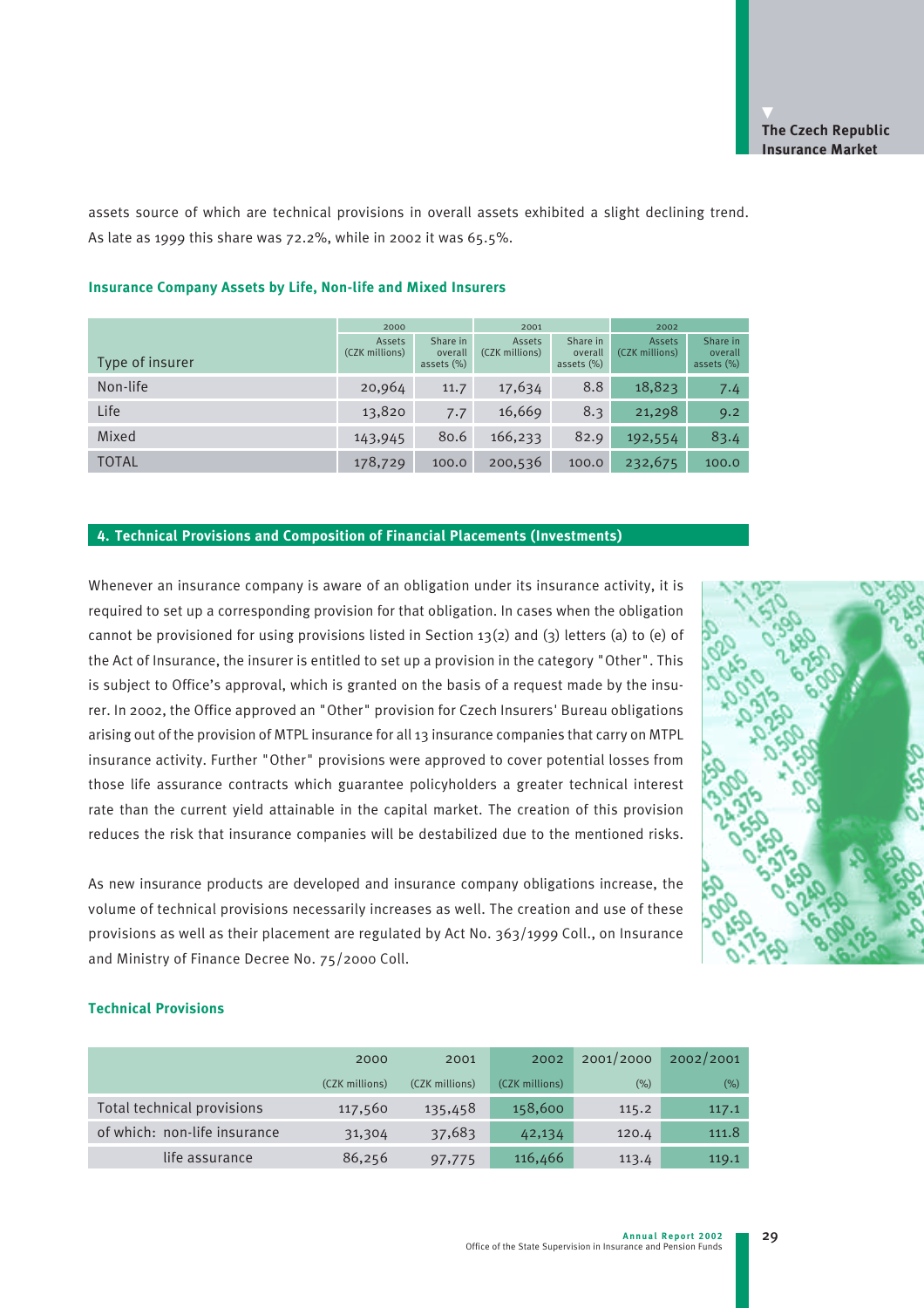|                 | 2000               |                | 2001                                 |                | 2002               |                           |
|-----------------|--------------------|----------------|--------------------------------------|----------------|--------------------|---------------------------|
|                 | Non-life technical | Life technical | Non-life technical<br>Life technical |                | Non-life technical | Life technical            |
|                 | provisions         | provisions     | provisions                           | provisions     | provisions         | provisions                |
| Type of Insurer | (CZK millions)     | (CZK millions) | (CZK millions)                       | (CZK millions) | (CZK millions)     | (CZK millions)            |
| Non-life        | 4,484              | X              | 5,538                                | X              | 6,289              | $\boldsymbol{\mathsf{x}}$ |
| Life            | $\mathsf{X}$       | 10,669         | $\mathsf{X}$                         | 13,043         | $\mathsf{X}$       | 15,598                    |
| Mixed           | 26,820             | 75,587         | 32,145                               | 84,732         | 35,845             | 100,868                   |
| Total           | 31,304             | 86,256         | 37,683                               | 97,775         | 42,134             | 116,466                   |

### **Technical Provisions by Type of Insurer (Life, Non-life, Mixed)**

The following table illustrates financial placements of assets source of which are technical provisions. It is obvious from that table that financial placements do not change much, mainly due to legislative restrictions. The prescribed limits on financial placement of assets, source of which are technical provisions, determine the structure of insurance company portfolios so as to keep investment risk to a minimum.

## **Financial Placements of Assets Source of Which are Technical Provisions (%)**

|                   | 2000  | 2001  | 2002  | 2001/2000 | 2002/2001 |
|-------------------|-------|-------|-------|-----------|-----------|
| Real property     | 7.7   | 6.9   | 6.2   | 89.6      | 89.9      |
| Equity securities | 7.9   | 6.2   | 5.0   | 78.5      | 80.6      |
| <b>Bonds</b>      | 59.8  | 60.4  | 62.3  | 101.0     | 103.1     |
| Loans             | 1.2   | 1.4   | 1.7   | 116.7     | 121.4     |
| <b>Deposits</b>   | 12.8  | 13.4  | 10.2  | 104.7     | 76.1      |
| Other             | 10.6  | 11.7  | 14.6  | 110.4     | 124.8     |
| Total             | 100.0 | 100.0 | 100.0 | 100.0     | 100.0     |

N.B.: "Other" includes: notes, works of art, foreign public securities and derivatives

#### August 2002 floods



#### **5. Flood Losses**

Last August the Czech Republic was hit by extensive flooding, which had a considerable impact on insurance company operations. In view of the State Supervision's experience with a similar situation in 1997, when the flood of 2002 occurred the Office immediately began monitoring the development of claims and loss adjustment in order to keep a close watch on impacts on insurance company finances. Based on reports that were weekly at the beginning, and later monthly, the Office monitored the operations of a total of 23 insurance companies that were affected by the flood. The first estimates were roughly 130,000 claims and CZK 19 billion necessary to settle them. Gradually, the estimates were made more and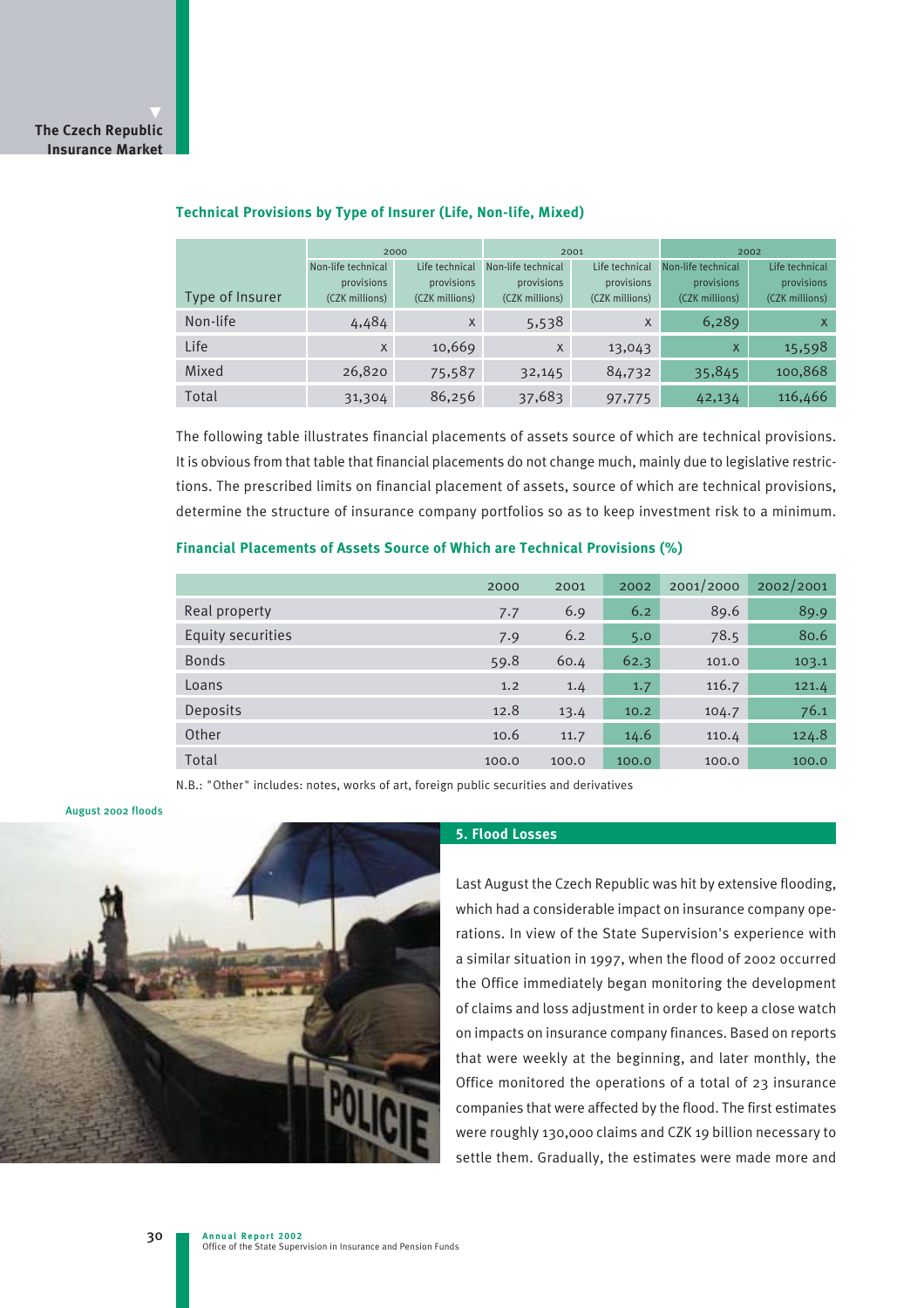

more precise and, by the end of 2002, the estimated number of claims was at 80,000 and the claims amount was nearly CZK 37 billion. Of this amount, over CZK 18 billion had already been paid. These claims did not have such a severe impact on insurance company financial performance as could be expected, because a substantial portion of the claims were covered by reinsurers. As of year end 2002 they had paid over CZK 14 billion. By the end of the second quarter of 2003, nearly CZK 27 billion had been paid and the share of reinsurers was CZK 23 billion. As the above would indicate, last year's flood was extraordinary in terms of the extent of insured losses and the loss adjustment process is still not finished even nearly one year after the event.



#### **6. Motor Third-Party Liability Insurance**

Motor third-party liability (MTPL) insurance is a separately-monitored part of non-life

insurance. The year 2002 saw a redistribution of the number of insured vehicles amongst insurance com-August 2002 floods

panies that carry MTPL. From the original 13 members of the Czech Insurers' Bureau, the number of insurers that carry MTPL declined based on a shareholders' decision and following approval by the Office.

| <b>Insurance Company</b>             | Number of vehicles<br>insured |            | Gross premiums<br>written |            | Claims paid<br>insured |            |
|--------------------------------------|-------------------------------|------------|---------------------------|------------|------------------------|------------|
|                                      | units                         | share in % | <b>CZK</b> millions       | share in % | <b>CZK</b> millions    | share in % |
| Allianz pojišťovna, a.s.             | 597,039                       | 11.7       | 2,422                     | 14.2       | 1,346                  | 18.1       |
| Česká podnikatelská pojišťovna, a.s. | 293,871                       | 5.7        | 943                       | 5.5        | 350                    | 4.7        |
| Česká pojišťovna a.s.                | 2,265,839                     | 44.2       | 7,225                     | 42.5       | 2847                   | 38.2       |
| ČSOB Pojišťovna a.s.                 | 37,676                        | 0.7        | 157                       | 0.9        | 51                     | 0.7        |
| Generali Pojišťovna a.s.             | 124,576                       | 2.4        | 476                       | 2.8        | 190                    | 2.5        |
| IPB Pojišťovna, a.s.                 | 175,583                       | 3.4        | 673                       | 4.0        | 378                    | 5.1        |
| Kooperativa, pojišťovna, a.s.        | 1,361,298                     | 26.5       | 3,896                     | 22.9       | 1,750                  | 23.5       |
| Pojišťovna České spořitelny, a.s.    | 163,202                       | 3.2        | 625                       | 3.7        | 276                    | 3.7        |
| Triglav pojišťovna, a.s.             | 1,113                         | 0.0        | 8                         | 0.0        | $\circ$                | 0.0        |
| Union pojišťovna, a.s.               | 7,381                         | 0.1        | 30                        | 0.2        | 10                     | 0.1        |
| UNIQA pojišťovna, a.s.               | 55,659                        | 1.1        | 231                       | 1.4        | 116                    | 1.6        |
| Zürich Versicherungs-Gesellschaft,   |                               |            |                           |            |                        |            |
| organizační jednotka                 | 50,531                        | 1.0        | 330                       | 1.9        | 132                    | 1.8        |
| Total                                | 5,133,768                     | 100.0      | 17,015                    | 100.0      | 7,445                  | 100.0      |

#### **Statistics of Insurance Companies that Provide MTPL**

As of 1 October 2002, the MTPL portfolio of Komerční pojišťovna, a.s. was transferred to Kooperativa, pojišťovna, a.s. In conjunction with the winding up of the operations of Zürich pojišťovna's organizational unit in the Czech insurance market, its MTPL policy portfolio was transferred starting 1 January 2003 to Generali Pojišťovna, a.s. Also, at the end of 2002, IPB Pojišťovna, a.s. and ČSOB Pojišťovna a.s. were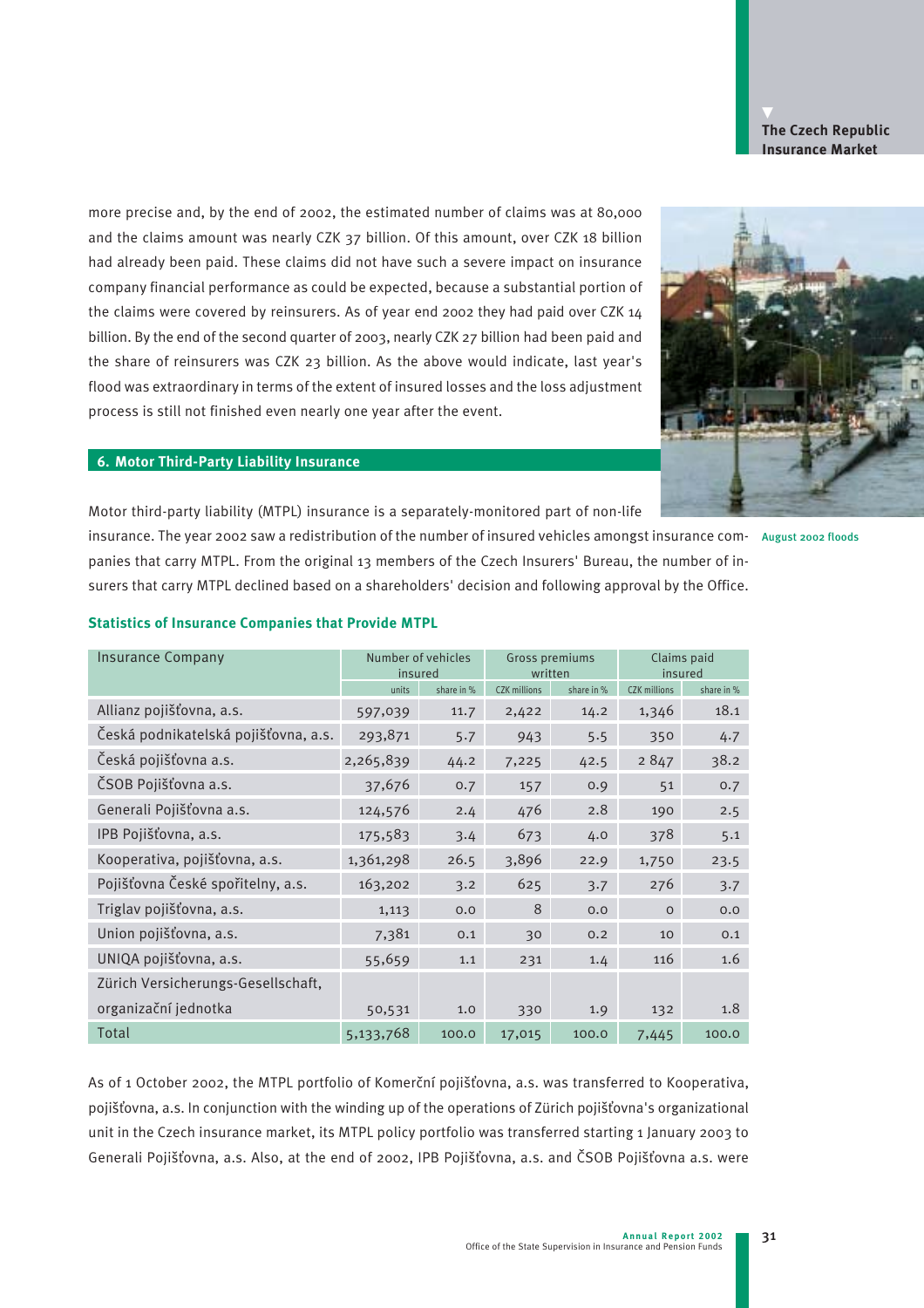merged. A list of insurance companies that offered MTPL insurance is given in Annex No. 4a, 4b. The total number of insured vehicles grew slightly and at the end of 2002 it stood at 5.4 million.

2002 was the last year of partial regulation of premiums for MTPL by centralized determination of their minimum and maximum range by the Czech Insurers' Bureau. Starting from the beginning of 2003, full liberalization of the rate-setting function was introduced in this segment of the market as well. Liberalization, in this context, means that each insurance company is free to set its own rates as well as its own criteria for assessment. The Office's task is not to set rates or to limit them in any way, but only to inspect whether the rates set by the insurers are sufficient to cover future losses so as to prevent any threat to the justified interests of parties that may incur damages and also to ensure that the insurers themselves are not threatened by low MTPL rates.

#### **7. Accounting and Audit**

Under Section 24 of the Act on Insurance, insurers and reinsurers are obligated to maintain accounts of the state of, and movements on, assets, liabilities and equity, costs and revenues, and profit/loss pursuant to Act No. 563/1991 Coll., on Accounting, as amended. Insurers and reinsurers are required to have their financial statements audited according to Act No. 254/2000 Coll., on Auditors and amending Act No. 165/1998 Coll., as amended by Act No. 209/2002 Coll., and to submit a written report thereon to the Office. Insurers and reinsurers are obligated to allow anyone to inspect their financial statements and annual report. The Office is entitled, as long as an insurer/reinsurer carries on operations, to demand that an audit be re-examined by an auditor determined by the Office, provided there are grounds to doubt the correctness of the original audit or if such a re-examination is called for by deteriorating performance results of the insurer/reinsurer. Costs of such new audit are borne by the Office only if the new audit does not confirm the reasons for which the Office called the original audit into doubt. So far the Office has not exercised this option. A list of insurance companies and their auditors for the periods 2000-2002 is included in Annex No. 29.

The overall stability of the Czech insurance market was preserved in 2002. The Czech insurance market is steadily reinforcing its position in the national economy. The four-percent share of premiums written in Gross Domestic Product is good news when we take into account the current high potential for growth in this indicator in both life and non-life insurance.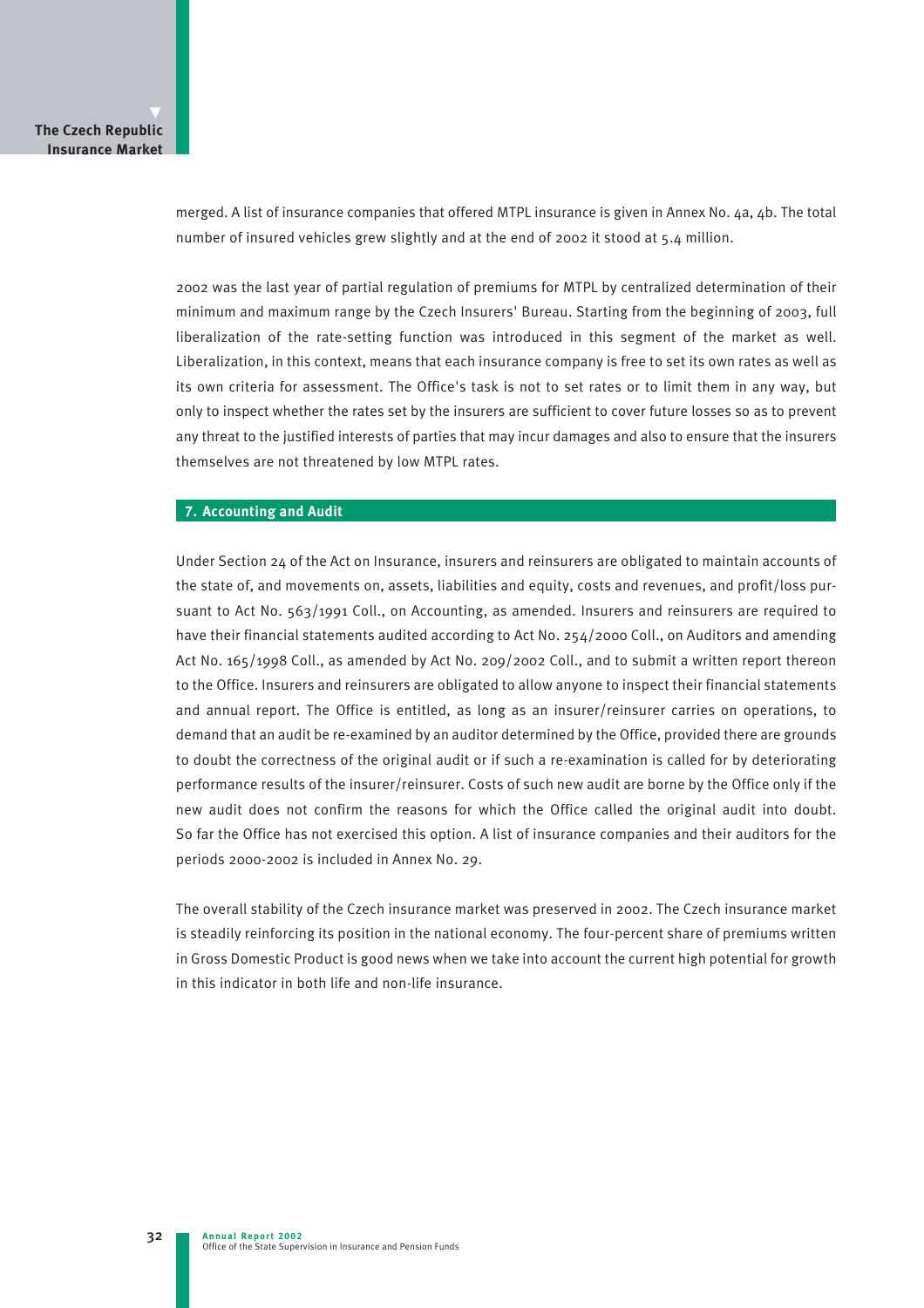#### **List of Annexes**

**List of Annexes**

| Annex No. 1   | List of Directives of European Community Integrated into Laws and Amendments to them     | 34 |  |
|---------------|------------------------------------------------------------------------------------------|----|--|
| Annex No. 2   | Brief Overview of Valid Insurance-Related Legal Provisions                               | 36 |  |
| Annex No. 3 a | List of Licensed Insurance Companies as of 31 December 2002                              | 37 |  |
| Annex No. 3 b | List of Licensed Insurance Companies as of 30 June 2003                                  | 38 |  |
| Annex No. 4 a | List of Insurance Companies Licensed to Write MTPL Insurance Pursuant                    |    |  |
|               | to Act No. 168/1999 Coll. as of 31 December 2002                                         | 39 |  |
| Annex No. 4 b | List of Insurance Companies Licensed to Write MTPL Insurance Pursuant                    |    |  |
|               | to Act No. 168/1999 Coll. as of 30 June 2003                                             | 39 |  |
| Annex No. 5 a | List of Insurance Companies Licensed to Write Tour Operators Bankruptcy                  |    |  |
|               | Suretyship Insurance as of 31 December 2002                                              | 40 |  |
| Annex No. 5 b | List of Insurance Companies Licensed to Write Tour Operators Bankruptcy                  |    |  |
|               | Suretyship Insurance as of 30 June 2003                                                  | 40 |  |
| Annex No. 6 a | List of Insurance Companies Licensed to Write Reinsurance as of 31 December 2002         | 41 |  |
| Annex No. 6 b | List of Insurance Companies Licensed to Write Reinsurance as of 30 June 2003             | 41 |  |
| Annex No. 7   | List of Authorized Insurance Company Classes and Activities Pursuant                     |    |  |
|               | to the Act No. 363/1999 Coll. as of 31.12.2002                                           | 42 |  |
| Annex No. 8   | List of Insurance Classes and Groups                                                     | 44 |  |
| Annex No. 9   | Number of Insurance Companies by Licensed Class                                          | 45 |  |
| Annex No. 10  | Life Assurance Companies by Origin of Capital                                            | 45 |  |
| Annex No. 11  | Non-life Insurance Companies by Origin of Capital                                        | 45 |  |
| Annex No. 12  | Average Level of Basic Share Capital                                                     | 46 |  |
| Annex No. 13  | Number of Insurance Companies by Origin of Capital                                       | 46 |  |
| Annex No. 14  | Number of Insurance Companies with Majority Foreign Capital                              | 46 |  |
| Annex No. 15  | List of Insurance Companies with Foreign Capital Participation as of 31 December 2002    | 47 |  |
| Annex No. 16  | List of Insurance Companies with 100% Domestic Capital as of 31 December 2002            | 48 |  |
| Annex No. 17  | Premium Written from 1995 till 2002                                                      | 49 |  |
| Annex No. 18  | Insurance Company Market Shares by Premium Written in the Year 2002                      | 50 |  |
| Annex No. 19  | Claims Paid from 1995 till 2002                                                          | 51 |  |
| Annex No. 20  | Claims Paid in the Year 2002                                                             | 52 |  |
| Annex No. 21  | Comparison of market shares as per premium written and claims paid                       | 53 |  |
| Annex No. 22  | <b>Technical Provisions</b>                                                              | 54 |  |
| Annex No. 23  | Structure of Financial Placements (Investments) Source of which are Technical Provisions | 55 |  |
| Annex No. 24  | Balance Sheet as of 31 December 2002                                                     | 56 |  |
| Annex No. 25  | Profit and Loss Statement of Insurance Companies as of 31 December 2002                  | 57 |  |
| Annex No. 26  | <b>Current list of Insurance Brokers</b>                                                 | 58 |  |
| Annex No. 27  | Insurance Brokers - Cancellations of Registrations                                       | 66 |  |
| Annex No. 28  | List of Responsible Actuaries Registered as of 30 June 2003                              | 67 |  |
| Annex No. 29  | List of Auditors from 2000 till 2002                                                     | 68 |  |
| Annex No. 30  | List of Administrators and Liquidators of Insurance Companies as of 31 December 2002     | 70 |  |
|               |                                                                                          |    |  |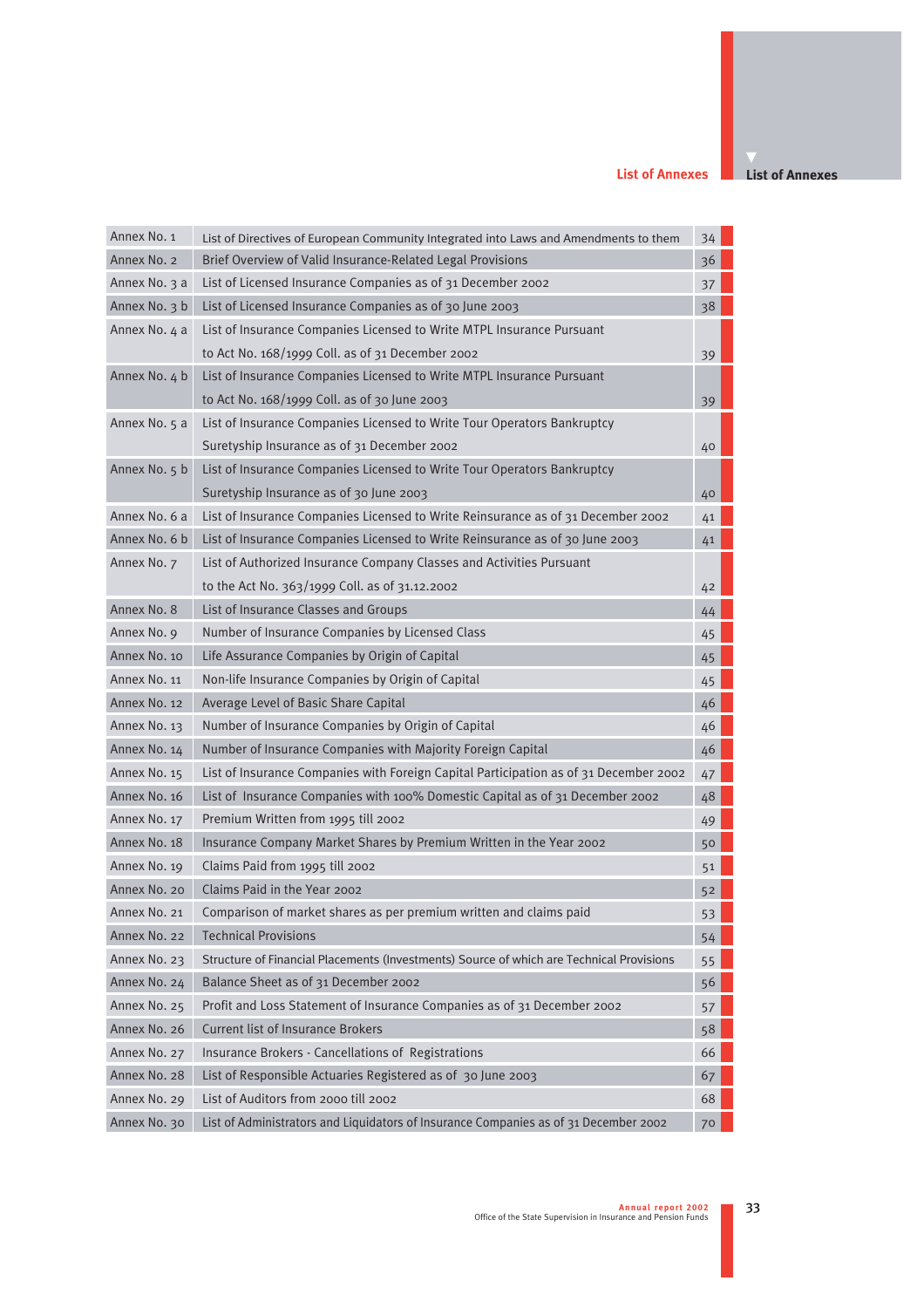#### **List of Directives of European Community Integrated into Laws and Amendments to them Annex No. 1**

**Council Directive 72/166/EEC** of 24 April 1972 on the approximation of the laws of Member States relating to insurance against civil liability in respect of the use of motor vehicles, and to the enforcement of the obligation to insure against such liability (31972L0166)

**First Council Directive 73/239/EEC** of 24 July 1973 on the coordination of laws, regulations and administrative provisions relating to the taking up and pursuit of the business of direct insurance other than life assurance (31973L0239)

**Council Directive 76/580/EEC** of 29 June 1976 amending Directive 73/239/EEC on the coordination of laws, regulations and administrative provisions relating to the taking up and pursuit of the business of direct insurance other than life assurance (31976L0580)

**Council Directive 77/92/EEC** of 13 December 1976 on measures to facilitate the effective exercise of freedom of establishment and freedom to provide services in respect of the activities of insurance agents and brokers (ex ISIC Group 630) and, in particular, transitional measures in respect of those activities (31977L0092)

**Council Directive 78/473/EEC** of 30 May 1978 on the coordination of laws, regulations and administrative provisions relating to Community co-insurance (31978L0473)

**First Council Directive 79/267/EEC** of 5 March 1979 on the coordination of laws, regulations and administrative provisions relating to the taking up and pursuit of the business of direct life assurance

**Second Council Directive 84/5/EEC** of 30 December 1983 on the approximation of the laws of the Member States relating to insurance against civil liability in respect of the use of motor vehicles (31984L0005)

**Council Directive 84/641/EEC** of 10 December 1984 amending, particularly as regards tourist assistance, the First Directive  $(73/239/EEC)$  on the coordination of laws, regulations and administrative provisions relating to the takingup and pursuit of the business of direct insurance other than life assurance (31984L0641)

**Council Directive 87/343/EEC** of 22 June 1987 amending, as regards credit insurance and suretyship insurance, First Directive 73/239/EEC on the coordination of laws, regulations and administrative provisions relating to the taking-up and pursuit of the business of direct insurance other than life assurance

**Council Directive 87/344/EEC** of 22 June 1987 on the coordination of laws, regulations and administrative provisions relating to legal expenses insurance (31987L0344)

**Second Council Directive 88/357/EEC** of 22 June 1988 on the coordination of laws, regulations and administrative provisions relating to direct insurance other than life assurance and laying down provisions to facilitate the effective exercise of freedom to provide services and amending Directive 73/239/EEC (31988L0357)

**Council Directive 90/618/EEC** of 8 November 1990 amending, particularly as regards motor vehicle liability insurance, Directive 73/239/EEC and Directive 88/357/EEC which concern the coordination of laws, regulations and administrative provisions relating to direct insurance other than life assurance (31990L0232)

**Council Directive 90/619/EEC** of 8 November 1990 on the coordination of laws, regulations and administrative provisions relating to direct life assurance, laying down provisions to facilitate the effective exercise of freedom to provide services and amending Directive 79/267/EEC (31990L0619)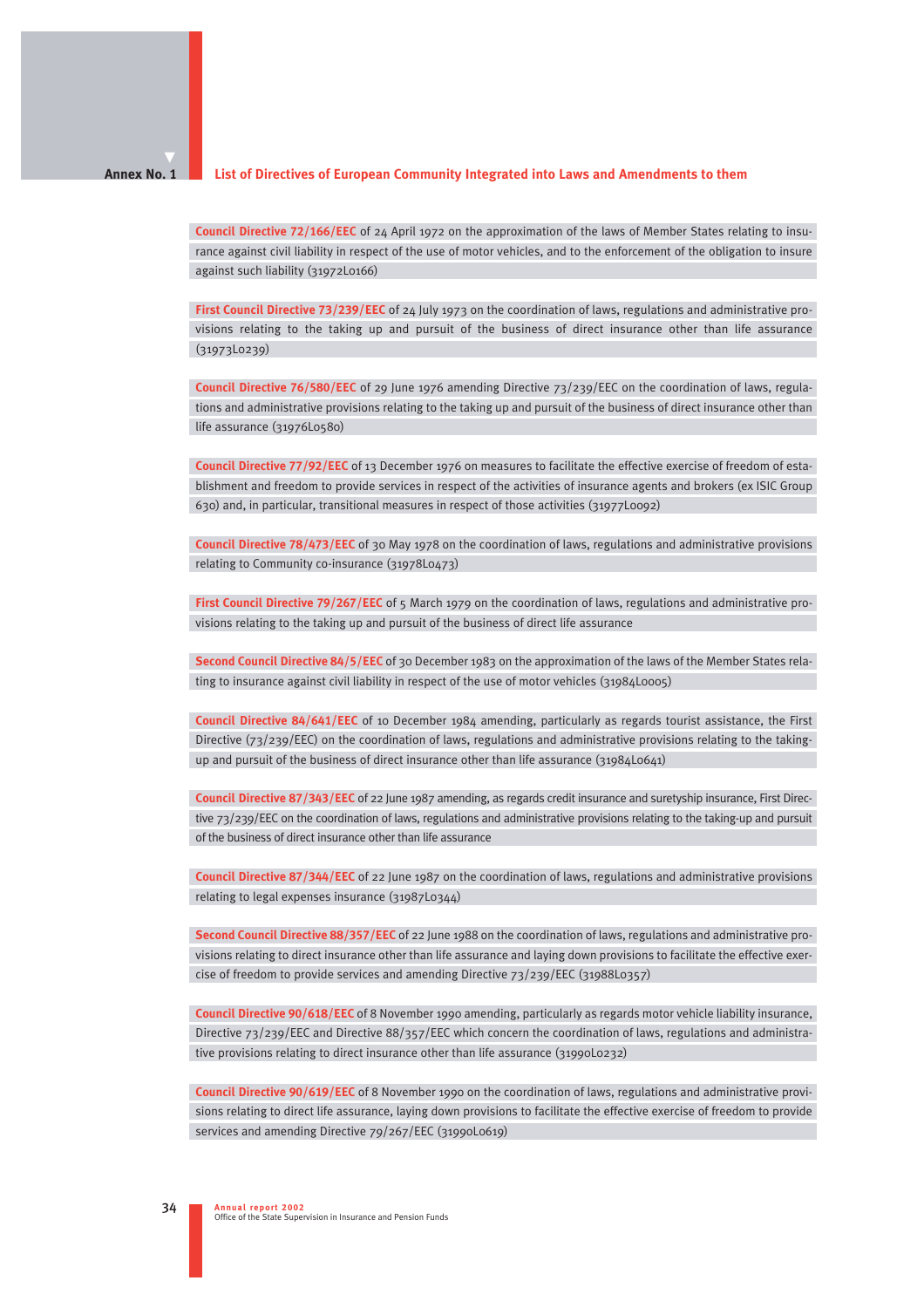**Council Directive 92/49/EEC** of 18 June 1992 on the coordination of laws, regulations and administrative provisions relating to direct insurance other than life assurance and amending Directives 73/239/EEC and 88/357/EEC (third nonlife insurance Directive) (31992L0049)

**Council Directive 92/96/EEC** of 10 November 1992 on the coordination of laws, regulations and administrative provisions relating to direct life assurance and amending Directives 79/267/EEC and 90/619/EEC (third life assurance Directive) (31992L0096)

**European Parliament and Council Directive 95/26/EC** of 29 June 1995 amending Directives 77/780/EEC and 89/646/EEC in the field of credit institutions, Directives 73/239/EEC and 92/49/EEC in the field of non- life insurance, Directives 79/267/EEC and 92/96/EEC in the field of life assurance, Directive 93/22/EEC in the field of investment firms and Directive 85/611/EEC in the field of undertakings for collective investment in transferable securities (Ucits), with a view to reinforcing prudential supervision (31995L0026)

**Directive 98/78/EC of the European Parliament and of the Council** of 27 October 1998 on the supplementary supervision of insurance undertakings in an insurance group (31998L0078)

**Directive 2000/26/EC of the European Parliament and of the Council** of 16 May 2000 on the approximation of the laws of the Member States relating to insurance against civil liability in respect of the use of motor vehicles and amending Council Directives 73/239/EEC and 88/357/EEC (Fourth motor insurance Directive) (32000L0026)

**Directive 2001/17/EC of the European Parliament and of the Council** of 19 March 2001 on the reorganisation and winding-up of insurance undertakings (32001L0017)

**Directive 2002/65/EC of the European Parliament and of the Council** of 23 September 2002 concerning the distance marketing of consumer financial services and amending Council Directive 90/619/EEC and Directives 97/7/EC and 98/27/EC (32002L0065)

**Directive 2002/83/EC of the European Parliament and of the Council** of 5 November 2002 concerning life assurance (32002L0083)

**Directive 2002/87/EC of the European Parliament and of the Council** of 16 December 2002 on the supplementary supervision of credit institutions, insurance undertakings and investment firms in a financial conglomerate and amending Council Directives 73/239/EEC, 79/267/EEC, 92/49/EEC, 92/96/EEC, 93/6/EEC and 93/22/EEC, and Directives 98/78/EC and 2000/12/EC of the European Parliament and of the Council (32002l0087)

**Directive 2002/92/EC of the European Parliament and of the Council** of 9 December 2002 on insurance mediation (32002L0092)

**Commission Regulation (EEC) No. 3932/92** of 21 December 1992 on the application of Article 85 (3) of the Treaty to certain categories of agreements, decisions and concerted practices in the insurance sector (31992R3932)

**Commission Recommendation** of 18 December 1991 on Insurance Intermediaries (31992H0048)

**Proposal for a Directive of European Parliament and of the Council amending Council Directives** 72/166/EEC, 84/5/EEC, 90/232/EEC and Directives 2000/26/EC on insurance against civil liability in respect of the use of motor vehicles (COM (2002) 244 final)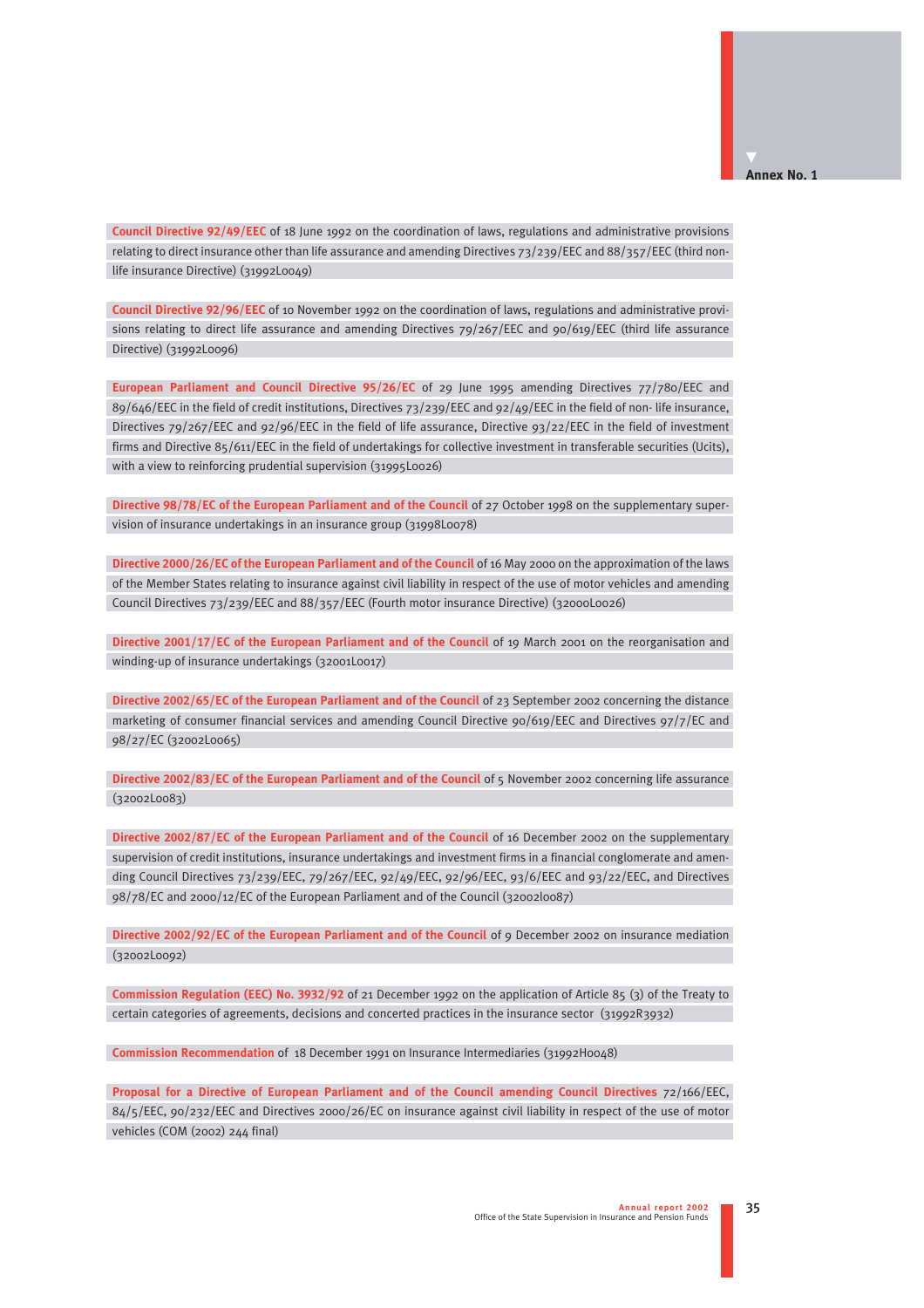#### **Annex No. 2**

## **Brief Overview of Valid Insurance-Related Legal Provisions**

| $150/1958$ U.l., | Government Decree on dealing with complaints, notices and suggestions from workers                   |
|------------------|------------------------------------------------------------------------------------------------------|
| 40/1964 Coll.,   | the Civil Code                                                                                       |
| 65/1965 Coll.,   | the Labor Code                                                                                       |
|                  | 200/1990 Coll., Act on non-criminal violations                                                       |
|                  | 513/1991 Coll., the Commercial Code                                                                  |
|                  | 552/1991 Coll., Act on State inspection                                                              |
|                  | 591/1992 Coll., the Securities Act                                                                   |
|                  | 125/1993 Coll., Decree which stipulates conditions and rates for ex lege workmen's compensation      |
|                  | insurance                                                                                            |
| 48/1997 Coll.,   | Act on public health insurance and amending certain related acts                                     |
|                  | 159/1999 Coll., Act on certain conditions for doing business in tourism and amending Act No. 40/1964 |
|                  | Coll., the Civil Code, as amended and Act No. 455/1991 Coll., the Trades Licensing Act,              |
|                  | as amended                                                                                           |
|                  | 168/1999 Coll., Act on motor third party liability insurance and amending certain related acts       |
|                  | (the "MTPL Act")                                                                                     |
|                  | 205/1999 Coll., Decree which implements Act No. 168/1999 Coll.                                       |
|                  | 363/1999 Coll., Act on insurance and amending certain related acts (the "Insurance Act"), as amended |
| 75/2000 Coll.,   | Decree of the Ministry of Finance which implements Act No. 363/1999 Coll.                            |
| 56/2001 Coll.,   | Act on conditions for operating vehicles on roads and amending Act No. 168/1999 Coll.,               |
|                  | as amended by Act No. 307/1999                                                                       |
|                  | 563/1991 Coll., the Accounting Act, consolidated in Act No. 56/2002 Coll.                            |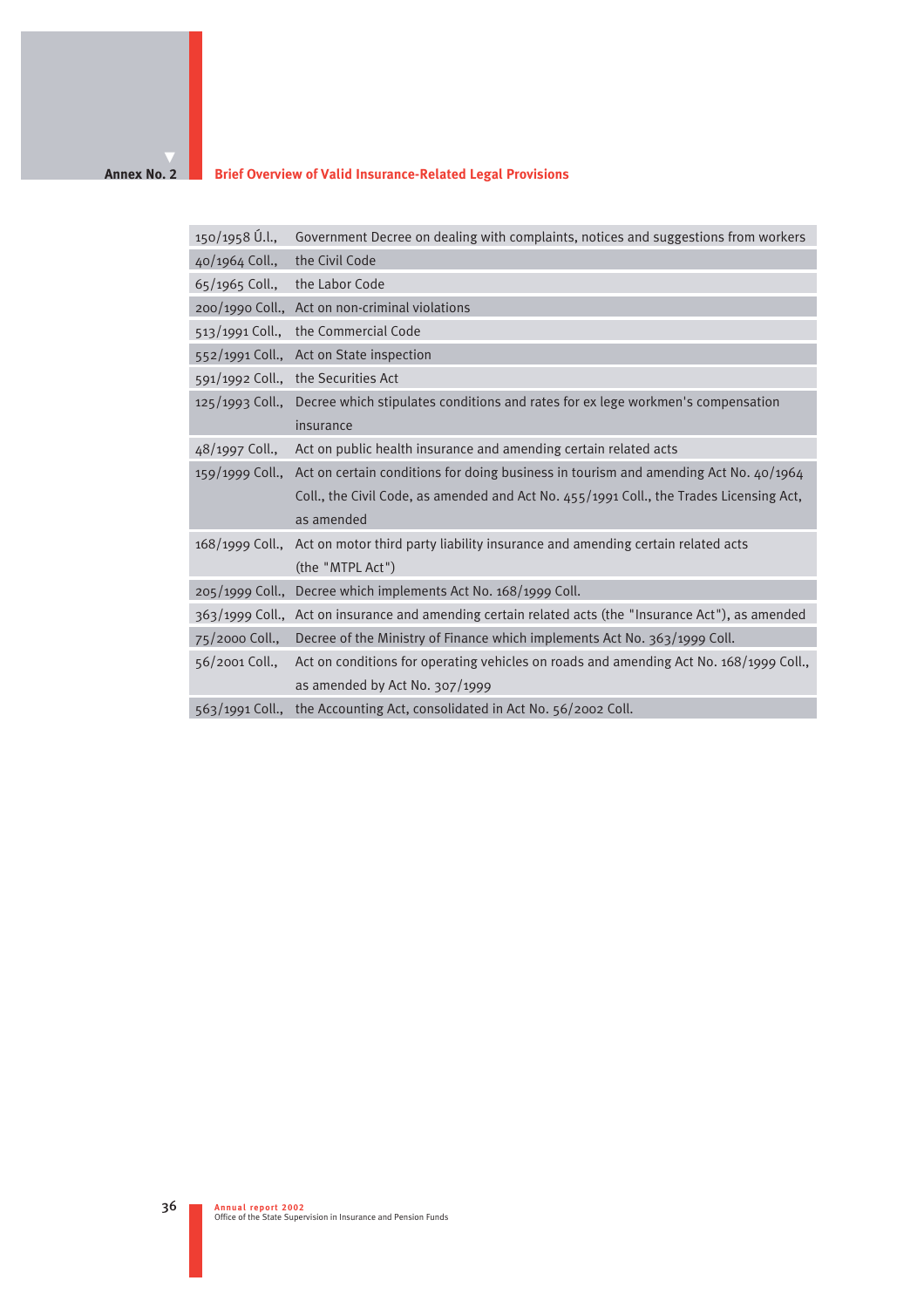## **List of Licensed Insurance Companies as of 31 December 2002**

**Annex No. 3 a**

| <b>Name</b>                                                                       | <b>Address</b>                                |
|-----------------------------------------------------------------------------------|-----------------------------------------------|
| 1. AIG CZECH REPUBLIC pojišťovna, a.s.                                            | V Celnici 1031/4, 110 00 Praha 1              |
| 2. Allianz pojišťovna, a.s.                                                       | Římská 103/12, 120 00 Praha 2                 |
| 3. ARAG - pojišťovna právní ochrany, a.s.                                         | Truhlářská 7, 110 00 Praha 1                  |
| CERTUSIA, pojišťovna a.s. (V KONKURSU)<br>4.                                      | U Rajské zahrady 3, 130 00 Praha 3            |
| 5. Cestovní pojišťovna ADRIA Way družstvo                                         | Mírové náměstí 3d/519, 703 00 Ostrava         |
| 6. Commercial Union, životní pojišťovna, a.s.                                     | Londýnská 41, 120 21 Praha 2                  |
| 7. CREDIT SUISSE LIFE & PENSIONS POJIŠŤOVNA A.S.*                                 | Lazarská 13/8, 120 00 Praha 2                 |
| 8. ČESCOB, úvěrová pojišťovna, a.s.                                               | Palác KOVO, Jankovcova 1518/2, 170 88 Praha 7 |
| 9. Česká podnikatelská pojišťovna, a.s.                                           | Budějovická 5/64, 140 oo Praha 4              |
| 10. Česká pojišťovna a.s.                                                         | Spálená 75/16, 113 04 Praha 1                 |
| 11. Česká pojišťovna Zdraví a.s.                                                  | Kodaňská 1441/46, 100 10 Praha 10             |
| 12. ČSOB Pojišťovna a.s.                                                          | Sladkovského 383, 530 o2 Pardubice            |
| 13. D.A.S. pojišťovna právní ochrany, a.s.                                        | Benešovská 40, 101 00 Praha 10                |
| 14. Evropská Cestovní Pojišťovna, a.s.                                            | Kozí 5/916, P.O.BOX 809, 111 21 Praha 1       |
| 15. Exportní garanční a pojišťovací společnost, a.s.                              | Vodičkova 701/34, P.O.BOX 6, 112 21 Praha 1   |
| 16. Generali Pojišťovna a.s.                                                      | Bělehradská 132, 120 84 Praha 2               |
| 17. GERLING - Konzern Všeobecná pojišťovací                                       |                                               |
| akciová společnost - organizační složka                                           | Na Zátorce 5, 160 oo Praha 6                  |
| 18. Gothaer Allgemeine Versicherung Aktiengesellschaft,                           |                                               |
| organizační složka pro Českou republiku                                           | Radimova 2342/36, 169 00 Praha 6              |
| 19. HALALI, všeobecná pojišťovna, a.s.                                            | Jungmannova 32/25, 117 18 Praha 1             |
| 20. Hasičská vzájemná pojišťovna a.s.                                             | Římská 45, 120 00 Praha 2                     |
| 21. HDI Haftpflichtverband der Deutschen Industrie Versi-                         |                                               |
| cherungsverein auf Gegenseitigkeit - organizační složka V Jámě 12, 110 00 Praha 1 |                                               |
| 22. IPB Pojišťovna, a.s.                                                          | Zelené předměstí, Masarykovo náměstí 1458,    |
|                                                                                   | 532 18 Pardubice                              |
| 23. Komerční pojišťovna, a.s.                                                     | Jindřišská 17, P.O.BOX 353, 111 21 Praha 1    |
| 24. Kooperativa, pojišťovna, a.s.                                                 | Templová 747, 110 01 Praha 1                  |
| 25. KRAVAG - LOGISTIK Versicherungs - Aktiengesellschaft                          |                                               |
| - organizační složka                                                              | Šmeralova 128/7, 170 00 Praha 7               |
| 26. Nationale-Nederlanden pojišťovna, a.s.                                        | Nádražní 344/25, 150 00 Praha 5               |
| 27. Nationale-Nederlanden životní pojišťovna,                                     |                                               |
| organizační složka                                                                | Nádražní 344/25, 150 00 Praha 5               |
| 28. POJIŠŤOVNA CARDIF PRO VITA, a.s.                                              | Na Rybníčku 1329/5, 120 00 Praha 2            |
| 29. Pojišťovna České spořitelny, a.s.                                             | náměstí Republiky 115, 530 02 Pardubice       |
| 30. Pojišťovna Slavia a.s.                                                        | Ve struhách 1076/27, 160 00 Praha 6           |
| 31. Pojišťovna UNIVERSAL, a.s.                                                    | Na dlouhém lánu 508/41, 160 00 Praha 6        |
| 32. PRVNÍ AMERICKO - ČESKÁ POJIŠŤOVNA, a.s.                                       | V Celnici 1028/10, 117 21 Praha 1             |
| 33. První česká servisní pojišťovna a.s.                                          | tř. T. Bati 627, 760 01 Zlín                  |
| 34. Triglav pojišťovna, a.s.                                                      | Novobranská 1, 602 oo Brno                    |
| 35. Union pojišťovna, a.s.                                                        | Havlíčkova 1682/15, 110 00 Praha 1            |
| 36. UNIQA pojišťovna, a.s.                                                        | Bělohorská 19, 160 12 Praha 6                 |
| 37. VICTORIA VOLKSBANKEN pojišťovna, a.s.**                                       | Francouzská 28, 120 00 Praha 2                |
| 38. Vitalitas pojišťovna, a.s.                                                    | Fügnerovo nám. 2, 120 00 Praha 2              |
| 39. Všeobecná zdravotní pojišťovna České republiky                                | Orlická ul. č. 2020/4, 130 00 Praha 3         |
| 40. Wüstenrot, životní pojišťovna, a.s.                                           | Janáčkovo nábř. 477/41, 150 21 Praha 5        |
| 41. XL WINTERTHUR INTERNATIONAL INSURANCE                                         |                                               |
| COMPANY LIMITED, organizační složka ***                                           | Lazarská 13/8, 120 00 Praha 2                 |
| 42. Zürich Versicherungs-Gesellschaft,                                            |                                               |
| organizační složka, abbreviation: Zürich Pojišťovna                               | Milešovská 5/1136, 130 00 Praha 3             |
| Notes: * till 22.3.2002 Winterthur pojišťovna, a.s.                               | ** till 25.6.2002 VICTORIA pojišťovna, a.s.   |

\*\*\* till 23.8.2002 WINTERTHUR INTERNATIONAL INSURANCE COMPANY LIMITED, organizační složka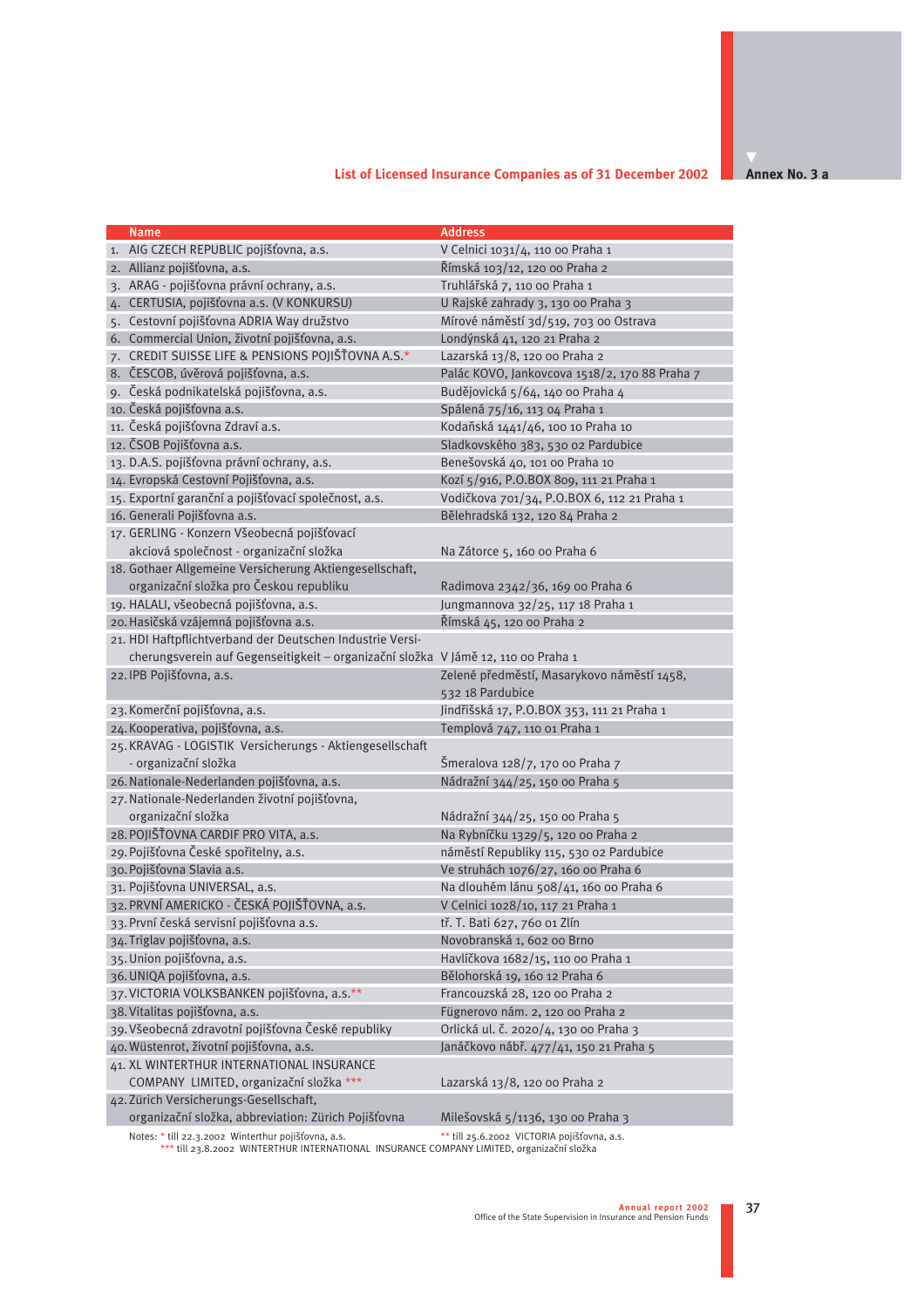#### **Annex No. 3 b List of Licensed Insurance Companies as of 30 June 2003**

| <b>Name</b>                                                 | <b>Address</b>                                |
|-------------------------------------------------------------|-----------------------------------------------|
| 1. AIG CZECH REPUBLIC pojišťovna, a.s.                      | V Celnici 1031/4, 110 00 Praha 1              |
| 2. Allianz pojišťovna, a.s.                                 | Římská 103/12, 120 00 Praha 2                 |
| 3. ARAG - pojišťovna právní ochrany, a.s.                   | Truhlářská 7, 110 00 Praha 1                  |
| 4. Aviva životní pojišťovna, a.s.                           | Londýnská 41, 120 21 Praha 2                  |
| 5. Cestovní pojišťovna ADRIA Way družstvo                   | Mírové náměstí 3d/519, 703 00 Ostrava         |
| 6. CREDIT SUISSE LIFE & PENSIONS POJIŠŤOVNA A.S.            | Lazarská 13/8, 120 00 Praha 2                 |
| 7. ČESCOB, úvěrová pojišťovna, a.s.                         | Palác KOVO, Jankovcova 1518/2, 170 88 Praha 7 |
| 8. Česká podnikatelská pojišťovna, a.s.                     | Budějovická 5/64, 140 oo Praha 4              |
| 9. Česká pojišťovna a.s.                                    | Spálená 75/16, 113 04 Praha 1                 |
| 10. Česká pojišťovna Zdraví a.s.                            | Kodaňská 1441/46, 100 10 Praha 10             |
| 11. ČSOB Pojišťovna a.s.                                    | Sladkovského 383, 530 o2 Pardubice            |
| 12. D.A.S. pojišťovna právní ochrany, a.s.                  | Benešovská 40, 101 00 Praha 10                |
| 13. Evropská Cestovní Pojišťovna, a.s.                      | Kozí 5/916, P.O.BOX 809, 111 21 Praha 1       |
| 14. Exportní garanční a pojišťovací společnost, a.s.        | Vodičkova 701/34, P.O.BOX 6, 112 21 Praha 1   |
| 15. Generali Pojišťovna a.s.                                | Bělehradská 132, 120 84 Praha 2               |
| 16. GERLING - Konzern Všeobecná pojišťovací                 |                                               |
| akciová společnost - organizační složka                     | Na Zátorce 5, 160 00 Praha 6                  |
| 17. Gothaer Allgemeine Versicherung Aktiengesellschaft,     |                                               |
| organizační složka pro Českou republiku                     | Radimova 2342/36, 169 00 Praha 6              |
| 18. HALALI, všeobecná pojišťovna, a.s.                      | Jungmannova 32/25, 117 18 Praha 1             |
| 19. Hasičská vzájemná pojišťovna a.s.                       | Římská 45, 120 oo Praha 2                     |
| 20. HDI Haftpflichtverband der Deutschen Industrie          |                                               |
| Versicherungsverein auf Gegenseitigkeit - organ. složka     | V Jámě 12, 110 00 Praha 1                     |
| 21. Komerční pojišťovna, a.s.                               | Jindřišská 17, P.O.BOX 353, 111 21 Praha 1    |
| 22. Kooperativa, pojišťovna, a.s.                           | Templová 747, 110 01 Praha 1                  |
| 23. KRAVAG - LOGISTIK Versicherungs - Aktiengesellschaft    |                                               |
| - organizační složka                                        | Šmeralova 128/7, 170 oo Praha 7               |
| 24. MAXIMA pojišťovna, a.s.                                 | Na dlouhém lánu 508/41, 160 00 Praha 6        |
| 25. Nationale-Nederlanden pojišťovna, a.s.                  | Nádražní 344/25, 150 00 Praha 5               |
| 26. Nationale-Nederlanden životní pojišťovna, organ. složka | Nádražní 344/25, 150 00 Praha 5               |
| 27. POJIŠŤOVNA CARDIF PRO VITA, a.s.                        | Na Rybníčku 1329/5, 120 00 Praha 2            |
| 28. Pojišťovna České spořitelny, a.s.                       | náměstí Republiky 115, 530 02 Pardubice       |
| 29. Pojišťovna Slavia a.s.                                  | Ve struhách 1076/27, 160 00 Praha 6           |
| 30. PRVNÍ AMERICKO - ČESKÁ POJIŠŤOVNA, a.s.                 | V Celnici 1028/10, 117 21 Praha 1             |
| 31. První česká servisní pojišťovna a.s.                    | tř. T. Bati 627, 760 01 Zlín                  |
| 32. Triglav pojišťovna, a.s.                                | Novobranská 1, 602 00 Brno                    |
| 33. Union pojišťovna, a.s.                                  | Havlíčkova 1682/15, 110 00 Praha 1            |
| 34. UNIQA pojišťovna, a.s.                                  | Bělohorská 19, 160 12 Praha 6                 |
| 35. VICTORIA VOLKSBANKEN pojišťovna, a.s.                   | Francouzská 28, 120 00 Praha 2                |
| 36. Vitalitas pojišťovna, a.s.                              | Fügnerovo nám. 2, 120 00 Praha 2              |
| 37. Všeobecná zdravotní pojišťovna České republiky          | Orlická ul. č. 2020/4, 130 00 Praha 3         |
| 38. Wüstenrot, životní pojišťovna, a.s.                     | Janáčkovo nábř. 477/41, 150 21 Praha 5        |
| 39. XL WINTERTHUR INTERNATIONAL INSURANCE COMPANY           |                                               |
| LIMITED, organizační složka                                 | Lazarská 13/8, 120 00 Praha 2                 |

\* originally Pojišťovna UNIVERSAL a. s.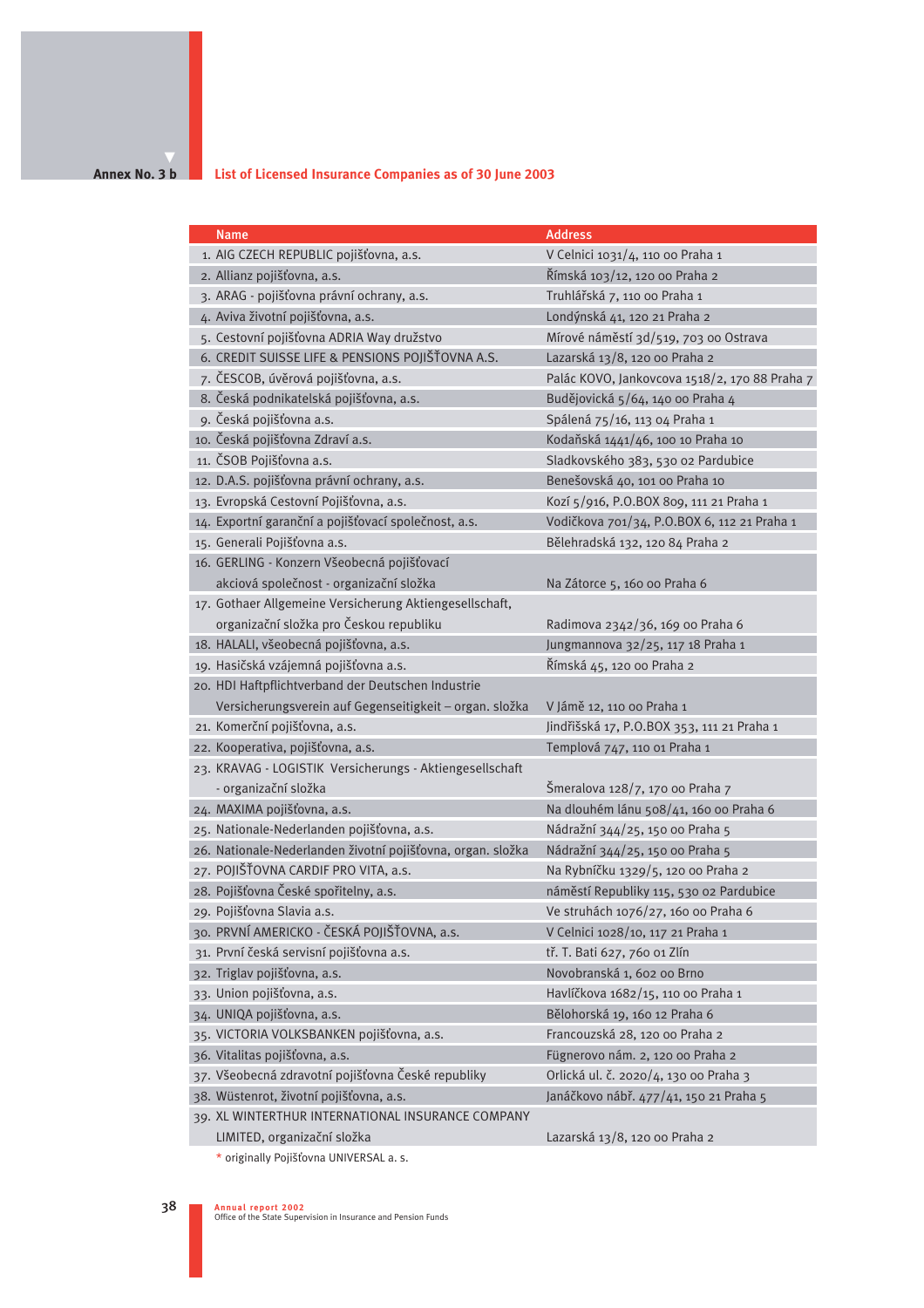**Annex No. 4 a, 4 b** 

## **List of Insurance Companies Licensed to Write MTPL Insurance Pursuant to Act No. 168/1999 Coll. as of 31 December 2002**

|     | <b>Name</b>                                           |
|-----|-------------------------------------------------------|
| 1.  | Allianz pojišťovna, a.s.                              |
| 2.  | Česká podnikatelská pojišťovna, a.s.                  |
| 3.  | Česká pojišťovna a.s.                                 |
|     | ČSOB Pojišťovna a.s.                                  |
| 5.  | Generali Pojišťovna a.s.                              |
| 6.  | IPB Pojišťovna, a.s.                                  |
| 7.  | Komerční pojišťovna, a.s.*                            |
| 8.  | Kooperativa, pojišťovna, a.s.                         |
| 9.  | Pojišťovna České spořitelny, a.s.                     |
| 10. | Triglav pojišťovna, a.s.                              |
| 11. | Union pojišťovna, a.s.                                |
| 12. | UNIQA pojišťovna, a.s.                                |
| 13. | Zürich Versicherungs-Gesellschaft, organizační složka |
|     | Note: * till 18.12.2002                               |

#### **List of Insurance Companies Licensed to Write MTPL Insurance Pursuant to Act No. 168/1999 Coll. as of 30 June 2003**

|     | <b>Name</b>                             |
|-----|-----------------------------------------|
|     | 1. Allianz pojišťovna, a.s.             |
|     | 2. Česká podnikatelská pojišťovna, a.s. |
|     | 3. Česká pojišťovna a.s.                |
|     | 4. ČSOB Pojišťovna a.s.                 |
| 5.  | Generali Pojišťovna a.s.                |
| 6.  | Kooperativa, pojišťovna, a.s.           |
|     | 7. Pojišťovna České spořitelny, a.s.    |
| 8.  | Triglav pojišťovna, a.s.                |
| 9.  | Union pojišťovna, a.s.                  |
| 10. | UNIQA pojišťovna, a.s.                  |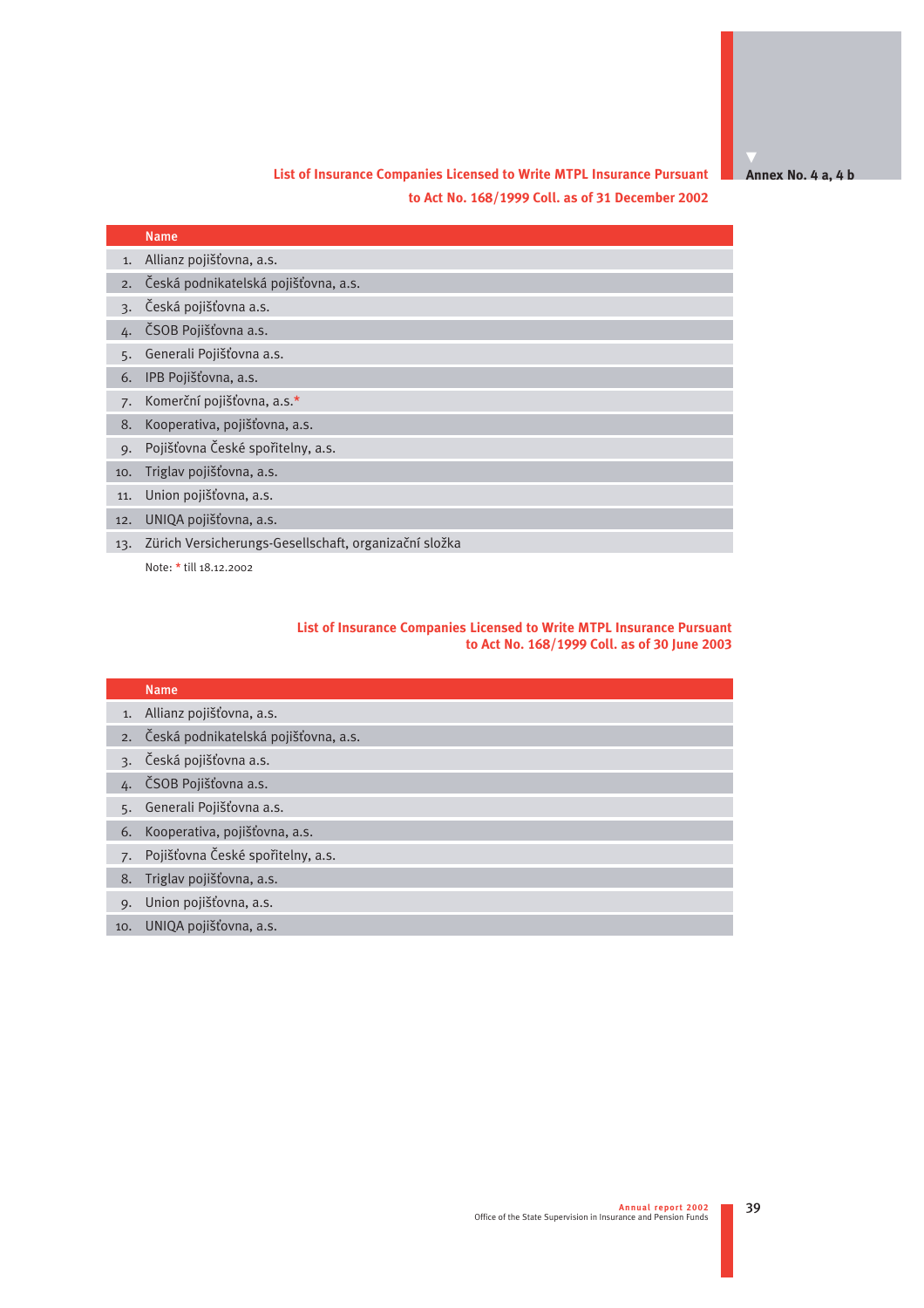#### **Annex No. 5 a, 5 b**

**List of Insurance Companies Licensed to Write Tour Operators Bankruptcy Suretyship Insurance as of 31 December 2002**

## Name

- 1. Allianz pojišťovna, a.s.
- 2. Česká podnikatelská pojišťovna, a.s.
- 3. Česká pojišťovna a.s.
- 4. Generali Pojišťovna a.s.
- 5. IPB Pojišťovna, a.s.
- 6. Komerční pojišťovna, a.s.
- 7. Kooperativa, pojišťovna, a.s.
- 8. Pojišťovna České spořitelny, a.s.
- 9. Union pojišťovna, a.s.
- 10. UNIQA pojišťovna, a.s.
- 11. Zürich Pojišťovna

#### **List of Insurance Companies Licensed to Write Tour Operators Bankruptcy Suretyship Insurance as of 30 June 2003**

|                 | <b>Name</b>                          |
|-----------------|--------------------------------------|
|                 | 1. Allianz pojišťovna, a.s.          |
| 2.              | Česká podnikatelská pojišťovna, a.s. |
| $\mathcal{R}$ . | Česká pojišťovna a.s.                |
|                 | 4. ČSOB Pojišťovna, a.s.,            |
| 5.              | Generali Pojišťovna a.s.             |
| 6.              | Komerční pojišťovna, a.s.            |
| 7.              | Kooperativa, pojišťovna, a.s.        |
| 8.              | Pojišťovna České spořitelny, a.s.    |
| $Q_{\star}$     | Union pojišťovna, a.s.               |
| 10.             | UNIQA pojišťovna, a.s.               |
|                 |                                      |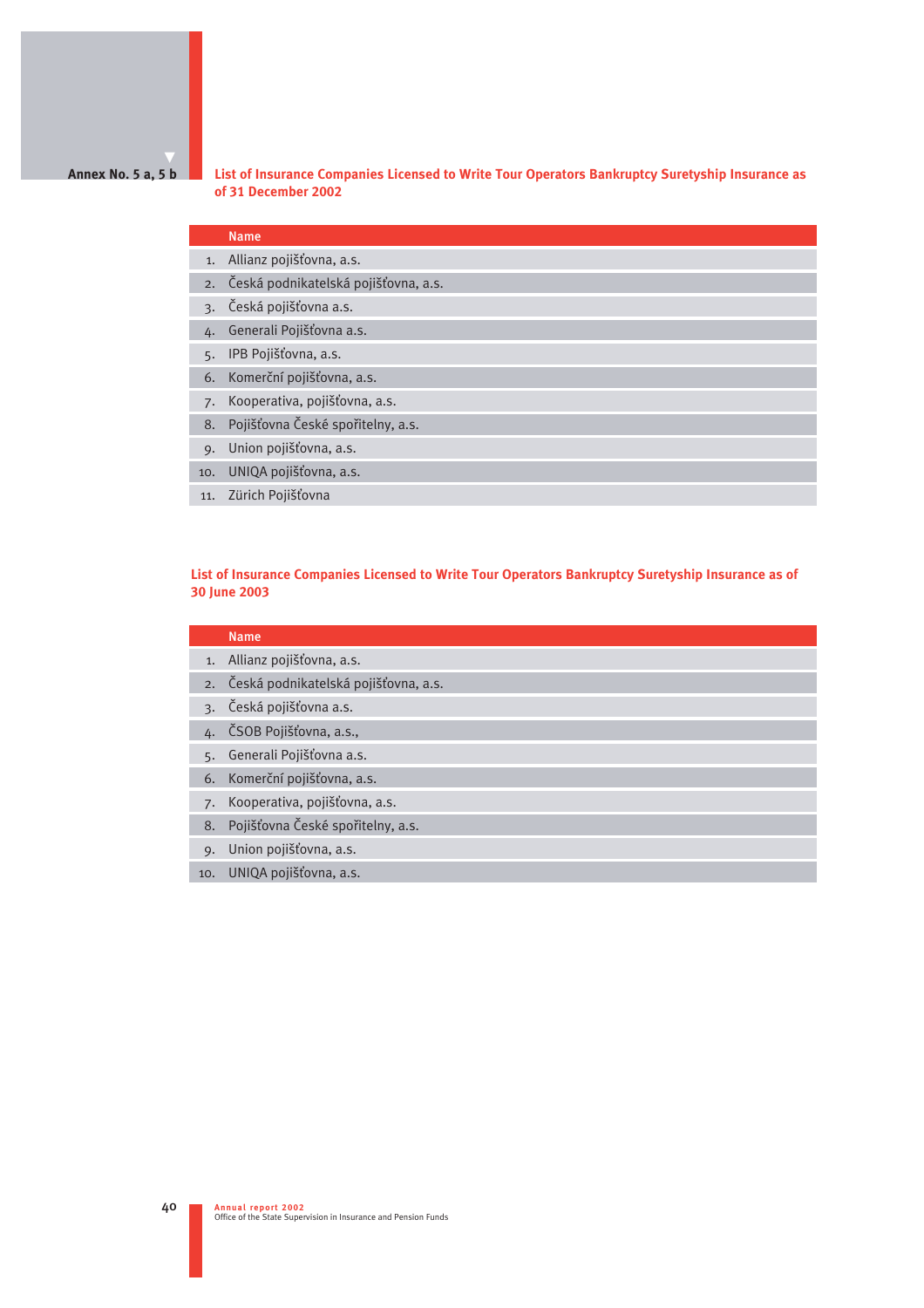#### **List of Insurance Companies Licensed to Write Reinsurance as of 31 December 2002**

**Annex No. 6 a, 6 b**

| <b>Name</b>                                                                                                                         | reinsurance * | fakultative reinsurance ** |
|-------------------------------------------------------------------------------------------------------------------------------------|---------------|----------------------------|
| AIG CZECH REPUBLIC pojišťovna, a.s.                                                                                                 |               |                            |
| Allianz pojišťovna, a.s.                                                                                                            |               |                            |
| Česká pojišťovna a.s.                                                                                                               |               |                            |
| Exportní garanční a pojišťovací společnost, a.s.                                                                                    |               |                            |
| Generali Pojišťovna a.s.                                                                                                            |               |                            |
| GERLING-Konzern Všeobecná pojišťovací akciová společnost-organizační složka                                                         |               |                            |
| Hasičská vzájemná pojišťovna a.s.                                                                                                   |               |                            |
| PB Pojišťovna, a.s.                                                                                                                 |               |                            |
| Komerční pojišťovna, a.s.                                                                                                           |               |                            |
| Kooperativa, pojišťovna, a.s.                                                                                                       |               |                            |
| Pojišťovna České spořitelny, a.s.                                                                                                   |               |                            |
| UNIQA pojišťovna, a.s.                                                                                                              |               |                            |
| $\mathbf{r}$ and $\mathbf{r}$ and $\mathbf{r}$ and $\mathbf{r}$ and $\mathbf{r}$ and $\mathbf{r}$ and $\mathbf{r}$ and $\mathbf{r}$ |               |                            |

Legend: \* licensed pursuant to Section 3 (4) of Act No. 363/1999 Coll., \*\* licensed pursuant to Section  $9(5)$  of the Act No. 363/1999 Coll.

## **List of Insurance Companies Licensed to Write Reinsurance as of 30 June 2003**

| <b>Name</b>                                                                 | reinsurance * | fakultative reinsurance ** |
|-----------------------------------------------------------------------------|---------------|----------------------------|
| AIG CZECH REPUBLIC pojišťovna, a.s.                                         |               |                            |
| Allianz pojišťovna, a.s.                                                    |               |                            |
| Česká pojišťovna a.s.                                                       | a s           |                            |
| ČSOB Pojišťovna, a.s., člen holdingu ČSOB                                   |               |                            |
| Exportní garanční a pojišťovací společnost, a.s.                            |               |                            |
| Generali Pojišťovna a.s.                                                    |               |                            |
| GERLING-Konzern Všeobecná pojišťovací akciová společnost-organizační složka |               |                            |
| Hasičská vzájemná pojišťovna a.s.                                           |               |                            |
| Komerční pojišťovna, a.s.                                                   |               |                            |
| Kooperativa, pojišťovna, a.s.                                               |               |                            |
| Pojišťovna České spořitelny, a.s.                                           |               |                            |
| UNIQA pojišťovna, a.s.                                                      |               |                            |
|                                                                             |               |                            |

Legend: \* licensed pursuant to Section 3 (4) of Act No. 363/1999 Coll., \*\* licensed pursuant to Section  $9(5)$  of the Act No. 363/1999 Coll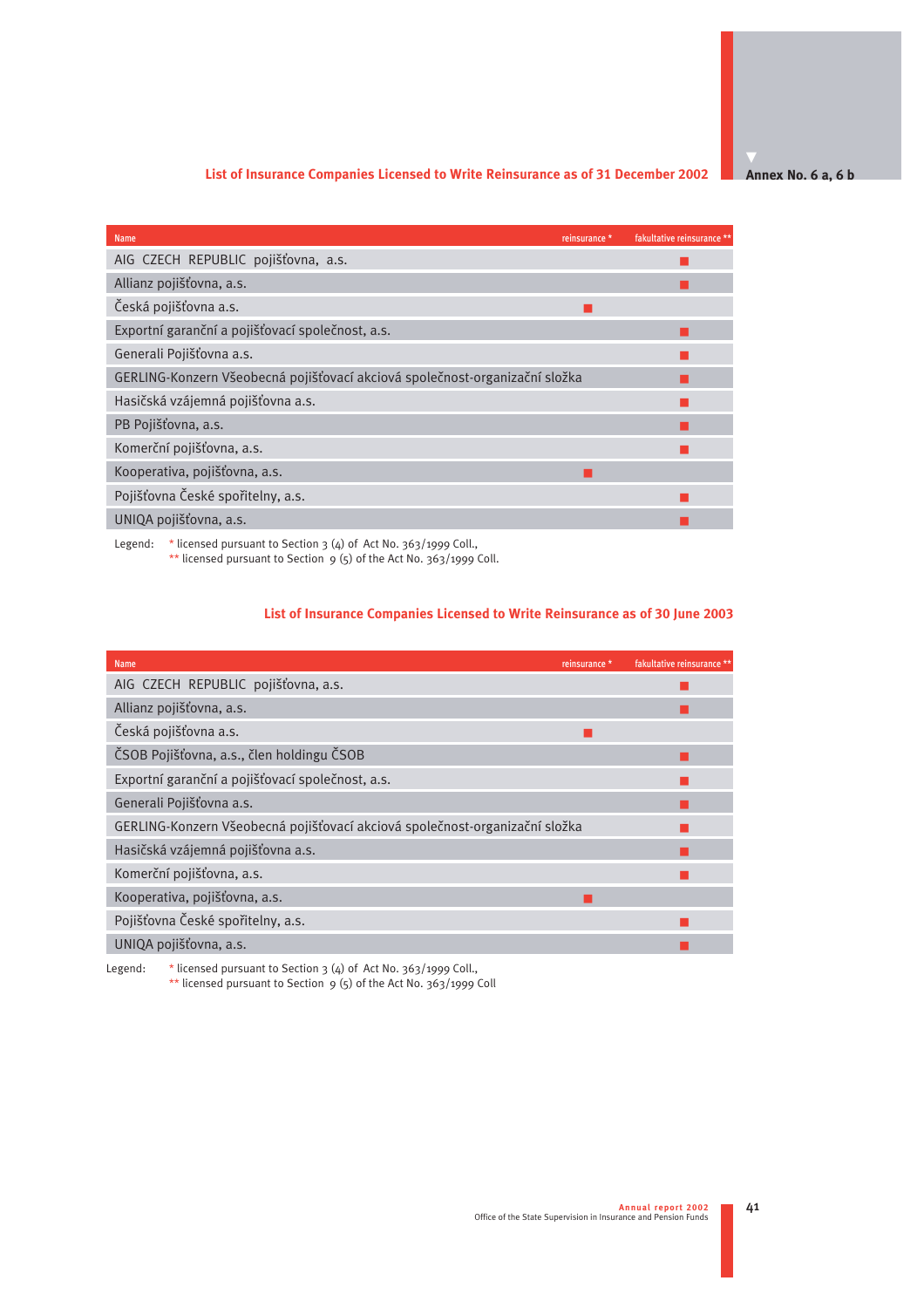**Annex No. 7**

**List of Authorized Insurance Company Classes and Activities Pursuant to the Act No. 363/1999 Coll. as of 31.12.2002**

| <b>Name</b>                                                   | A <sub>1</sub> | A <sub>2</sub> |  |  |  | $B \Delta$ |  |  |
|---------------------------------------------------------------|----------------|----------------|--|--|--|------------|--|--|
| AIG CZECH REPUBLIC pojišťovna, a.s.                           |                |                |  |  |  |            |  |  |
| Allianz pojišťovna, a.s.                                      |                |                |  |  |  |            |  |  |
| ARAG - pojišťovna právní ochrany, a.s.                        |                |                |  |  |  |            |  |  |
| CERTUSIA, pojišťovna a.s.                                     |                |                |  |  |  |            |  |  |
| Cestovní pojišťovna ADRIA Way družstvo                        |                |                |  |  |  |            |  |  |
| Commercial Union, životní pojišťovna, a.s.                    |                |                |  |  |  |            |  |  |
| CREDIT SUISSE LIFE & PENSIONS POJIŠŤOVNA A.S.                 |                |                |  |  |  |            |  |  |
| ČESCOB, úvěrová pojišťovna, a.s.                              |                |                |  |  |  |            |  |  |
| Česká podnikatelská pojišťovna, a.s.                          |                |                |  |  |  |            |  |  |
| Česká pojišťovna a.s.                                         |                |                |  |  |  |            |  |  |
| Česká pojišťovna Zdraví a.s.                                  |                |                |  |  |  |            |  |  |
| ČSOB Pojišťovna a.s.                                          |                |                |  |  |  |            |  |  |
| D.A.S. pojišťovna právní ochrany, a.s.                        |                |                |  |  |  |            |  |  |
| Evropská Cestovní Pojišťovna, a.s.                            |                |                |  |  |  |            |  |  |
| Exportní garanční a pojišťovací společnost, a.s.              |                |                |  |  |  |            |  |  |
| Generali Pojišťovna a.s.                                      |                |                |  |  |  |            |  |  |
| GERLING - Konzern Všeobecná pojišťovací akciová společnost    |                |                |  |  |  |            |  |  |
| - organizační složka                                          |                |                |  |  |  |            |  |  |
| Gothaer Allgemeine Versicherung Aktiengesellschaft,           |                |                |  |  |  |            |  |  |
| organizační složka pro Českou republiku                       |                |                |  |  |  |            |  |  |
| HALALI, všeobecná pojišťovna, a.s.                            |                |                |  |  |  |            |  |  |
| Hasičská vzájemná pojišťovna a.s.                             |                |                |  |  |  |            |  |  |
| HDI Haftpflichtverband der Deutschen Industrie Versicherungs- |                |                |  |  |  |            |  |  |
| verein auf Gegenseitigkeit - organizační složka               |                |                |  |  |  |            |  |  |
| IPB Pojišťovna, a.s.                                          |                |                |  |  |  |            |  |  |
| Komerční pojišťovna, a.s.                                     |                |                |  |  |  |            |  |  |
| Kooperativa, pojišťovna, a.s.                                 |                |                |  |  |  |            |  |  |
| KRAVAG - LOGISTIK Versicherungs-Aktiengesellschaft            |                |                |  |  |  |            |  |  |
| - organizační složka                                          |                |                |  |  |  |            |  |  |
| Nationale-Nederlanden pojišťovna, a.s.                        |                |                |  |  |  |            |  |  |
| Nationale-Nederlanden životní pojišťovna, organizační složka  |                |                |  |  |  |            |  |  |
| POJIŠŤOVNA CARDIF PRO VITA, a.s.                              |                |                |  |  |  |            |  |  |
| Pojišťovna České spořitelny, a.s.                             |                |                |  |  |  |            |  |  |
| Pojišťovna Slavia a.s.                                        |                |                |  |  |  |            |  |  |
| Pojišťovna UNIVERSAL, a.s.                                    |                |                |  |  |  |            |  |  |
| PRVNÍ AMERICKO - ČESKÁ POJIŠŤOVNA, a.s.                       |                |                |  |  |  |            |  |  |
| První česká servisní pojišťovna a.s.                          |                |                |  |  |  |            |  |  |
| Triglav pojišťovna, a.s.                                      |                |                |  |  |  |            |  |  |
| Union pojišťovna, a.s.                                        |                |                |  |  |  |            |  |  |
| UNIQA pojišťovna, a.s.                                        |                |                |  |  |  |            |  |  |
| VICTORIA VOLKSBANKEN pojišťovna, a.s.                         |                |                |  |  |  |            |  |  |
| Vitalitas pojišťovna, a.s.                                    |                |                |  |  |  |            |  |  |
| Všeobecná zdravotní pojišťovna České republiky                |                |                |  |  |  |            |  |  |
| Wüstenrot, životní pojišťovna, a.s.                           |                |                |  |  |  |            |  |  |
| XL WINTERTHUR INTERNATIONAL INSURANCE COMPANY LIMITED,        |                |                |  |  |  |            |  |  |
| organizační složka                                            |                |                |  |  |  |            |  |  |
| Zürich Versicherungs-Gesellschaft, organizační složka zkratka |                |                |  |  |  |            |  |  |
| Zürich Pojišťovna                                             |                |                |  |  |  |            |  |  |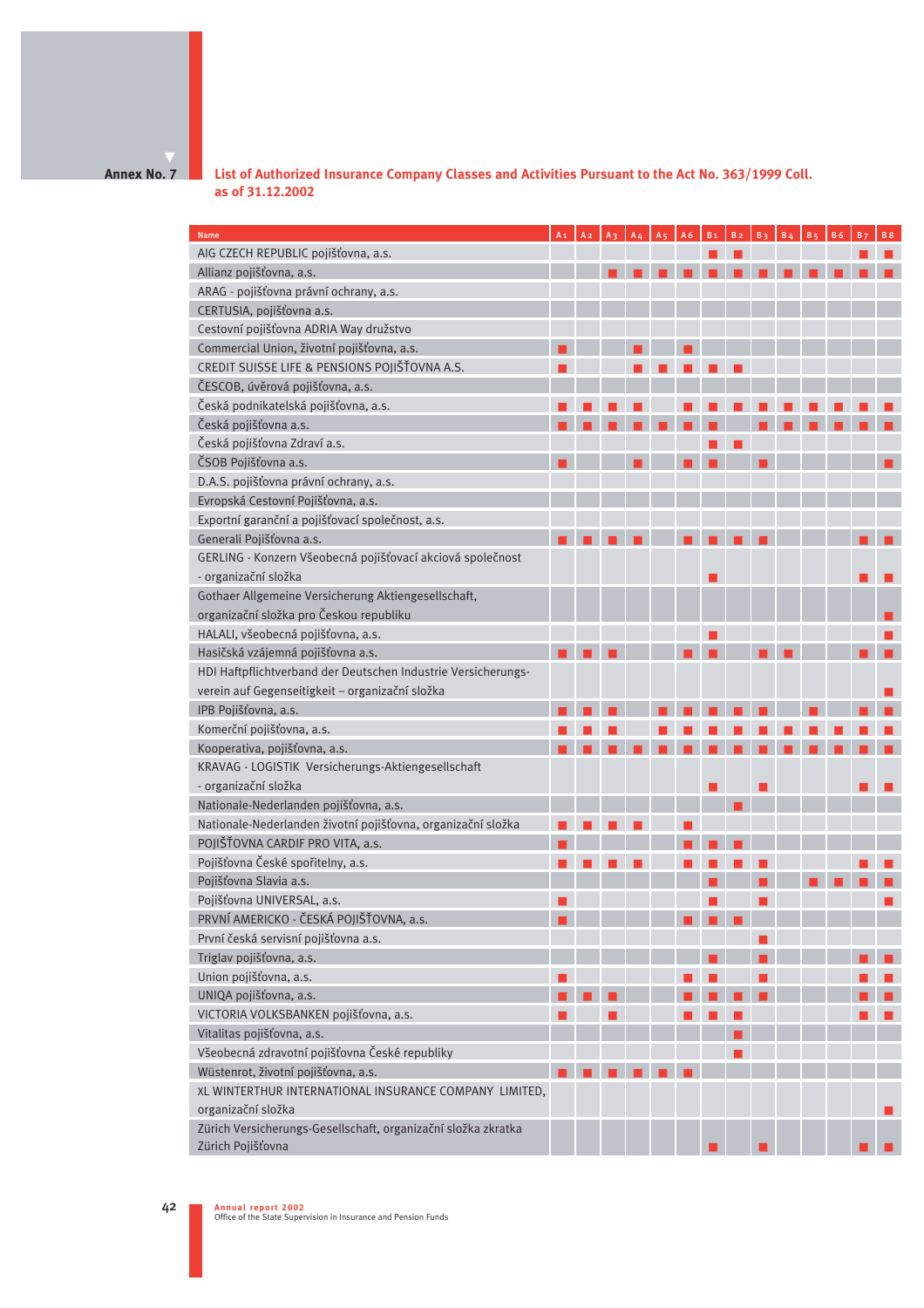|   |  |  |  |  |  |  |  |  |  | without B 2d), 16a), g)                                  |
|---|--|--|--|--|--|--|--|--|--|----------------------------------------------------------|
|   |  |  |  |  |  |  |  |  |  |                                                          |
|   |  |  |  |  |  |  |  |  |  | BANKRUPTCY                                               |
|   |  |  |  |  |  |  |  |  |  |                                                          |
|   |  |  |  |  |  |  |  |  |  |                                                          |
|   |  |  |  |  |  |  |  |  |  |                                                          |
|   |  |  |  |  |  |  |  |  |  |                                                          |
|   |  |  |  |  |  |  |  |  |  |                                                          |
|   |  |  |  |  |  |  |  |  |  |                                                          |
|   |  |  |  |  |  |  |  |  |  |                                                          |
|   |  |  |  |  |  |  |  |  |  |                                                          |
|   |  |  |  |  |  |  |  |  |  | without B 1b) to d); 8 e); 10 b); 16 b), c), f) to j)    |
|   |  |  |  |  |  |  |  |  |  |                                                          |
|   |  |  |  |  |  |  |  |  |  |                                                          |
|   |  |  |  |  |  |  |  |  |  |                                                          |
|   |  |  |  |  |  |  |  |  |  |                                                          |
|   |  |  |  |  |  |  |  |  |  |                                                          |
|   |  |  |  |  |  |  |  |  |  |                                                          |
|   |  |  |  |  |  |  |  |  |  |                                                          |
|   |  |  |  |  |  |  |  |  |  |                                                          |
|   |  |  |  |  |  |  |  |  |  |                                                          |
| ٠ |  |  |  |  |  |  |  |  |  | without B 1d); 8e); 16b) to j)                           |
|   |  |  |  |  |  |  |  |  |  | without B 10a) ; 16a), b), c), f) to j)                  |
|   |  |  |  |  |  |  |  |  |  |                                                          |
|   |  |  |  |  |  |  |  |  |  |                                                          |
|   |  |  |  |  |  |  |  |  |  | without B 10b); B 16a), b), c), e), f), g), h), i)       |
|   |  |  |  |  |  |  |  |  |  | till 18.12.2002 without B 10a) - POPV                    |
|   |  |  |  |  |  |  |  |  |  |                                                          |
|   |  |  |  |  |  |  |  |  |  |                                                          |
|   |  |  |  |  |  |  |  |  |  |                                                          |
|   |  |  |  |  |  |  |  |  |  | without B 2d)                                            |
|   |  |  |  |  |  |  |  |  |  |                                                          |
|   |  |  |  |  |  |  |  |  |  |                                                          |
|   |  |  |  |  |  |  |  |  |  |                                                          |
|   |  |  |  |  |  |  |  |  |  | without B 1c); 3b); 6b); 8e); 10b); 16a) to c), f) to i) |
|   |  |  |  |  |  |  |  |  |  | without B 1d); 3b)                                       |
|   |  |  |  |  |  |  |  |  |  |                                                          |
|   |  |  |  |  |  |  |  |  |  |                                                          |
|   |  |  |  |  |  |  |  |  |  |                                                          |
|   |  |  |  |  |  |  |  |  |  |                                                          |
|   |  |  |  |  |  |  |  |  |  | without B 8e); 10b); 16a) to c), f) to i)                |
|   |  |  |  |  |  |  |  |  |  | without B 10b)                                           |
|   |  |  |  |  |  |  |  |  |  |                                                          |
|   |  |  |  |  |  |  |  |  |  |                                                          |
|   |  |  |  |  |  |  |  |  |  | without B 2a) to c)                                      |
|   |  |  |  |  |  |  |  |  |  |                                                          |
|   |  |  |  |  |  |  |  |  |  |                                                          |
|   |  |  |  |  |  |  |  |  |  |                                                          |
|   |  |  |  |  |  |  |  |  |  |                                                          |
|   |  |  |  |  |  |  |  |  |  |                                                          |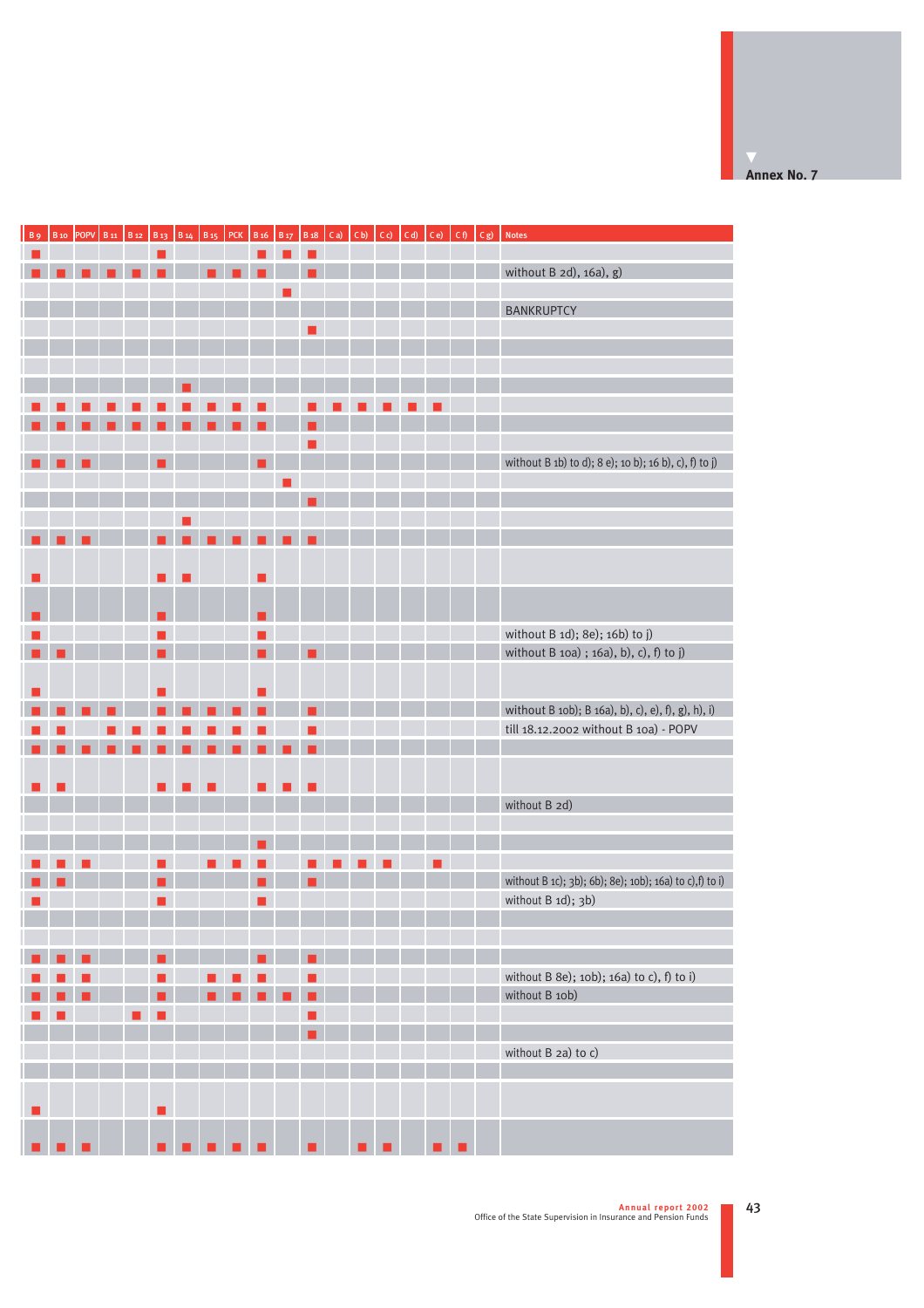#### **Annex No. 8**

#### **List of Insurance Classes and Groups**

Part A CLASSES OF LIFE ASSURANCE 1. Assurance on death, assurance on survival or assurance on death or on survival.<br>2. Marriage assurance, or insurance of benefits for the child's maintenance. 2. Marriage assurance or insurance of benefits for the child's maintenance.<br>3. Annuity assurance. 3. Annuity assurance.<br>4. Assurance referred  $4.$  Assurance referred to in 1 through 3 which is linked to an investment fund.<br>5. Capitalization. 5. Capitalization.<br>6. Personal accide **Expressional accident and sickness insurance if supplementary to classes 1 through 5.** Part B CLASSES OF NON-LIFE INSURANCE 1. Accident insurance a) with lump sum settlement b) with benefits in the nature of indemnity, c) combination of the two, d) injury to passengers. 2. Sickness insurance a) with lump sum settlement b) with benefits in the nature of indemnity, c) combination of the two d) contractual health insurance. 3. Insurance against damage to or loss of land vehicles other than railway rolling stock a) motor vehicles, b) other than motor vehicles 4. Insurance against damage to or loss of railway rolling stock. 5. Insurance against damage to or loss of aircraft. 6. Insurance against damage to or loss of a) inland vessels, b) sea vessels. 7. Insurance of goods in transit including luggage and other property irrespective of means of transport used.<br>8. Insurance against damage to or loss of property other than referred to in 3 through 7 above caused by Insurance against damage to or loss of property other than referred to in 3 through 7 above caused by a) fire b) explosion. c) windstorm, d) natural forces other than windstorm(e.g. lightning, flood, inundation), e) nuclear energy, f) landslide or land subsidence. 9. Insurance against damage to or loss of property other than referred to in 3 through 7 above due to hailstorm or frost, or any other event (such as robbery, theft or damage caused by forest animals) unless these are included in class 8, inclusive of insurance against damage to or loss of farm animals caused by infection or by other causes. 10. a) Liability insurance for damage arising out of ownership or use of land motor transport means vehicles, including carrier's liability. b) Liability insurance for damage arising out of ownership or use of rail vehicle, including carrier's liability. 11. Liability insurance for damage arising out of ownership or use of aircraft including carrier's liability. Liability insurance for damage arising out of ownership or use of inland or sea vessel, including carrier's liability. 13. General liability insurance for damage other than referred to in classes 10 through 12 including damage to environment.<br>14. Credit insurance Credit insurance a) general insolvency, b) export credit. c) installment credit, d) mortgage credit, e) agricultural credit. 15. Suretyship insurance a) direct suretyship, b) indirect suretyship. 16. Insurance of miscellaneous financial losses arising out of a) employment risks, b) insufficient income, c) bad weather, d) loss of profit, e) continuing expenses, f) unforeseen trading expenses, g) loss of market value, h) loss of regular source of income (loss of rent or revenue), i) other indirect trading financial loss, i) other financial losses 17. Legal expenses insurance.<br>18. Assistance insurance to per Assistance insurance to persons who get into difficulties while travelling or while away from their permanent residence. Part C GROUPS OF NON-LIFE INSURANCE a) "Accident and Sickness Insurance" for classes No. 1 and 2, b) "Motor Vehicle Insurance" for classes No. 3, 7 and 10, c) "Insurance against Fire and other Damage to Property" for classes No. 8 and 9,<br>d) "Aviation Insurance, Marine and Transport Insurance" for classes No. 4, 5, 6, 7, 11 and 12,

e) "Liability insurance for Damage" ("Liability Insurance") for class no 13,

f) "Credit and Suretyship Insurance" for classes No. 14 and 15,

g) "Insurance against Other Losses" for classes No. 16, 17 and 18.

**Annual report 2002** 44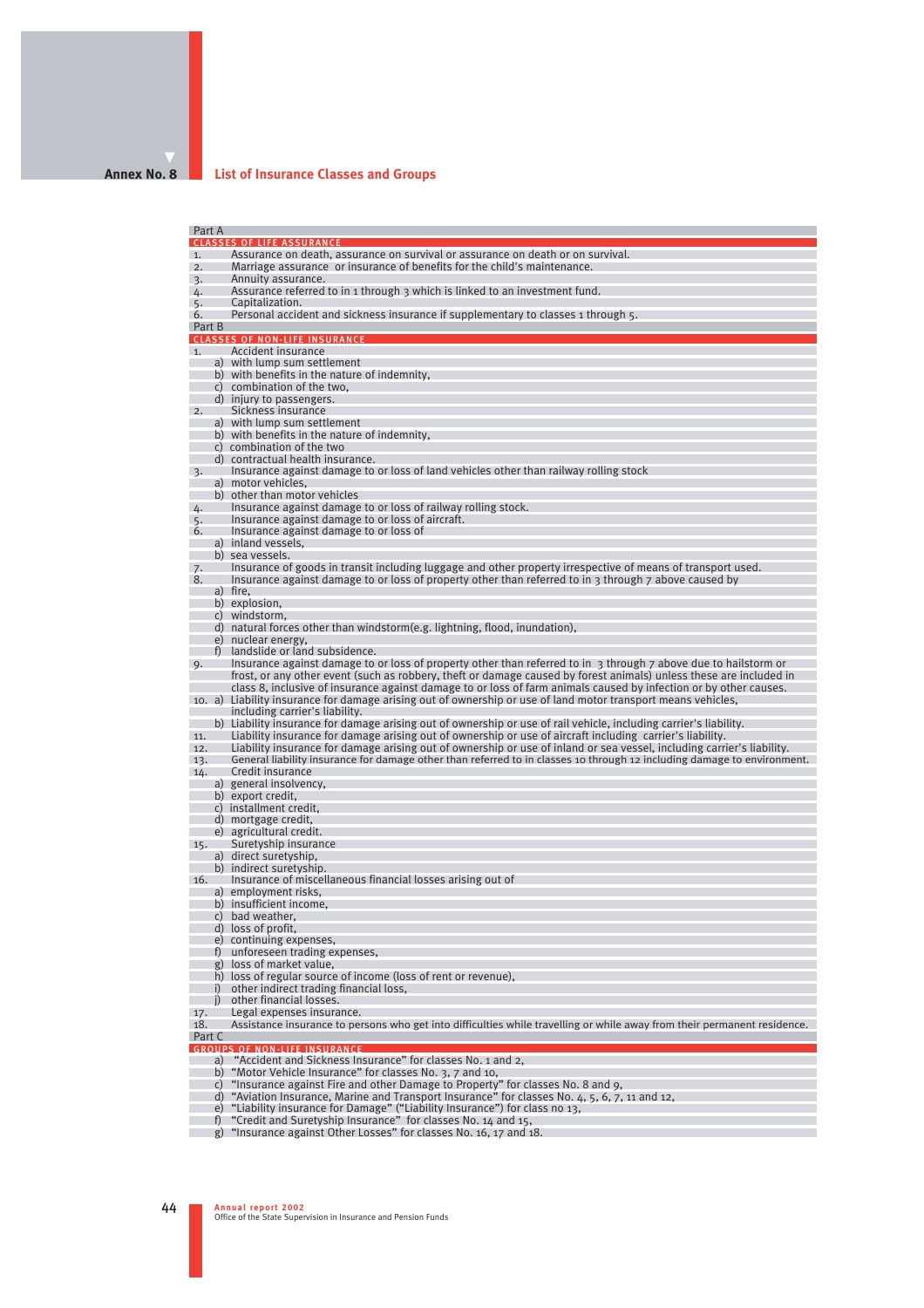**Number of Insurance Companies by Licensed Class**





## **Life Assurance Companies by Origin of Capital**





### **Non-Life Insurance Companies by Origin of Capital**

■ insurance companies with majority foreign capital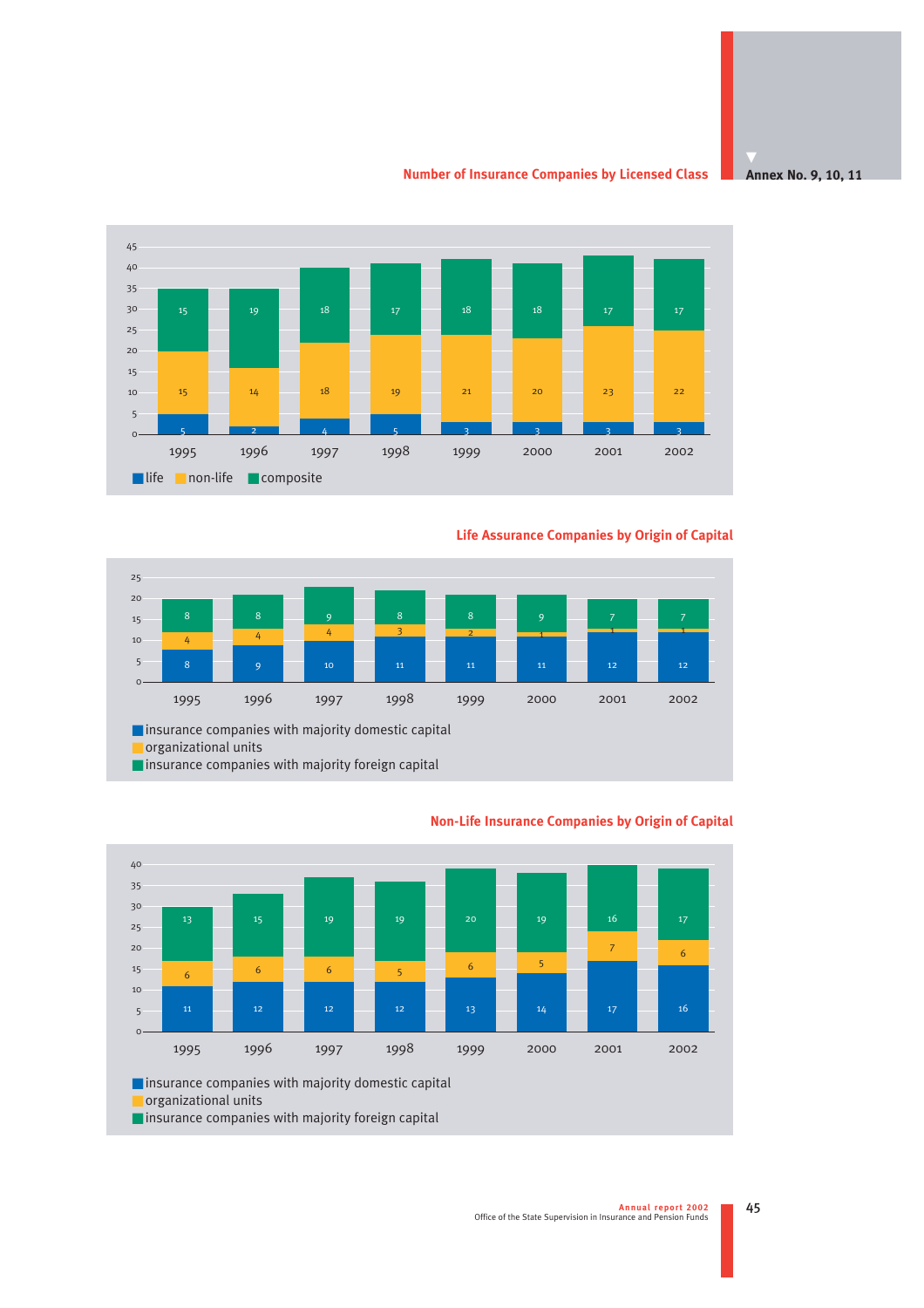#### **Annex No. 12, 13, 14 Average Level of Basic Share Capital**



Note: The insurance companies without 2002 audit up to the date of work up this Annual Report- HALALI, všeobecná pojišťovna, a.s.,<br>Zürich Versicherungs Gesellschaft, organizační složka.



#### **Number of Insurance Companies by Origin of Capital**



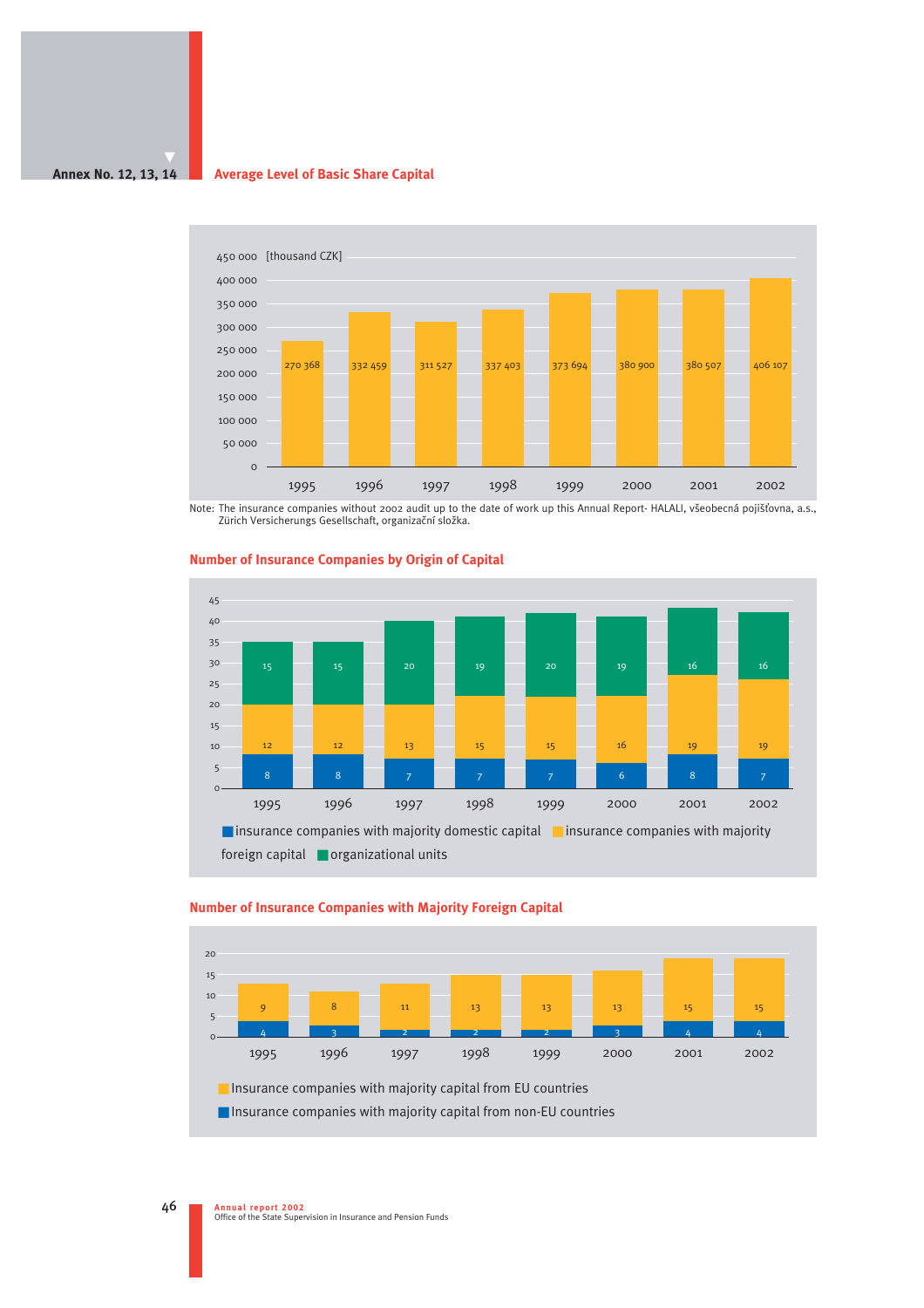# **List of Insurance Companies with Foreign Capital Participation as of 31 December 2002**

**Annex No. 15** 

| <b>Name</b>                                       | Country              | Percentage<br>share | <b>Equity stake in</b><br>thousand CZK | Shareholder                                                |
|---------------------------------------------------|----------------------|---------------------|----------------------------------------|------------------------------------------------------------|
| AIG CZECH REPUBLIC pojišťovna, a.s.               | <b>USA</b>           | 100,00              | 264 000                                | AIG CENTRAL EUROPE & CIS INSURANCE                         |
|                                                   |                      |                     |                                        | HOLDINGS CORPORATION, New York                             |
| Allianz pojišťovna, a.s.                          | Germany              | 100,00              | 600 000                                | Allianz Aktiengeselschaft, München                         |
| ARAG - pojišťovna právní ochrany, a.s.            | Germany              | 100,00              | 80 000                                 | ARAG International Aktiengesellschaft,                     |
| životní pojišťovna, a.s.                          |                      |                     |                                        | Düsseldorf                                                 |
| Commercial Union,                                 | Netherlands          | 100,00              | 255 000                                | CGU International Holdings B.V.,                           |
|                                                   |                      |                     |                                        | Amsterdam                                                  |
| <b>CREDIT SUISSE LIFE &amp; PENSIONS</b>          | Great Britain        | 35,00               | 130 900                                | <b>EBRD European Bank for Reconstruction</b>               |
| POJIŠŤOVNA A.S.                                   |                      |                     |                                        | and Development, London                                    |
|                                                   | Switzerland          | 65,00               | 243 100                                | Winterthur Life, Winterthur                                |
| ČESCOB, úvěrová pohjišťovna, a.s.                 | Belgium              | 50,00               | 101 000                                | Euler - Cobac Belgium SA, Brusel                           |
| Česká pojišťovna a.s.                             | Netherlands          | 83,512              | 869 230                                | CESPO B.V. Amsterdam                                       |
| ČSOB Pojišťovna a.s.                              | Belgium              | 100,00              | 400 004                                | KBC Verzekeringen N.V., Leuven                             |
| D.A.S. pojišťovna právní ochrany, a.s.            | Germany              | 100,00              | 46 000                                 | D.A.S. International Rückversicherungs und                 |
|                                                   |                      |                     |                                        | Beteiligungs - AG, München                                 |
| Evropská Cestovní Pojišťovna, a.s.                | Denmark              | 75,00               | 55 500                                 | Europaeiske Rejseforsikring A/S,                           |
|                                                   |                      |                     |                                        | Kobenhavn                                                  |
|                                                   | Germany              | 15,00               | 11 100                                 | Europaeische Reiseversicherung AG,                         |
|                                                   |                      |                     |                                        | München                                                    |
|                                                   | Austria              | 10,00               | 7 400                                  | Europaeische Reiseversicherung AG, Wien                    |
| Generali Pojišťovna a.s.                          | Austria              | 100,00              | 410 000                                | Generali Holding Vienna AG, Wien                           |
| Kooperativa, pojišťovna, a.s.                     | Austria              | 90,48               | 892 800                                | Wiener Städtische Allgemeine Versicherung                  |
|                                                   |                      |                     |                                        | AG, Wien                                                   |
| Nationale-Nederlande pojišťovna, a.s. Netherlands |                      | 100,00              | 59 000                                 | ING Continental Europe Holdings, B.V.,                     |
|                                                   |                      |                     |                                        | Amsterdam                                                  |
| POJIŠŤOVNA CARDIF PRO VITA, a.s.                  | France               | 100,00              | 106 000                                | Cardif S.A., Paris                                         |
| Pojišťovna České spořitelny, a.s.                 | Austria              | 44,75               | 500 000                                | Sparkassen Versicherung AG, Wien                           |
| PRVNÍ AMERICKO-ČESKÁ                              | USA                  | 50,00               | 53 000                                 | American Life Insurance Company,                           |
| POJIŠŤOVNA, a.s.                                  |                      |                     |                                        | Wilmington, Delaware                                       |
|                                                   | <b>USA</b>           | 50,00               | 53 000                                 | Commerce and Industry Insurance                            |
|                                                   |                      |                     |                                        | Company, New York                                          |
| Triglav pojišťovna, a.s.                          | Slovenia             | 100,00              | 168 000                                | ZAVAROVALNICA TRIGLAV, d.d.,                               |
|                                                   |                      |                     |                                        | Ljubljana                                                  |
| UNIQA pojišťovna, a.s.                            | Austria              |                     |                                        | 83,33 399 984 UNIQA International Versicherungs-Holding    |
|                                                   |                      |                     |                                        | GmbH, Wien                                                 |
|                                                   | <b>Great Britain</b> | 16,67               | 80 016                                 | <b>EBRD European Bank for Reconstruction</b>               |
|                                                   |                      |                     |                                        | and Development, London                                    |
| VICTORIA VOLKSBANKEN<br>pojišťovna, a.s.          | Germany              | 50,46               | 109 000                                | Victoria International AG für Beteiligungen,<br>Düsseldorf |
|                                                   | Austria              | 24,07               | 52 000                                 | VICTORIA VOLKSBANKEN Versicherungs AG,                     |
|                                                   |                      |                     |                                        | Wien                                                       |
|                                                   | Austria              | 15,74               | 34 000                                 | Österreichische Volksbanken AG, Wien                       |
| Wüstenrot, životní pojišťovna, a.s.               | Austria              | 50,00               | 35 000                                 | Wüstenrot Versicherungs-AG, Salzburg                       |
|                                                   | Germany              | 50,00               | 35 000                                 | Wüstenrot & Württembergische AG,                           |
|                                                   |                      |                     |                                        | Stuttgart                                                  |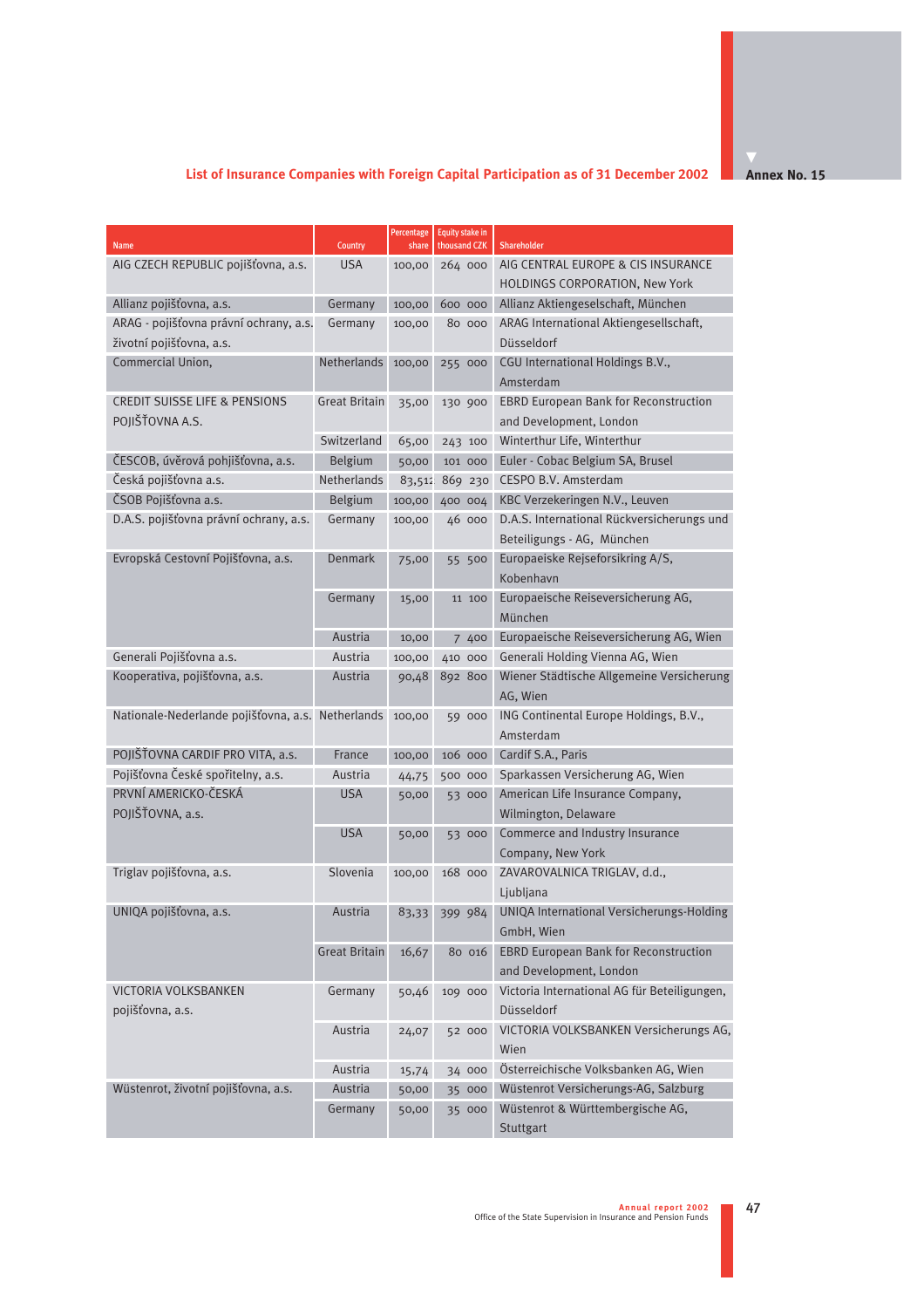## **Annex No. 16**

## **List of Insurance Companies with 100% Domestic Capital as of 31 December 2002**

| <b>Name</b>                                      | Percentage<br>share | <b>Equity stake in</b><br>thousand CZK | Shareholder                                            |
|--------------------------------------------------|---------------------|----------------------------------------|--------------------------------------------------------|
| CERTUSIA, pojišťovna a.s.                        | 100,00              | 251000                                 | SKYWALKER, s.r.o.                                      |
| Cestovní pojišťovna ADRIA Way družstvo           | 99,93               | 33 975                                 | VİTKOVICE - TOURS spol. s r.o. (member of cooperative) |
|                                                  | 0,07                | 25                                     | ADRIATIC CURATIO s.r.o. (member of cooperative)        |
| Česká podnikatelská pojišťovna, a.s.             | 100,00              | 300 000                                | SPGroup a.s. Praha                                     |
| Česká pojišťovna Zdraví a.s.                     | 100,00              | 100 000                                | Česká pojišťovna a.s.                                  |
| Exportní garanční a pojišťovací společnost, a.s. | 100,00              | 1 300 000                              | Česká republika                                        |
| HALALI, všeobecná pojišťovna, a.s.               | 77,00               | 35 4 20                                | Českomoravská myslivecká jednota Praha                 |
|                                                  | 23,00               | 10 580                                 | Interlov Praha, s.r.o.                                 |
| Hasičská vzájemná pojišťovna a.s.                | 71,22               | 168 203                                | Sdružení hasičů Čech, Moravy a Slezska                 |
|                                                  | 18,29               | 43 200                                 | Banka Moravia, a.s.                                    |
|                                                  | 3,39                | 8 000                                  | TEP, a.s.                                              |
|                                                  | 7,10                | 16 757                                 | Other                                                  |
| IPB Pojišťovna, a.s.                             | 100,00              | 920 000                                | ČSOB, a.s.                                             |
| Komerční pojišťovna, a.s.                        | 100,00              | 752 000                                | Komerční banka, a.s. Praha                             |
| Pojišťovna Slavia a.s.                           | 65,00               | 146 250                                | Slavia - finanční skupina a.s.                         |
|                                                  | 13,30               | 29 9 25                                | Družstevní holding a.s.                                |
|                                                  | 21,70               | 48825                                  | Other                                                  |
| Pojišťovna UNIVERSAL, a.s.                       | 19,99               | 49 967                                 | Ing. Jan Šrubař                                        |
|                                                  | 19,99               | 49 967                                 | Golden Investment Trust, a.s.                          |
|                                                  | 19,99               | 49 967                                 | TOKUS spol. s r.o.                                     |
|                                                  | 19,99               | 49 967                                 | EGIDA, a.s.                                            |
|                                                  | 20,04               | 50 132                                 | Other                                                  |
| První česká servisní pojišťovna a.s.             | 98,00               | 49 000                                 | JUDr. Ing. Ladislav Samohýl                            |
|                                                  | 2,00                | 1000                                   | Alois Samohýl                                          |
| Union pojišťovna, a.s.                           | 1,66                | 5 000                                  | Severomoravská plynárenská, a.s.                       |
|                                                  | 0,17                | 500                                    | Thrall Vagonka Studénka, a.s.                          |
|                                                  | 0,17                | 500                                    | Ostravské opravny a strojírny, s.r.o.                  |
|                                                  | 96,00               | 288 000                                | Union Group, a.s.                                      |
|                                                  | 2,00                | 6 000                                  | Nová huť, a.s.                                         |
| Vitalitas pojišťovna, a.s.                       | 100,00              | 56 000                                 | Oborová zdravotní pojišťovna zaměstnanců               |
|                                                  |                     |                                        | bank, pojišťoven a stavebnictví                        |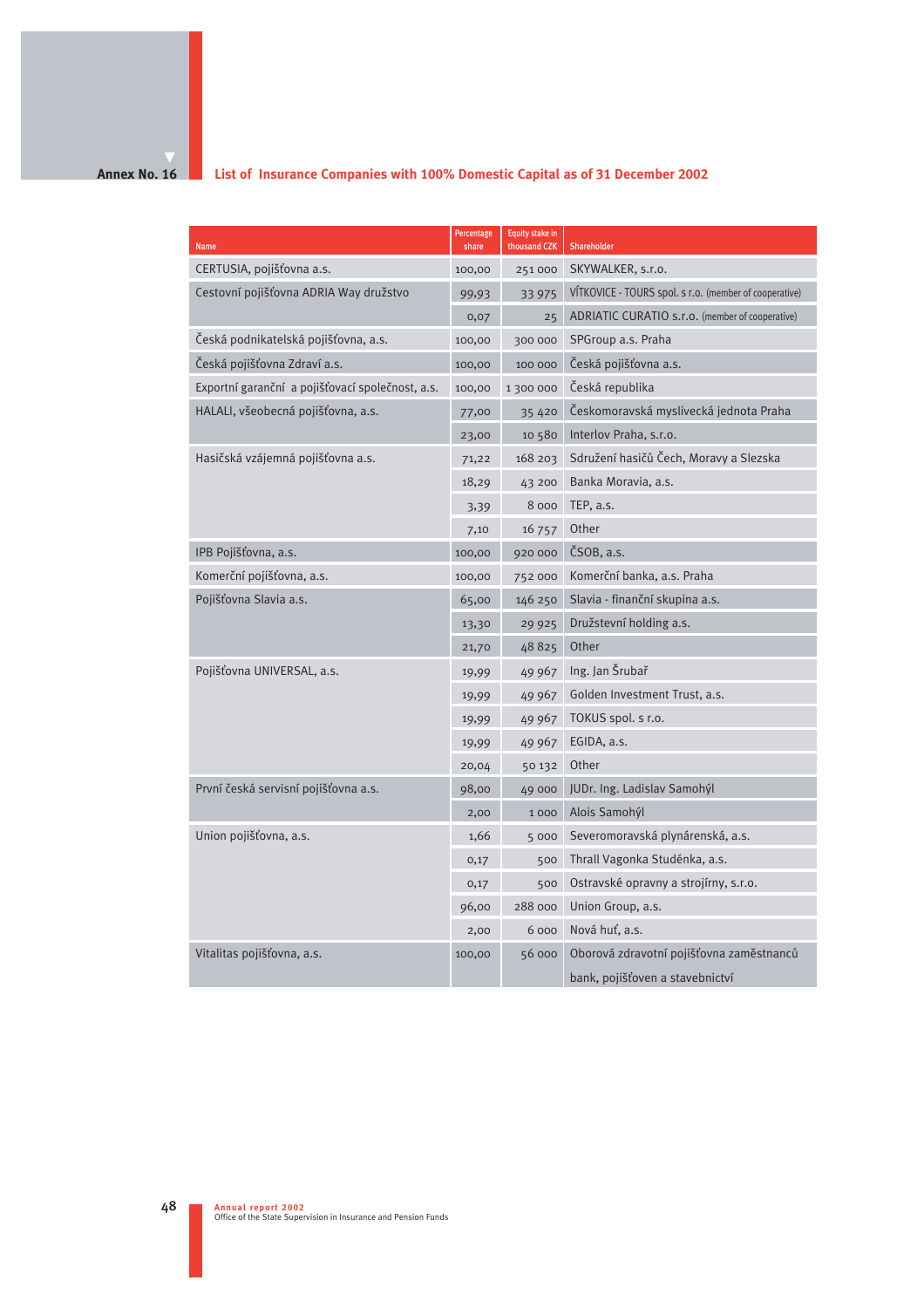**Premium Written from 1995 till 2002**



Note: The insurance companies without 2002 audit up to the date of work up this Annual Report- HALALI, všeobecná pojišťovna, a.s.,<br>Zürich Versicherungs Gesellschaft, organizační složka.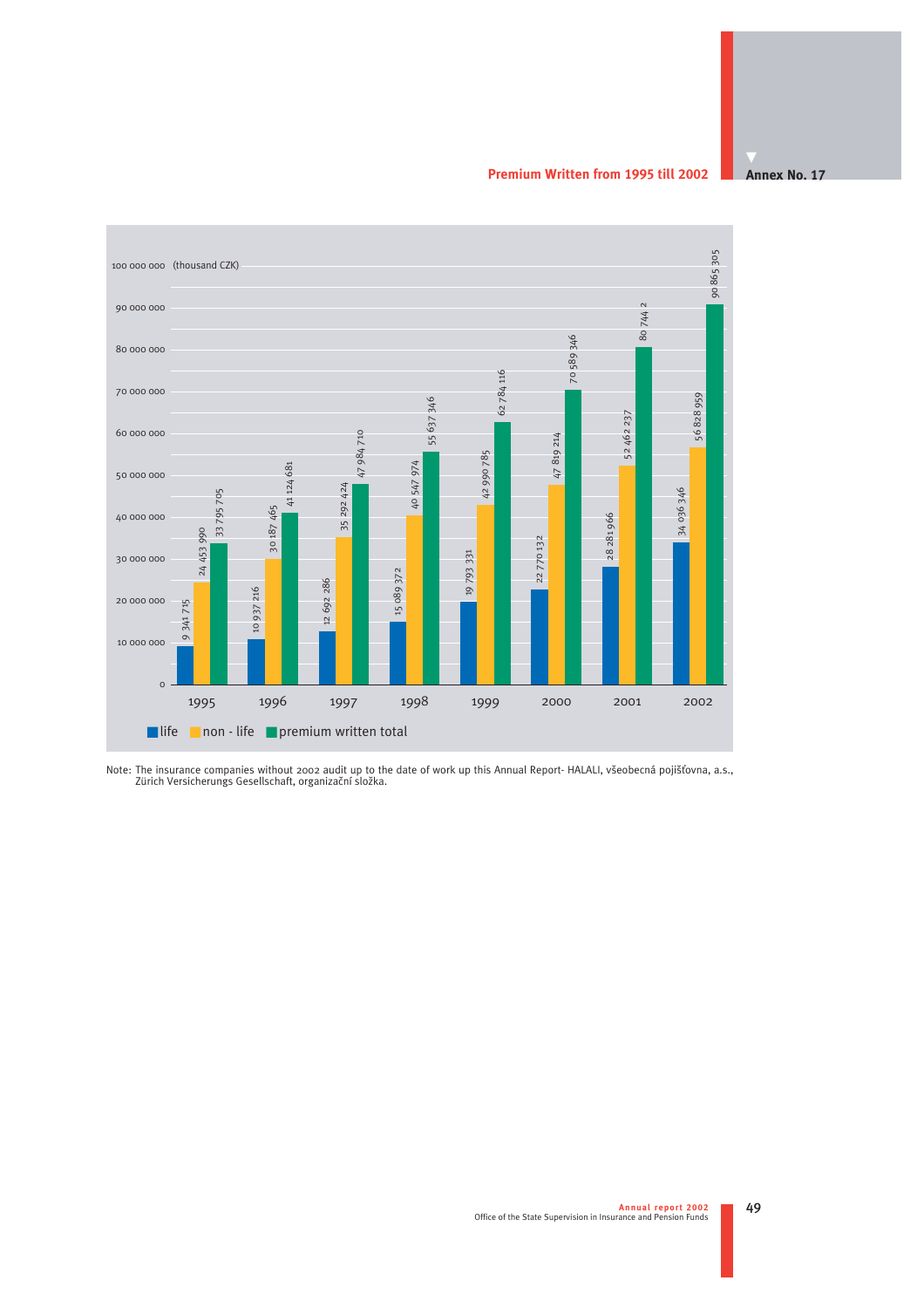#### **Annex No. 18**

### **Insurance Company Market Shares by Premium Written in the Year 2002**

|                                                            |              |                                            |                                |                   | of which:              |                     |                        |
|------------------------------------------------------------|--------------|--------------------------------------------|--------------------------------|-------------------|------------------------|---------------------|------------------------|
| <b>Name</b>                                                | <b>Class</b> | Premium written<br>total<br>(thousand CZK) | <b>Market</b><br>share<br>(% ) | non - life        | market<br>share<br>(%) | life                | market<br>share<br>(%) |
| AIG CZECH REPUBLIC pojišťovna, a.s.                        | N            | 595 518                                    | 0,66                           | 595 518           | 1,05                   | $\mathsf O$         | 0,00                   |
| Allianz pojišťovna, a.s.                                   | S            | 7 707 692                                  | 8,48                           | 6 608 331         | 11,63                  | 1099 361            | 3,23                   |
| ARAG - pojišťovna právní ochrany, a.s.                     | N            | 211                                        | 0,00                           | 211               | 0,00                   | O                   | 0,00                   |
| CERTUSIA, pojišťovna a.s. (V KONKURSU)                     | N            | $\circ$                                    | 0,00                           | $\mathsf{o}$      | 0,00                   | $\circ$             | 0,00                   |
| Cestovní pojišťovna ADRIA Way družstvo                     | N            | 10 338                                     | 0,01                           | 10 338            | 0,02                   | O                   | 0,00                   |
| Commercial Union, životní pojišťovna, a.s.                 | Ž            | 343 888                                    | 0,38                           | $\mathsf{o}$      | 0,00                   | 343888              | 1,01                   |
| CREDIT SUISSE LIFE & PENSIONS POJIŠŤOVNA A.S.              | S            | 1 098 709                                  | 1,21                           | 96 262            | 0,17                   | 1 002 447           | 2,95                   |
| ČESCOB, úvěrová pojišťovna, a.s.                           | N            | 103 549                                    | 0,11                           | 103 549           | 0,18                   | $\mathsf O$         | 0,00                   |
| Česká podnikatelská pojišťovna, a.s.                       | S            | 2 082 446                                  | 2,29                           | 1 402 120         | 2,47                   | 680 326             | 2,00                   |
| Česká pojišťovna a.s.                                      | S            | 33 279 987 36,63                           |                                | 20 908 505 36,79  |                        | 12 371 482 36,35    |                        |
| Česká pojišťovna ZDRAVÍ a.s.                               | Ν            | 197 749                                    | 0,22                           | 197 749           | 0,35                   | 0                   | 0,00                   |
| ČSOB Pojišťovna a.s.                                       | S            | 646 829                                    | 0,71                           | 606 200           | 1,07                   | 40 6 29             | 0,12                   |
| D.A.S. pojišťovna právní ochrany, a.s.                     | Ν            | 144 116                                    | 0,16                           | 144 116           | 0,25                   | $\circ$             | 0,00                   |
| Evropská Cestovní Pojišťovna, a.s.                         | Ν            | 94 739                                     | 0,10                           | 94 739            | 0,17                   | $\mathsf O$         | 0,00                   |
| Exportní garanční a pojišťovací společnost, a.s.           | Ν            | 452 451                                    | 0,50                           | 452 451           | 0,80                   | 0                   | 0,00                   |
| Generali Pojišťovna a.s.                                   | S            | 2 724 045                                  | 3,00                           | 1 965 899         | 3,46                   | 758 146             | 2,23                   |
| GERLING - Konzern Všeobecná pojišťovací akciová            |              |                                            |                                |                   |                        |                     |                        |
| společnost - organizační složka                            | N            | 300 115                                    | 0,33                           | 300 115           | 0,53                   | $\mathsf O$         | 0,00                   |
| Gothaer Allgemeine Versicherung Aktiengesellschaft,        |              |                                            |                                |                   |                        |                     |                        |
| organizační složka pro Českou republiku                    | N            | 30 784                                     | 0,03                           | 30 784            | 0,05                   | O                   | 0,00                   |
| HALALI, všeobecná pojišťovna, a.s.                         | N            | 10 214                                     | 0,01                           | 10 214            | 0,02                   | $\mathsf O$         | 0,00                   |
| Hasičská vzájemná pojišťovna a.s.                          | S            | 236 110                                    | 0,26                           | 218 311           | 0,38                   | 17 799              | 0,05                   |
| HDI Haftpflichtverband der Deutschen Industrie             |              |                                            |                                |                   |                        |                     |                        |
| Versicherungsverein auf Gegenseitigkeit – organiz. složka  | N            | 34 074                                     | 0,04                           | 34 074            | 0,06                   | $\circ$             | 0,00                   |
| IPB Pojišťovna, a.s.                                       | S            | 5 525 119                                  | 6,08                           | 2 140 978         | 3,77                   | 3 384 141           | 9,94                   |
| Komerční pojišťovna, a.s.                                  | S            | 2 349 195                                  | 2,59                           | 1 336 292         | 2,35                   | 1 012 903           | 2,98                   |
| Kooperativa, pojišťovna, a.s.                              | S            | 16 369 034 18,02                           |                                | 13 313 217 23,43  |                        | 3 055 817           | 8,98                   |
| KRAVAG - LOGISTIC Versicherungs - Aktiengesellschaft       |              |                                            |                                |                   |                        |                     |                        |
| - organizační složka                                       | N            | 21 697                                     | 0,02                           | 21 697            | 0,04                   | $\mathsf O$         | 0,00                   |
| KRAVAG-SACH, Pojišťovna německé silniční dopravy           |              |                                            |                                |                   |                        |                     |                        |
| - organizační složka                                       | N            | 22 696                                     | 0,02                           | 22 696            | 0,04                   | $\circ$             | 0,00                   |
| Nationale - Nederlanden životní pojišťovna, organiz.složka | Ž            | 4 808 887                                  | 5,29                           | $\mathsf O$       | 0,00                   | 4 808 887           | 14,13                  |
| Nationale Nederlanden pojišťovna, a.s.                     | N            | 24 424                                     | 0,03                           | 24 424            | 0,04                   | $\circ$             | 0,00                   |
| POJIŠŤOVNA CARDIF PRO VITA, a.s.                           | S            | 100 991                                    | 0,11                           | 78 272            | 0,14                   | 22 719              | 0,07                   |
| Pojišťovna České spořitelny, a.s.                          | S            | 6 281 657                                  | 6,91                           | 2 736 157         | 4,81                   | 3 545 500           | 10,42                  |
| Pojišťovna Slavia a.s.                                     | N            | 43 916                                     | 0,05                           | 43 916            | 0,08                   | $\mathsf O$         | 0,00                   |
| Pojišťovna UNIVERSAL, a.s.                                 | S            | 1 109                                      | 0,00                           | 1 109             | 0,00                   | $\circ$             | 0,00                   |
| PRVNÍ AMERICKO - ČESKÁ POJIŠŤOVNA, a.s.                    | S            | 1 381 166                                  | 1,52                           | 166 389           | 0, 29                  | 1 214 777           | 3,57                   |
| První česká servisní pojišťovna a.s.                       | N            | 32 857                                     | 0,04                           | 32 857            | 0,06                   | $\circ$             | 0,00                   |
| Triglav pojišťovna, a.s.                                   | N            | 22 433 0,02                                |                                | 22 433            | 0,04                   | $\mathsf{O}\xspace$ | 0,00                   |
| Union pojišťovna, a.s.                                     | S            | 249 450 0,27                               |                                | 241 984           | 0,43                   | 7 466               | 0,02                   |
| UNIQA pojišťovna, a.s.                                     | S            | 1 795 879                                  | 1,98                           | 1 402 743         | 2,47                   | 393 136             | 1,16                   |
| VICTORIA VOLKSBANKEN pojišťovna,a.s.                       | S            | 159 147                                    | 0,18                           | 71 271            | 0,13                   | 87 876              | 0,26                   |
| Vitalitas pojišťovna, a.s.                                 | N            | $\mathsf{o}$                               | 0,00                           | $\mathsf{o}$      | 0,00                   | $\mathsf O$         | 0,00                   |
| Všeobecná zdravotní pojišťovna ČR                          | Ν            | 338 659                                    | 0,37                           | 338 659           | 0,60                   | 0                   | 0,00                   |
| Wüstenrot, životní pojišťovna, a.s.                        | Ž            | 189 046                                    | 0,21                           | $\mathsf O$       | 0,00                   | 189 046             | 0,56                   |
| XL WINTERTHUR INTERNATIONAL INSURANCE COMPANY              |              |                                            |                                |                   |                        |                     |                        |
| LIMITED, organizační složka                                | N            | 56 342                                     | 0,06                           | 56 342            | 0,10                   | O                   | 0,00                   |
| Zürich Versicherungs-Gesellschaft, organizační složka      | Ν            | 994 983                                    | 1,10                           | 994 983           | 1,75                   | $\circ$             | 0,00                   |
| <b>Totally all insurance companies</b>                     |              | 90 862 251 100,00                          |                                | 56 825 905 100,00 |                        | 34 036 346 100,00   |                        |
| Czech Insurers-bureau (ČKP)                                | N            | 3 0 5 4                                    |                                | 3 0 5 4           |                        | O                   |                        |
| <b>Totally whole market</b>                                |              | 90 865 305                                 |                                | 56 828 959        |                        | 34 036 346          |                        |

Legend: N-non-life, Î-life, S-composites

Note: The insurance companies without 2002 audit up to the date of work up this Annual Report- HALALI, všeobecná pojišťovna, a.s., Zürich Versicherungs Gesellschaft, organizační složka.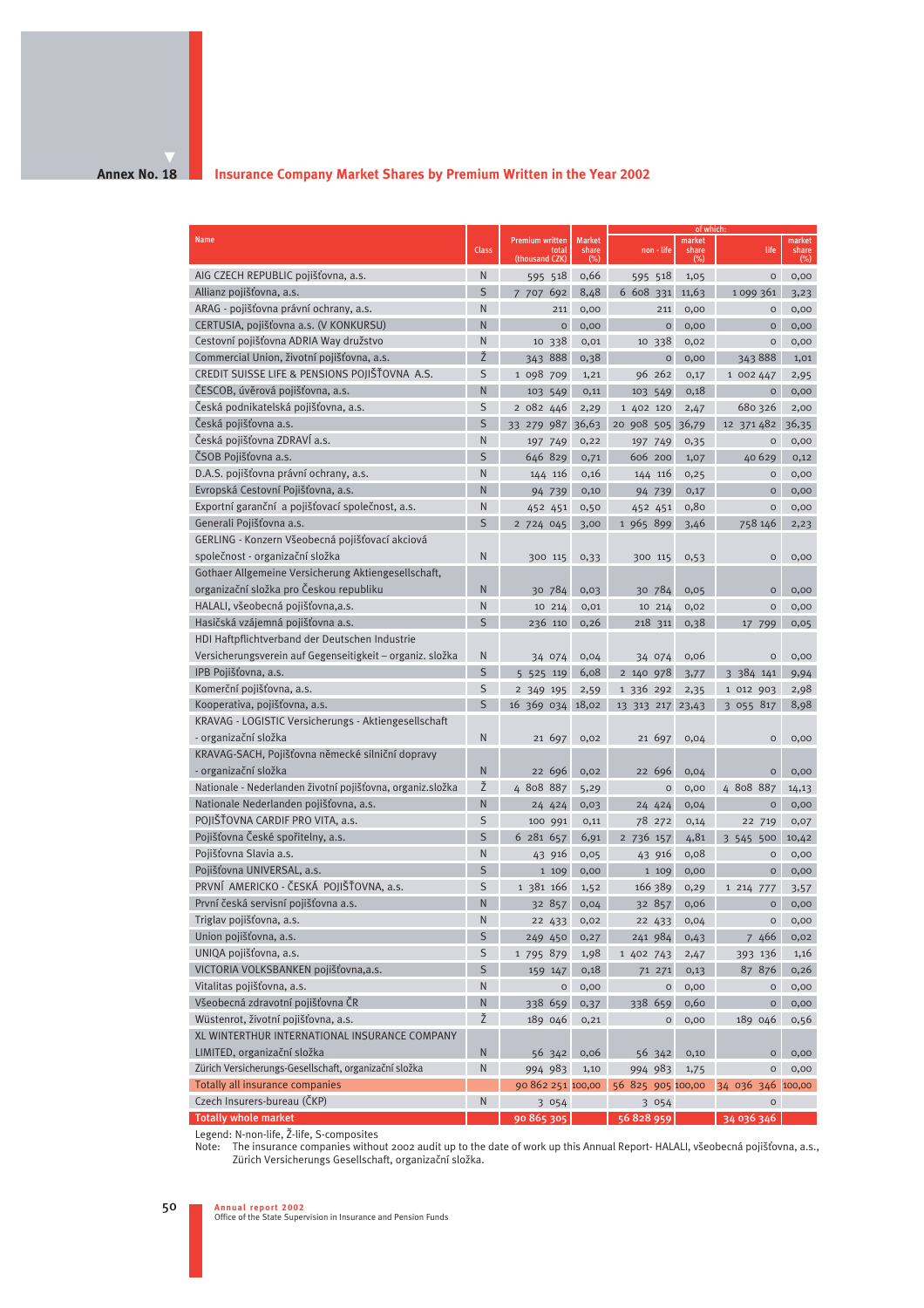**Claims Paid from 1995 till 2002**





Note: The insurance companies without 2002 audit up to the date of work up this Annual Report- HALALI, všeobecná pojišťovna, a.s.,<br>Zürich Versicherungs Gesellschaft, organizační složka.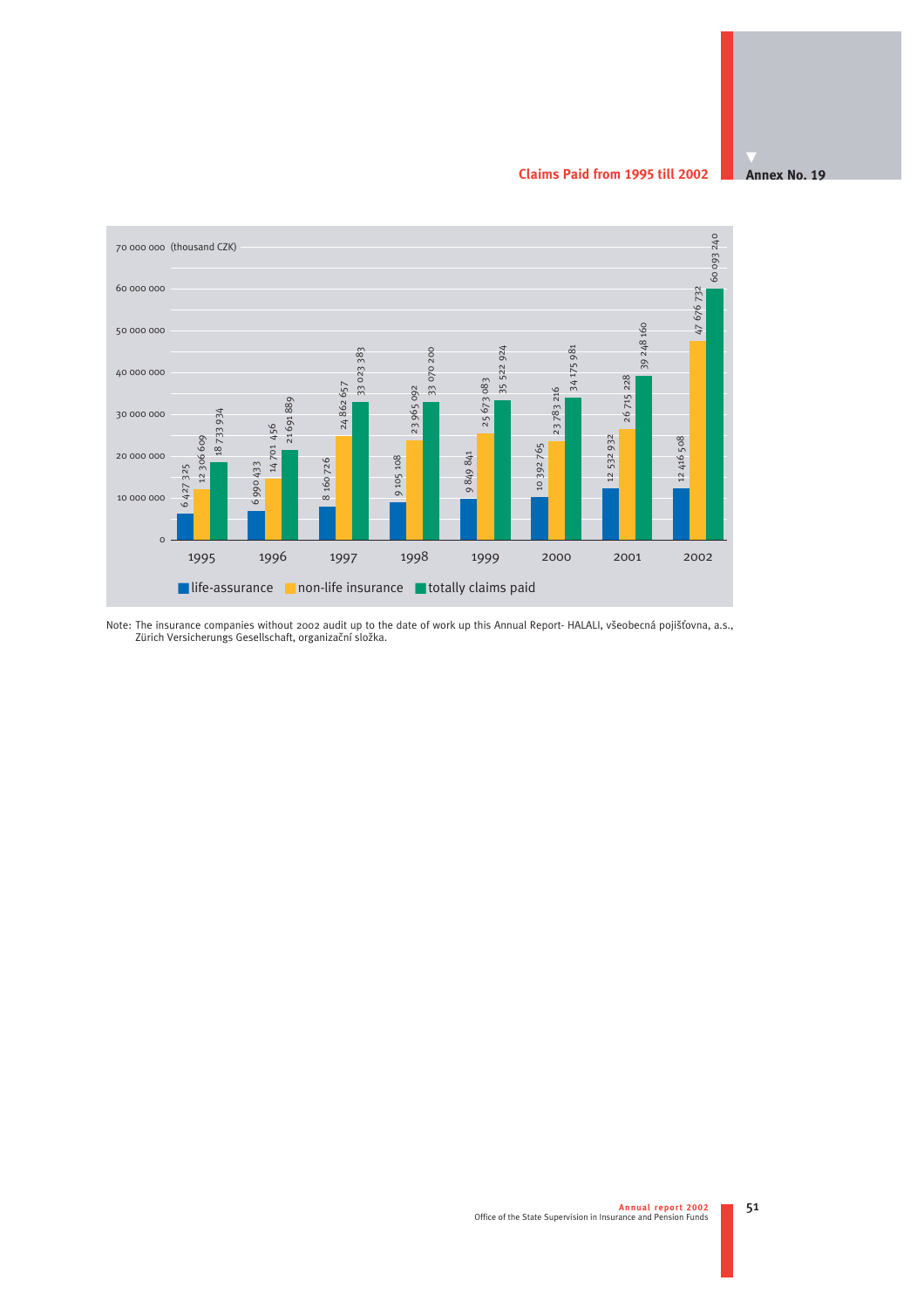#### **Annex No. 20**

#### **Claims Paid in the Year 2002**

| <b>Name</b>                                                                                                                                                                                                                               | <b>Class</b>   | <b>Claims paid</b> | <b>Market</b> |                   | of which:           |                   |                     |
|-------------------------------------------------------------------------------------------------------------------------------------------------------------------------------------------------------------------------------------------|----------------|--------------------|---------------|-------------------|---------------------|-------------------|---------------------|
|                                                                                                                                                                                                                                           |                | (thousand CZK)     | share<br>(%)  | $non$ - life      | market<br>share (%) | life              | market<br>share (%) |
| AIG CZECH REPUBLIC pojišťovna, a.s.                                                                                                                                                                                                       | N              | 927 733            | 1,55          | 927 733           | 1,95                | $\circ$           | 0,00                |
| Allianz pojišťovna, a.s.                                                                                                                                                                                                                  | S              | 4 748 007          | 7,91          | 4 564 046         | 9,58                | 183 961           | 1,48                |
| ARAG - pojišťovna právní ochrany, a.s.                                                                                                                                                                                                    | N              | $\circ$            | 0,00          | $\circ$           | 0,00                | $\circ$           | 0,00                |
| CERTUSIA, pojišťovna a.s. (V KONKURSU)                                                                                                                                                                                                    | N              | $\circ$            | 0,00          | $\circ$           | 0,00                | $\circ$           | 0,00                |
| Cestovní pojišťovna ADRIA Way družstvo                                                                                                                                                                                                    | N              | 1 3 1 3            | 0,00          | 1 3 1 3           | 0,00                | $\circ$           | 0,00                |
| Commercial Union, životní pojišťovna, a.s.                                                                                                                                                                                                | Ž              | 36 313             | 0,06          | $\circ$           | 0,00                | 36 313            | 0, 29               |
| <b>CREDIT SUISSE LIFE &amp; PENSIONS</b>                                                                                                                                                                                                  |                |                    |               |                   |                     |                   |                     |
| POJIŠŤOVNA A.S.                                                                                                                                                                                                                           | S              | 176 333            | 0,29          | 36 429            | 0,08                | 139 904           | 1,13                |
| ČESCOB, úvěrová pojišťovna, a.s.                                                                                                                                                                                                          | $\overline{N}$ | 74 831             | 0,12          | 74 831            | 0,16                | $\overline{O}$    | 0,00                |
| Česká podnikatelská pojišťovna, a.s.                                                                                                                                                                                                      | S              | 919 500            | 1,53          | 797 279           | 1,67                | 122 221           | 0,98                |
| Česká pojišťovna a.s.                                                                                                                                                                                                                     | S              | 22 896 018         |               | 38,13 14 822 460  | 31,12               | 8 073 558         | 65,02               |
| Česká pojišťovna ZDRAVÍ a.s.                                                                                                                                                                                                              | N              | 133 604            | 0,22          | 133 604           | 0,28                | $\circ$           | 0,00                |
| ČSOB Pojišťovna a.s.                                                                                                                                                                                                                      | S              | 580 805            | 0,97          | 578 463           | 1,21                | 2, 342            | 0,02                |
| D.A.S. pojišťovna právní ochrany, a.s.                                                                                                                                                                                                    | N              | 33 042             | 0,06          | 33 042            | 0,07                | $\circ$           | 0,00                |
| Evropská Cestovní Pojišťovna, a.s.                                                                                                                                                                                                        | N              | 19 202             | 0,03          | 19 202            | 0,04                | $\mathsf O$       | 0,00                |
| Exportní garanční a pojišťovací                                                                                                                                                                                                           |                |                    |               |                   |                     |                   |                     |
| společnost, a.s.                                                                                                                                                                                                                          | $\mathsf{N}$   | 1 020 825          | 1,70          | 1 020 825         | 2,14                | $\circ$           | 0,00                |
| Generali Pojišťovna a.s.                                                                                                                                                                                                                  | S              | 1 442 149          | 2,40          | 1 385 649         | 2,91                | 56 500            | 0,46                |
| GERLING - Konzern Všeobecná pojišťovací                                                                                                                                                                                                   |                |                    |               |                   |                     |                   |                     |
| akciová společnost - organizační složka                                                                                                                                                                                                   | N              | 429 048            | 0,71          | 429 048           | 0,90                | $\mathsf O$       | 0,00                |
| Gothaer Allgemeine Versicherung Aktien-                                                                                                                                                                                                   |                |                    |               |                   |                     |                   |                     |
| gesellschaft, organizační složka pro ČR                                                                                                                                                                                                   | N              | 32 732             | 0,05          | 32 732            | 0,07                | $\circ$           | 0,00                |
| HALALI, všeobecná pojišťovna,a.s.                                                                                                                                                                                                         | N              | 1 520              | 0,00          | 1 520             | 0,00                | $\circ$           | 0,00                |
| Hasičská vzájemná pojišťovna a.s.                                                                                                                                                                                                         | S              | 190 207            | 0,32          | 186 130           | 0,39                | 4 077             | 0,03                |
| HDI Haftpflichtverband der Deutschen Industrie                                                                                                                                                                                            |                |                    |               |                   |                     |                   |                     |
| Versicherungsverein auf Gegenseitigkeit                                                                                                                                                                                                   |                |                    |               |                   |                     |                   |                     |
| - organizační složka                                                                                                                                                                                                                      | N              | 566                | 0,00          | 566               | 0,00                | $\circ$           | 0,00                |
| IPB Pojišťovna, a.s.                                                                                                                                                                                                                      | S              | 3 667 550          | 6,11          | 2 063 613         | 4,33                | 1 603 937         | 12,92               |
| Komerční pojišťovna, a.s.                                                                                                                                                                                                                 | S              | 927 725            | 1,55          | 726 125           | 1,52                | 201 600           | 1,62                |
| Kooperativa, pojišťovna, a.s.                                                                                                                                                                                                             | S              | 13 545 767         |               | 22,56 13 206 319  | 27,73               | 339 448           | 2,73                |
| KRAVAG - LOGISTIC Versicherungs - Aktien-                                                                                                                                                                                                 |                |                    |               |                   |                     |                   |                     |
| gesellschaft - organizační složka                                                                                                                                                                                                         | $\mathsf{N}$   | 13 718             | 0,02          | 13 718            | 0,03                | $\mathsf O$       | 0,00                |
| KRAVAG-SACH, Pojišťovna německé silniční                                                                                                                                                                                                  |                |                    |               |                   |                     |                   |                     |
| dopravy - organizační složka                                                                                                                                                                                                              | N              | 15 336             | 0,03          | 15 336            | 0,03                | $\circ$           | 0,00                |
| Nationale - Nederlanden životní pojišťovna,                                                                                                                                                                                               |                |                    |               |                   |                     |                   |                     |
| organizační složka                                                                                                                                                                                                                        | Ž              | 1 199 672          | 2,00          | $\circ$           | 0,00                | 1 199 672         | 9,66                |
| Nationale Nederlanden pojišťovna, a.s.                                                                                                                                                                                                    | $\overline{N}$ | 5 764              | 0,01          | 5 764             | 0,01                | $\circ$           | 0,00                |
| POJIŠŤOVNA CARDIF PRO VITA, a.s.                                                                                                                                                                                                          | S              | 14 932             | 0,02          | 10 928            | 0,02                | 4 004             | 0,03                |
| Pojišťovna České spořitelny, a.s.                                                                                                                                                                                                         | S              | 3 007 281          | 5,01          | 2 738 302         | 5,75                | 268 979           | 2,17                |
| Pojišťovna Slavia a.s.                                                                                                                                                                                                                    | N              | 109 620            | 0,18          | 109 620           | 0, 23               | $\circ$           | 0,00                |
| Pojišťovna UNIVERSAL, a.s.                                                                                                                                                                                                                | S              | 27                 | 0,00          | 21                | 0,00                | 6                 | 0,00                |
| PRVNÍ AMERICKO - ČESKÁ POJIŠŤOVNA, a.s.                                                                                                                                                                                                   | S              | 197 308            | 0,33          | 120 138           | 0,25                | 77 170            | 0,62                |
| První česká servisní pojišťovna a.s.                                                                                                                                                                                                      | N              | 13 129             | 0,02          | 13 129            | 0,03                | $\circ$           | 0,00                |
| Triglav pojišťovna, a.s.                                                                                                                                                                                                                  | N              | 7 167              | 0,01          | 7 167             | 0,02                | $\mathsf O$       | 0,00                |
| Union pojišťovna, a.s.                                                                                                                                                                                                                    | S              | 113 177            | 0,19          | 104 204           | 0,22                | 8 973             | 0,07                |
| UNIQA pojišťovna, a.s.                                                                                                                                                                                                                    | S              | 1 297 239          | 2,16          | 1 258 807         | 2,64                | 38 432            | 0,31                |
| VICTORIA VOLKSBANKEN pojišťovna, a.s.                                                                                                                                                                                                     | S              | 43 906             | 0,07          | 30 465            | 0,06                | 13 441            | 0,11                |
| Vitalitas pojišťovna, a.s.                                                                                                                                                                                                                | N              | O                  | 0,00          | $\mathsf O$       | 0,00                | $\mathsf O$       | 0,00                |
| Všeobecná zdravotní pojišťovna ČR                                                                                                                                                                                                         | $\mathsf{N}$   | 667<br>135         | 0,23          | 135 667           | 0,28                | $\circ$           | 0,00                |
| Wüstenrot, životní pojišťovna, a.s.                                                                                                                                                                                                       | Ž              | 41 970             | 0,07          |                   | 0,00                | 41 970            | 0,34                |
| XL WINTERTHUR INTERNATIONAL INSURANCE                                                                                                                                                                                                     |                |                    |               |                   |                     |                   |                     |
| COMPANY LIMITED, organizační složka                                                                                                                                                                                                       | $\mathsf{N}$   | 395                | 0,00          | 395               | 0,00                | 0                 | 0,00                |
| Zürich Versicherungs-Gesellschaft, org. složka                                                                                                                                                                                            | N              | 2 022 735          | 3,37          | 2 022 735         | 4,25                | $\circ$           | 0,00                |
| Totally all insurance companies                                                                                                                                                                                                           |                | 60 043 833 100,00  |               | 47 627 325 100,00 |                     | 12 416 508 100,00 |                     |
| Czech Insurers-bureau                                                                                                                                                                                                                     | $\mathsf{N}$   | 49 407             |               | 49 407            |                     | $\circ$           |                     |
| <b>Totally whole market</b>                                                                                                                                                                                                               |                | 60 093 240         |               | <u>47</u> 676 732 |                     | 12 416 508        |                     |
| Legend: N-non-life, Ž - life, S - composite. Note: The insurance companies without 2002 audit up to the date of work up this Annual Report- HALALI, všeobecná pojišťovna,<br>a.s., Zürich Versicherungs Gesellschaft, organizační složka. |                |                    |               |                   |                     |                   |                     |

**Annual report 2002** Office of the State Supervision in Insurance and Pension Funds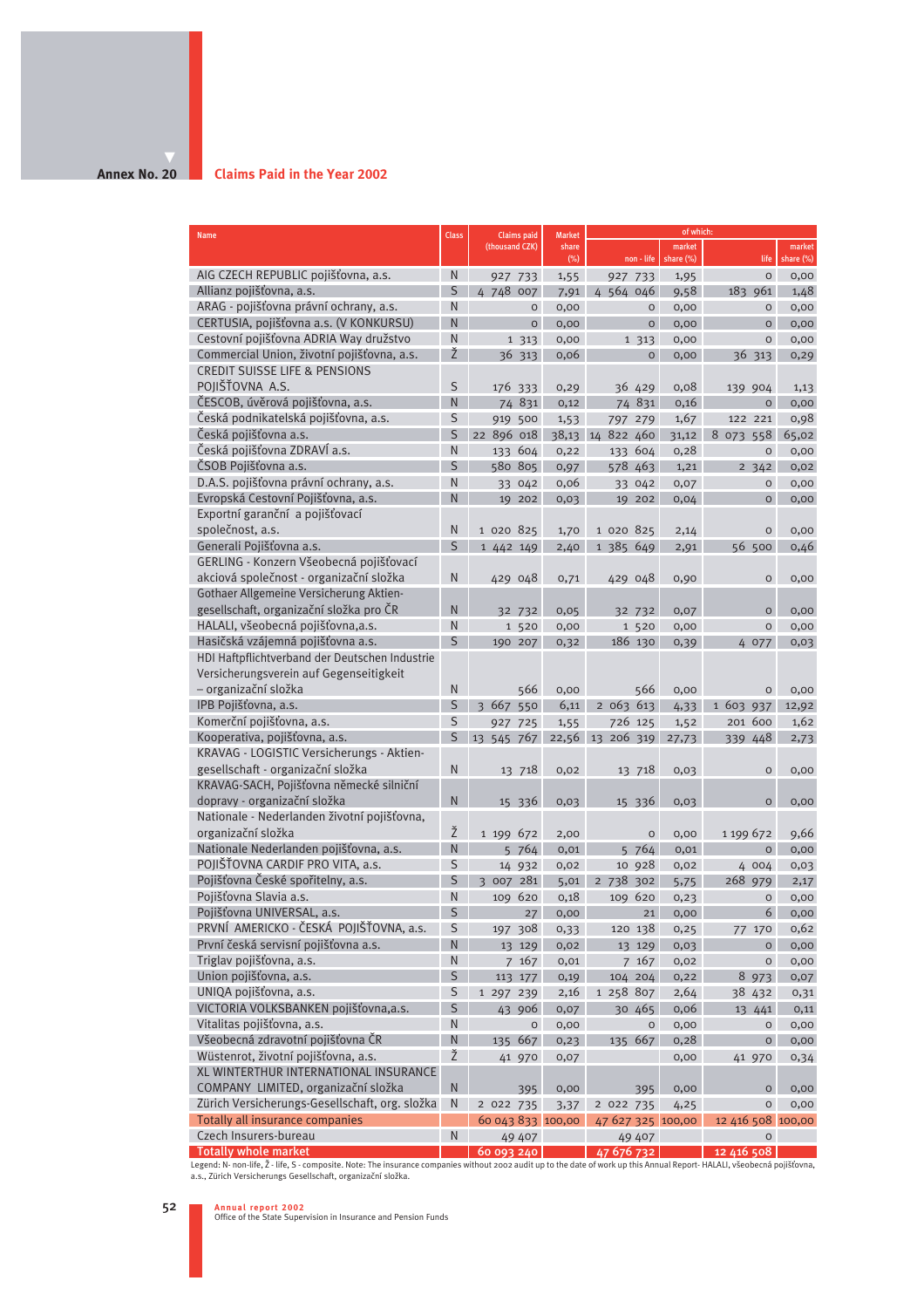## **Comparison of market shares as per premium written and claims paid (%)**

| <b>Name</b>                                                                                    | <b>Class</b>    | Premium<br>written | <b>Claims</b> | Non-life<br>premium                       | claims | Life<br>premium | claims |
|------------------------------------------------------------------------------------------------|-----------------|--------------------|---------------|-------------------------------------------|--------|-----------------|--------|
|                                                                                                |                 | total              | paid          | written                                   | paid   | written         | paid   |
| AIG CZECH REPUBLIC pojišťovna, a.s.                                                            | N               | 0,66               | 1,55          | 1,05                                      | 1,95   | 0,00            | 0,00   |
| Allianz pojišťovna, a.s.                                                                       | $\mathsf{S}$    | 8,48               | 7,91          | 11,63                                     | 9,58   | 3,23            | 1,48   |
| ARAG - pojišťovna právní ochrany, a.s.                                                         | N               | 0,00               | 0,00          | 0,00                                      | 0,00   | 0,00            | 0,00   |
| CERTUSIA, pojišťovna a.s. (V KONKURSU)                                                         | N               | 0,00               | 0,00          | 0,00                                      | 0,00   | 0,00            | 0,00   |
| Cestovní pojišťovna ADRIA Way družstvo                                                         | N               | 0,01               | 0,00          | 0,02                                      | 0,00   | 0,00            | 0,00   |
| Commercial Union, životní pojišťovna, a.s.                                                     | Ž               | 0,38               | 0,06          | 0,00                                      | 0,00   | 1,01            | 0, 29  |
| CREDIT SUISSE LIFE & PENSIONS POJIŠŤOVNA A.S.                                                  | S               | 1,21               | 0, 29         | 0,17                                      | 0,08   | 2,95            | 1,13   |
| ČESCOB, úvěrová pojišťovna, a.s.                                                               | N.              | 0,11               | 0,12          | 0,18                                      | 0,16   | 0,00            | 0,00   |
| Česká podnikatelská pojišťovna, a.s.                                                           | S               | 2,29               | 1,53          | 2,47                                      | 1,67   | 2,00            | 0,98   |
| Česká pojišťovna a.s.                                                                          | S               | 36,63              | 38,13         | 36,79                                     | 31,12  | 36,35           | 65,02  |
| Česká pojišťovna ZDRAVÍ a.s.                                                                   | N               | 0,22               | 0,22          | 0,35                                      | 0,28   | 0,00            | 0,00   |
| ČSOB Pojišťovna a.s.                                                                           | S               | 0,71               | 0,97          | 1,07                                      | 1,21   | 0,12            | 0,02   |
| D.A.S. pojišťovna právní ochrany, a.s.                                                         | N               | 0,16               | 0,06          | 0,25                                      | 0,07   | 0,00            | 0,00   |
| Evropská Cestovní Pojišťovna, a.s.                                                             | N               | 0,10               | 0,03          | 0,17                                      | 0,04   | 0,00            | 0,00   |
| Exportní garanční a pojišťovací společnost, a.s.                                               | N               | 0,50               | 1,70          | 0,80                                      | 2,14   | 0,00            | 0,00   |
| Generali Pojišťovna a.s.                                                                       | $S_{\parallel}$ | 3,00               | 2,40          | 3,46                                      | 2,91   | 2,23            | 0,46   |
| GERLING - Konzern Všeobecná pojišťovací akciová společnost                                     |                 |                    |               |                                           |        |                 |        |
| - organizační složka                                                                           | N               |                    |               |                                           |        |                 |        |
|                                                                                                |                 | 0,33               | 0,71          | 0,53                                      | 0,90   | 0,00            | 0,00   |
| Gothaer Allgemeine Versicherung Aktiengesellschaft,<br>organizační složka pro Českou republiku |                 |                    |               |                                           |        |                 |        |
|                                                                                                | N               | 0,03               | 0,05          | 0,05                                      | 0,07   | 0,00            | 0,00   |
| HALALI, všeobecná pojišťovna,a.s.                                                              | N               | 0,01               | 0,00          | 0,02                                      | 0,00   | 0,00            | 0,00   |
| Hasičská vzájemná pojišťovna a.s.                                                              | S               | 0,26               | 0,32          | 0,38                                      | 0,39   | 0,05            | 0,03   |
| HDI Haftpflichtverband der Deutschen Industrie Versicherungs-                                  |                 |                    |               |                                           |        |                 |        |
| verein auf Gegenseitigkeit - organizační složka                                                | N               | 0,04               | 0,00          | 0,06                                      | 0,00   | 0,00            | 0,00   |
| IPB Pojišťovna, a.s.                                                                           | S               | 6,08               | 6,11          | 3,77                                      | 4,33   | 9,94            | 12,92  |
| Komerční pojišťovna, a.s.                                                                      | S               | 2,59               | 1,55          | 2,35                                      | 1,52   | 2,98            | 1,62   |
| Kooperativa, pojišťovna, a.s.                                                                  | S               |                    |               | 18,02 22,56 23,43 27,73                   |        | 8,98            | 2,73   |
| KRAVAG - LOGISTIC Versicherungs - Aktiengesellschaft                                           |                 |                    |               |                                           |        |                 |        |
| - organizační složka                                                                           | N               | 0,02               | 0,02          | 0,04                                      | 0,03   | 0,00            | 0,00   |
| KRAVAG-SACH, Pojišťovna německé silniční dopravy                                               |                 |                    |               |                                           |        |                 |        |
| - organizační složka                                                                           | N               | 0,02               | 0,03          | 0,04                                      | 0,03   | 0,00            | 0,00   |
| Nationale - Nederlanden životní pojišťovna, organizační složka                                 | Ž               | 5,29               | 2,00          | 0,00                                      | 0,00   | 14,13           | 9,66   |
| Nationale Nederlanden pojišťovna, a.s.                                                         | N               | 0,03               | 0,01          | 0,04                                      | 0,01   | 0,00            | 0,00   |
| POJIŠŤOVNA CARDIF PRO VITA, a.s.                                                               | S               | 0,11               | 0,02          | 0,14                                      | 0,02   | 0,07            | 0,03   |
| Pojišťovna České spořitelny, a.s.                                                              | S               | 6,91               | 5,01          | 4,81                                      | 5,75   | 10,42           | 2,17   |
| Pojišťovna Slavia a.s.                                                                         | N               | 0,05               | 0,18          | 0,08                                      | 0,23   | 0,00            | 0,00   |
| Pojišťovna UNIVERSAL, a.s.                                                                     | S               | 0,00               | 0,00          | 0,00                                      | 0,00   | 0,00            | 0,00   |
| PRVNÍ AMERICKO - ČESKÁ POJIŠŤOVNA, a.s.                                                        | S               | 1,52               | 0,33          | 0, 29                                     | 0,25   | 3,57            | 0,62   |
| První česká servisní pojišťovna a.s.                                                           | N               | 0,04               | 0,02          | 0,06                                      | 0,03   | 0,00            | 0,00   |
| Triglav pojišťovna, a.s.                                                                       | N               | 0,02               | 0,01          | 0,04                                      | 0,02   | 0,00            | 0,00   |
| Union pojišťovna, a.s.                                                                         | S               | 0,27               | 0,19          | 0,43                                      | 0,22   | 0,02            | 0,07   |
| UNIQA pojišťovna, a.s.                                                                         | $\sf S$         | 1,98               | 2,16          | 2,47                                      | 2,64   | 1,16            | 0,31   |
| VICTORIA VOLKSBANKEN pojišťovna, a.s.                                                          | S               | 0,18               | 0,07          | 0,13                                      | 0,06   | 0,26            | 0,11   |
| Vitalitas pojišťovna, a.s.                                                                     | N               | 0,00               | 0,00          | 0,00                                      | 0,00   | 0,00            | 0,00   |
| Všeobecná zdravotní pojišťovna ČR                                                              | ${\sf N}$       | 0,37               | 0, 23         | 0,60                                      | 0,28   | 0,00            | 0,00   |
| Wüstenrot, životní pojišťovna, a.s.                                                            | Ž               | 0,21               | 0,07          | 0,00                                      | 0,00   | 0,56            | 0,34   |
| XL WINTERTHUR INTERNATIONAL INSURANCE COMPANY                                                  |                 |                    |               |                                           |        |                 |        |
| LIMITED, organizační složka                                                                    | N.              | 0,06               | 0,00          | 0,10                                      | 0,00   | 0,00            | 0,00   |
| Zürich Versicherungs-Gesellschaft, organizační složka                                          | ${\sf N}$       | 1,10               | 3,37          | 1,75                                      | 4,25   | 0,00            | 0,00   |
| <b>Total</b>                                                                                   |                 |                    |               | 100.00 100.00 100.00 100.00 100.00 100.00 |        |                 |        |

Legend: N - non-life, Ž - life, S - composite

Note: The insurance companies without 2002 audit up to the date of work up this Annual Report- HALALI, všeobecná pojišťovna, a.s., Zürich Versicherungs Gesellschaft, organizační složka.

**Annex No. 21**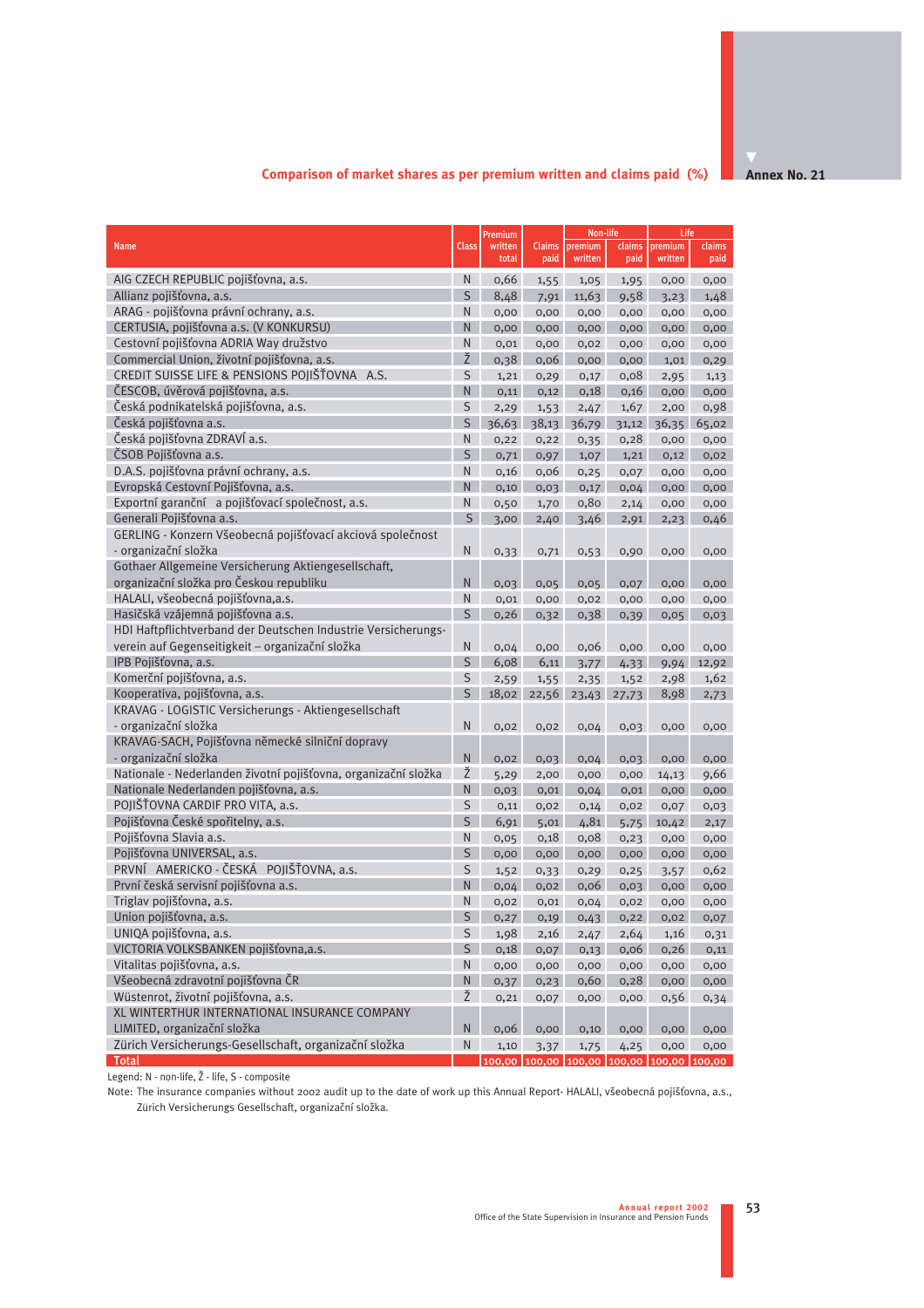#### **Annex No. 22 Technical Provisions 1995 - 2002**



Note: The insurance companies without 2002 audit up to the date of work up this Annual Report- HALALI, všeobecná pojišťovna, a.s.,<br>Zürich Versicherungs Gesellschaft, organizační složka.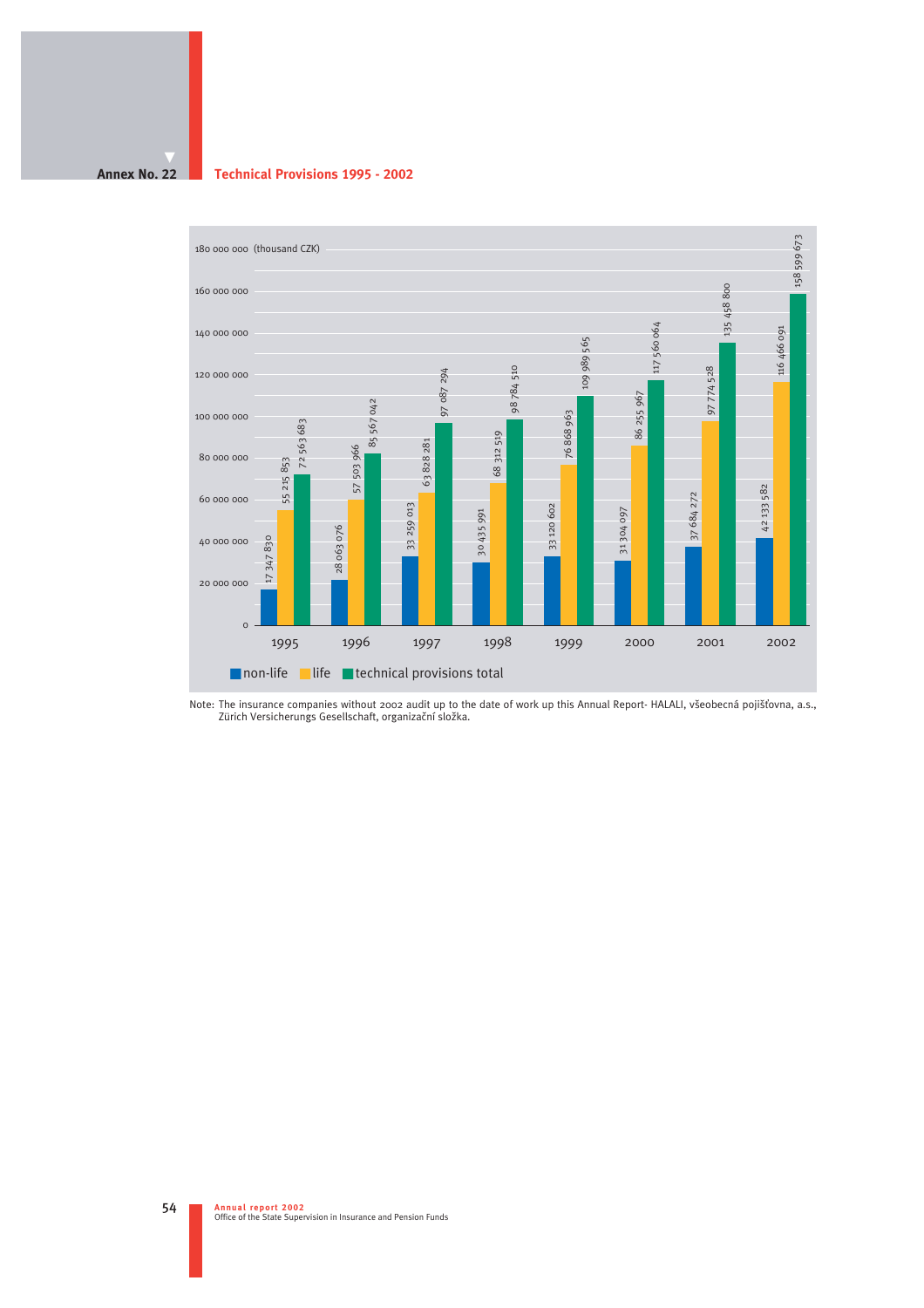**Structure of Financial Placements (Investments) Source of which are Technical Provisions**

**Annex No. 23**



Note: The insurance companies without 2002 audit up to the date of work up this Annual Report- HALALI, všeobecná pojišťovna, a.s.,<br>Zürich Versicherungs Gesellschaft, organizační složka.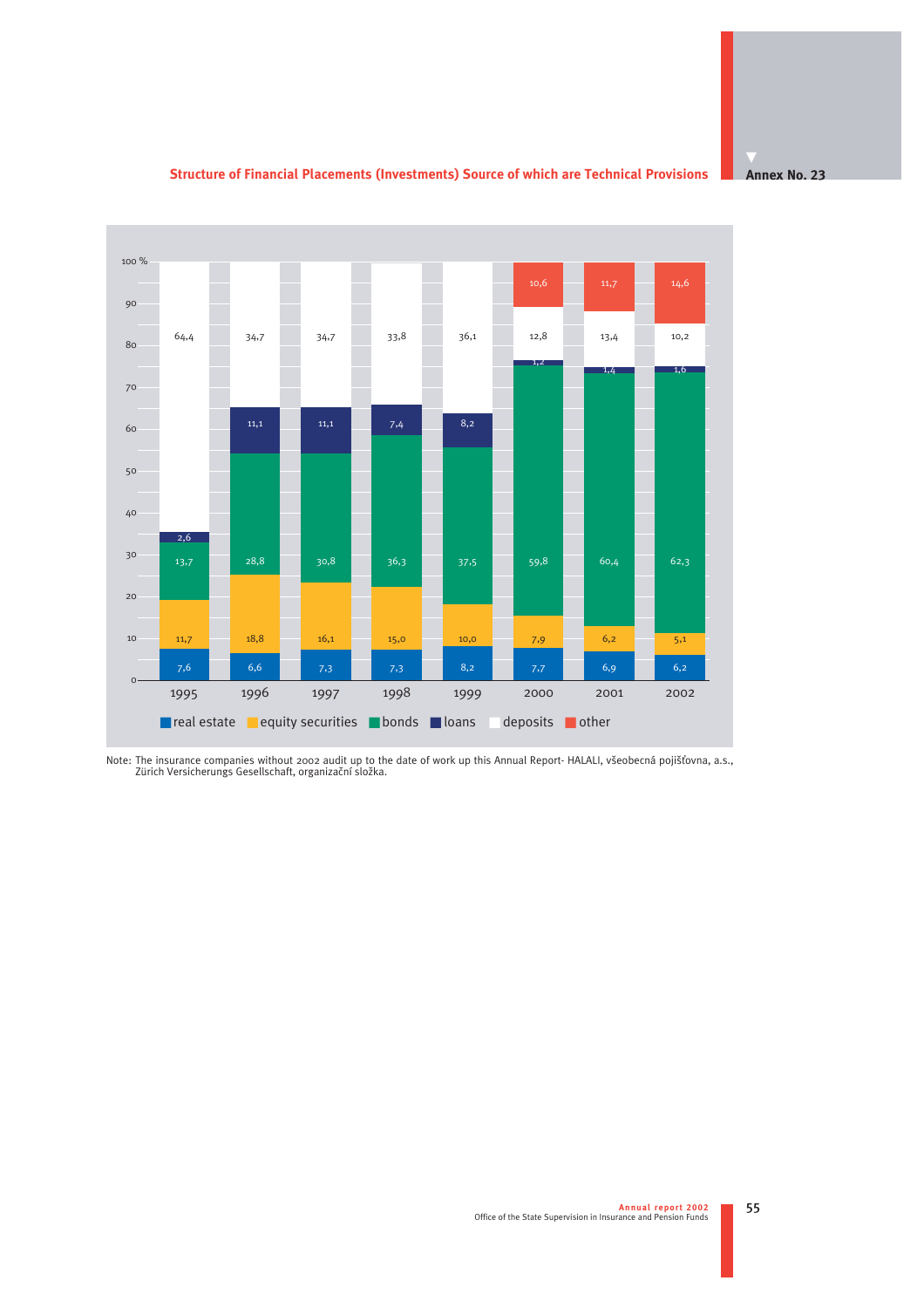#### **Annex No. 24**

#### **Balance Sheet as of 31 December 2002**

| TOTAL FOR ALL INSURANCES incl. ČKP (in tausend CZK)<br>Legend                                                                   | Line                    | Net amount                |                               |                        |                              |
|---------------------------------------------------------------------------------------------------------------------------------|-------------------------|---------------------------|-------------------------------|------------------------|------------------------------|
|                                                                                                                                 |                         | number of last accounting |                               | Correction             | Net amount                   |
| a                                                                                                                               | $\mathbf b$             | period<br>$\mathbf{1}$    | Gross amount<br>$\mathcal{D}$ | 3                      | 4                            |
| <b>I. ASSETS</b><br>Intangible assets                                                                                           | $\overline{\mathbf{x}}$ |                           |                               |                        |                              |
| (20)<br>Incorporation expenses<br>(201)                                                                                         | 11<br>12                | 639 712<br>3933           | 2 463 898<br>53 659           | 1672553<br>45 587      | 791345<br>8 0 7 2            |
| Goodwill<br>(202)                                                                                                               | 13                      | $\circ$                   | $\circ$                       | $\circ$                | $\circ$                      |
| Financial placements (investments)<br>(10 a <sup>2</sup> 14)<br>Land and buldings (real estate)<br>(10)                         | 14<br>15                | 166 610 875<br>11 243 834 | 202 106 696<br>13 075 910     | 1996 068<br>1811243    | 200 110 628<br>11 264 667    |
| Land and buildings used in operations<br>(101 AE, 102 AE)                                                                       | 16                      | 3 067 169                 | 3 690 111                     | 535 139                | 3 154 972                    |
| Fiancial placements in third-party companies<br>and other long-term receivables<br>(11)                                         | 17                      |                           | 14 706 113                    | 1806                   |                              |
| Participating interests in companies with controlling influence<br>(111)                                                        | 18                      | 13 743 294<br>8 569 027   | 10 790 615                    | $\circ$                | 14 704 307<br>10 790 615     |
| Participating interests in companies with substantial influence (112)                                                           | 19                      | 982 178                   | 1140 692                      | 1806                   | 1 138 886                    |
| Bonds and other debentures, loans-companies<br>with controlling influence<br>(113, 114)                                         | 20                      | 173749                    | 137 037                       | $\Omega$               | 137 037                      |
| Bonds and other debentures, loans-companies                                                                                     |                         |                           |                               |                        |                              |
| (115, 116)<br>with substantial influence                                                                                        | 21                      | $\circ$                   | $\circ$                       | $\circ$                | $\circ$                      |
| Other participating interests<br>(117, 118)<br>and other long-term receivables                                                  | 22                      | 4 018 340                 | 2 637 769                     | $\circ$                | 2 637 769                    |
| Other financial placements<br>(12)                                                                                              | 23                      | 139 001 060               | 170 614 073                   | 183 019                | 170 431 054                  |
| Variable-yield securities<br>(121)<br>Fixed-income securities<br>(122)                                                          | 24<br>25                | 5 648 758<br>109 425 415  | 10 972 563<br>135 595 483     | 99 345<br>254          | 10 873 218<br>135 595 229    |
| Financial placements in investment companies                                                                                    |                         |                           |                               |                        |                              |
| and investment funds<br>(123 AE)<br>Financial placements in associations with legal entity status (123 AE)                      | 26<br>27                | 1226262<br>430            | 461 610<br>430                | 54<br>$\circ$          | 461 556<br>430               |
| Financial placements in associations without legal entity status (123 AE)                                                       | 28                      | $\circ$                   | $\circ$                       | $\circ$                | $\circ$                      |
| Mortgage loans<br>(124)                                                                                                         | 29                      | $\circ$                   | $\Omega$                      | $\Omega$               | $\circ$                      |
| Other loans<br>(125)<br><b>Bank deposits</b><br>(126)                                                                           | 30<br>31                | 423 140<br>21 278 979     | 1992998<br>20 648 503         | 73 335<br>31           | 1919 663<br>20 648 472       |
| Other financial placements<br>(127)                                                                                             | 32                      | 998 076                   | 942 486                       | 10 000                 | 932 486                      |
| Receivables for advance deposits paid<br>(131)<br>Financial placements on behalf of policeholder                                | 33                      | 18 570                    | 10 069                        | $\circ$<br>$\circ$     | 10 069                       |
| (14)<br><b>Receivables</b><br>(30,31,32,235,237)                                                                                | 34<br>35                | 2 604 117<br>19 035 771   | 3700531<br>32 380 737         | 12 649 590             | 3700531<br>19 731 147        |
| Receivables from direct insurance and reinsurance<br>(30)                                                                       | 36                      | 12 294 375                | 19809922                      | 4 314 583              | 15 495 339                   |
| Receivables owed by policyholders<br>$(301, 308 \text{ AE})$<br>Receivables owed by intermediaries<br>(302,308 AE)              | 37<br>38                | 8 972 174<br>160 564      | 13 384 884<br>347 043         | 4231436<br>83 147      | 9 153 448<br>263896          |
| $(303, 308$ AE)<br>Receivables arising out of reinsurance operations                                                            | 39                      | 3 161 637                 | 6 077 995                     | $\circ$                | 6 077 995                    |
| Receivables from public health insurance<br>(31)<br>Receivables for subscribed registered capital<br>(321)                      | 40<br>41                | $\Omega$<br>6 100         | $\circ$<br>$\Omega$           | $\circ$<br>$\circ$     | $\circ$<br>$\circ$           |
| Other receivables<br>(32,235,237)                                                                                               | 42                      | 6735296                   | 12 570 815                    | 8 335 007              | 4235808                      |
| $(21 a \xi 25)$<br>Other assets                                                                                                 | 43                      | 8 4 2 8 7 9 2             | 11 385 907                    | 3792388                | 7 593 519                    |
| Tangible movable assets<br>(21)<br>Movable property used in operations<br>$(211 \text{ AE})$                                    | 44<br>45                | 1994 451<br>1843899       | 5 5 5 7 5 5 2<br>5 395 253    | 3791876<br>3791876     | 1765 676<br>1603377          |
| (216)<br>Tangible property non-depresiated                                                                                      | 46                      | 150 552                   | 162 299                       | $\Omega$               | 162 299                      |
| (22)<br>Acquisition of property<br>Prepayments for acquisition of intangible property<br>(222)                                  | 47<br>48                | 561 310<br>166 918        | 1289708                       | $\Omega$<br>$\Omega$   | 1289708                      |
| Other assets<br>(25)                                                                                                            | 49                      | 83 287                    | 377 113<br>70 008             | 6                      | 377 113<br>70 002            |
| Cash and other financial assets<br>(23)                                                                                         | 50                      | 5789744                   | 4468639                       | 506                    | 4 4 6 8 1 3 3                |
| Current accounts<br>(234, 235)<br>Cash and cash equivalents<br>$(231, 232)$ AE)                                                 | 51<br>52                | 3876850<br>134777         | 2 5 5 9 5 1 5<br>130 993      | 506<br>$\circ$         | 2 5 5 9 0 0 9<br>130 993     |
| $(232 \text{ AE})$<br>Cheques                                                                                                   | 53                      | $\Omega$                  | $\Omega$                      | $\circ$                | $\Omega$                     |
| Own shares<br>(237)<br>Special accounts for public healts insurance funds<br>(24)                                               | 54                      | 1778 117<br>$\Omega$      | 1778 117<br>14                | $\circ$<br>$\circ$     | 1778 117<br>14               |
| Temporary accounts of assets<br>(239)                                                                                           | 55<br>56                | 7 136 704                 | 5 203 201                     | $\overline{O}$         | 5 203 201                    |
| (391 AE)<br>Interest and rent                                                                                                   | 57                      | 355 645                   | 57766                         | $\circ$<br>$\Omega$    | 57 766                       |
| Acquisition costs for insurance contracts<br>(391 AE)<br>Other temporary accounts of assets<br>(239)                            | 58<br>59                | 2897279<br>3883780        | 2 958 821<br>2 186 614        | $\Omega$               | 2958821<br>2 186 614         |
| Outstanding loss of pass years/Loss brought forward<br>(414)                                                                    | 60                      | 1727 514                  | 1070997                       |                        | 1070996                      |
| Loss for the current financial year<br><b>TOTAL ASSETS</b>                                                                      | 61<br>62                | 456 113<br>204 035 481    | 2 667 299<br>257 278 735      | $\Omega$<br>20 110 600 | 2667299<br>237 168 135       |
|                                                                                                                                 |                         |                           |                               |                        |                              |
| <b>II. LIABILITIES</b><br>Share capital and funds<br>(40, 41)                                                                   | $\mathsf{x}$<br>63      | 24 881 008                |                               |                        | 31 472 805                   |
| Share capital<br>(401)                                                                                                          | 64                      | 13 066 755                |                               |                        | 13 906 755                   |
| Share premium account<br>(402)<br>Other capital accounts<br>(403, 404)                                                          | 65<br>66                | 625 913<br>7050984        |                               |                        | 1071026<br>11756829          |
| Revaluation reserve fund<br>(405)                                                                                               | 67                      | $\circ$                   |                               |                        | $\circ$                      |
| Health insurance capital funds<br>$(406 a\check{z} 409)$<br>Statutory reserve fund                                              | 68                      | $\circ$                   |                               |                        | $\circ$                      |
| (411)<br>Other funds<br>(412)                                                                                                   | 69<br>70                | 2 5 19 7 49<br>1617607    |                               |                        | 2 7 5 1 0 2<br>1983093       |
| Public health insurance funds<br>(43)<br><b>Technical provisions</b>                                                            | 71                      | $\Omega$                  |                               |                        | $\circ$                      |
| $(44 \text{ min} 446)$<br>Provision for unearned premiums<br>(441)                                                              | 72<br>73                | 132 902 307<br>11 889 195 | 191 200 913<br>17 138 236     | 36 231 259<br>3791229  | 154 969 654<br>13 347 007    |
| Life insurance provision<br>(442)                                                                                               | 74                      | 92 386 501                | 103 341 322                   | 16 658                 | 103 324 664                  |
| Outstanding claims provision<br>(443)<br>Provision for bonuses and rebates<br>(444)                                             | 75<br>76                | 20 009 653<br>730 698     | 57 364 963<br>794 359         | 32 039 565<br>40 26 9  | 25 325 398<br>754 090        |
| Equalizationprovision and other provisions<br>(445, 449)                                                                        | 77                      | 7886260                   | 12 562 033                    | 343 538                | 12 218 495                   |
| Life insurance provision where the investement risk<br>(446)                                                                    | 78                      |                           |                               | $\Omega$               | 3 6 30 0 17                  |
| is borne by policyholder<br>Provision for other risks and losses<br>(45)                                                        | 79                      | 2 547 689<br>1033 203     | 3 6 30 0 17                   |                        | 661 260                      |
| <b>Statutory provisions</b><br>(451)                                                                                            | 80                      | 4 1 9 7                   |                               |                        | 810                          |
| Other provisions<br>(452, 453, 459)<br>Advance payments received/Depozit received from reinsurers<br>(461)                      | 81<br>82                | 1029006<br>640 229        |                               |                        | 660 450<br>832 285           |
| Subordinated debt<br>(zejm.z 36,z 48)                                                                                           | 83                      | $\Omega$                  |                               |                        | $\circ$                      |
| <b>Creditors</b><br>(33,34,235,36,237,47,48)<br>Creditors arising out of direct insurance and reinsurance<br>(33)               | 84<br>85                | 26 488 040<br>9 379 356   |                               |                        | 27 521 186<br>13 214 720     |
| Creditors owed to policyholders<br>$(331, 338$ AE)                                                                              | 86                      | 4625685                   |                               |                        | 6 649 416                    |
| Creditors owed to intermediaries<br>(332,338AE)<br>Creditor arising out of reinsurance operations                               | 87<br>88                | 551703<br>4 201 968       |                               |                        | 692 068                      |
| (333,338AE)<br>Public health insurance creditors<br>(34)                                                                        | 89                      | $\circ$                   |                               |                        | 5873236<br>$\circ$           |
| Debenture loans<br>(367, 487)                                                                                                   | 90                      | $\circ$                   |                               |                        | $\circ$                      |
| Debenture convertible loans<br>$(367 \text{ AE}, 487 \text{ AE})$<br><b>Bank credits</b><br>(365, 366, 471)                     | 91<br>92                | $\Omega$<br>478 747       |                               |                        | $\circ$<br>32 688            |
| Tax creditors<br>(2, 37)                                                                                                        | 93                      | 704 573                   |                               |                        | 1550927                      |
| Social security and public health insurance creditors<br>(2, 355)<br>Creditors to companies with controlling influence<br>(481) | 94<br>95                | 182 064<br>19 28 9        |                               |                        | 200 195<br>12 133            |
| Creditors to companies with substantional influence<br>(482)                                                                    | 96                      | $\circ$                   |                               |                        | $\circ$                      |
| Other creditors<br>(2, 35, 2, 36, 2, 37, 472, 2, 48)<br><b>Temporary accounts of liabilities</b><br>(2, 39)                     | 97<br>98                | 15 724 011<br>7 220 338   |                               |                        | 12 510 523<br>6 041 811      |
| Profit brought forward<br>(413)                                                                                                 | 99                      | 3 3 1 7 7 5 5             |                               |                        | 6674538                      |
| Profit for the financial year<br><b>TOTAL LIABILITIES</b>                                                                       | 100<br>101              | 5 004 912<br>204 035 481  |                               |                        | 5 3 6 4 5 7 9<br>237 168 135 |
|                                                                                                                                 |                         |                           |                               |                        |                              |

**Annual report 2002** Office of the State Supervision in Insurance and Pension Funds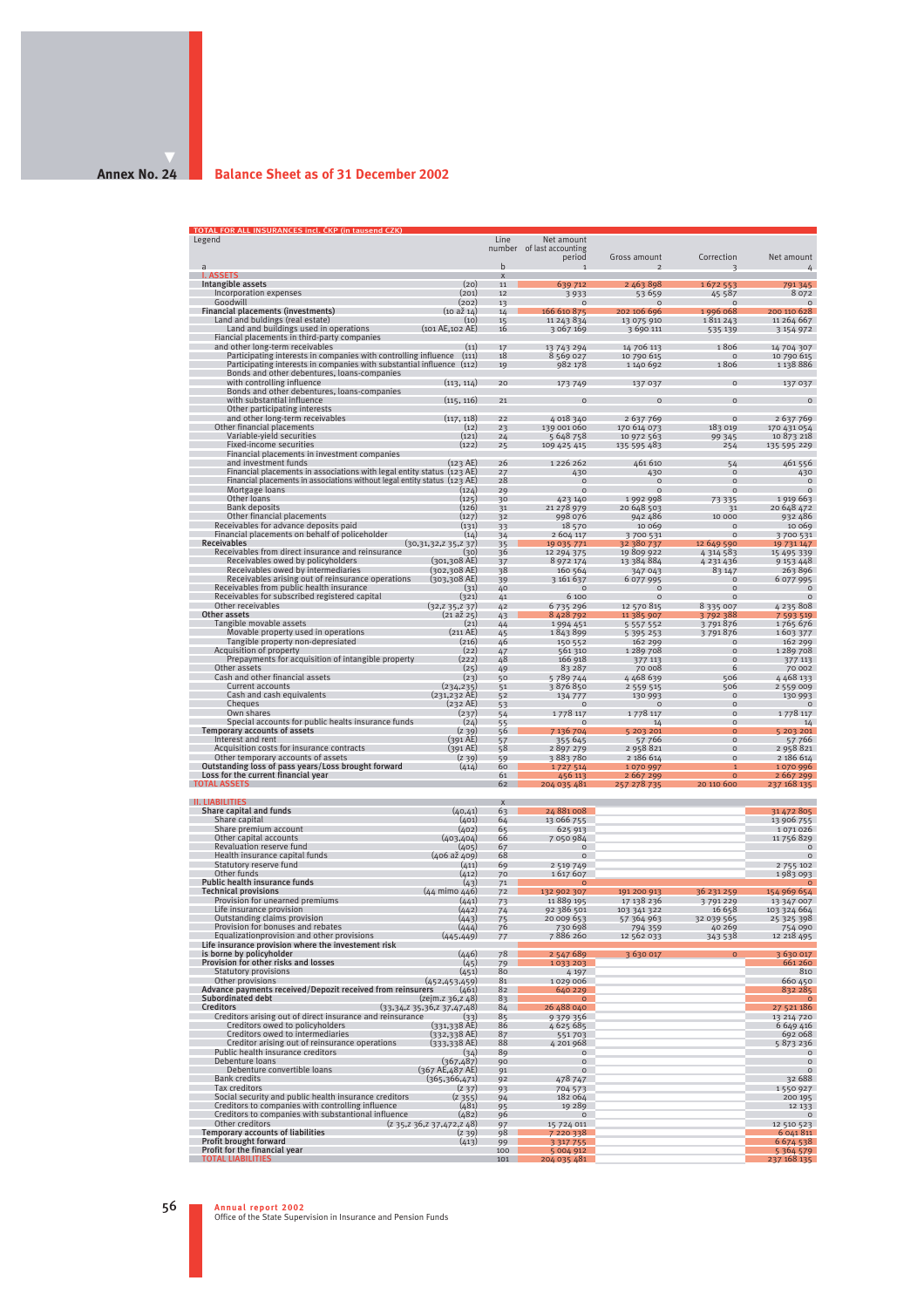## **Profit and Loss Statement of Insurance Companies as of 31 December 20022**

**Annex No. 25** 

|                        | TOTAL FOR ALL INSURANCES incl. ČKP (in tausend CZK)                                                                                              |                                               |                      |                              |                                      |                              |
|------------------------|--------------------------------------------------------------------------------------------------------------------------------------------------|-----------------------------------------------|----------------------|------------------------------|--------------------------------------|------------------------------|
|                        | Legend<br>a                                                                                                                                      |                                               | Line<br>$\mathsf{h}$ | Base<br>$\overline{1}$       | Subtotal<br>$\mathcal{D}$            | <b>Result</b>                |
|                        | I. TECHNICAL ACCOUNT FOR NON-LIFE INSURANCE                                                                                                      |                                               | $\mathsf X$          | X                            | $\mathsf{x}$                         | $\mathsf{x}$                 |
| 1.                     | Earned premiums, net of reinsurance:                                                                                                             |                                               | 11                   | $\mathbf{x}$                 | $\mathsf{x}$                         | $\mathbf{x}$                 |
|                        | Gross premium written<br>Gross premium written ceded to reinsurers                                                                               | (601)<br>(602)                                | 12<br>13             | 56828959<br>18 583 605       | $\mathbf{x}$<br>38 245 354           | X<br>$\mathbf{x}$            |
|                        | Change in provision for unearned premiums                                                                                                        | $(505 - 605)$                                 | 14                   | 970 987                      | X                                    | $\mathsf{x}$                 |
|                        | Change in provision for unearned premiums-reinsurers share                                                                                       | $(506 - 606)$                                 | 15                   | 204 114                      | 766873                               | 37 478 481                   |
| 2.<br>$\overline{3}$ . | Allocated investment return transfered from the non-technical account<br>Other technical income, net of reinsurance                              | (611)<br>$(618-619)$                          | 16<br>17             | $\mathsf{x}$<br>X            | $\mathsf{x}$<br>X                    | 690 359<br>42 527 091        |
| 4.                     | Claims incurred, net of reinsurance                                                                                                              |                                               | 18                   | $\mathbf{x}$                 | X                                    | $\mathsf{x}$                 |
|                        | Claims paid                                                                                                                                      | (501)                                         | 19                   | 47 676 732                   | X                                    | X                            |
|                        | Claims paid, reinsurers' share                                                                                                                   | $(502)$ 20                                    |                      | 25 767 843                   | 21 908 889                           | $\mathbf{x}$<br>$\mathbf{x}$ |
|                        | Change in the provision for claims<br>Change in the provision for claims, reinsurers' share                                                      | $(503 - 603)$<br>$(504 - 604)$                | 21<br>22             | 27 642 184<br>22 845 827     | X<br>4796357                         | 26 705 246                   |
| 5.                     | Change in other technical provisions, net of reinsurance                                                                                         | $[(507-607)-(508-608)]$                       | 23                   | $\mathbf{x}$                 | $\mathsf{x}$                         | 216 912                      |
| 6.                     | Bonuses and rebates, net of reinsurance                                                                                                          | $(514 - 515)$                                 | 24                   | X                            | X                                    | 340 746                      |
| 7.                     | Operating expenses, net amount:<br>Acquisition costs on insurance contracts                                                                      | $(511)$ 26                                    | 25                   | X<br>X                       | $\mathbf{x}$<br>7 395 362            | $\mathbf{x}$<br>$\mathbf{x}$ |
|                        | Change in deferred acquisition costs                                                                                                             | $(511 \text{ AE})$                            | 27                   | X                            | 107 033                              | $\mathsf{x}$                 |
|                        | Administrative expenses                                                                                                                          | (512)                                         | 28                   | $\mathsf{x}$                 | 7 578 207                            | X                            |
| 8.                     | Reinsurance commisions (613) and profit participation, net of reinsurance<br>Other technical charges, net of reinsurance                         | $(616-617)$ $(-)$<br>$(518-519)$              | 29                   | X<br>X                       | 5 037 603<br>X                       | 10 042 999<br>45 483 337     |
| 9.                     | Change in equalization provision                                                                                                                 | $(509-609)$                                   | 30<br>31             | X                            | X                                    | 282822                       |
| 10.                    | RESULT of technical account for non-life insurance                                                                                               | $(=712)$                                      | 32                   | $\mathbf{x}$                 | $\mathbf{x}$                         | -2 376 131                   |
| -II. 1                 | ECHNICAL ACCOUNT FOR LIFE-INSURANCE                                                                                                              |                                               | $\mathsf{x}$         | $\mathsf{x}$                 | X                                    |                              |
| 1.                     | Earned premiums, net of reinsurance:<br>Gross premiums written                                                                                   | (621)                                         | 33<br>34             | X<br>$\mathbf{x}$            | $\mathsf{x}$<br>34 036 346           | X<br>$\mathbf{x}$            |
|                        | Gross premiums written ceded to reinsurers                                                                                                       | (622)                                         | 35                   | X                            | 691 220                              | X                            |
|                        | Change in provision for unearned premiums, net of reinsurance                                                                                    | $[(523.623)-(524.624)]$                       | 36                   | $\mathbf{x}$                 | 584 987                              | 32 760 139                   |
| 2.                     | Income from financial placements:<br>Income from participating interests                                                                         | (634)                                         | 37<br>38             | $\mathsf{x}$<br>X            | X<br>113 518                         | X                            |
|                        | and in that: dominance                                                                                                                           | (634AE)                                       |                      | $\circ$                      | 539                                  | $\Omega$                     |
|                        | Income from other financial placements                                                                                                           |                                               | 39                   | X                            | X                                    |                              |
|                        | and in that: dominance                                                                                                                           | in that:                                      |                      | $\Omega$                     | $\circ$                              | $\Omega$                     |
|                        | Income from land and buildings<br>Income from other financial placements                                                                         | (635)<br>(636)                                | 40<br>41             | 381 209<br>9 602 547         | $\boldsymbol{\mathsf{x}}$<br>9983756 | $\mathsf{x}$<br>X            |
|                        | Value re-adjustments on financial placements                                                                                                     | (637)                                         | 42                   | $\mathsf{x}$                 | 8 2 9 4                              | $\mathbf{x}$                 |
|                        | Gains on the realization of financial placements                                                                                                 | (638)                                         | 43                   | X                            | 114 494 471                          | 124 600 039                  |
| $\overline{3}$ .       | Unrealized gains on finantial placements<br>Other technical incomes, net of reinsurance                                                          | (639)<br>$(647 - 648)$                        | 44                   | $\mathbf{x}$<br>$\mathsf{x}$ | $\mathsf{x}$<br>$\mathsf{x}$         | 3713276<br>400 622           |
| 4.<br>5.               | Claims incurred, net of reinsurance:                                                                                                             |                                               | 45<br>46             | $\mathbf{x}$                 | $\mathbf{x}$                         | $\mathsf{x}$                 |
|                        | Claims paid                                                                                                                                      | (521)                                         | 47                   | 12 416 508                   | X                                    | X                            |
|                        | Claims paid, reinsurers' share                                                                                                                   | (522)                                         | 48                   | 99 589                       | 12 316 919                           | X                            |
|                        | Change in provision for claims<br>Change in provision for claims- reinsurers' share                                                              | $(525-625)$<br>$(526-626)$                    | 49<br>50             | 140 199<br>45 888            | X<br>94 311                          | $\mathbf{x}$<br>12 411 230   |
| 6.                     | Change in balance of other technical provisions:                                                                                                 |                                               | 51                   |                              | X                                    | X                            |
|                        | Change in balance of life insurance provision                                                                                                    | $(527-627)$                                   | 52                   | 11 058 917                   | X                                    | X                            |
|                        | Change in balance of live insurance provision, reinsurers' share<br>Change in balance of other technical provisions, net of reinsurance          | $(528-628)$<br>$[(529-629)-(531-631)]$        | 53<br>54             | 5 2 0 8<br>X                 | 11 053 709<br>4 940 357              | $\mathsf{x}$<br>15 994 066   |
| 7.                     | Bonuses and rebates, net of reinsurance                                                                                                          | $(536-541)$                                   | 55                   | X                            | $\mathsf{x}$                         | 164 633                      |
| 8.                     | Net operating expenses:                                                                                                                          |                                               | 56                   | X                            | $\mathbf{x}$                         | $\mathsf{x}$                 |
|                        | Acquisition costs on insurance contracts<br>Deferred acquisition costs on insurance contracts                                                    | (532)<br>$(532 \text{ AE})$                   | 57<br>58             | X<br>X                       | 5 021 678<br>$-209635$               | X<br>$\mathsf{x}$            |
|                        | Administrative expenses                                                                                                                          | $(533)$ 59                                    |                      | $\mathsf{x}$                 | 3860438                              | X                            |
|                        | Reinsurance commisions (613) and profit participation, net of reinsurance                                                                        | $(-)$                                         | - 60                 | X                            | 404 169                              | 8 268 312                    |
| 9.                     | Costs connected with financial placements:                                                                                                       |                                               | 61                   | $\mathbf{x}$                 | X                                    | $\mathbf{x}$                 |
|                        | Costs for financial placements<br>Creation of value adjustments to financial placements                                                          | (535)<br>$(537)$ 63                           | 62                   | X<br>X                       | 5 040 759<br>$\Omega$                | X<br>$\mathsf{x}$            |
|                        | Realization costs for financial placements                                                                                                       | $(538)$ 64                                    |                      | X                            | 114 911 940                          | 119 952 699                  |
| 10.                    | Unrealized losses on financial placements                                                                                                        | $(539)$ 65                                    |                      | $\mathbf{x}$                 | X                                    | 2 2 9 4 4 5 1                |
| 11.<br>12.             | Other technical costs, net ofreinsurance<br>Transfer of incomes fromfinancial placements to the non-technical account (-)                        | $(547 - 548)$                                 | 66                   | $\mathbf{x}$<br>X            | $\mathbf{x}$<br>X                    | 586 501<br>328 211           |
| 13.                    | RESULT of technical accountfor life insurance                                                                                                    | $(649)$ 67<br>$(=713)$                        | 68                   | $\mathbf{x}$                 | X                                    | 1468973                      |
|                        | <b>III. NON-TECHNICAL ACCOUNT</b>                                                                                                                |                                               | $\mathsf{x}$         | $\mathsf{x}$                 | X                                    |                              |
| 1.                     | Result of technical account for non-life insurance                                                                                               | (result of line 32) 69                        |                      | $\mathbf{x}$                 | $\mathbf{x}$                         | $-2376131$                   |
| 2.<br>3.               | Result of technical account for life insurance<br>Incomes from financial placements:                                                             | (result of line 68)                           | 70<br>71             | X<br>X                       | X<br>X                               | 1468 973<br>$\mathsf{x}$     |
|                        | Incomes from participatinginterests                                                                                                              | (651)                                         | 72                   | $\mathsf{x}$                 | 16 175                               | X                            |
|                        | andin that: dominance                                                                                                                            | in that $(651 \text{ AE})$                    |                      | $\circ$                      | 16 175                               | $\circ$                      |
|                        | Incomes from other financialplacements<br>and in that: dominance                                                                                 |                                               | 73                   | X<br>$\circ$                 | $\boldsymbol{\mathsf{x}}$<br>$\circ$ | X<br>$\circ$                 |
|                        | Incomes from land and buildings                                                                                                                  | $(652)$ 74                                    |                      | 66 145                       | $\mathbf{x}$                         | X                            |
|                        | Income from other units of financial placements                                                                                                  | (653)                                         | 75                   | 3 120 357                    | 3 186 502                            | X                            |
|                        | Release of value adjustments onfinancial placemnets                                                                                              | $(654)$ 76                                    |                      | $\mathsf{x}$                 | 165 837                              | X                            |
| 4.                     | Incomes from the realization offinancial placements<br>Transfered income from financial placements from the technical account for life insurance | (655)<br>(656)                                | 77<br>78             | X<br>X                       | 118 033 732<br>X                     | 121 402 246<br>328 211       |
| 5.                     | Costs connected with financial placements:                                                                                                       |                                               | 79                   | X                            | X                                    | $\mathsf{x}$                 |
|                        | Costs for financial placements                                                                                                                   | $(551)$ 80                                    |                      | X                            | 1492891                              | X                            |
|                        | Creation of value adjustments tofinancial placements<br>Realization costs for financialplacements                                                | (554)<br>$(555)$ 82                           | 81                   | X<br>X                       | 97 616<br>118 013 898                | X<br>119 604 405             |
| 6.                     | Transfer of incomes from financial placements tonon-life technical account                                                                       | (657)                                         | 83                   | X                            | X                                    | 690 252                      |
| 7.                     | Other incomes                                                                                                                                    | (658, 659, 661, 664)                          | 84                   | X                            | X                                    | 3 3 9 1 0 8 9                |
| 8.                     | Other costs                                                                                                                                      | $(558, 559, 561, 564)$ 85                     |                      | X                            | X                                    | 3021399                      |
| 9.<br>10.              | Income tax on ordinary activities<br>Profit or loss on ordinary activities after tax                                                             | $(571, 572, 575)$ 86<br>$(711 \text{ AE})$ 87 |                      | $\mathbf{x}$<br>$\mathbf{x}$ | X<br>$\mathbf{x}$                    | 1 3 3 2 1 0 2<br>$-433770$   |
| 11.                    | <b>Extraordinary incomes</b>                                                                                                                     | $(663)$ 88                                    |                      | X                            | X                                    | 7 410 090                    |
| 12.                    | <b>Extraordinary costs</b>                                                                                                                       | $(563)$ 89                                    |                      | $\mathbf{x}$                 | $\mathbf{x}$                         | 4228134                      |
| 13.<br>14.             | Extraordinary profit or loss<br>Income tax on extraordinary activities                                                                           | $(711 \text{ AE})$<br>$(573, 574)$ 91         | 90                   | X<br>X                       | X<br>X                               | 3 181 956<br>10 350          |
| 15.                    | Other taxes and fees                                                                                                                             | $(562)$ 92                                    |                      | $\mathsf X$                  | $\mathsf X$                          | 40 556                       |
| 16.                    | PROFIT OR LOSS for the accounting period                                                                                                         | $(711)$ 93                                    |                      | X                            | X                                    | 2 697 280                    |

**Annual report 2002** Office of the State Supervision in Insurance and Pension Funds

 $\vert$  57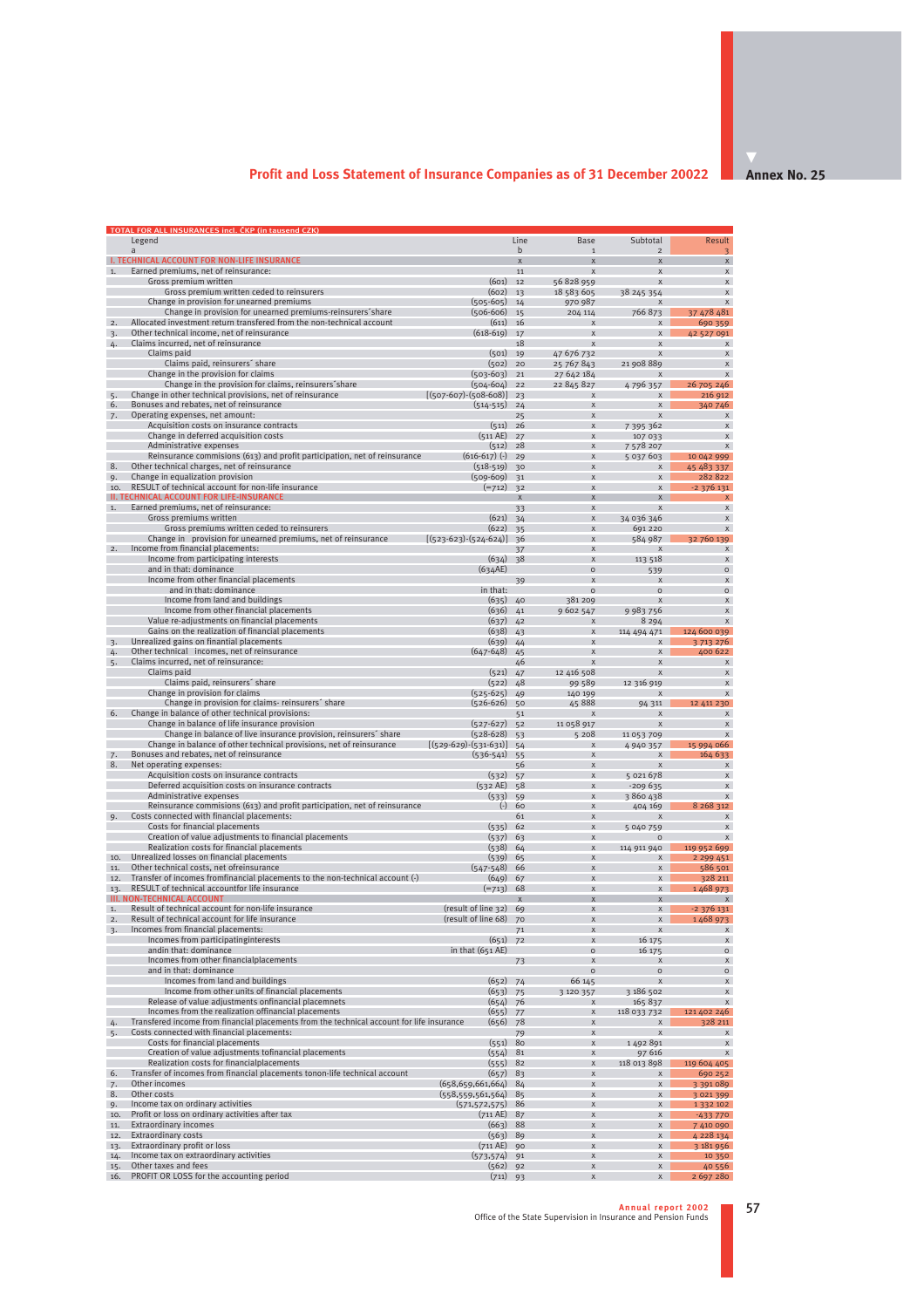## **Annex No. 26/1**

#### **Current list of Insurance Brokers**

| Company or natural person name                   | city                | street                       |
|--------------------------------------------------|---------------------|------------------------------|
| 1. AZ Makléřská, s.r.o.                          | <b>Brno</b>         | Tř. Kpt. Jaroše č.p.1979/37a |
| 1. PLAVEBNI s.r.o.                               | Lednice na Moravě   | $21$ .dubna 3                |
| 1. Vzájemná poradenská a.s.                      | Plzeň               | Rejskova 6                   |
| 1. zprostředkovací s.r.o.                        | Třebíč              | Kosmákova 8                  |
| $1P$ s.r.o.                                      | Praha 1             | Národní 138/10               |
| 2P Partner, s.r.o.                               |                     | Bašteckého 254/12            |
|                                                  | Praha 5             |                              |
| A - Z Risk Service spol. s r.o.                  | Kožlany             | Kožlany 368                  |
| ARGUS Corp., spol. s r.o.                        | Ronov nad Doubravou | Nádražní 283                 |
| ABC - CONSULTING s.r.o.                          | Plzeň               | Mánesova 19                  |
| A-broker s.r.o.                                  | Znojmo              | Tovární 720/10               |
| ABSOLUT INSURANCE, s.r.o.                        | Praha 1             | Hybernská 8                  |
| Absolute s.r.o.                                  | Ostrava - Svinov    | Kolofíkova 427               |
| ACTIVUM, s.r.o.                                  | Praha 10            | Estonská 6                   |
| ACTUS Praha, s.r.o.                              | Praha 5             | Geologická 2                 |
| ADORES - pojišťovací makléřství, spol. s r.o.    | Humpolec            | Nerudova 185                 |
|                                                  |                     |                              |
| AFS - Investiční a pojišťovací služby, a.s.      | Praha 6             | Evropská 61                  |
| Agentura Bömmel & Strasser s.r.o.                | Aš                  | Jiráskova 380/1              |
| Agentura FIPOS, s.r.o.                           | <b>Horažďovice</b>  | Palackého 853                |
| Agentura Silesia s.r.o.                          | Opava               | Horní nám. 2                 |
| Agripos-Rakovník spol. s r.o.                    | Rakovník            | Fojtíkova 2402               |
| Aišman Jindřich                                  | Rokycany            | Štefánikova 172              |
| AK Consulting, s.r.o.                            | Plzeň               | Jiráskovo náměstí 33         |
| ALFA - EKO s.r.o.                                | Liberec 1           | Chrastavská 16 A             |
| Alfa Broker s.r.o.                               | Plzeň               | Sokolovská 23                |
| ALL BROKERS SERVICE, a.s.                        | Praha 8             | Střelničná 2221/50           |
| ALLFIN PRO, s.r.o.                               | Plzeň               | Sedláčkova 16                |
| Allrisk česká pojišťovací makléřská spol. s r.o. |                     | nám. Kinských 76/7           |
|                                                  | Praha 5             |                              |
| Allrisk. s.r.o.                                  | <b>Brno</b>         | Kounicova 67a                |
| Allrisk-CAC pojišťovací makléřská spol. s r.o.   | Praha 5             | nám. Kinských 78/7           |
| ANDERSON INSURANCE CONSULTING, a.s.              | Praha 5             | Na Hřebenkách 2288/72        |
| Andil'Anton                                      | Strašice            | Strašice 577/I               |
| Aon Česká republika spol. s r.o.                 | Praha 2             | Karlovo náměstí 28           |
| Apollón holding, a.s.                            | Praha 9             | Jandova 3                    |
| APS RENOMIA s.r.o.                               | <b>Brno</b>         | Příkop 6                     |
| AR CREDIT s.r.o.                                 | Pardubice           | Masarykovo nám. 1544         |
| ARC FIN s.r.o.                                   | Plzeň               | Doudlevecká 17               |
| ASTERIAS s.r.o.                                  | <b>Březno</b>       | Sukorady 98                  |
| ATIUS s.r.o                                      | Praha 4             | Vavřenova 1169/6             |
| ATLAS C.I.R. spol. s r.o.                        | Plzeň               | Sady 5. Května 26            |
|                                                  |                     |                              |
| ATLAS INVEST, s.r.o.                             | Praha 8             | Kundratka 3                  |
| ATO S.r.o.                                       | Praha 6             | Nikoly Tesly 3               |
| AURA Lloyd s.r.o.                                | Praha 4 - Krč       | Pod Višňovkou 21             |
| AUTOASSISTANCE a.s.                              | Praha 6             | Pod Juliskou 4               |
| AVE.FIN. s.r.o.                                  | Kroměříž            | Masarykovo náměstí 9         |
| AxFin, s.r.o.                                    | Praha 4             | Batelovská 7/1207            |
| AZ ASPECT, s.r.o.                                | České Budějovice    | Kostelní 34                  |
| B.M.COMPACT, s.r.o.                              | Brno                | Údolní 33                    |
| Bábor Bohuslav                                   | Kuřim               | Fučíkova 861                 |
| Bakrlíková Michaela                              | Český Dub           | Malý Dub 23                  |
| Baslerová Růžena                                 | Praha 6             | Bubenečská 9                 |
| BEC TRADING, s.r.o.                              | <b>Brno</b>         | Kotlářská 53                 |
| BENEFIT REAL, spol. s r.o.                       | Zdiby, Přemyšlení   | V Sadu 96                    |
|                                                  |                     |                              |
| Benfield Greig Praha a.s.                        | Praha 1             | U Prašné brány 1078/1        |
| Berecková Hana                                   | Březolupy           | Březolupy 512                |
| Berka Alois Ing.                                 | Lanškroun           | Franze Kafky 230             |
| BGI Bertil Grimme Insurance Brokers, s.r.o.      | Praha 4             | Na Vrstvách 971/23           |
| Bláha Jiří Ing.                                  | Trhové Sviny        | Nesměň 86                    |
| BMS Harris & Dixon Praha, a.s.                   | Praha 1             | Na poříčí 12                 |
| Bobková Zlatuše                                  | Mladá Boleslav      | U Stadionu 985               |
| Bohemia brokers, s.r.o.                          | Kladno              | Příční 1518                  |
| Bohemia Investment s.r.o.                        | Praha <sub>2</sub>  | Slezská 24/825               |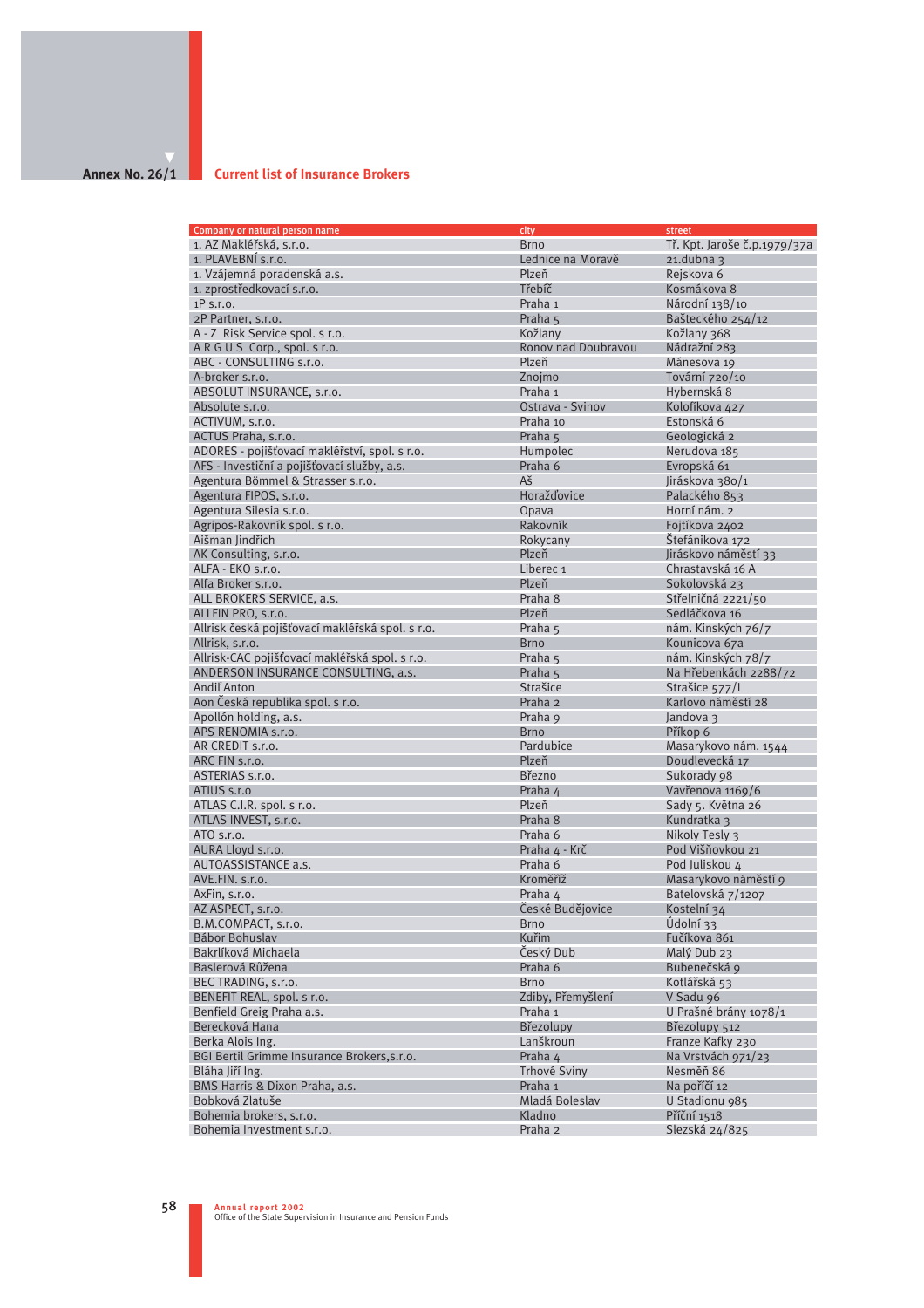#### **Current list of Insurance Brokers**

**Annex No. 26/2** 

| Company or natural person name                            | city                     | street                |
|-----------------------------------------------------------|--------------------------|-----------------------|
| Bojarský Jaroslav                                         | Lázně Bohdaneč           | Bukovka 77            |
| Bouček Zdeněk                                             | Praha 4 - Michle         | Při trati 1232/6      |
| BOZK s.r.o.                                               | Kladno                   | Rooseveltova 1543     |
| <b>Brchel Emanuel</b>                                     | Příbram                  | ul. Jana Drdy 504     |
| BRISK CZ, spol. s r.o.                                    | <b>Brno</b>              | Mezírka 1             |
| BROKER COMPANY spol. s r.o.                               | <b>Jičín</b>             | Pod Lipami 893        |
| Broker Consulting, s.r.o.                                 | Plzeň                    | Klatovská z           |
| BROKER VENTURE, spol. s r.o.                              | Plzeň                    | Jiráskovo nám.4       |
| BRVZ s.r.o.                                               | České Budějovice         | Vrbenská 1821/31      |
| <b>BUCKLEY ASSOCIATES, a.s.</b>                           | Praha 3                  | Táboritská 1000/23    |
| CARDINAL GROUP - makléřská pojišťovací společnost, s.r.o. | Znoimo                   | 17.listopadu 18       |
| CCIG Risk Services s.r.o.                                 | Praha <sub>2</sub>       | Sokolská 22           |
| CERTIUM - broker v oblasti pojišťovnictví, s.r.o.         | Havířov                  | Dlouhá tř. 3/45a      |
| CIC plus, a.s.                                            | Praha 1                  | Václavské náměstí 15  |
| Cimoracká Pavlína                                         | Ústí nad Labem           | Čajkovského 72/1802   |
| CLARITY spol. s.r.o.                                      | Praha 1                  | Michalská 1/429       |
| CONSENSUS, s.r.o.                                         | <b>Brno</b>              | Bartošova 5           |
| CONSILIATOR s.r.o.                                        | Rakovník                 | Na Sekyře 152         |
| Contus, a.s.                                              | Mariánské Lázně          | Hlavní 359/19         |
| CONVERSE s.r.o.                                           | Praha 8                  | Bojasova 1243         |
| COOPER RISK, a.s.                                         | Praha 4                  | Ohradní 1394/61       |
| CORIS CZ s.r.o.                                           | Praha 4                  | Sdružení 1329/2       |
| CUSTINS, spol. s r.o.                                     | Praha 5                  | Píškova 1949/18       |
| CZ - TRAIT, a.s.                                          | Litvínov                 | Podkrušnohorská 1586  |
| CZECH INSURANCE AGENCY s.r.o.                             | Pardubice                | Jana Palacha 1552     |
| Čakovský Jan Ing.                                         | Vyškov                   | A.B. Svojsíka 711/26  |
| Čásenský Jan Ing.                                         | Předměřice n. Labem      | Hradecká 371          |
| Čásenský & Hlavatý, s.r.o.                                | Hradec Králové           | U Fotochemy 1602      |
| Čáslava Josef Ing.                                        | Praha 10                 | Troilova 440          |
| Čech Miroslav                                             | Lipník 50                | Lipník 50             |
| Čeliš Petr Ing.                                           | Liberec                  | Hroznova 699          |
| Česká asistenční spol. s r.o.                             | Chomutov                 | Pražská 988           |
| ČESKÁ FINANČNÍ A POJIŠŤOVACÍ SLUŽBA, s.r.o.               | Plzeň                    | Sedláčkova 11         |
| Česká makléřská, s.r.o.                                   | Praha 4                  | Špirkova 524/10       |
| $D.K.A.$ spol. s r.o.                                     | Hradec Králové           | Na Občinách 927       |
| DAKARA, spol. s r.o.                                      | Moravské Prusy           | Moravské Prusy 82     |
| DC DEMAS a.s.                                             | Děčín I                  | 2.polské armády 741/4 |
| DD makléřská spol. s r.o.                                 | Cheb                     | Lesní 26              |
| DIVITIA a.s.                                              | Praha 1                  | Politických vězňů 10  |
| DKF, holding, a.s.                                        | Praha 1                  | Anežská 10            |
| Dlouhá Michaela Ing.                                      | Kralupy nad Vltavou      | V Zátiší 1020         |
| Doležal Ladislav                                          | Praha 4                  | Hráského 1924/13      |
| Doprastav Bohemia a.s.                                    | Praha 8                  | Koželužská 2246       |
| Drábek Miroslav                                           | Merklín                  | Merklín 146           |
| Drábek Zdeněk                                             | Praha 6 - Břevnov        | Anastázova 15/6       |
| Dudová Miloslava                                          | Plzeň                    | Kyjevská 8            |
| Dürl Patrik                                               | Praha 9                  | Mimoňská 637/16       |
| Dušek Stanislav Ing.                                      | Nebanice                 | Nebanice 51           |
| DVORNÍ REALITNÍ CHOMUTOV, s.r.o.                          | Chomutov                 | Blatenská 2167        |
| EMS BROKER, a.s.                                          | Ostrava-Moravská Ostrava | 28. října 124/2556    |
| EDWARD BROKER s.r.o.                                      | Rokycany                 | J. Knihy $14/1$       |
| EFIN spol. s r.o.                                         | Praha 4                  | K Hájovně 753/9       |
| EGIDA, a.s.                                               | <b>Brno</b>              | Vinařská 1a           |
| EGT makléřská pojišťovací společnost s.r.o.               | Benešov                  | Villaniho 2155        |
| EKONOMIE CZ, a.s.                                         | <b>Trmice</b>            | Václavské náměstí 5/1 |
| ELEKTROINSTA Brno spol. s r.o.                            | <b>Brno</b>              | Myslínova 24a         |
| ELT. s.r.o.                                               | <b>Brno</b>              | Stojanova 8           |
| EPM CZ s.r.o.                                             | Praha 10                 | Charkovská 4          |
| EQUIP, spol. s r.o.                                       | Plzeň                    | Kaplířova 16          |
| EURO MAKLER GROUP, s.r.o.                                 | Ostrava Mariánské Hory   | Daliborova 3          |
| EUROFIN-IMC, společnost s ručením omezeným                | <b>Brno</b>              | Příkop 6              |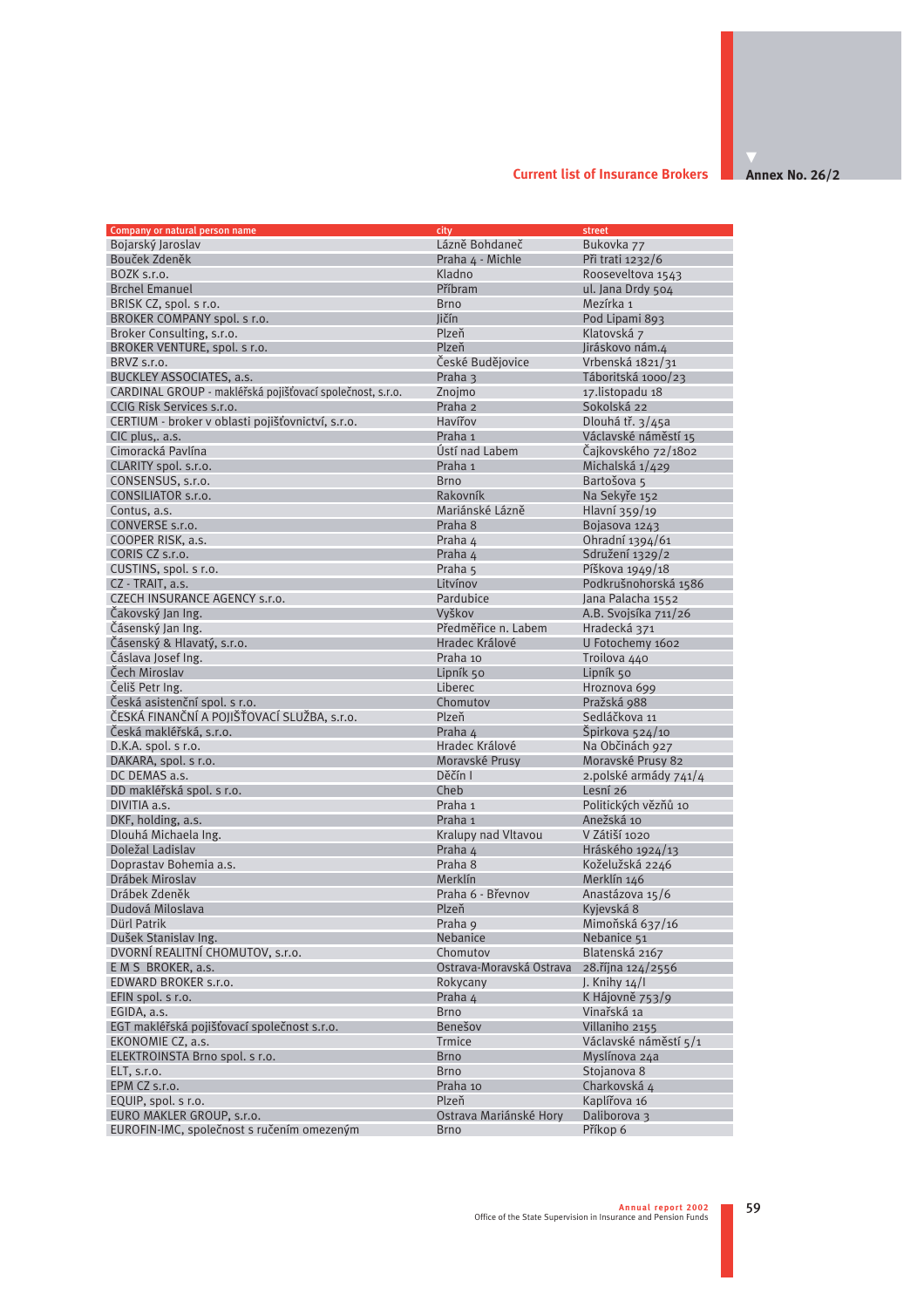## **Annex No. 26/3**

#### **Current list of Insurance Brokers**

| Company or natural person name                 | city                                            | street                    |
|------------------------------------------------|-------------------------------------------------|---------------------------|
| EUROLA, s.r.o.                                 | Zlín                                            | K Rybníkům 247            |
| EUROLIFE CZECHIA spol. s r.o.                  | <b>Brno</b>                                     | U památníku 26            |
| EUVIN s.r.o.                                   | Prostějov                                       | Vápenice 32               |
| Experting spol. s r.o.                         | Praha 4                                         | Štětkova 18               |
| EXPERTUM BROKERS, s.r.o.                       | Praha 3                                         | Milešovská 1766/7         |
| EZ INVEST, s.r.o.                              | Loděnice                                        | Jezeřany - Maršovice 137  |
| FEDS s.r.o.                                    | Praha 3 - Žižkov                                | Jeronýmova 7/325          |
| FIXUM a.s.                                     | Ostrava                                         | Novinářská 3              |
| F. I. PARTNER, s.r.o.                          | Ostrava                                         | Ul. 28. října 150         |
| F.M.Partner spol. s r.o.                       | České Budějovice                                | Rudolfovská 84            |
| FIDUCIA s.r.o.                                 | Praha 4 - Spořilov                              | Hlavní 681/97             |
| Financial Consulting Strategie, s.r.o.         | Praha 6                                         | Volavkova 1743/5          |
| FINANČNÍ A POJIŠŤOVACÍ AGENTURA s.r.o.         | České Budějovice                                | Karla Štěcha 1221/18      |
| Finanční a pojišťovací poradenství s.r.o.      | Ostrava-Moravská Ostrava 28. Října 239/59b      |                           |
| FINANČNÍ AGENTURA PYRAMIDA s.r.o.              | Praha 1                                         | Senovážné nám.23          |
| Finanční poradci s.r.o.                        | Praha 2                                         | Americká 35               |
| FINCENTRUM s.r.o.                              |                                                 |                           |
|                                                | Praha <sub>2</sub>                              | Vinohradská 365/10        |
| FiPoS Praha s.r.o.                             | Praha 8                                         | Světová 12/473            |
| Floreán Tomáš JUDr.                            | <b>Brno</b>                                     | nám.28.října <sub>3</sub> |
| FONTES PLUS s.r.o.                             | Plzeň                                           | Slovanská tř. 28          |
| Fuchsová Hana                                  | Plzeň                                           | Pecháčkova 13             |
| FUSE, s.r.o.                                   | Praha 5                                         | Plzeňská 173              |
| G.I.S. makléřská pojišťovací společnost s.r.o. | Praha 2                                         | Vinohradská 35/25         |
| G.R.G. - Management, spol. s r.o.              | Ostrava                                         | Trocnovská 6              |
| GALAXY - MF s.r.o.                             | Ústí nad Labem                                  | Hrnčířská 63/6            |
| GALIE s.r.o.                                   | Ústí nad Labem                                  | Na výšině 495             |
| Garancie, spol. s r.o.                         | Praha 1                                         | Pařížská 11               |
| Garant Makler Service, spol. s r.o.            | Ostrava-Poruba                                  | Sokolovská 1338/35        |
| Garant N s.r.o.                                | České Budějovice                                | Vrchlického nábř. 2       |
| Generali Capital spol. s r.o.                  | Praha 2                                         | Bělehradská 132           |
| Geritas, s.r.o.                                | Praha 7                                         | Kamenická 5/673           |
| GFA Insurance Services Praha, s.r.o.           | Praha 1                                         | Bartolomějská 11          |
| GLEJT s.r.o.                                   | Liberec 3                                       | Jánská 864/4              |
| Goč Ladislav                                   | Praha 10                                        | Mexická 4                 |
| GPB Consulting, spol. s r.o.                   | Kamenné Žehrovice                               | Lhota, Fučíkova ul.199    |
| GrECo, International,                          |                                                 |                           |
| poradenství pro riziko a pojištění s.r.o.      | Praha 4                                         | Novodvorská 994           |
| Grunt Jiří Ing.                                | Hořovice                                        | Sklenářka 168/27          |
| GS-SERVIS, s.r.o.                              | <b>Brno</b>                                     | Renneská 27               |
| H & B optimum, s.r.o.                          | Vsetín                                          | Smetanova 1484            |
| H.I. Consulting s.r.o.                         | <b>Brno</b>                                     | Jiráskova 27              |
| Hájek František                                | Praha 4                                         | 5. května 14/1298         |
| <b>Háiek Martin</b>                            | Praha 4                                         | Michnova 3/1624           |
| Hála Václav                                    | Netvořice                                       | Dalešice 2                |
| Hanácká pojišťovací s.r.o.                     | Olomouc                                         | Studentská 947/5          |
| Harang Petr                                    | Znojmo                                          | Koželužská z              |
| HEATH LAMBERT (CZ), a.s.                       | Praha 10                                        | Kolovratská 2/111         |
| HELLIS HARD BROKER s.r.o.                      | Praha 4                                         | Budějovická 1126/9        |
| Hendrych Jiří                                  | Kutná Hora                                      | Lorecká 384               |
| HLS broker, spol. s r.o.                       | Jeseník                                         | Dukelská 456              |
| Hobza Milan Ing.                               | Kutná Hora                                      | K Bělidlu 56              |
| HOLVER STAR, s.r.o.                            | Ostrava-Moravská Ostrava Sokolská třída 2800/99 |                           |
| Homér s.r.o.                                   | Mladá Boleslav                                  | Dukelská 435/66           |
| HONORIS FINANCE, a.s.                          | Praha 6                                         | Svatovítská 2/504         |
| Horníčková Jarmila Ing.                        | Praha 7                                         | Schnirchova 17            |
| Horten a.s.                                    | Praha 9 - Letňany                               | Beranových 130            |
| Hovorka Vlastimil                              | Ledeč nad Sázavou                               | Hradec 87                 |
| Hromádková Jana Ing.                           | Frýdek-Místek                                   | M. Pujmanové 1667         |
| HS CORRECT s.r.o.                              | Hradec Králové                                  | Za Lípou 562              |
| Hubený Martin                                  | Beroun                                          | Švermova 1382             |
| Hvozdecký František                            | Olomouc                                         | Dělnická 44               |
|                                                |                                                 |                           |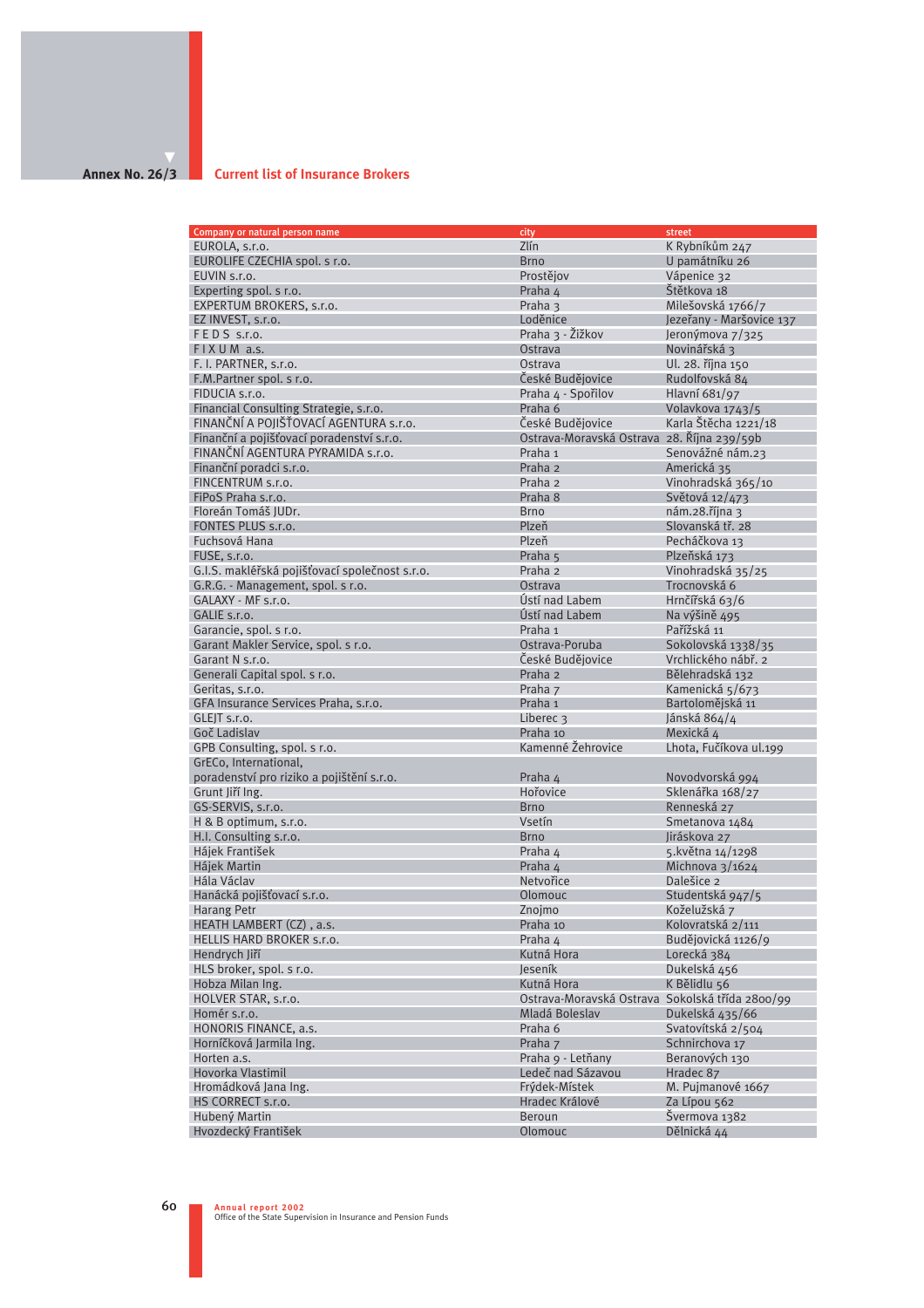#### **Annex No. 26/4 Current list of Insurance Brokers**

| Company or natural person name                           | city                | street                       |
|----------------------------------------------------------|---------------------|------------------------------|
| Cháb Josef                                               | Pelhřimov           | Žižkova 645                  |
| <b>Charous Hynek</b>                                     | <b>Brno</b>         | Nad dědinou 345/12           |
| Chovan Pavel IUDr.                                       | Praha 5             | Kettnerova 2050/24           |
| Chvalová Věra Ing.                                       | Tábor 5             | Budapešťská 2787             |
| I. česká makléřská-pojišťovací poradenství, spol. s r.o. | Plzeň               | U Borského parku 3           |
| IB & Partner s.r.o.                                      | Čeladná             | Čeladná 719/9                |
| IBS - INSURANCE BROKER SERVICE s.r.o.                    | Kroměříž            | tř. 1. máje 575/11           |
| IF GROUP, makléřský dům s.r.o.                           | Plzeň               | V Bezovce 26                 |
| IFP Institut Finančního Poradenství, a.s.                | <b>Brno</b>         | Příkop 4                     |
| <b>IKEP</b>                                              | Liteň               | Chrástecká 172               |
| IMG a.s.                                                 | Praha 4             | Vladimírova 197/10           |
| INCOMIA s.r.o.                                           | Tábor               | Jaselská 2323                |
| INFRAPO, a.s.                                            | Olomouc             | Dr. M. Horákové 27           |
| INIS International Insurance Service s.r.o.              | Praha 6             | V sadech 4a                  |
| INPEMA s.r.o.                                            | Praha 10            | Nám. Mezi zahrádkami 1803/10 |
| Institut technickoekonomických analýz a diagnostiky,     |                     |                              |
| akciová společnost / ITEAD, a.s./                        | Pardubice           | Masarykovo náměstí 1484      |
| inteca, s.r.o.                                           | Oloví               | Smetanova 121                |
| Integrated Financial Services, s.r.o.                    | Zvole               | Zadní 462                    |
| International Insurance Brokers s.r.o.                   | Praha 1             | Valentinská 10/20            |
| INTERWAY INSURANCE BROKERS, spol. s r.o.                 | Plzeň               | Pod Záhorskem 1              |
| INVERMA CZ, spol. s r.o.                                 | Praha 8             | Kašparovo nám. 5/2271        |
| IRMA, s.r.o.                                             | Velká Bíteš         | Zahradní 578                 |
| iSure.cz, spol. s r.o.                                   | Praha 4             | Písnické zahrady 442         |
| Jakubček Jaroslav                                        | Luhačovice          | Družstevní 884               |
| JANÁK, s.r.o.                                            | Mikulášovice        | Mikulášovice 1081            |
| Janega Jaromír Ing.                                      | Jablonec nad Nisou  | Malá Janovská 5              |
| Janoščín Jiří                                            | <b>Brno</b>         | Filipova 24                  |
| Jánský Juraj                                             | Chrudim             | Vrcha 15                     |
| Jarmarová Petra                                          | <b>Bruntál</b>      | Květná 42                    |
| Jarolímek Josef                                          | České Budějovice    | Jana Čarka 1514/1            |
|                                                          | Praha <sub>2</sub>  | Karlovo náměstí 28           |
| JAUCH & HÜBENER, spol. s r.o.<br>JB Group s.r.o.         | Most                | J.A.Komenského 497           |
| JBN CONSULTING s.r.o.                                    | Praha <sub>2</sub>  | Národní dům na Vino-         |
|                                                          |                     |                              |
|                                                          |                     | hradech, nám. Míru 9         |
| Jezbera Miloš                                            | Sedlčany            | Havlíčkova 623               |
| JCH Consult s.r.o.                                       | Praha 10 - Hostivař | U Pekáren 1                  |
| Jilečková Vladimíra Mgr.                                 | Praha 4 - Chodov    | Květnového vítězství 1361    |
| Jíra Stanislav Mgr.                                      | Tábor               | Havanská 2812                |
| JM Moravskoslezská makléřská s.r.o.                      | Hlučín              | Hluboká $1101/33$            |
| JR servis, s.r.o.                                        | Hodonice            | Janská 185                   |
| Jůzl Zdeněk                                              | Jihlava             | Mánesova 4                   |
| $\textsf{IZC}, \textsf{s.r.o.}$                          | <b>Břeclav</b>      | Lidická 13                   |
| K.V. makléř, spol. s r.o.                                | <b>Karlovy Vary</b> | Na Výhledě 1                 |
| K+K Broker spol. s r.o.                                  | Kyjov               | Masarykovo nám. 2            |
| Kabeš Karel Ing.                                         | Kojetice u Prahy    | Předboj 111                  |
| Kabilka Zdeněk JUDr.                                     | Praha 5             | Na Homolce 23                |
| Kac liří                                                 | Praha 4 - Chodov    | Na Sádce 1746                |
| Kačer Roman Ing.                                         | Kamenný Přívoz      | Kamenný Přívoz 296           |
| Karl Jiří Ing.                                           | <b>Horažďovice</b>  | Šumavská 794                 |
| KASKA BROKER, a.s.                                       | Hradec Králové      | Na Okrouhlíku 1156           |
| Kaštovský liří Ing.                                      | Opava               | V Zátiší 1                   |
| Katzer Ladislav                                          | Pardubice           | Čechova 262                  |
| Kavečka Jaroslav Ing.                                    | Kuřim               | Vrchlického 590              |
| K-BROKERS, s.r.o.                                        | České Budějovice    | Husova 199/109               |
| Kešner Stanislav Ing.                                    | Liberec 6           | Vlnařská 692                 |
| Kether spol. s r.o.                                      | Praha 1, Nové Město | Senovážné nám. čp. 1464      |
| KINGFISHER, s.r.o.                                       | Praha 6             | Krolmusova 48                |
| Klíma Josef Mgr.                                         | Velešín             | Ke Kozákům 173               |
| Klimsza Zdeněk                                           | Havířov - Město     | Evžena Rošického 684/2       |
| KOLIS a.s.                                               | Ústí nad Labem      | Dlouhá 240/11                |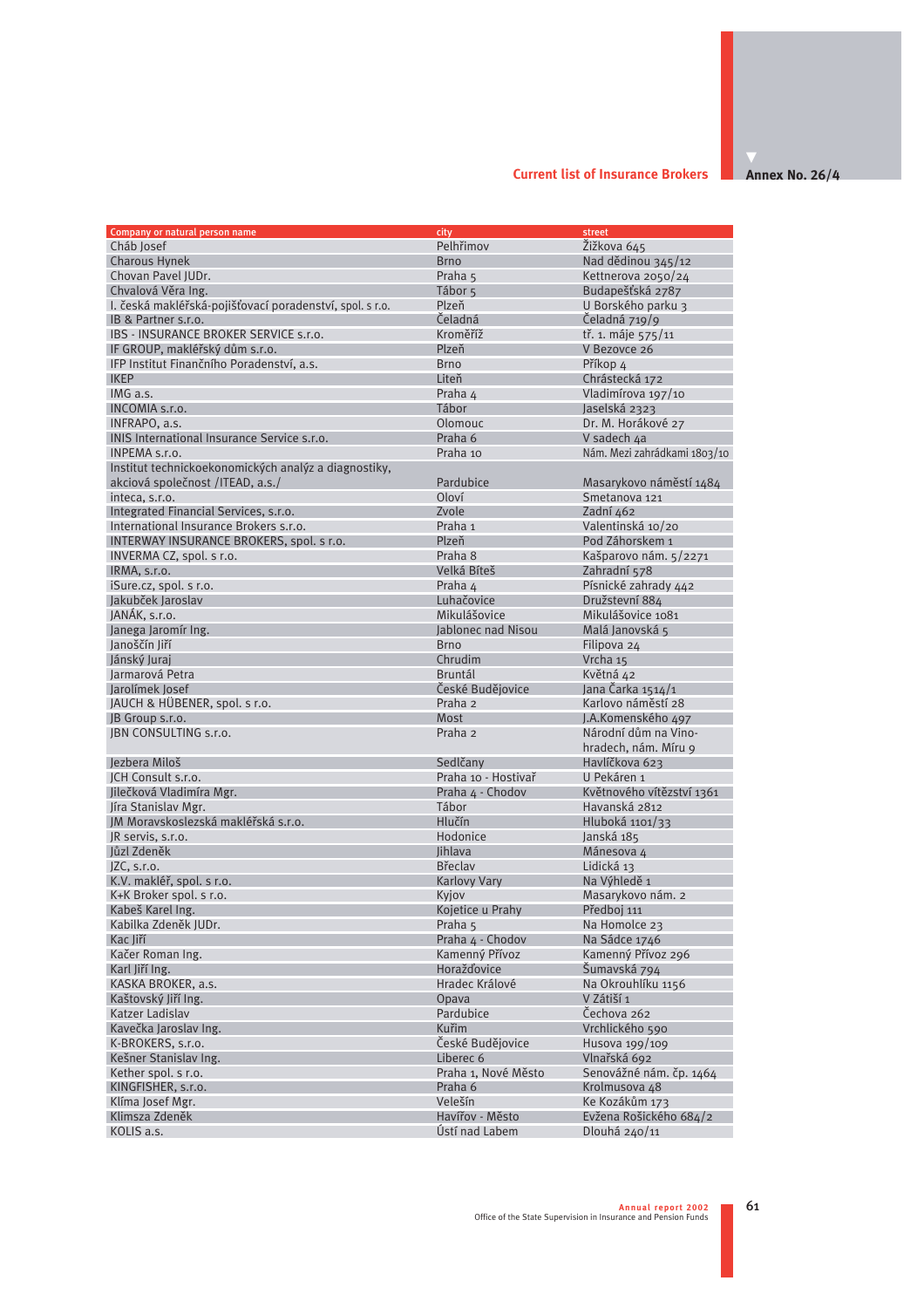#### **Annex No. 26/5 Current list of Insurance Brokers**

| Company or natural person name                          | city                | street                  |
|---------------------------------------------------------|---------------------|-------------------------|
| KONCEPCE, s.r.o.                                        | <b>Brno</b>         | Cihlářská 19            |
| KONTAKT, pojišťovací makléřská společnost, spol. s r.o. | Lutín               | Na Sídlišti 286         |
| KOREKCE s.r.o.                                          | Uherské Hradiště    | Prostřední 128          |
| Kormoš Milan                                            | Náchod              | Dvořákova 1094          |
| Košťálek Miloslav                                       | Plzeň               | Komenského 77           |
| Kotalík Jaroslav Ing.                                   | Příbram             | náměstí T.G.M. 157      |
| kott & richtárik s.r.o.                                 | Praha 10 - Hostivař | Pod Plískavou 371/4     |
| KRAL and PARTNER, s.r.o.                                | Ostrava - Zábřeh    | V Troskách 2721/44      |
| Krampera Roman                                          | Česká Lípa          | Ústecká 2920            |
| Kratochvíl Leoš                                         | Třebíč              | Tkalcovská 1059/13      |
| $KRÉDO - CB$ s.r.o.                                     | Dubné               | Křenovice 86            |
| Krejča Petr                                             | Pardubice           | Nerudova 1651           |
|                                                         |                     |                         |
| Krist Zdeněk Mgr.                                       | Praha 6             | Brixiho 1548/5          |
| Kubálek Petr                                            | Praha 10            | Novorosiiská 16         |
| Kubič Milan                                             | Liteň               | Chrástecká 172          |
| Kupka Jiří                                              | Praha 4             | K Habrovce 10           |
| Kvita Libor                                             | Hranice 1           | Jungmannova 1244        |
| LARSEN BROKER s.r.o.                                    | <b>Zlín</b>         | Slovenská 2686          |
| Lauterbach Jaroslav Ing.                                | <b>Břeclav</b>      | lana Moláka 11          |
| Lautier & Partners s.r.o.                               | Praha 3             | Jiřího z Lobkovic 16    |
| LIBRA pojišťovací makléři, s.r.o.                       | Zlín                | Tř. Tomáše Bati 1547    |
| Linková Romana                                          | Brandýs nad Labem   | Zahradnická 1723/C      |
| Lippert Lubomír JUDr.                                   | Příbram             | Legionářů 374           |
| LUZAR GLOBAL - HOLDING, a.s.                            | Praha 5             | Nad zámečkem 60         |
| M & P BROKERS spol. s r.o.                              | České Budějovice    | Žerotínova 1            |
| M BROKER s.r.o.                                         | Sokolov             | Mánesova 1672           |
| M.S.QUATRO, s.r.o.                                      | Rakvice             | Družstevní 701          |
| MACONT s.r.o.                                           | Pardubice           | Sukova 1556             |
| Macháček Oldřich Ing.                                   | Hradec Králové      | Suchého 546             |
| Macháčková Zdeňka Ing.                                  | Hradec Králové      | Suchého 546             |
| MAI INSURANCE BROKERS, s.r.o.                           | Praha 1             | Senovážné nám.992/8     |
| Máj Karel                                               | Nové Město p.Smrkem | Horní Řasnice 16        |
| MAJÁK, s.r.o.                                           | Praha 1             | Na Florenci 19          |
| MAKLÉŘSKÁ NÁRODNÍ s.r.o.                                | Plzeň               | Perlová 14              |
| Makléřská pojišťovací společnost PBT s.r.o.             | Třebíč              | Karlovo nám. 22         |
| Makléřská pojišťovací společnost TEAM, s.r.o.           | <b>Bohutín</b>      | Vysoká Pec 162          |
|                                                         | Plzeň               |                         |
| Makléřský servis, s.r.o.                                |                     | Karlova <sub>5</sub>    |
| MAPOR, spol. s. r.o.                                    | Beroun 1 - Centrum  | Kostelní 17             |
| Marek Václav                                            | Všenory             | Karla Majera 442        |
| MARSH, s.r.o.                                           | Praha 2             | Na Rybníčku 5/1329      |
| Marvel Credit a.s.                                      | Pardubice           | Jindřišská 785/48       |
| Matouš Martin Mgr.                                      | České Budějovice    | Václava Volfa 43        |
| Matoušek Josef Ing.                                     | Mariánské Lázně     | Anglická 196/35         |
| MAVIS, a.s.                                             | Praha               | Janovského 51           |
| Mazač Jiří Ing.                                         | Mladá Boleslav      | Bukovno 125             |
| MBI Marketingberatung International spol. s r.o.        | <b>Brno</b>         | Dunajevského 15         |
| MDM Exact s.r.o.                                        | Štiřín              | Struhařov 665           |
| MEDITO CZ a.s.                                          | Praha 10            | Vršovické nám. 3/1013   |
| Menclová Martina                                        | Kladno-Švermov      | Příční 1518             |
| Menčík Rudolf                                           | Praha 8             | Frýdlantská 1309        |
| Mercer Human Resource Consulting a.s.                   | Praha 2             | Na Rybníčku 5 čp. 1329  |
| MF Turnov s.r.o.                                        | Turnov              | Krajířova 491           |
| MiaB Insurance, s.r.o.                                  | Praha 4             | Jašíkova 1533           |
| Mikeš Stanislav Ing.                                    | Praha 8             | S.K.Neumanna 1892/9     |
| MIKRA BROKER s.r.o.                                     | Zlín                | Kvítková 3687/52        |
| Mládek Jindřich                                         | Praha 4             | Dědinova 2008/13        |
| Modul Servis, s.r.o.                                    | Plzeň               | Božkovská 33            |
| <b>Moravec Emil</b>                                     | Kutná Hora          | Městské sady 665        |
| MPS - makléřská pojišťovací společnost, s.r.o.          | Česká Lípa          | Žitavská 2991           |
| MPS EXAKT, s.r.o.                                       | Šumperk             | Temenická 5             |
|                                                         | Kamýk nad Vltavou   | Kamýk nad Vltavou č. 11 |
| MT KLIENT SERVIS, s.r.o.                                |                     |                         |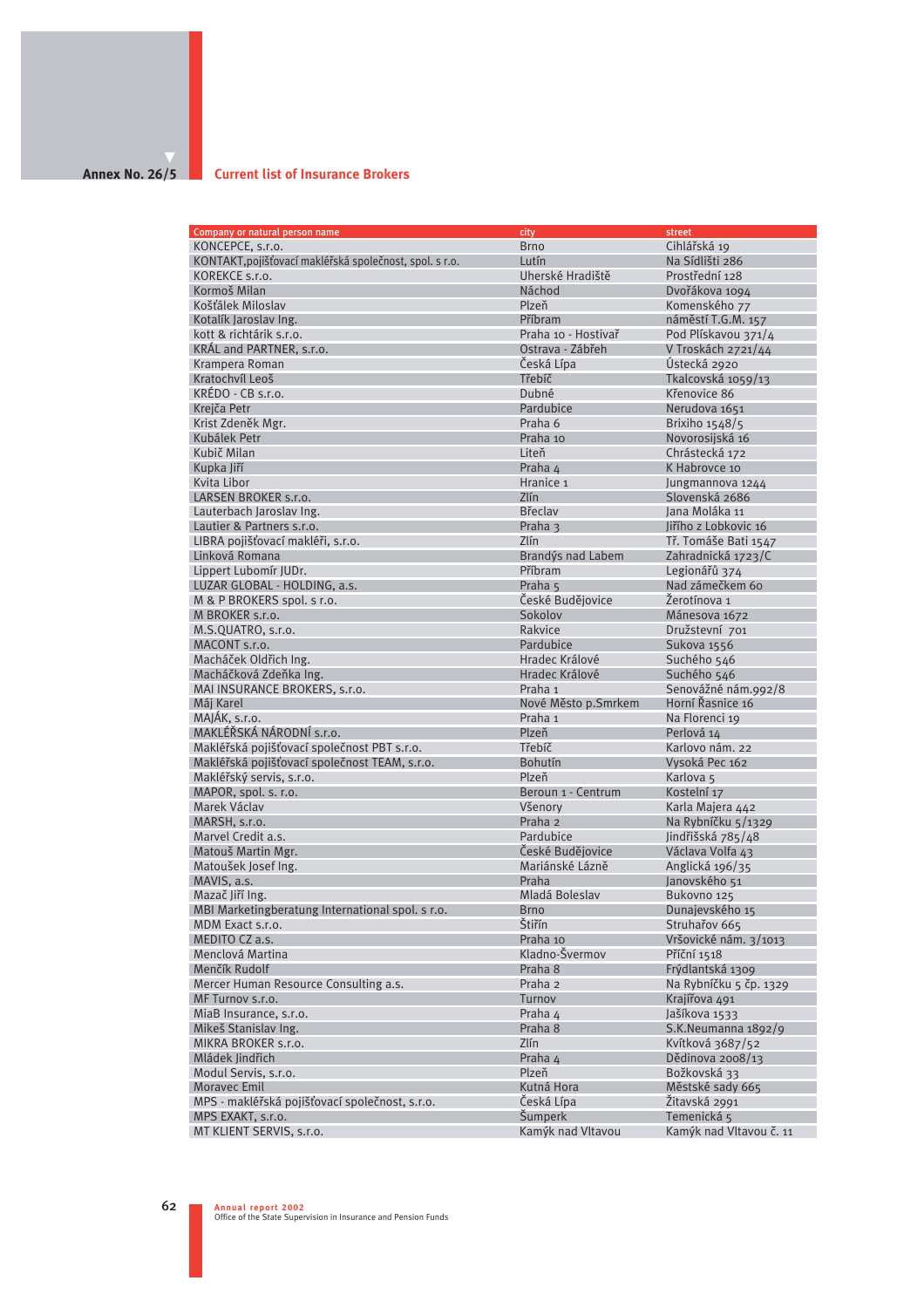#### **Annex No. 26/6 Current list of Insurance Brokers**

| Company or natural person name                                        | city                                            | street                   |
|-----------------------------------------------------------------------|-------------------------------------------------|--------------------------|
| NEUTRALIA a.s.                                                        | Opava                                           | Bílovecká 167            |
| Nahodil Jiří RNDr. PaeDr.                                             | Praha 8                                         | Krynická 499/17          |
| NBCM s.r.o.                                                           | Horní Radechová                                 | Horní Rybníky 175        |
| Nečas Jaroslav                                                        | Vanovice                                        | Vanovice 175             |
| Němec Jiří Ing.                                                       | Havířov                                         | Kosmonautů 1213/5        |
| Němec & partners, s.r.o.                                              | Třebíč                                          | Spojenců 641/8           |
| NETTO SERVIS s.r.o.                                                   | <b>Brno</b>                                     | Křenová 89/19            |
| Neužilová Olga Ing.                                                   | Příbram V                                       | Vokačovská 376           |
|                                                                       | Martínkovice                                    |                          |
| NL.CZ, spol. s r.o.                                                   |                                                 | Martínkovice 254         |
| NOMI 02 S.r.o.                                                        | Opatovice nad Labem                             | Komenského 385           |
| NORTHIK, s.r.o.                                                       | Ústí nad Labem                                  | Revoluční 177/5          |
| Novák Ctibor                                                          | Praha 4                                         | Vavřenova 1141/32        |
| Novák Petr                                                            | Český Brod                                      | Tuchorazská 563          |
| Novák Martin                                                          | Bělá pod Bezdězem                               | Masarykovo náměstí 147   |
| Nožka Jan Ing.                                                        | Velešín                                         | Zahrádka                 |
| NPS Group s.r.o.                                                      | Kolín                                           | Karlovo náměstí 47       |
| Oharek Josef Ing.                                                     | Praha 4                                         | Mezivrší 27              |
| OK Group, a.s.                                                        | <b>Brno</b>                                     | Údolní 11                |
| Oldman, spol.s r.o.                                                   | Praha 10                                        | Ulice 28.pluku 539/19    |
| OLYMP 2002, a.s.                                                      | lihlava                                         | Srázná 1391/17           |
| ONYXS CZ, s.r.o.                                                      | Praha 5                                         | Čejkovická 63            |
| OPORA BS, s.r.o.                                                      | Praha 3 - Žižkov                                | Miličova 16              |
| OPTIMALIT, spol. s r.o.                                               | Praha 4                                         | nám. Hrdinů 1634         |
| Optimum Financ Consulting, spol. s r.o.                               | Kozmice                                         | Polní 5                  |
| OPTIMUS BROKERS s.r.o.                                                | Praha 7                                         | Veverkova 730/20         |
| OS MORAVAINVEST s.r.o.                                                | Přerov I - Město                                | Dr. Skaláka 7            |
| OSKAR SCHUNCK společnost s ručením omezeným,                          |                                                 |                          |
| pojišťovací makléř                                                    | Praha 2                                         | Londýnská 58             |
| P.I.B. & Partners s.r.o.                                              | Náchod                                          | Na drážkách 61           |
| P.S. PRAHA spol. s r.o.                                               | Praha 1                                         | Revoluční 24             |
| PAB - pojišťovací agentura Beata s.r.o.                               | Stará Boleslav                                  | Sídliště 1276/A          |
| PaB Zlín s.r.o.                                                       | Tečovice                                        | Tečovice 45              |
| PALCHEM FINANCE, s.r.o.                                               | Ostrava - Moravská OstravaSokolská třída 244/27 |                          |
| PASCOM.cz v.o.s.                                                      | České Budějovice                                | Hradební 398/1           |
| Pěkná marie Ing.                                                      | Praha 4                                         | Bohúňova 1336/13         |
| PETRISK - makléřská pojišťovací společnost, s.r.o.                    | Praha 10                                        | Novorosijská 18          |
| PETRISK INTERNATIONAL - makléřská pojišťovací společnost a.s. Praha 4 |                                                 | Zárybničná 2332/41       |
| Petržíková Marie                                                      | Chrastavice                                     | Chrastavice č. 6         |
| Pirgl Jan Ing.                                                        | České Budějovice                                | V. Nezvala 24            |
| PM Czech & PARTNER, s.r.o.                                            | <b>Brno</b>                                     | Erbenova 1               |
| PMPS - Pardubická makléřská pojišťovací společnost s.r.o.             | Pardubice, Rosice                               | Riegrova 601             |
| POJIŠŤOVACÍ A FINANČNÍ KANCELÁŘ s.r.o.                                | Pardubice                                       | Jungmannova 945          |
| Pojišťovací a realitní makléřství PRAGMA s.r.o.                       |                                                 |                          |
| POJIŠŤOVACÍ BURZA a.s.                                                | Praha 9                                         | Slatiňanská 928/4        |
|                                                                       | Praha 3<br>České Budějovice                     | Táboritská 23            |
| Pojišťovací makléřství BOHEMIA, a.s.                                  |                                                 | Plzeňská 2/1             |
| Pojišťovací makléřství INPOL a.s.                                     | Praha 5 - Zbraslav                              | Elišky Přemyslovny 380   |
| POJIŠŤOVACÍ MAKLÉŘSTVÍ s.r.o.                                         | Hradec Králové                                  | Krunertova 425           |
| Pojišťovací servis a.s.                                               | Praha 4                                         | Táborská 389             |
| Polcar Václav Ing.                                                    | Rakovník                                        | Rabasova 2374            |
| PORTFOLIO ALFA s.r.o.                                                 | Praha 2                                         | Slezská 20/778           |
| PRATOR, s.r.o.                                                        | Praha 8                                         | Mirovická 1083           |
| Price Consulting, spol. s r.o.                                        | Hrušky                                          | Hrušky 170               |
| PRO Consulting s.r.o.                                                 | Hradec Králové                                  | Mánesova 895             |
| PROFI BONUS spol. s r.o.                                              | Praha 9                                         | Rochovská 771            |
| PROFIMAK, spol. s r.o.                                                | Praha 2                                         | Vratislavova 30          |
| Profi-POMA s.r.o.                                                     | Ústí nad Orlicí                                 | V Příkopě 99             |
| Profous Miroslav                                                      | Česká Lípa                                      | Zhořelecká 2567          |
| PROMA GROUP s.r.o.                                                    | <b>Teplice</b>                                  | Dubská 1635              |
| PROSPER BROKER, s.r.o.                                                | Frýdek - Místek                                 | ul. 8. Pěšího pluku 1975 |
| Provazník Jaroslav                                                    | Nové město na Moravě                            | Zahradní 1400            |
| PRVNÍ ČESKÁ MAKLÉŘSKÁ spol. s r.o.                                    | Kovářská                                        | Vysoká 159               |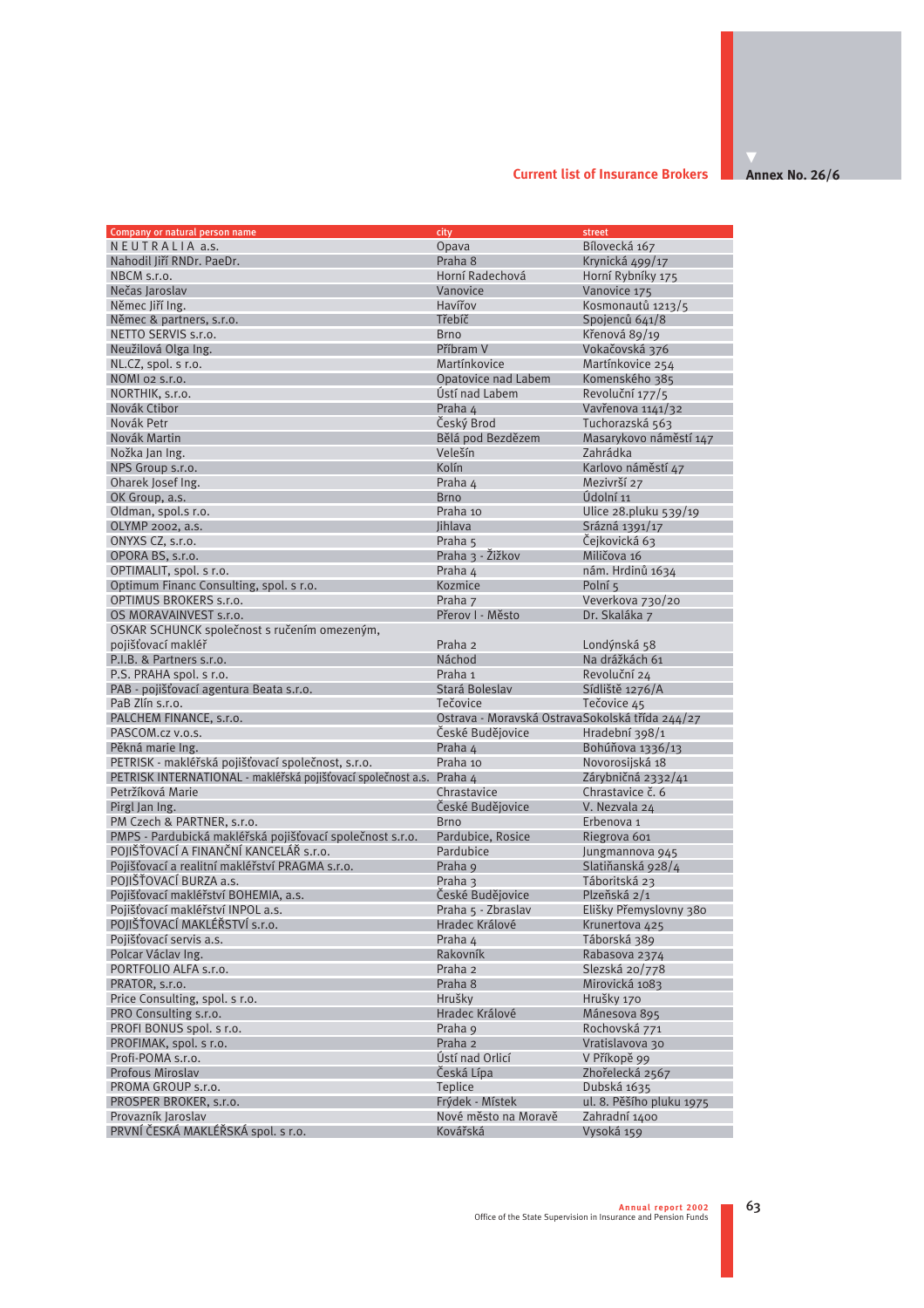## **Annex No. 26/7**

#### **Current list of Insurance Brokers**

| Company or natural person name                       | city                       | street                             |
|------------------------------------------------------|----------------------------|------------------------------------|
| První moravská brokerská společnost, s.r.o.          | <b>Brno</b>                | Šumavská 31                        |
| PRVNÍ MORAVSKÁ SPOLEČNOST, spol. s r.o.              | <b>Brno</b>                | Minská 100                         |
| Přibyl Miloš                                         | Praha 4                    | Na Topolce 5                       |
| Přibyl Miloš                                         | Mělník                     | Italská 2095                       |
|                                                      |                            |                                    |
| Příhoda Josef Mgr.                                   | Praha 4                    | Písnické zahrady 442               |
| PS ASSISTANCE, s.r.o.                                | <b>Brno</b>                | Hybešova 724/38                    |
| Ptáček Petr                                          | Brno-sever                 | Majdalenky 853/17                  |
| Ptáček Zdeněk                                        | Brno-sever                 | Majdalenky 855/21                  |
| Pytlík Jaroslav                                      | <b>Brtnice</b>             | Haberská 756                       |
| RADEK JAKUBEC, s.r.o.                                | <b>Brno</b>                | Veveří 55                          |
| Raiffeisen a.s.                                      | České Budějovice           | nám. Přemysla Otakara II. 13       |
| Raiffeisen Pojišťovací makléřství spol. s r.o.       | Praha 1                    | Dlouhá tř.709/26                   |
| RAKOM CZECH s.r.o.                                   | <b>Brno</b>                | Blažkova 3                         |
|                                                      |                            |                                    |
| Ré GROUP, a.s.                                       | Ostrava                    | ul. 28. října 45                   |
| RECES, spol. s r.o.                                  | Hodonín                    | Perunská 16 B                      |
| Remeš Petr                                           | <b>Brno</b>                | Tvrdého 450/14                     |
| RESPECT BRNO, s.r.o.                                 | <b>Brno</b>                | Příkop 27/2a                       |
| RESPECT OSTRAVA, s.r.o.                              | Ostrava - Moravská Ostrava | Čs. Legií 152/8                    |
| Respect, a.s.                                        | Praha 3                    | Přemyslovská 44/186                |
| RHINOCEROS, akciová společnost                       | Most                       | Moskevská 1/14                     |
| RISK-MANAGEMENT-CONSULTING, s.r.o.                   | Praha 6                    | Na Malovance 8                     |
|                                                      | <b>Brno</b>                |                                    |
| RJ Finance, a.s.                                     |                            | Veveří 485/55                      |
| RK CONSULTING, s.r.o.                                | Rudolfov                   | Adamov 120                         |
| Rödl & Partner Consulting, s.r.o.                    | Praha 1                    | Platněřská 2/191                   |
| Royal Magnum, a.s.                                   | Praha 6                    | Nad Paťankou 10                    |
| Růčková Zdeňka                                       | Kralice na Hané            | Štětovice 121                      |
| Růčková Marcela                                      | Kralice na Hané            | Štětovice 121                      |
| RUPOS, s.r.o.                                        | Ivančice                   | Palackého nám. 10                  |
| Rusnoková Zdeňka                                     | <b>Třinec</b>              | Ropice 343                         |
| Rýdl Lukáš                                           | Praha 10                   | Lochotínská 275                    |
|                                                      |                            |                                    |
| Rychtář Marcel                                       | Česká Lípa                 | Čs. Armády 902                     |
| Řezáč Přemysl Ing.                                   | Vysoké Mýto                | Mánesova 217,<br>Pražské Předměstí |
| S a S teplická makléřská, s.r.o.                     | <b>Teplice</b>             | Baarova 2                          |
| S plus S, spol. s r.o.                               | <b>Brno</b>                | Podbabská 3                        |
| SATUM CZECH s.r.o.                                   | Ostrava                    | Porážkova 20                       |
| SAVENE, s.r.o.                                       | <b>Brno</b>                | Tučkova 12                         |
|                                                      | <b>Brno</b>                |                                    |
| SECURA s.r.o.                                        |                            | Bohuslava Martinů 36               |
| SECURRA, s.r.o.                                      | Praha 10-Záběhlice         | Ke Skalkám 18                      |
| Sedláček Vratislav                                   | Rumburk                    | Textilní 48/1                      |
| Seintillo s.r.o.                                     | Ústí nad Orlicí            | Tvardkova 1191                     |
| Servis podnikatelských rizik, s.r.o.                 | <b>Brno</b>                | Mezírka 775/1                      |
| SH-ART, s.r.o.                                       | Třebíč                     | Hrotovická 160                     |
| Schindler Jan                                        | Třeboň                     | Chelčického 213                    |
| SCHÖNBURG, spol. s r.o.                              | <b>Brno</b>                | Srbská 32                          |
| Sinclair Corporate Holdings Inc., organizační složka | Praha 6                    | Jaselská 3/348                     |
| sinne IC a.s.                                        | Praha 10                   | K Botiči 6                         |
| Skoupý Tomáš                                         | Loket                      | Sportovní 545                      |
|                                                      |                            |                                    |
| SMS pojišťovací služby, a.s.                         | Třinec-Staré Město         | Erbenova 811                       |
| Sochor Milan                                         | Praha 4 - Modřany          | U Jizby 7                          |
| SOKRAT, s.r.o.                                       | Praha 1                    | Na Florenci 33                     |
| SPEKTRUM KB, s.r.o.                                  | <b>Břeclav</b>             | T.G.Masaryka 17                    |
| SPOLECNOST MV s.r.o.                                 | Vysočany                   | Vysočany 169                       |
| STABILITY s.r.o.                                     | Rudolfov                   | Libníč 81                          |
| STACH & I.P., a.s.                                   | Most                       | tř. Budovatelů 2830                |
| STACH & J.K., spol. s r.o.                           | <b>Brno</b>                | Příkop 2a                          |
| STACH & S.T., a.s.                                   | Praha 10                   | Kolovratská 2/111                  |
|                                                      |                            |                                    |
| STEINER & MAKOVEC s.r.o.                             | Dubno                      | Dubno 76                           |
| Strojfin CZ s.r.o.                                   | Frýdek - Místek            | Pivovarská 2182                    |
| <b>Strouhal Pavel</b>                                | Licibořice                 | Licibořice 2                       |
| Suk Michael                                          | Praha 8                    | V Mezihoří 17                      |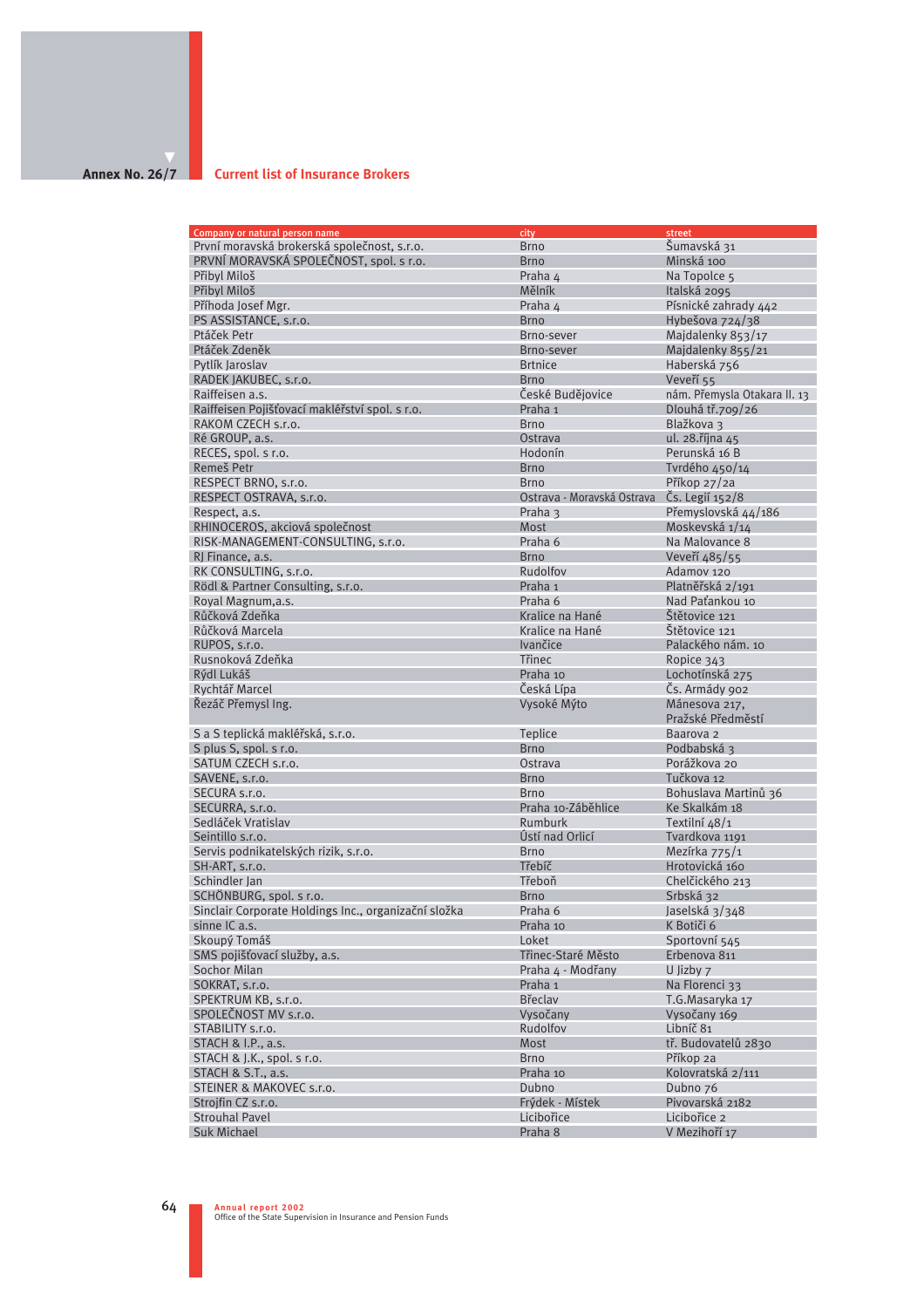#### **Current list of Insurance Brokers**

**Annex No. 26/8**

| Company or natural person name                                | city                   | street                    |
|---------------------------------------------------------------|------------------------|---------------------------|
| SURVEY CZ s.r.o.                                              | Praha 5                | Kolovečská 1938           |
| Svaz českých a moravských bytových družstev                   | Praha 4                | Podolská 50               |
| Světlíková Jaroslava                                          | Praha 10               | Smolenská 261/23          |
| Šedivý Vladimír                                               | Chrást u Chrudimi      | Bítovany 88               |
| Šesták Vladislav Ing.                                         | Praha 4 - Chodov       | Leopoldova 1681/27        |
| Šimečka Martin Ing.                                           | Ostrava                | Přívozská 703/10          |
| ŠKODA POJIŠŤOVACÍ MANAGEMENT s.r.o.                           | Plzeň                  | Tylova <sub>57</sub>      |
| Šlapanský Jaroslav                                            | Moravský Krumlov       | Pionýrská 528             |
| Šprlová Renáta Ing.                                           | Ostravice              | Ostravice 152             |
| Štanc Vladimír                                                | Praha 4 - Chodov       | Petýrkova 1955/3          |
|                                                               |                        |                           |
| Šturma Radim                                                  | Frýdlant nad Ostravicí | Generála L.Svobody 1385   |
| T.N. Consulting s.r.o.                                        | Znojmo                 | Fischerova 741/15         |
| TCL Consulting, a.s.                                          | Ostrava - Svinov       | Polanecká 847/49a         |
| Tebichová Milena                                              | Praha 10               | Nad Vodovodem 71/490      |
| TEPOS - HJ, spol. s r.o.                                      | <b>Brno</b>            | Bohuslava Martinů 25      |
| TICHÝ CONSULTING, s.r.o.                                      | <b>Karlovy Vary</b>    | Pod lesem 1786/19         |
| Toman František Doc. Ing.                                     | <b>Brno</b>            | Vodova 60                 |
| TOP GARANCE, s.r.o.                                           | Ostrava-Zábřeh         | Sarajevova 3              |
| TR Structured Finance a.s.                                    | Praha 1                | Jilská 20                 |
| TRAST Ltd., společnost s ručením omezeným                     | Vysoké Veselí          | prof. DEYLA 75            |
| TriMan s.r.o.                                                 | <b>Brno</b>            | Kobližná 2-nám. Svobody 7 |
| TRINCO, s.r.o.                                                | Vyškov                 | Palánek 1                 |
| Trtílek František                                             | <b>Brno</b>            | U Pošty č. 2              |
| TW EXTENSO, s.r.o.                                            | Praha 1                | Smetanovo nábřeží 18      |
| UFC PRAHA s.r.o.                                              | Praha 6, Nebušice      | Druhého odboje 403        |
| Ujfaluši Radim                                                | Háj ve Slezsku         | Mírová 305                |
| UniFiS makléřská spol. s r.o.                                 | Kamenice nad Lipou     | Komenského 183            |
| UNIP spol. s r.o.                                             | <b>Brno</b>            | Grohova 32                |
| V.I.B. MAKLÉŘSKÁ s.r.o.                                       | Plzeň                  | Modřínová 2               |
| Vacík Michal                                                  | Plzeň                  | Kaznějovská 13            |
| Vahalík-Ščerba-Kvinta, spol. s.r.o.                           | Ostrava - Radvanice    | Těšínská ul. 87/281       |
| Valenta Luboš Bc.                                             | Blansko                | Dolní Lhota 80            |
| Valová Jitka Mgr.                                             | Znojmo                 | Palliardiho 47            |
| Vaněk Jaroslav JUDr.                                          | Havlíčkův Brod         | Trčkova 293               |
| VARB, spol. s.r.o.                                            | <b>Brno</b>            | Okružní 25                |
| Vašíček Milan                                                 | Česká Lípa             | Vězeňská 188              |
| VEGA INTERNATIONAL, spol. s r.o.                              | Plzeň                  | Purkyňova 28              |
|                                                               | Otrokovice             | <b>Nivy 1528</b>          |
| VERITA, s.r.o.                                                | České Budějovice       |                           |
| VERSFINANZ CR, spol. s r.o.                                   |                        | Piaristická 1             |
| Věříš Vlastimil                                               | Chlumec nad Cidlinou   | Sadová 560/IV             |
| VH consulting, s.r.o.                                         | Opava                  | Krnovská 53               |
| VIKTORIA PARDUBICE, a.s.                                      | Pardubice              | Masarykovo náměstí 1544   |
| VINLAND, a.s.                                                 | Praha 10               | Na Louži 1                |
| Vlk Tomáš                                                     | Frýdek - Místek        | Jiráskova 2361            |
| Vobořil Tomáš Ing.                                            | Chrudim                | Vrchlikého 291            |
| Votava Josef                                                  | Holešov                | Palackého 319             |
| Votípka Petr                                                  | Plzeň                  | Guldenerova 54            |
| Votruba Josef                                                 | Sedlčany               | Podélná 866               |
| VPV Bohemia s.r.o.                                            | Ostrava-Mariánské Hory | Nivnická 446/14           |
| WI-ASS ČR - finanční a pojišťovací makléřská kancelář, s.r.o. | Olomouc                | Kateřinská 9              |
| Willis, s.r.o.                                                | Praha 2                | Malá Štěpánská 9          |
| Wolf Květoslav                                                | Klatovy                | Plzeňská 639/II.          |
| WOOR s.r.o.                                                   | Praha 9                | Nad rybníkem 134          |
| YET s.r.o.                                                    | Praha 2                | Balbínova 30/411          |
| YSAT PLZEŇ, spol. s r.o.                                      | Klabava                | Klabava 152               |
| Z - group a.s.                                                | Praha 1                | Opletalova 27             |
| Zagora Jiří Ing.                                              | Fryčovice              | Fryčovice 164             |
| ZETRIA CONSULTING, s.r.o.                                     | Brušperk               | Dráhy 1046                |
| ZICHR s.r.o.                                                  | <b>Brno</b>            | Srbská 53                 |
| Zlesák Pavel                                                  | Česká Třebová          | Tylova 698                |
| ZNAMY, spol. s r.o.                                           | Praha 10               | Veronské nám. 380         |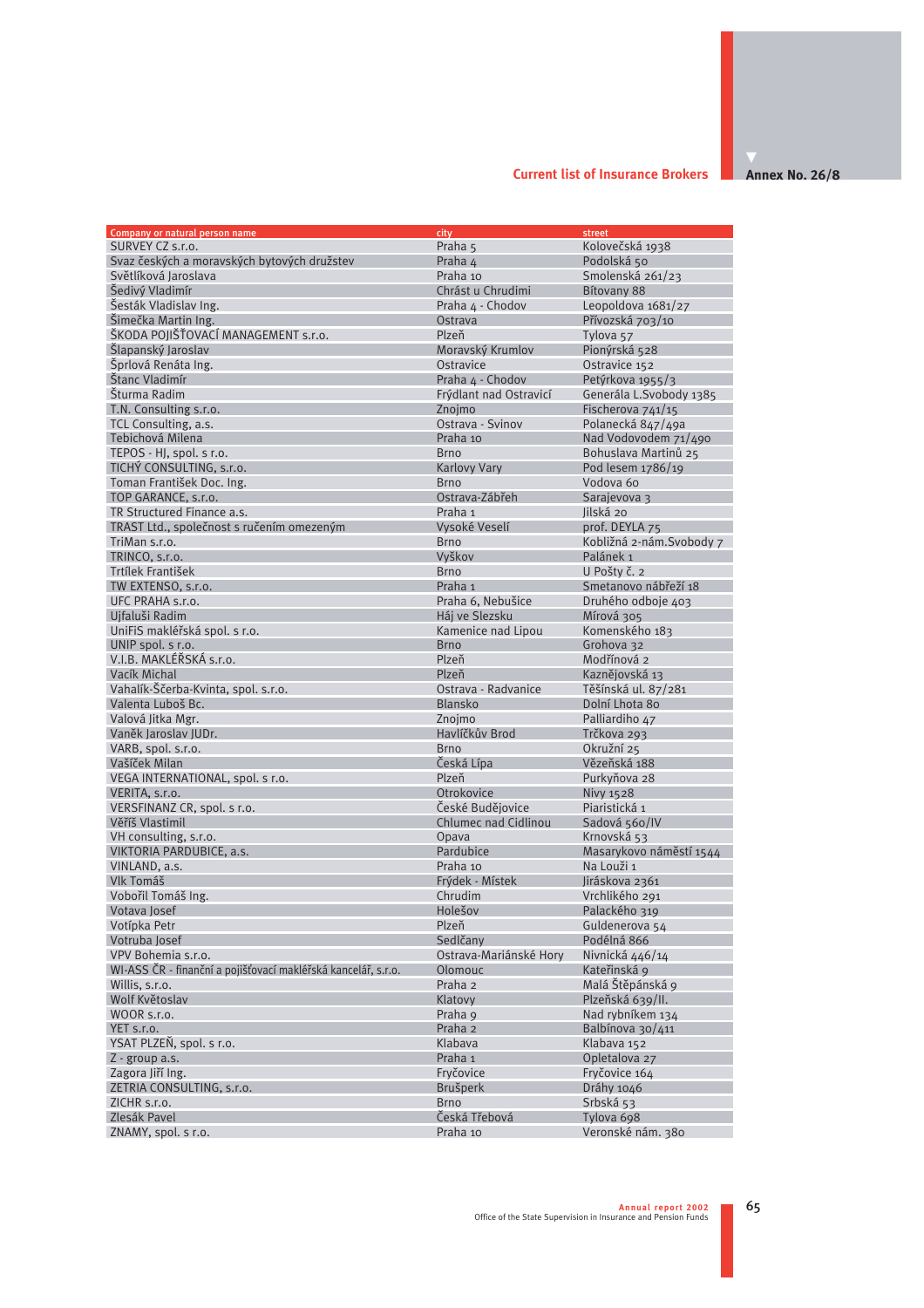#### **Annex No. 27 Insurance Brokers - Cancellations of Registrations**

| Company or natural person name                    | Company seat or natural person address | Date of cancellation | Published on |
|---------------------------------------------------|----------------------------------------|----------------------|--------------|
| Hroch Josef                                       | Karviná - Ráj, Březová 522             | 13.1.2003            | $5 - 6/2003$ |
| Nový Michal                                       | Opatovice nad Labem, Pardubická 2      | 29.7.2003            |              |
| PASENT v.o.s.                                     | Český Krumlov, Železniční 192          | 10.4.2002            | $7 - 8/2002$ |
| Průmylové stavitelství Brno, a.s. Brno, Mezírka 1 |                                        | 31.10.2002           | $5 - 6/2003$ |
| SOLVENSE s.r.o.                                   | Milovice, Mírová 134                   | 28.11.2002           | $5 - 6/2003$ |
| Ústav finančních služeb, a.s.                     | Brno, Merhautova 173                   | 13.1.2003            | $5 - 6/2003$ |
| VAREMIKA GROUP s.r.o.                             | Praha 12, Hausmannova 3047/18          | 6.6.2003             |              |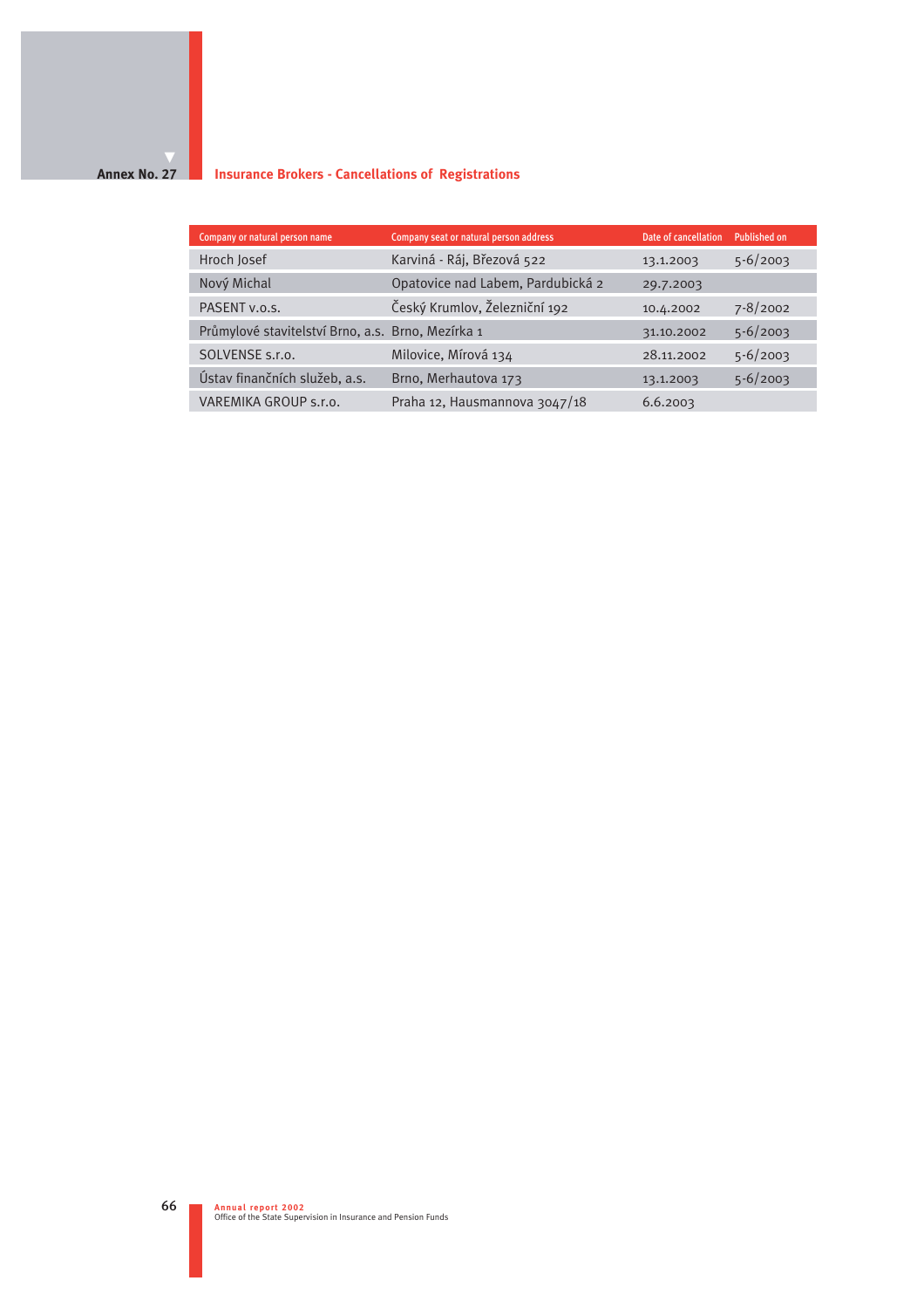# **List of Responsible Actuaries Registered as of 30 June 2003**

**Annex No. 28** 

| <b>Name</b>                      | <b>Listed on</b> |
|----------------------------------|------------------|
| RNDr. Jarmila Šlechtová          | 1.4.2000         |
| Prof. RNDr. Tomáš Cipra, DrSc.   | 1.4.2000         |
| RNDr. Tomáš Herbst, CSc.         | 1.4.2000         |
| Mgr. Jiří Blanda                 | 1.4.2000         |
| RNDr. Václav Šafanda             | 10.4.2000        |
| RNDr. Ivo Drápela                | 27.4.2000        |
| Mgr. Petr Zahrádka               | 22.5.2000        |
| Mgr. Jan Šrámek                  | 22.5.2000        |
| Mgr. Jiří Běťák                  | 22.5.2000        |
| Mgr. Josef Lukášek               | 22.5.2000        |
| RNDr. Josef Chaloupka, CSc.      | 22.5.2000        |
| RNDr. Vít Šroller                | 22.5.2000        |
| Mgr. Martin Janeček              | 30.5.2000        |
| RNDr. Zuzana Kepková             | 7.6.2000         |
| RNDr. Helena Radovanská          | 14.6.2000        |
| Mgr. Jiří Fialka                 | 19.6.2000        |
| Mgr. Bohuslav Vorel              | 20.6.2000        |
| Mgr. Jan Hora                    | 23.6.2000        |
| Ing. Karel Hereš                 | 26.6.2000        |
| <b>Andreas Gadmer</b>            | 26.6.2000        |
| Mgr. Luboš Kavalíř               | 28.6.2000        |
| Mgr. Hana Pleskačová             | 19.7.2000        |
| Ing. Martin Hromádko             | 19.7.2000        |
| RNDr. Radovan Gregor, CSc.       | 19.7.2000        |
| RNDr. Ivana Plundrová            | 21.7.2000        |
| Mgr. Jana Popelová               | 30.8.2000        |
| Mgr. Šárka Doležalová            | 27.9.2000        |
| Doc. RNDr. Václav Sedláček, CSc. | 8.12.2000        |
| Mgr. Kateřina Šmuková            | 11.12.2000       |
| RNDr. Jan Brebera                | 13.1.2001        |
| Mgr. Vladimír Krejčí             | 19.1.2001        |
| <b>Martin John Brooks</b>        | 17.1.2001        |
| Mgr. Pavel Martynek              | 18.1.2001        |
| RNDr. Rudolf Kučera              | 5.3.2001         |
| Mgr. Ing. Václav Bohdanecký      | 9.4.2001         |
| Prof. RNDr. Petr Mandl, DrSc.    | 19.6.2001        |
| Mgr. Petr Bohumský               | 22.6.2001        |
| RNDr. Libuše Čoupková            | 10.8.2001        |
| Paraskevas Kotsianis             | 27.3.2002        |
| Mgr. Radek Řezanka               | 11.10.2002       |
| Mgr. Jan Šváb                    | 14.10.2002       |
| Dimitri Larisu                   | 23.12.2002       |
| RNDr. Jakub Strnad PH.D          | 24.1.2003        |
| Mgr. Eva Všetulová               | 28.3.2003        |
| Stéphane Corbet                  | 11.4.2003        |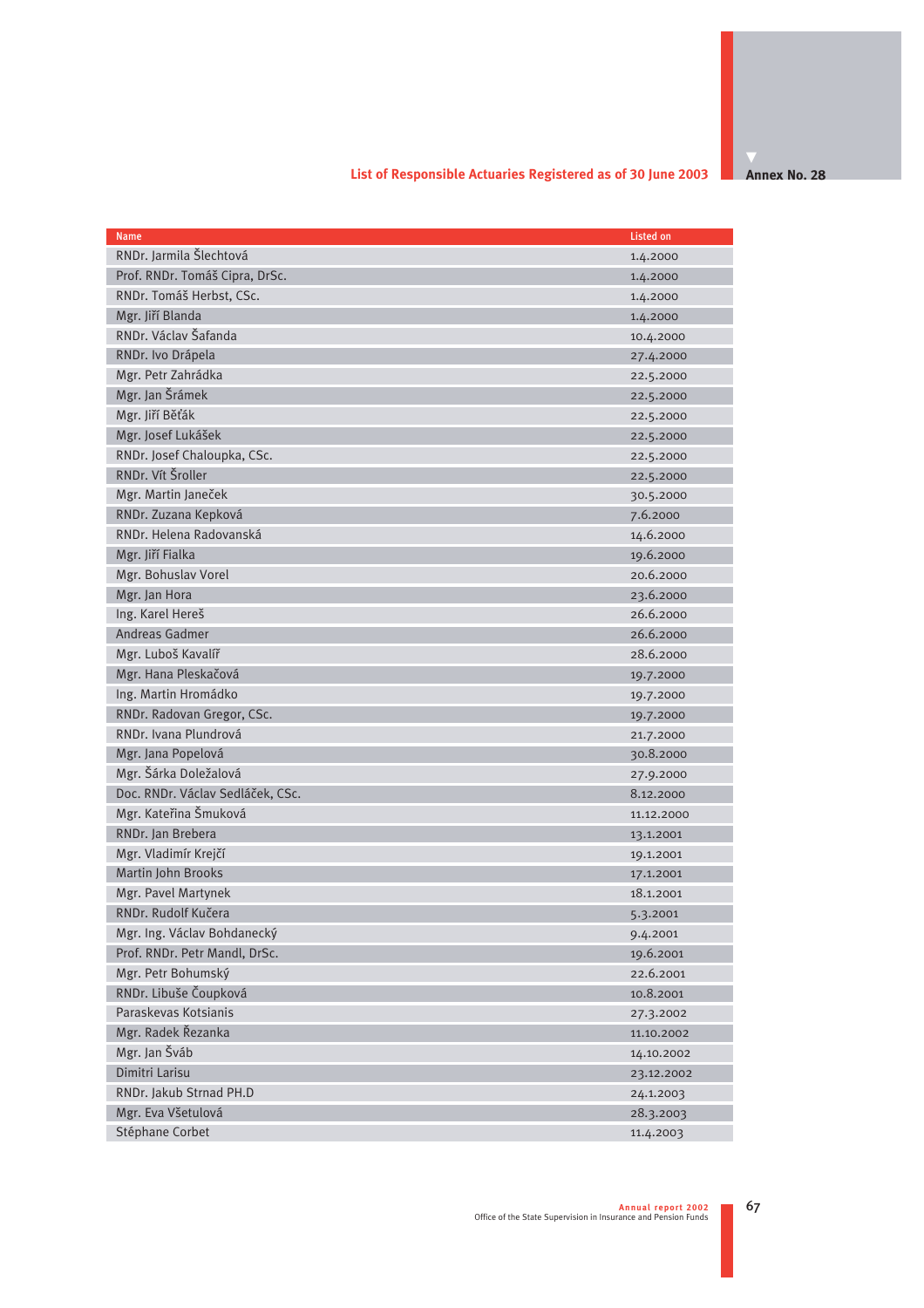#### **Annex No. 29**

#### **List of Auditors from 2000 till 2002**

| <b>Insurer</b>                                                                | 2000                                                                                 |
|-------------------------------------------------------------------------------|--------------------------------------------------------------------------------------|
|                                                                               |                                                                                      |
| 1. AIG CZECH REPUBLIC pojišťovna, a.s.                                        |                                                                                      |
| 2. Allianz pojišťovna, a.s.                                                   | KPMG Česká republika Audit, spol. s r.o.                                             |
| 3. ARAG - pojišťovna právní ochrany, a.s.                                     |                                                                                      |
| 4. CERTUSIA, pojišťovna a.s. (V KONKURSU)                                     | KPMG Česká republika Audit, spol. s r.o.                                             |
| 5. Cestovní pojišťovna ADRIA Way družstvo                                     | Auditorská společnost Ostrava s.r.o.                                                 |
| 6. Commercial Union, životní pojišťovna, a.s.                                 | PricewaterhouseCoopers Audit, s.r.o.                                                 |
| 7. CREDIT SUISSE LIFE & PENSIONS POJIŠŤOVNA A.S. *                            | KPMG Česká republika Audit, spol. s r.o.                                             |
| 8. ČESCOB, úvěrová pojišťovna, a.s.                                           | KPMG Česká republika Audit, spol. s r.o.                                             |
| 9. Česká kancelář pojistitelů                                                 | PRIMASKA AUDIT, a.s.                                                                 |
| 10. Česká podnikatelská pojišťovna, a.s.<br>11. Česká pojišťovna a.s.         | PAGINA FOLIO, a.s.                                                                   |
| 12. Česká pojišťovna Zdraví a.s.                                              | KPMG Česká republika Audit, spol. s r.o.<br>KPMG Česká republika Audit, spol. s r.o. |
| 13. Česká úrazová pojišťovna, a.s.                                            | PAGINA FOLIO, a.s.                                                                   |
| 14. ČP DIRECT pojišťovna, a.s.                                                | KPMG Česká republika Audit, spol. s r.o.                                             |
| 15. ČSOB Pojišťovna a.s.                                                      | KPMG Česká republika Audit, spol. s r.o.                                             |
| 16. D.A.S. pojišťovna právní ochrany, a.s.                                    | KPMG Česká republika Audit, spol. s r.o.                                             |
| 17. Evropská Cestovní Pojišťovna, a.s.                                        | KPMG Česká republika Audit, spol. s r.o.                                             |
| 18. Exportní garanční a pojišťovací společnost, a.s.                          | ERNST & YOUNG AUDIT s.r.o.                                                           |
| 19. Generali Pojišťovna a.s.                                                  | PricewaterhouseCoopers Audit, s.r.o                                                  |
| 20. GERLING - Konzern Všeobecná pojišťovací akciová společnost                |                                                                                      |
| - organizační složka                                                          | KPMG Česká republika Audit, spol. s r.o.                                             |
| 21. Gothaer Allgemeine Versicherung Aktiengesellschaft, organizační složka    |                                                                                      |
| pro Českou republiku                                                          | KPMG Česká republika Audit, spol. s r.o.                                             |
| 22. HALALI, všeobecná pojišťovna, a.s.                                        | Ing. Jana Hornigová, číslo dekretu: 1044                                             |
| 23. Hasičská vzájemná pojišťovna a.s.                                         | Louša & Christensen s.r.o.                                                           |
| 24. HDI Haftpflichtverband der Deutschen Industrie Versicherungsverein        |                                                                                      |
| auf Gegenseitigkeit – organizační složka                                      | KPMG Česká republika Audit, spol. s r.o.                                             |
| 25. IPB Pojišťovna, a.s.                                                      | KPMG Česká republika Audit, spol. s r.o.                                             |
| 26. Komerční pojišťovna, a.s.                                                 | Deloitte & Touche spol. s r.o.                                                       |
| 27. Kooperativa, pojišťovna, a.s.                                             | KPMG Česká republika Audit, spol. s r.o.                                             |
| 28. KRAVAG - LOGISTIK Versicherungs - Aktiengesellschaft - organizační složka | $\overline{\phantom{a}}$                                                             |
| 29. KRAVAG - SACH, Pojišťovna německé silniční dopravy, vzájemný pojišťovací  |                                                                                      |
| spolek - organizační složka pro Českou republiku                              | BDO CS s.r.o.                                                                        |
| 30. Nationale-Nederlanden pojišťovna, a.s.                                    | KPMG Česká republika Audit, spol. s r.o.                                             |
| 31. Nationale-Nederlanden životní pojišťovna, organizační složka              | KPMG Česká republika Audit, spol. s r.o.                                             |
| 32. POJIŠŤOVNA CARDIF PRO VITA, a.s.                                          | Arthur Andersen Česká republika, k.s.                                                |
| 33. Pojišťovna České spořitelny, a.s.                                         | Deloitte & Touche spol. s r.o.                                                       |
| 34. POJIŠŤOVNA PATRIE, a.s.                                                   | Ing. Miroslav Kodada, číslo dekretu: 1111                                            |
| 35. Pojišťovna Slavia a.s.                                                    | Audit - Control, spol. s r.o.                                                        |
| 36. Pojišťovna UNIVERSAL, a.s.                                                | HZ Praha, spol. s r.o.                                                               |
| 37. PRVNÍ AMERICKO - ČESKÁ POJIŠŤOVNA, a.s.                                   | PricewaterhouseCoopers Audit, s.r.o.                                                 |
| 38. První česká servisní pojišťovna a.s.                                      | Acrua, spol. s r.o.                                                                  |
| 39. Triglav pojišťovna, a.s.                                                  | KPMG Česká republika Audit, spol. s r.o.                                             |
| 40. Union pojišťovna, a.s.                                                    | ERNST & YOUNG AUDIT s.r.o.                                                           |
| 41. UNIQA pojišťovna, a.s.                                                    | KPMG Česká republika Audit, spol. s r.o.                                             |
| 42. VICTORIA VOLKSBANKEN pojišťovna, a.s. **                                  | KPMG Česká republika Audit, spol. s r.o.                                             |
| 43. Vitalitas pojišťovna, a.s.                                                |                                                                                      |
| 44. Všeobecná zdravotní pojišťovna České republiky                            | HZ Praha, spol. s r.o.                                                               |
| 45. Wüstenrot, životní pojišťovna, a.s.                                       | KPMG Česká republika Audit, spol. s r.o.                                             |
| 46. XL WINTERTHUR INTERNATIONAL INSURANCE COMPANY LIMITED,                    |                                                                                      |
| organizační složka ***                                                        |                                                                                      |
| 47. Zürich Versicherungs-Gesellschaft, organizační složka zkratka:            |                                                                                      |
| Zürich Pojišťovna                                                             | KPMG Česká republika Audit, spol. s r.o.                                             |
| Note: * till 22.3.2003 Winterthur pojišťovna, a.s.                            | ** till 25.6.2002 VICTORIA pojišťovna, a.s.                                          |

\*\*\* till 23.8.2002 WINTERTHUR INTERNATIONAL INSURANCE COMPANY LIMITED, organizační složka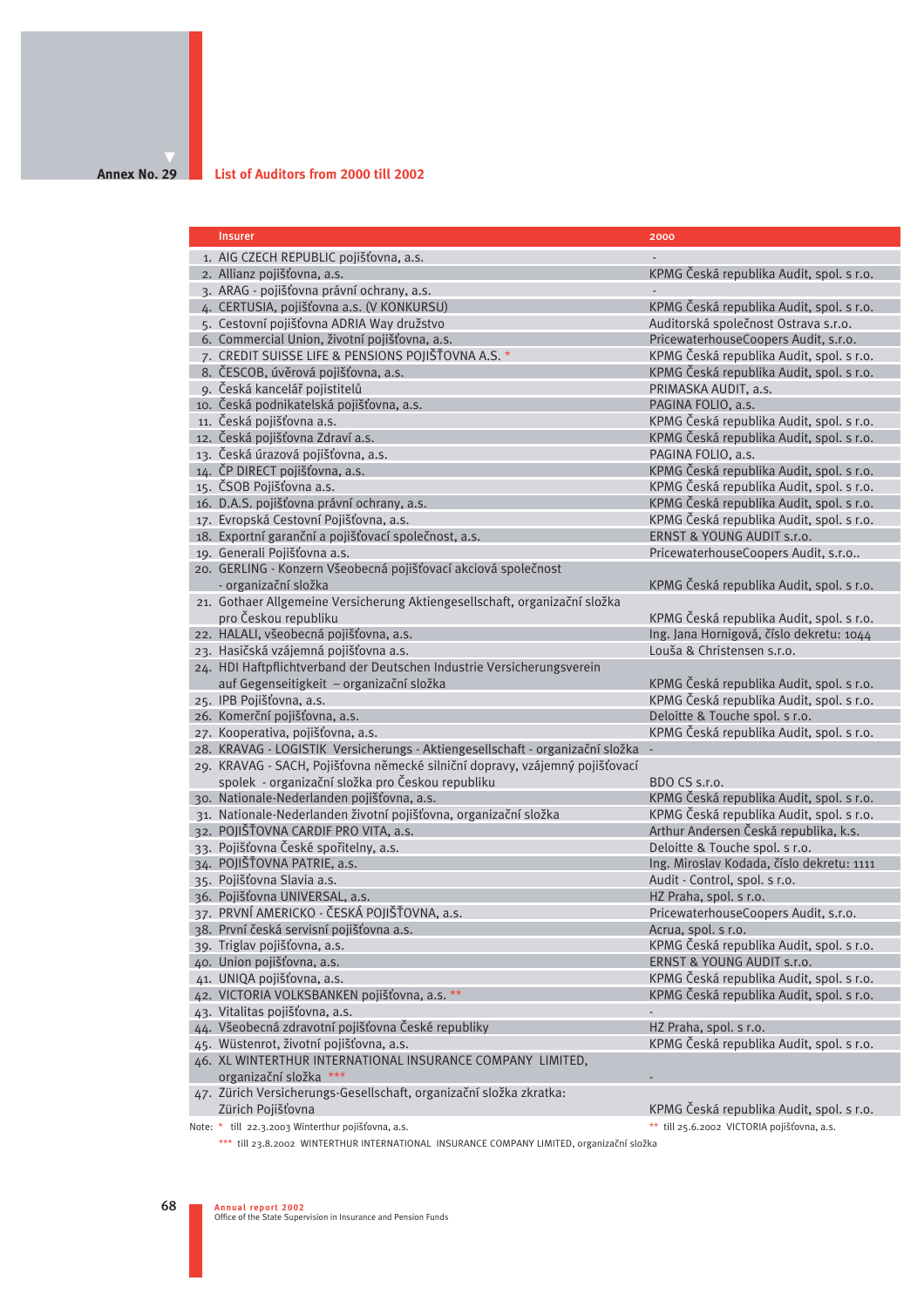| 2001                                                                                 | 2002                                                                                 |
|--------------------------------------------------------------------------------------|--------------------------------------------------------------------------------------|
|                                                                                      |                                                                                      |
| PricewaterhouseCoopers Audit, s.r.o.                                                 | PricewaterhouseCoopers Audit, s.r.o.                                                 |
| KPMG Česká republika Audit, spol. s r.o.                                             | KPMG Česká republika Audit, spol. s r.o.                                             |
|                                                                                      | PricewaterhouseCoopers Audit, s.r.o.                                                 |
|                                                                                      |                                                                                      |
| Auditorská společnost Ostrava s.r.o.                                                 | Auditorská společnost Ostrava s.r.o.                                                 |
| PricewaterhouseCoopers Audit, s.r.o.                                                 | PricewaterhouseCoopers Audit, s.r.o.                                                 |
| KPMG Česká republika Audit, spol. s r.o.                                             | KPMG Česká republika Audit, spol. s r.o.                                             |
| KPMG Česká republika Audit, spol. s r.o.                                             |                                                                                      |
| KPMG Česká republika Audit, spol. s r.o.                                             | KPMG Česká republika Audit, spol. s r.o.                                             |
| PRIMASKA AUDIT, a.s.                                                                 | PRIMASKA AUDIT, a.s.                                                                 |
| PRIMASKA AUDIT, a.s.                                                                 | PRIMASKA AUDIT, a.s.                                                                 |
| KPMG Česká republika Audit, spol. s r.o.                                             | KPMG Česká republika Audit, spol. s r.o.                                             |
|                                                                                      |                                                                                      |
| KPMG Česká republika Audit, spol. s r.o.                                             |                                                                                      |
| KPMG Česká republika Audit, spol. s r.o.                                             | KPMG Česká republika Audit, spol. s r.o.                                             |
| KPMG Česká republika Audit, spol. s r.o.                                             | KPMG Česká republika Audit, spol. s r.o.                                             |
| KPMG Česká republika Audit, spol. s r.o.                                             | KPMG Česká republika Audit, spol. s r.o.                                             |
| ERNST & YOUNG AUDIT s.r.o.                                                           | ERNST & YOUNG AUDIT S.r.o.                                                           |
| PricewaterhouseCoopers Audit, s.r.o.                                                 | PricewaterhouseCoopers Audit, s.r.o.                                                 |
|                                                                                      |                                                                                      |
| KPMG Česká republika Audit, spol. s r.o.                                             | KPMG Česká republika Audit, spol. s r.o.                                             |
|                                                                                      |                                                                                      |
| KPMG Česká republika Audit, spol. s r.o.                                             | KPMG Česká republika Audit, spol. s r.o.                                             |
| Ing. Jana Hornigová, číslo dekretu: 1044                                             | Ing. Jana Hornigová, číslo dekretu: 1044                                             |
| Louša & Christensen s.r.o.                                                           | Louša & Christensen s.r.o.                                                           |
|                                                                                      |                                                                                      |
| KPMG Česká republika Audit, spol. s r.o.                                             | KPMG Česká republika Audit, spol. s r.o.                                             |
| KPMG Česká republika Audit, spol. s r.o.                                             | KPMG Česká republika Audit, spol. s r.o.                                             |
| Deloitte & Touche spol. s r.o.                                                       | Deloitte & Touche spol. s r.o.                                                       |
| KPMG Česká republika Audit, spol. s r.o.                                             | KPMG Česká republika Audit, spol. s r.o.                                             |
|                                                                                      | KPMG Česká republika Audit, spol. s r.o.                                             |
|                                                                                      |                                                                                      |
| KPMG Česká republika Audit, spol. s r.o.                                             | KPMG Česká republika Audit, spol. s r.o.                                             |
| KPMG Česká republika Audit, spol. s r.o.<br>KPMG Česká republika Audit, spol. s r.o. | KPMG Česká republika Audit, spol. s r.o.<br>KPMG Česká republika Audit, spol. s r.o. |
| Arthur Andersen Česká republika, k.s.                                                | ERNST & YOUNG AUDIT s.r.o.                                                           |
| Deloitte & Touche spol. s r.o.                                                       | Deloitte & Touche spol. s r.o.                                                       |
|                                                                                      |                                                                                      |
| Audit - Control, spol. s r.o.                                                        | Audit - Control, spol. s r.o.                                                        |
| BDO CS s.r.o.                                                                        | HZ Praha, spol. s r.o.                                                               |
| PricewaterhouseCoopers Audit, s.r.o.                                                 | PricewaterhouseCoopers Audit, s.r.o.                                                 |
| Acrua, spol. s r.o.                                                                  | MG Credit, s.r.o.                                                                    |
| KPMG Česká republika Audit, spol. s r.o.                                             | KPMG Česká republika Audit, spol. s r.o.                                             |
| KPMG Česká republika Audit, spol. s r.o.                                             | KPMG Česká republika Audit, spol. s r.o.                                             |
| KPMG Česká republika Audit, spol. s r.o.                                             | KPMG Česká republika Audit, spol. s r.o.                                             |
| KPMG Česká republika Audit, spol. s r.o.                                             | KPMG Česká republika Audit, spol. s r.o.                                             |
|                                                                                      | CIS Audit, s.r.o.                                                                    |
| HZ Praha, spol. s r.o.                                                               | HZ Praha, spol. s r.o.                                                               |
| KPMG Česká republika Audit, spol. s r.o.                                             | KPMG Česká republika Audit, spol. s r.o.                                             |
|                                                                                      |                                                                                      |
|                                                                                      | PricewaterhouseCoopers Audit, s.r.o.                                                 |
|                                                                                      |                                                                                      |
| KPMG Česká republika Audit, spol. s r.o.                                             | KPMG Česká republika Audit, spol. s r.o.                                             |
|                                                                                      |                                                                                      |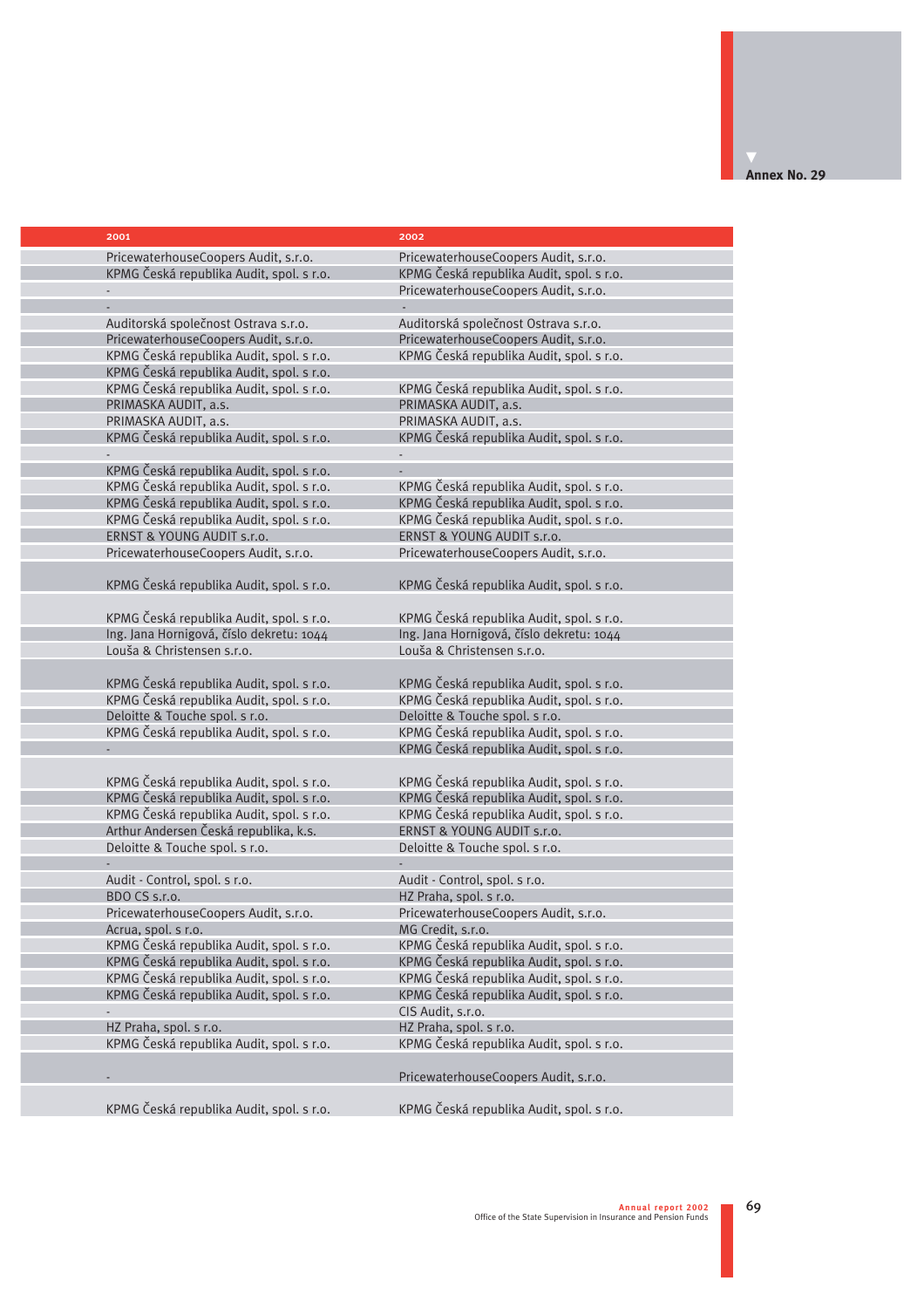## **Annex No. 30**

**List of Administrators and Liquidators of Insurance Companies as of 31 December 2002** 

| Order-No. Name |                         | City         |
|----------------|-------------------------|--------------|
| $\mathbf{1}$   | RNDr. Ivo Drápela       | Odolena Voda |
| $\overline{2}$ | JUDr. Karel Kopecký     | Pardubice    |
| 3              | JUDr. Pavel Krýl        | Praha        |
| 4              | Ing. Marie Kučerová     | Praha        |
| 5              | Ing. Zdeněk Petříček    | Praha        |
| 6              | Ing. Luboš Smrčka, CSc. | Praha        |
| 7              | JUDr. Petr Turoň        | Praha        |
| 8              | Ing. Jana Dvořáková     | Praha        |
| 9              | JUDr. Marcel Stehlík    | Praha        |